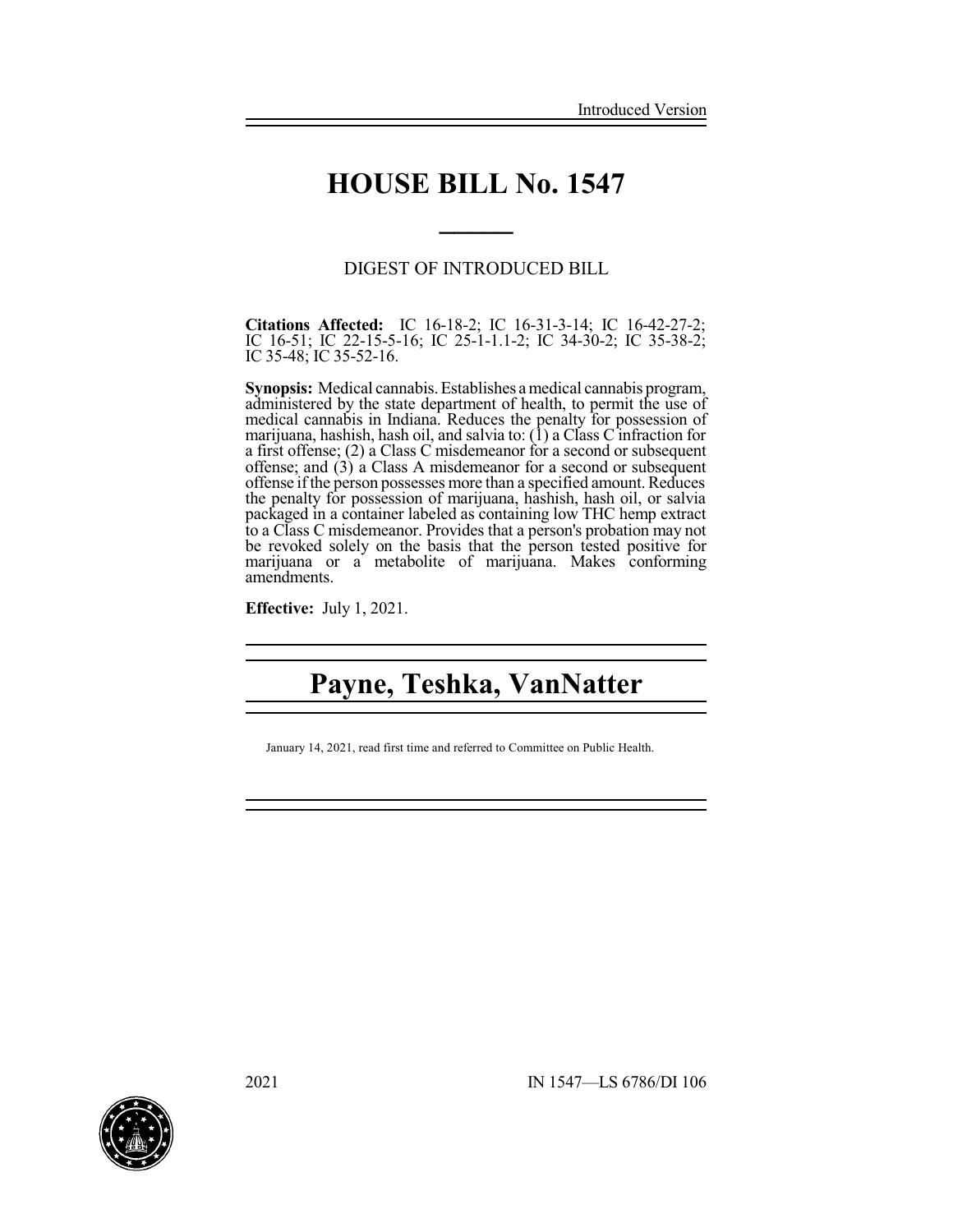#### Introduced

First Regular Session of the 122nd General Assembly (2021)

PRINTING CODE. Amendments: Whenever an existing statute (or a section of the Indiana Constitution) is being amended, the text of the existing provision will appear in this style type, additions will appear in **this style type**, and deletions will appear in this style type.

Additions: Whenever a new statutory provision is being enacted (or a new constitutional provision adopted), the text of the new provision will appear in **this style type**. Also, the word **NEW** will appear in that style type in the introductory clause of each SECTION that adds a new provision to the Indiana Code or the Indiana Constitution.

Conflict reconciliation: Text in a statute in *this style type* or *this style type* reconciles conflicts between statutes enacted by the 2020 Regular Session of the General Assembly.

## **HOUSE BILL No. 1547**

A BILL FOR AN ACT to amend the Indiana Code concerning criminal law and procedure.

*Be it enacted by the General Assembly of the State of Indiana:*

|    | SECTION 1. IC 16-18-2-1.9 IS ADDED TO THE INDIANA CODE               |
|----|----------------------------------------------------------------------|
| 2  | AS A NEW SECTION TO READ AS FOLLOWS [EFFECTIVE JULY                  |
| 3  | 1, 2021]: Sec. 1.9. "Adequate supply", for purposes of IC 16-51, has |
|    | the meaning set forth in IC 16-51-1-1.                               |
|    | SECTION 2. IC 16-18-2-37.9 IS ADDED TO THE INDIANA                   |
| 6  | CODE AS A NEW SECTION TO READ AS FOLLOWS                             |
|    | [EFFECTIVE JULY 1, 2021]: Sec. 37.9. "Bona fide medical              |
| 8  | physician-patient relationship", for purposes of IC 16-51, has the   |
| 9  | meaning set forth in IC 16-51-1-1.                                   |
| 10 | SECTION 3. IC 16-18-2-48.1 IS ADDED TO THE INDIANA                   |
| 11 | CODE AS A NEW SECTION TO READ AS FOLLOWS                             |
| 12 | [EFFECTIVE JULY 1, 2021]: Sec. 48.1. "Cannabis", for purposes        |
| 13 | of IC 16-51, has the meaning set forth in IC 16-51-1-1.              |
| 14 | SECTION 4. IC 16-18-2-48.2 IS ADDED TO THE INDIANA                   |
| 15 | CODE AS A NEW SECTION TO READ AS FOLLOWS                             |
| 16 | [EFFECTIVE JULY 1, 2021]: Sec. 48.2. "Cannabis plant monitoring      |
| 17 | system", for purposes of IC 16-51, has the meaning set forth in      |
|    |                                                                      |

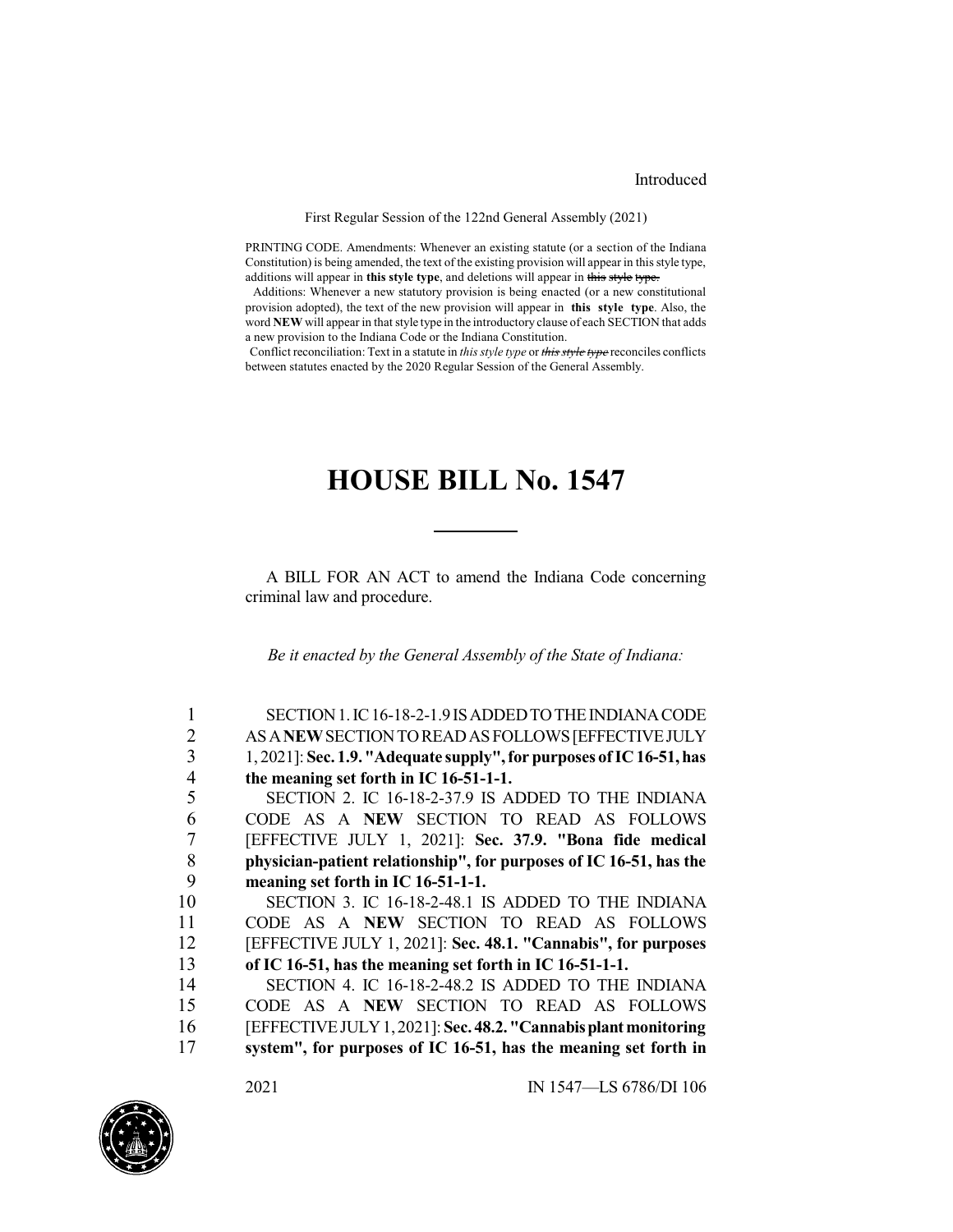**IC 16-51-1-1.**

 SECTION 5. IC 16-18-2-48.4 IS ADDED TO THE INDIANA CODE AS A **NEW** SECTION TO READ AS FOLLOWS [EFFECTIVEJULY1, 2021]:**Sec. 48.4."Cardholder",forpurposes of IC 16-51, has the meaning set forth in IC 16-51-1-1.** SECTION 6. IC 16-18-2-88.6 IS ADDED TO THE INDIANA CODE AS A **NEW** SECTION TO READ AS FOLLOWS [EFFECTIVE JULY 1, 2021]: **Sec. 88.6. "Cultivation center", for purposes of IC 16-51, has the meaning set forth in IC 16-51-1-1.** SECTION 7. IC 16-18-2-88.7 IS ADDED TO THE INDIANA CODE AS A **NEW** SECTION TO READ AS FOLLOWS [EFFECTIVE JULY 1, 2021]: **Sec. 88.7. "Cultivation center agent", for purposes ofIC16-51, hasthe meaning setforth in IC16-51-1-1.** 14 SECTION 8. IC 16-18-2-88.8 IS ADDED TO THE INDIANA<br>15 CODE AS A NEW SECTION TO READ AS FOLLOWS CODE AS A **NEW** SECTION TO READ AS FOLLOWS [EFFECTIVE JULY 1, 2021]: **Sec. 88.8. "Cultivation center agent identification card", for purposes ofIC 16-51, hasthe meaning set forth in IC 16-51-1-1.** SECTION 9. IC 16-18-2-92.2 IS ADDED TO THE INDIANA CODE AS A **NEW** SECTION TO READ AS FOLLOWS [EFFECTIVE JULY 1, 2021]: **Sec. 92.2. "Debilitating medical condition", for purposes of IC 16-51, has the meaning set forth in IC 16-51-1-1.** SECTION 10. IC 16-18-2-96.6 IS ADDED TO THE INDIANA CODE AS A **NEW** SECTION TO READ AS FOLLOWS [EFFECTIVE JULY 1, 2021]: **Sec. 96.6. "Dispensing organization", for purposes ofIC16-51, hasthe meaning setforth in IC16-51-1-1.** SECTION 11. IC 16-18-2-96.7 IS ADDED TO THE INDIANA CODE AS A **NEW** SECTION TO READ AS FOLLOWS [EFFECTIVE JULY 1, 2021]: **Sec. 96.7. "Dispensing organization agent identification card", for purposes of IC 16-51, has the meaning set forth in IC 16-51-1-1.** SECTION 12. IC 16-18-2-114.8 IS ADDED TO THE INDIANA CODE AS A **NEW** SECTION TO READ AS FOLLOWS [EFFECTIVEJULY1,2021]:**Sec. 114.8."Enclosed,lockedfacility", for purposes ofIC16-51, hasthe meaning setforth in IC16-51-1-1.** SECTION 13. IC 16-18-2-118.5 IS ADDED TO THE INDIANA CODE AS A **NEW** SECTION TO READ AS FOLLOWS [EFFECTIVE JULY 1, 2021]: **Sec. 118.5. "Excluded offense", for purposes of IC 16-51, has the meaning set forth in IC 16-51-1-1.** SECTION 14. IC 16-18-2-223.1 IS ADDED TO THE INDIANA CODE AS A **NEW** SECTION TO READ AS FOLLOWS

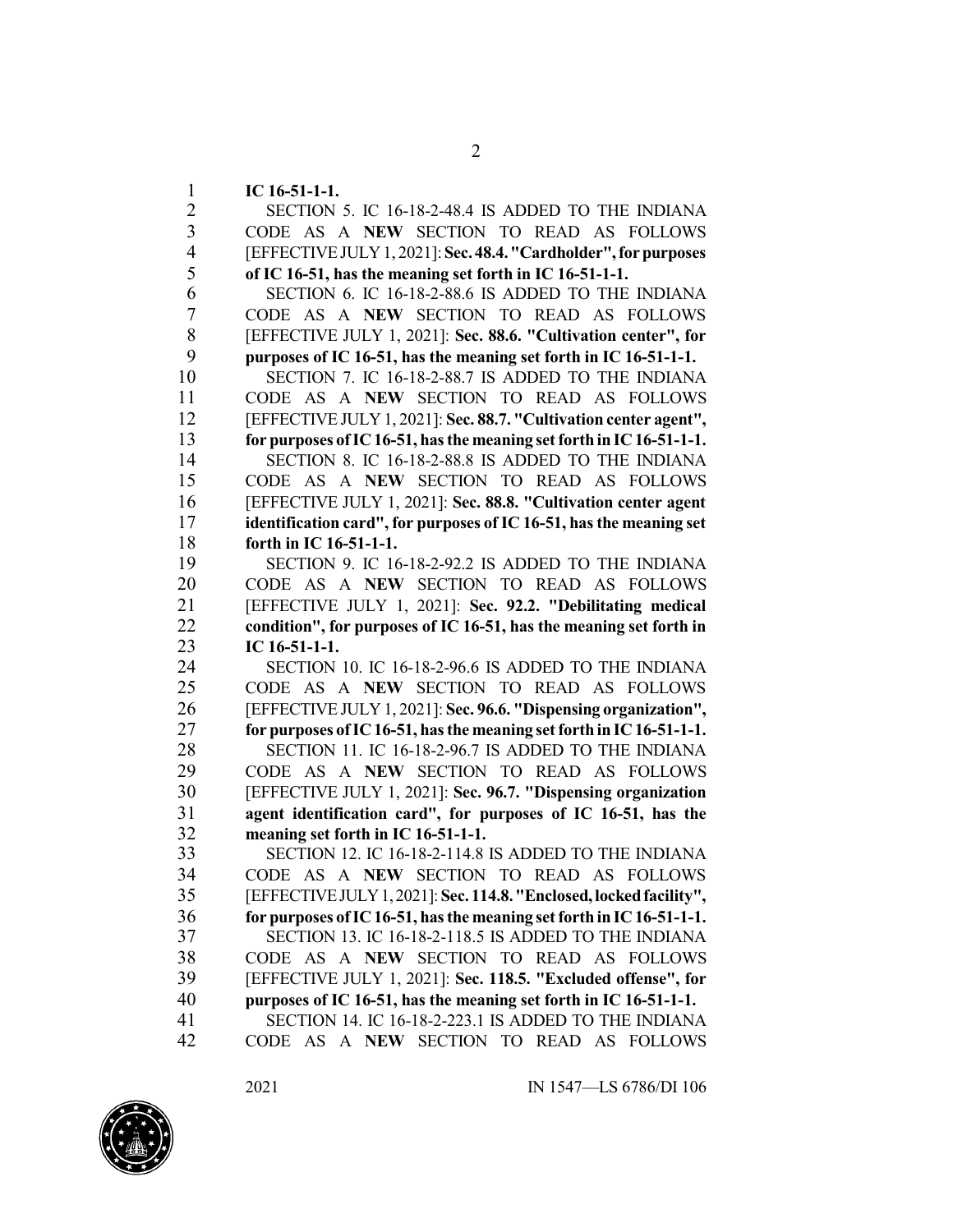[EFFECTIVEJULY1, 2021]: **Sec. 223.1. "Medical cannabisinfused product", for purposes of IC 16-51, has the meaning set forth in IC 16-51-1-1.** SECTION 15. IC 16-18-2-223.8 IS ADDED TO THE INDIANA CODE AS A **NEW** SECTION TO READ AS FOLLOWS [EFFECTIVEJULY1, 2021]: **Sec. 223.8."Medicaluse of cannabis", for purposes ofIC16-51, hasthe meaning setforth in IC16-51-1-1.** 8 SECTION 16. IC 16-18-2-277.4 IS ADDED TO THE INDIANA<br>9 CODE AS A NEW SECTION TO READ AS FOLLOWS CODE AS A **NEW** SECTION TO READ AS FOLLOWS [EFFECTIVE JULY 1, 2021]: **Sec. 277.4. "Personal caregiver", for purposes of IC 16-51, has the meaning set forth in IC 16-51-1-1.** SECTION 17. IC 16-18-2-282, AS AMENDED BY P.L.153-2018, SECTION 5, ISAMENDED TO READ AS FOLLOWS [EFFECTIVE JULY 1, 2021]: Sec. 282. (a) "Physician", except as provided in subsections (b) and (c), means a licensed physician (as defined in section 202 of this chapter). (b) "Physician", for purposes of IC 16-41-12, has the meaning set forth in IC 16-41-12-7. (c) "Physician", for purposes of IC 16-37-1-3.1 and IC 16-37-3-5, means an individual who: (1) was the physician last in attendance (as defined in section 22 282.2 of this chapter); or (2) is licensed under IC 25-22.5. (d) "Physician", for purposes of IC 16-48-1, is subject to IC 16-48-1-2. **(e) "Physician", for purposes of IC 16-51, has the meaning set forth in IC 16-51-1-1.** 28 SECTION 18. IC 16-18-2-302.7 IS ADDED TO THE INDIANA<br>29 CODE AS A NEW SECTION TO READ AS FOLLOWS CODE AS A **NEW** SECTION TO READ AS FOLLOWS [EFFECTIVE JULY 1, 2021]: **Sec. 302.7. "Qualifying patient", for purposes of IC 16-51, has the meaning set forth in IC 16-51-1-1.** SECTION 19. IC 16-18-2-361.6 IS ADDED TO THE INDIANA CODE AS A **NEW** SECTION TO READ AS FOLLOWS [EFFECTIVE JULY 1, 2021]: **Sec. 361.6. "Usable cannabis", for purposes of IC 16-51, has the meaning set forth in IC 16-51-1-1.** SECTION 20. IC 16-18-2-363.4 IS ADDED TO THE INDIANA CODE AS A **NEW** SECTION TO READ AS FOLLOWS [EFFECTIVE JULY 1, 2021]: **Sec. 363.4. "Verification system", for purposes of IC 16-51, has the meaning set forth in IC 16-51-1-1.** SECTION 21. IC 16-18-2-378.5 IS ADDED TO THE INDIANA CODE AS A **NEW** SECTION TO READ AS FOLLOWS [EFFECTIVE JULY 1, 2021]: **Sec. 378.5. "Written**

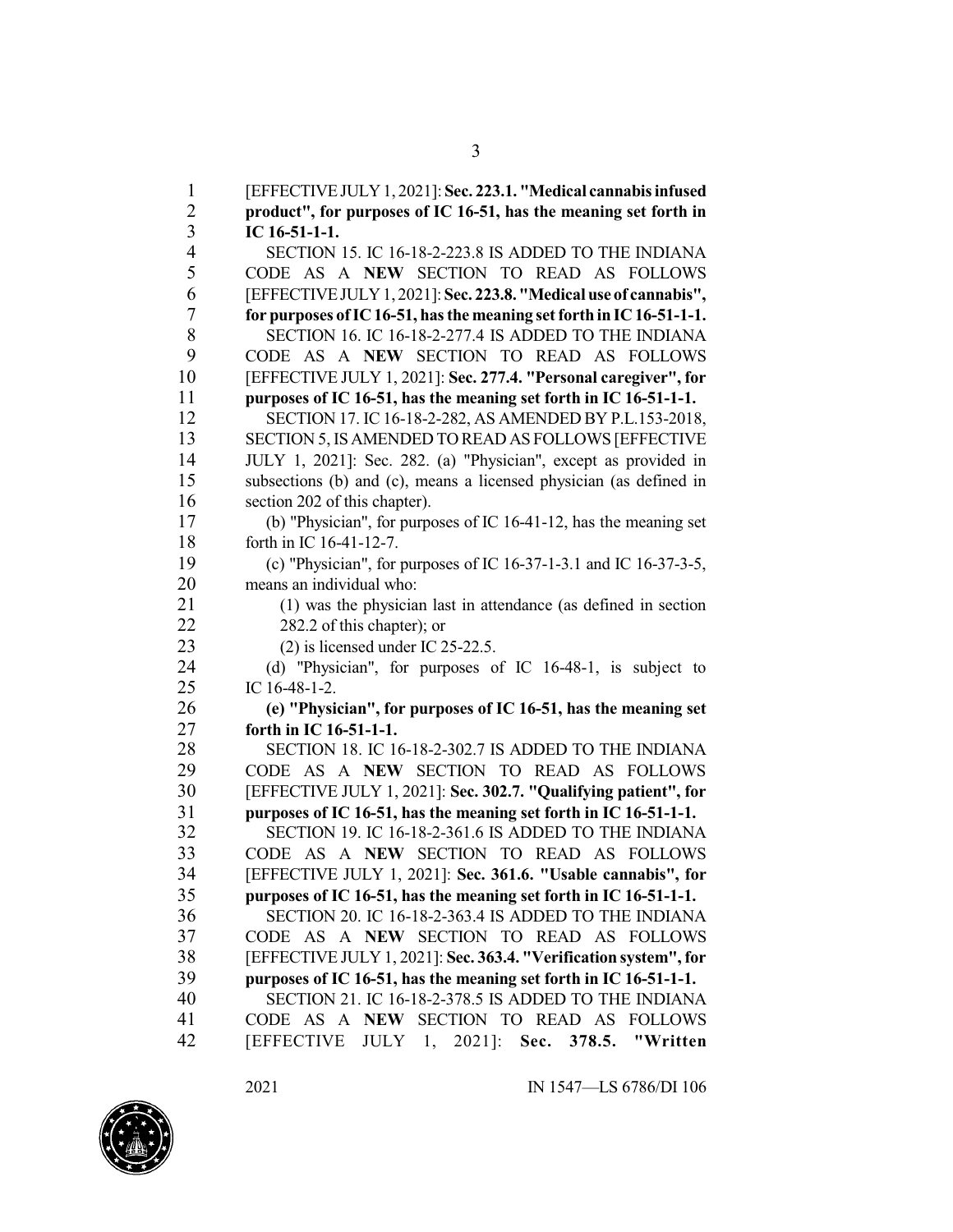**recommendation", for purposes of IC 16-51, has the meaning set forth in IC 16-51-1-1.**<br>3 **SECTION 22. IC 16**  SECTION 22. IC 16-31-3-14, AS AMENDED BY P.L.142-2020, SECTION19,ISAMENDEDTOREADASFOLLOWS[EFFECTIVE JULY 1, 2021]: Sec. 14. (a) A person holding a certificate or license issued underthis articlemust complywith the applicable standards and 7 rules established under this article. A certificate holder or license<br>8 holder is subject to disciplinary sanctions under subsection (b) if the holder is subject to disciplinary sanctions under subsection (b) if the department of homeland security determinesthat the certificate holder or license holder: (1) engaged in or knowingly cooperated in fraud or material deception in order to obtain a certificate or license, including cheating on a certification or licensure examination; (2) engaged in fraud or material deception in the course of professional services or activities; (3) advertised services or goods in a false or misleading manner; (4) falsified or knowingly allowed another person to falsify attendance records or certificates of completion of continuing education courses required under this article or rules adopted 20 under this article: (5) is convicted of a crime, if the act that resulted in the conviction has a direct bearing on determining if the certificate 23 holder or license holder should be entrusted to provide emergency medical services; (6) is convicted of violating IC 9-19-14.5; (7) fails to comply and maintain compliance with or violates any applicable provision,standard, or otherrequirement ofthis article 28 or rules adopted under this article;<br>29 (8) continues to practice if the certii (8) continuesto practice if the certificate holder or license holder becomes unfit to practice due to: (A) professional incompetence that includes the undertaking of professional activities that the certificate holder or license holder is not qualified by training or experience to undertake; (B) failure to keep abreast of current professional theory or practice; 36 (C) physical or mental disability; or<br>37 (D) addiction to abuse of or denend (D) addiction to, abuse of, or dependency on alcohol or other drugs that endanger the public by impairing the certificate holder's or license holder's ability to practice safely; (9) engagesin a course oflewd or immoral conduct in connection with the delivery of services to the public; (10) allows the certificate holder's or license holder's name or a

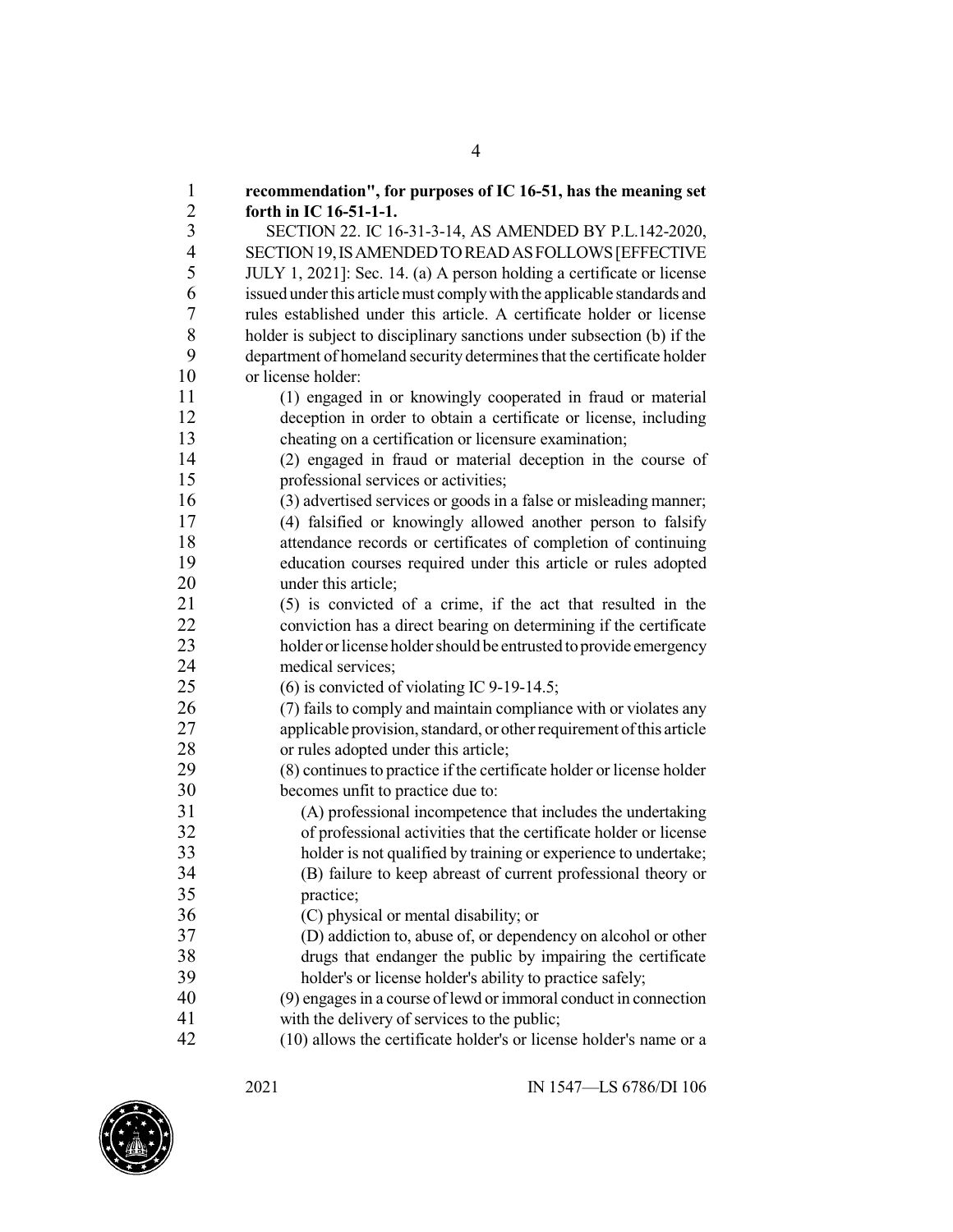| $\mathbf{1}$             | certificate or license issued under this article to be used in                                                                                                                                                                                                                                                                                                                                                                   |
|--------------------------|----------------------------------------------------------------------------------------------------------------------------------------------------------------------------------------------------------------------------------------------------------------------------------------------------------------------------------------------------------------------------------------------------------------------------------|
| $\overline{2}$           | connection with a person who renders services beyond the scope                                                                                                                                                                                                                                                                                                                                                                   |
| 3                        | of that person's training, experience, or competence;                                                                                                                                                                                                                                                                                                                                                                            |
| $\overline{\mathcal{A}}$ | (11) is subjected to disciplinary action in another state or                                                                                                                                                                                                                                                                                                                                                                     |
| 5                        | jurisdiction on grounds similar to those contained in this chapter.                                                                                                                                                                                                                                                                                                                                                              |
| 6                        | For purposes of this subdivision, a certified copy of a record of                                                                                                                                                                                                                                                                                                                                                                |
| 7                        | disciplinary action constitutes prima facie evidence of a                                                                                                                                                                                                                                                                                                                                                                        |
| 8                        | disciplinary action in another jurisdiction;                                                                                                                                                                                                                                                                                                                                                                                     |
| 9                        | (12) assists another person in committing an act that would                                                                                                                                                                                                                                                                                                                                                                      |
| 10                       | constitute a ground for disciplinary sanction under this chapter;                                                                                                                                                                                                                                                                                                                                                                |
| 11                       | <sub>or</sub>                                                                                                                                                                                                                                                                                                                                                                                                                    |
| 12                       | (13) allows a certificate or license issued by the commission to                                                                                                                                                                                                                                                                                                                                                                 |
| 13                       | be:                                                                                                                                                                                                                                                                                                                                                                                                                              |
| 14                       | (A) used by another person; or                                                                                                                                                                                                                                                                                                                                                                                                   |
| 15                       | (B) displayed to the public when the certificate or license is                                                                                                                                                                                                                                                                                                                                                                   |
| 16                       | expired, inactive, invalid, revoked, or suspended.                                                                                                                                                                                                                                                                                                                                                                               |
| 17                       | (b) The department of homeland security may issue an order under                                                                                                                                                                                                                                                                                                                                                                 |
| 18                       | IC 4-21.5-3-6 to impose one (1) or more of the following sanctions if                                                                                                                                                                                                                                                                                                                                                            |
| 19                       | the department of homeland security determines that a certificate                                                                                                                                                                                                                                                                                                                                                                |
| 20                       | holder or license holder is subject to disciplinary sanctions under                                                                                                                                                                                                                                                                                                                                                              |
| 21                       | subsection (a):                                                                                                                                                                                                                                                                                                                                                                                                                  |
| 22                       | (1) Revocation of a certificate holder's certificate or license                                                                                                                                                                                                                                                                                                                                                                  |
| 23                       | holder's license for a period not to exceed seven (7) years.                                                                                                                                                                                                                                                                                                                                                                     |
| 24                       | (2) Suspension of a certificate holder's certificate or license                                                                                                                                                                                                                                                                                                                                                                  |
| 25                       | holder's license for a period not to exceed seven (7) years.                                                                                                                                                                                                                                                                                                                                                                     |
| 26                       | (3) Censure of a certificate holder or license holder.                                                                                                                                                                                                                                                                                                                                                                           |
| 27                       | (4) Issuance of a letter of reprimand.                                                                                                                                                                                                                                                                                                                                                                                           |
| 28                       | (5) Assessment of a civil penalty against the certificate holder or                                                                                                                                                                                                                                                                                                                                                              |
| 29                       | license holder in accordance with the following:                                                                                                                                                                                                                                                                                                                                                                                 |
| 30                       | (A) The civil penalty may not exceed five hundred dollars                                                                                                                                                                                                                                                                                                                                                                        |
| 31                       | (\$500) per day per violation.                                                                                                                                                                                                                                                                                                                                                                                                   |
| 32                       | (B) If the certificate holder or license holder fails to pay the                                                                                                                                                                                                                                                                                                                                                                 |
| 33                       | civil penalty within the time specified by the department of                                                                                                                                                                                                                                                                                                                                                                     |
| 34                       | homeland security, the department of homeland security may                                                                                                                                                                                                                                                                                                                                                                       |
| 35                       |                                                                                                                                                                                                                                                                                                                                                                                                                                  |
|                          |                                                                                                                                                                                                                                                                                                                                                                                                                                  |
|                          |                                                                                                                                                                                                                                                                                                                                                                                                                                  |
|                          |                                                                                                                                                                                                                                                                                                                                                                                                                                  |
| 39                       | license holder to:                                                                                                                                                                                                                                                                                                                                                                                                               |
|                          |                                                                                                                                                                                                                                                                                                                                                                                                                                  |
| 41                       |                                                                                                                                                                                                                                                                                                                                                                                                                                  |
| 42                       |                                                                                                                                                                                                                                                                                                                                                                                                                                  |
| 36<br>37<br>38<br>40     | suspend the certificate holder's certificate or license holder's<br>license without additional proceedings.<br>(6) Placement of a certificate holder or license holder on<br>probation status and requirement of the certificate holder or<br>(A) report regularly to the department of homeland security<br>upon the matters that are the basis of probation;<br>(B) limit practice to those areas prescribed by the department |

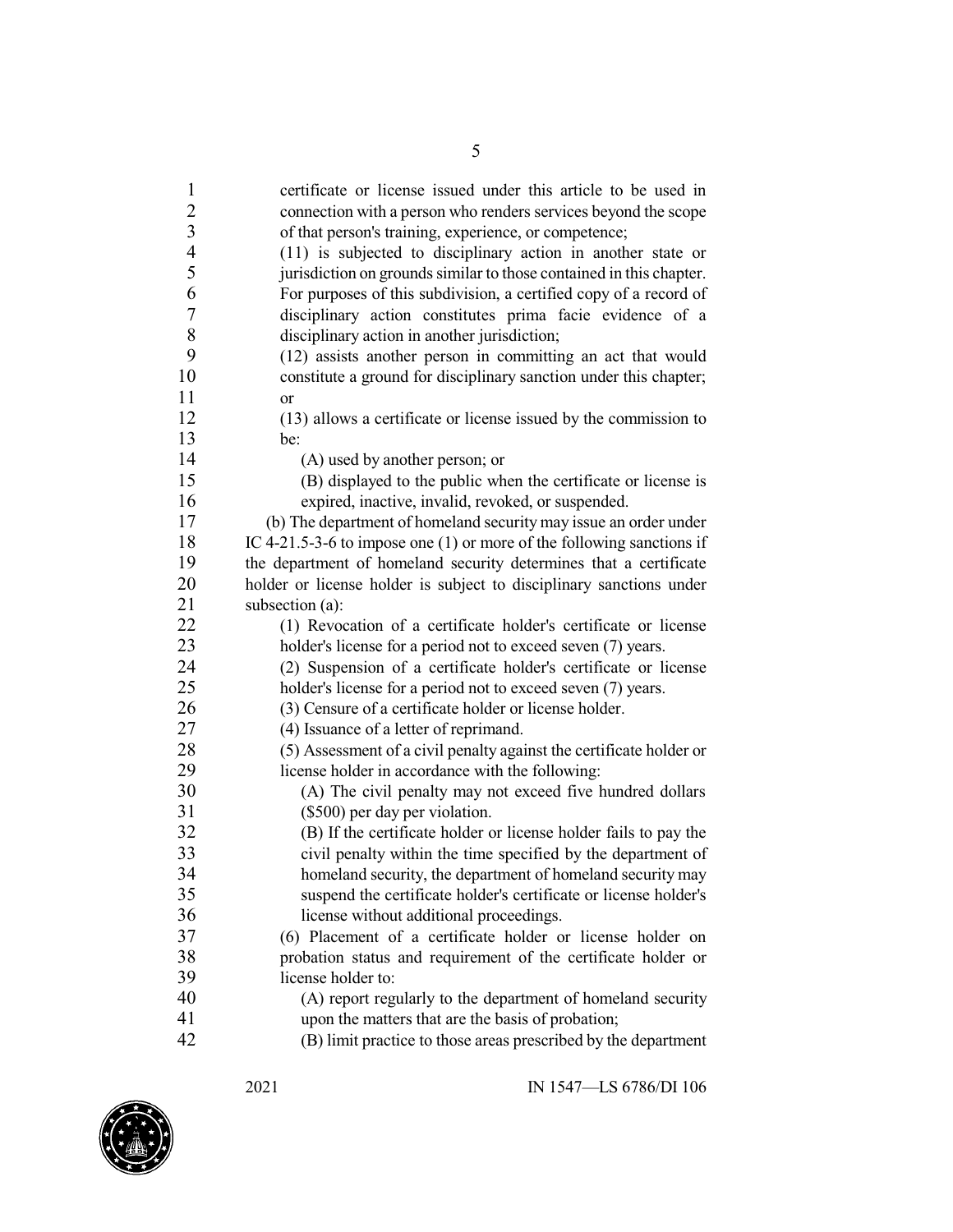of homeland security;

 (C) continue or renew professional education approved by the department of homeland security until a satisfactory degree of skill has been attained in those areas that are the basis of the probation; or

 (D) perform or refrain from performing any acts, including 7 community restitution or service without compensation, that<br>8 the department of homeland security considers appropriate to 8 the department of homeland security considers appropriate to<br>9 the public interest or to the rehabilitation or treatment of the the public interest or to the rehabilitation or treatment of the certificate holder or license holder.

 The department of homeland security may withdraw or modify this probation if the department of homeland security finds after a hearing that the deficiency that required disciplinary action is remedied or that changed circumstances warrant a modification of the order.

 (c) If an applicant or a certificate holder or license holder has engaged in or knowingly cooperated in fraud or material deception to 18 obtain a certificate or license, including cheating on the certification or licensure examination, the department of homeland security may rescind the certificate or license if it has been granted, void the 21 examination or other fraudulent or deceptive material, and prohibit the<br>22 applicant from reapplying for the certificate or license for a length of applicant from reapplying for the certificate or license for a length of time established by the department of homeland security.

 (d) The department of homeland security may deny certification or 25 licensure to an applicant who would be subject to disciplinary sanctions under subsection (b) if that person were a certificate holder or license 27 holder, has had disciplinary action taken against the applicant or the 28 applicant's certificate or license to practice in another state or license in violation<br>29 iunisdiction or has practiced without a certificate or license in violation jurisdiction, or has practiced without a certificate or license in violation of the law. A certified copy of the record of disciplinary action is conclusive evidence of the other jurisdiction's disciplinary action.

 (e) The department of homeland security may order a certificate 33 holder or license holder to submit to a reasonable physical or mental<br>34 examination if the certificate holder's or license holder's physical or 34 examination if the certificate holder's or license holder's physical or<br>35 mental capacity to practice safely and competently is at issue in a mental capacity to practice safely and competently is at issue in a disciplinary proceeding. Failure to comply with a department of homeland security order to submit to a physical or mental examination 38 makes a certificate holder or license holder liable to temporary<br>39 suspension under subsection (i). suspension under subsection (i).

 (f) Except as provided under subsection (a), subsection (g), and section 14.5 of this chapter, a certificate or license may not be denied, revoked, or suspended because the applicant, certificate holder, or

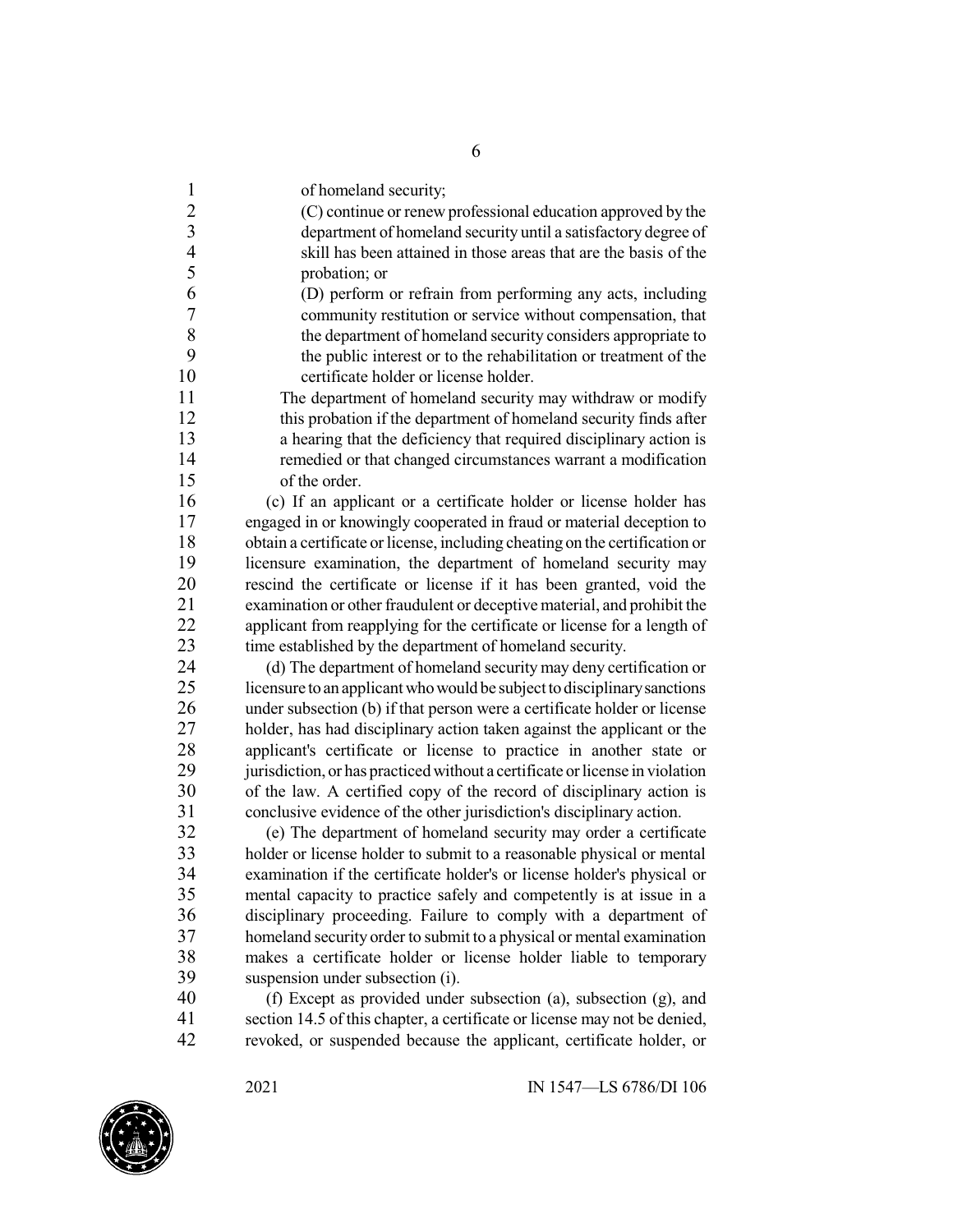license holder has been convicted of an offense. The acts from which the applicant's, certificate holder's, or license holder's conviction resulted may be considered as to whether the applicant or certificate holder or license holder should be entrusted to serve the public in a specific capacity. (g) The department of homeland security may deny, suspend, or revoke a certificate or license issued under this article if the individual 8 who holds or is applying for the certificate or license is convicted of any of the following: any of the following: (1) Possession of cocaine or a narcotic drug under IC 35-48-4-6. (2) Possession of methamphetamine under IC 35-48-4-6.1. (3) Possession of a controlled substance under IC 35-48-4-7(a). (4) Fraudulently obtaining a controlled substance under 14 IC 35-48-4-7(c). (5) Manufacture of paraphernalia as a Class D felony (for a crime committed before July 1, 2014) or Level 6 felony (for a crime committed after June 30, 2014) under IC 35-48-4-8.1(b). (6) Dealing in paraphernalia as a Class D felony (for a crime committed before July 1, 2014) or Level 6 felony (for a crime committed after June 30, 2014) under IC 35-48-4-8.5(b). (7) Possession of paraphernalia as a Class D felony (for a crime committed before July 1, 2014) or Level 6 felony (for a crime committed after June 30, 2014) under IC 35-48-4-8.3(b) (before its amendment on July 1, 2015). (8) Possession ofmarijuana, hash oil, hashish, orsalvia as a Class 26 D felony (for a crime committed before July 1, 2014) or Level 6 felony (for a crime committed after June 30, 2014, **and before July 1, 2021)** under IC 35-48-4-11. (9) A felony offense under IC 35-48-4 involving: (A) possession of a synthetic drug (as defined in IC 35-31.5-2-321); (B) possession of a synthetic drug lookalike substance (as defined in IC 35-31.5-2-321.5 (before its repeal on July 1, 2019)) as a: (i) Class D felony (for a crime committed before July 1, 2014); or (ii) Level 6 felony (for a crime committed after June 30, 2014); under IC 35-48-4-11.5 (before its repeal on July 1, 2019); or (C) possession of a controlled substance analog (as defined in IC 35-48-1-9.3). (10) Maintaining a common nuisance under IC 35-48-4-13

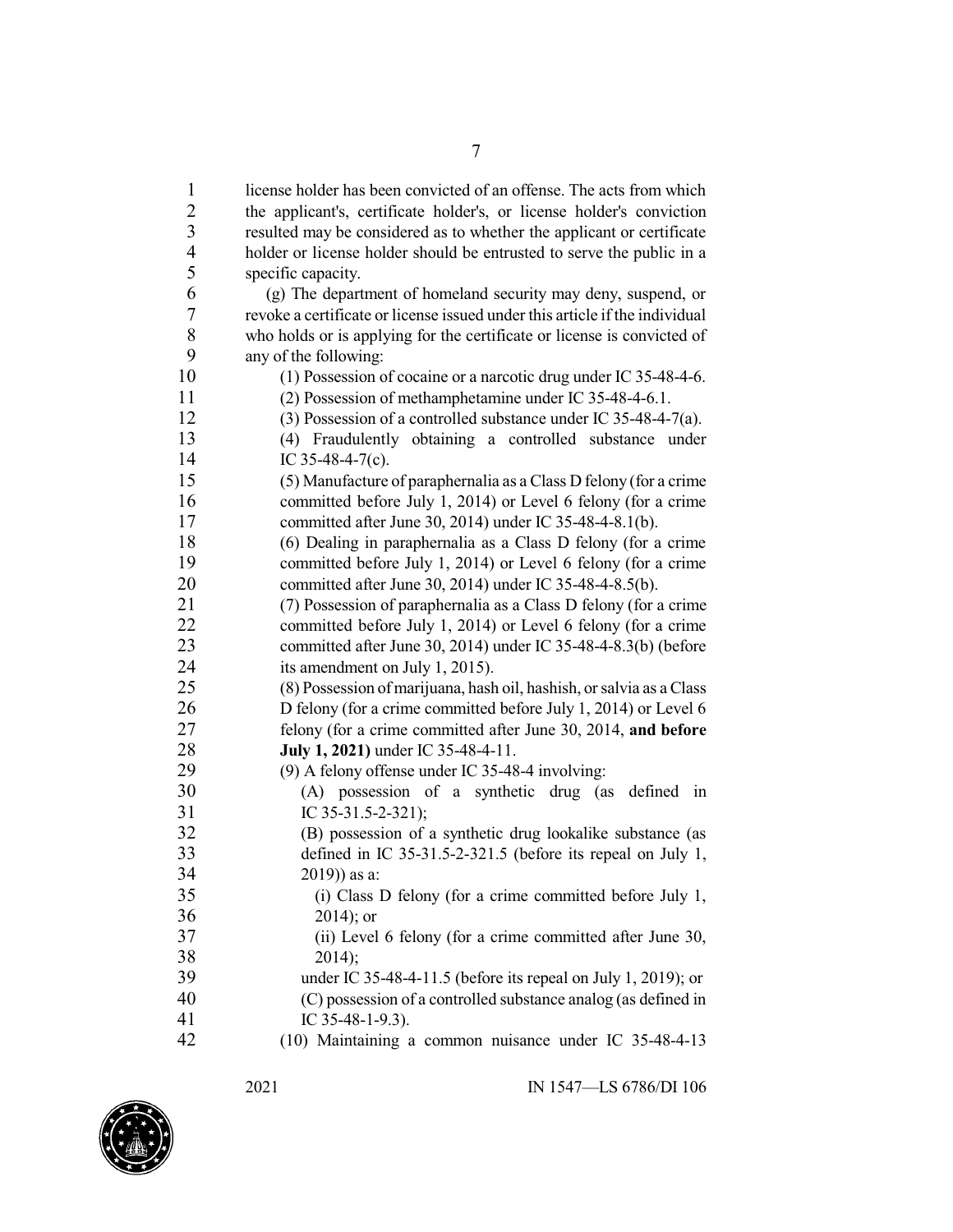1 (repealed) or IC 35-45-1-5, if the common nuisance involves a 2 controlled substance. 3 (11) An offense relating to registration, labeling, and prescription 4 forms under IC 35-48-4-14. 5 (h) A decision of the department of homeland security under<br>6 subsections (b) through (g) may be appealed to the commission under subsections (b) through  $(g)$  may be appealed to the commission under 7 IC 4-21.5-3-7.<br>8 (i) The depart 8 (i) The department of homeland security may temporarily suspend<br>9 a certificate holder's certificate or license holder's license under 9 a certificate holder's certificate or license holder's license under<br>10 IC 4-21.5-4 before a final adjudication or during the appeals process if IC4-21.5-4 before a final adjudication or during the appeals process if 11 the department of homeland security finds that a certificate holder or 12 license holder would represent a clear and immediate danger to the 13 public's health, safety, or property if the certificate holder or license 14 holder were allowed to continue to practice. 15 (j) On receipt of a complaint or information alleging that a person 16 certified or licensed under this chapter or IC 16-31-3.5 has engaged in 17 or is engaging in a practice that is subject to disciplinary sanctions 18 under this chapter, the department of homeland security must initiate 19 an investigation against the person. 20 (k)The department of homeland securityshall conduct a factfinding 21 investigation as the department of homeland security considers proper<br>22 in relation to the complaint. in relation to the complaint. 23 (l) The department of homeland security may reinstate a certificate 24 or license that has been suspended under thissection if the department 25 of homeland security is satisfied that the applicant is able to practice 26 with reasonable skill, competency, and safety to the public. As a 27 condition of reinstatement, the department of homeland security may 28 impose disciplinary or corrective measures authorized under this chanter. 29 chapter.<br>30 (m) (m) The department of homeland security may not reinstate a 31 certificate or license that has been revoked under this chapter. 32 (n) The department of homeland security must be consistent in the 33 application of sanctions authorized in this chapter. Significant departures from prior decisions involving similar conduct must be 34 departures from prior decisions involving similar conduct must be explained in the department of homeland security's findings or orders. explained in the department of homeland security's findings or orders. 36 (o) A certificate holder may not surrender the certificate holder's 37 certificate, and a license holder may not surrender the license holder's 38 license, without the written approval of the department of homeland<br>39 security, and the department of homeland security may impose any security, and the department of homeland security may impose any 40 conditions appropriate to the surrender or reinstatement of a 41 surrendered certificate or license. 42 (p) For purposes of thissection, "certificate holder"means a person

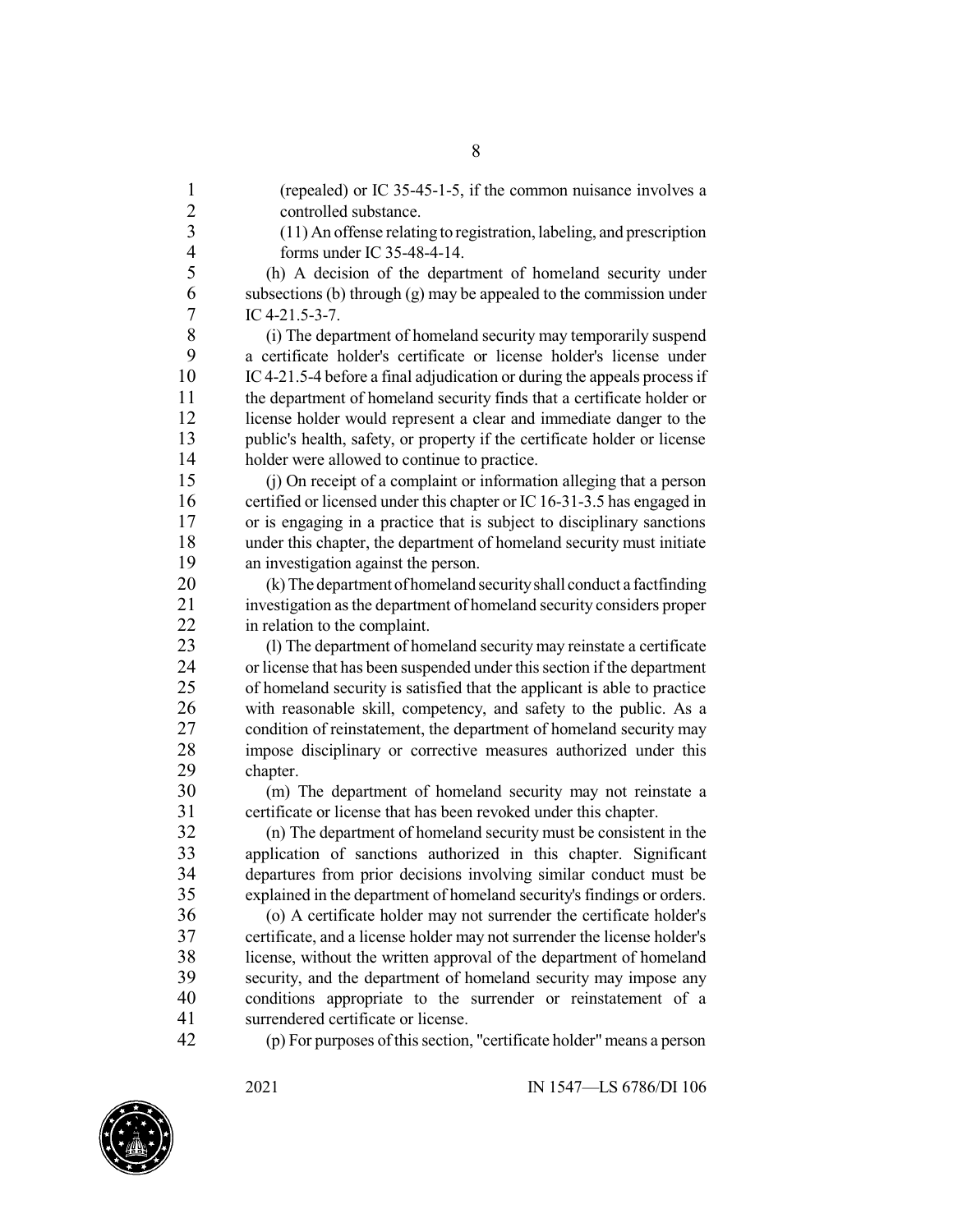who holds: 2 (1) an unlimited certificate; (2) a limited or probationary certificate; or (3) an inactive certificate. (q) For purposes of this section, "license holder" means a person who holds: (1) an unlimited license;<br>8 (2) a limited or probation 8 (2) a limited or probationary license; or  $(3)$  an inactive license 9 (3) an inactive license.<br>10 SECTION 23. IC 16-42-SECTION 23. IC 16-42-27-2, AS AMENDED BY P.L.80-2019, SECTION 5, IS AMENDED TO READ AS FOLLOWS [EFFECTIVE JULY 1, 2021]: Sec. 2. (a) A prescriber may, directly or by standing order, prescribe or dispense an overdose intervention drug without examining the individual to whom it may be administered if all of the following conditions are met: (1) The overdose intervention drug is dispensed or prescribed to: (A) a person at risk of experiencing an opioid-related overdose; or (B) a familymember, a friend, or anyotherindividual or entity 20 in a position to assist an individual who, there is reason to believe, is at risk of experiencing an opioid-related overdose. 22 (2) The prescriber instructs the individual receiving the overdose intervention drug or prescription to summon emergency services either immediately before or immediately after administering the overdose intervention drug to an individual experiencing an opioid-related overdose. (3) The prescriber provides education and training on drug 28 overdose response and treatment, including the administration of<br>29 an overdose intervention drug. an overdose intervention drug. (4) The prescriber provides drug addiction treatment information and referrals to drug treatment programs, including programs in the local area and programs that offer medication assisted 33 treatment that includes a federal Food and Drug Administration<br>34 approved long acting, nonaddictive medication for the treatment 34 approved long acting, nonaddictive medication for the treatment<br>35 of opioid or alcohol dependence. of opioid or alcohol dependence. (b) A prescriber may provide a prescription of an overdose intervention drug to an individual as a part ofthe individual's addiction 38 treatment plan.<br>39 (c) An individual  $\alpha$ ) An individual described in subsection  $\alpha$ )(1) may administer an overdose intervention drug to an individual who is suffering from an overdose. (d) An individual described in subsection (a)(1) may not be

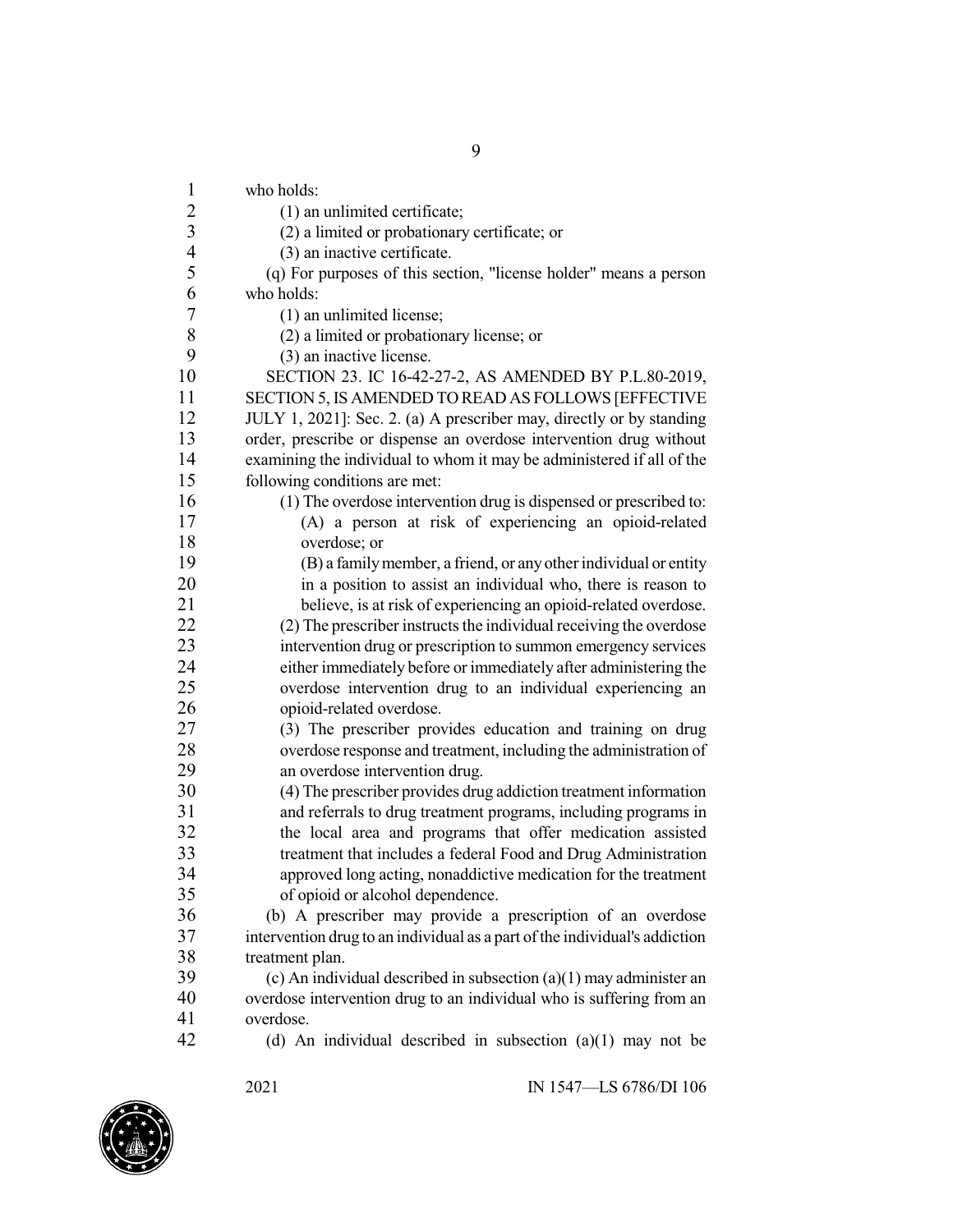| 2<br>IC 25-22.5-8-2, if the individual, acting in good faith, does the<br>$\mathfrak{Z}$<br>following:<br>$\overline{4}$<br>(1) Obtains the overdose intervention drug from a prescriber or<br>5<br>entity acting under a standing order issued by a prescriber.<br>6<br>(2) Administers the overdose intervention drug to an individual<br>7<br>who is experiencing an apparent opioid-related overdose.<br>8<br>(3) Attempts to summon emergency services either immediately<br>9<br>before or immediately after administering the overdose<br>10<br>intervention drug.<br>11<br>(e) An entity acting under a standing order issued by a prescriber<br>12<br>must do the following:<br>13<br>(1) Annually register with either the:<br>14<br>(A) state department; or<br>15<br>(B) local health department in the county where services will<br>16<br>be provided by the entity;<br>17<br>in a manner prescribed by the state department.<br>18<br>(2) Provide education and training on drug overdose response and<br>19<br>treatment, including the administration of an overdose<br>20<br>intervention drug.<br>21<br>(3) Provide drug addiction treatment information and referrals to<br>22<br>drug treatment programs, including programs in the local area and<br>23<br>programs that offer medication assisted treatment that includes a<br>24<br>federal Food and Drug Administration approved long acting,<br>25<br>nonaddictive medication for the treatment of opioid or alcohol<br>26<br>dependence.<br>27<br>(4) Submit an annual report to the state department containing:<br>28<br>(A) the number of sales of the overdose intervention drug<br>29<br>dispensed;<br>30<br>(B) the dates of sale of the overdose intervention drug<br>31<br>dispensed; and<br>32<br>(C) any additional information requested by the state<br>33<br>department.<br>34<br>(f) The state department shall ensure that a statewide standing order<br>35<br>for the dispensing of an overdose intervention drug in Indiana is issued<br>36<br>under this section. The state health commissioner or a designated<br>37<br>public health authority who is a licensed prescriber may, as part of the<br>38<br>individual's official capacity, issue a statewide standing order that may<br>39<br>be used for the dispensing of an overdose intervention drug under this | $\mathbf{1}$ | considered to be practicing medicine without a license in violation of |
|-------------------------------------------------------------------------------------------------------------------------------------------------------------------------------------------------------------------------------------------------------------------------------------------------------------------------------------------------------------------------------------------------------------------------------------------------------------------------------------------------------------------------------------------------------------------------------------------------------------------------------------------------------------------------------------------------------------------------------------------------------------------------------------------------------------------------------------------------------------------------------------------------------------------------------------------------------------------------------------------------------------------------------------------------------------------------------------------------------------------------------------------------------------------------------------------------------------------------------------------------------------------------------------------------------------------------------------------------------------------------------------------------------------------------------------------------------------------------------------------------------------------------------------------------------------------------------------------------------------------------------------------------------------------------------------------------------------------------------------------------------------------------------------------------------------------------------------------------------------------------------------------------------------------------------------------------------------------------------------------------------------------------------------------------------------------------------------------------------------------------------------------------------------------------------------------------------------------------------------------------------------------------------------------------------------------------------------------------------------------|--------------|------------------------------------------------------------------------|
|                                                                                                                                                                                                                                                                                                                                                                                                                                                                                                                                                                                                                                                                                                                                                                                                                                                                                                                                                                                                                                                                                                                                                                                                                                                                                                                                                                                                                                                                                                                                                                                                                                                                                                                                                                                                                                                                                                                                                                                                                                                                                                                                                                                                                                                                                                                                                                   |              |                                                                        |
|                                                                                                                                                                                                                                                                                                                                                                                                                                                                                                                                                                                                                                                                                                                                                                                                                                                                                                                                                                                                                                                                                                                                                                                                                                                                                                                                                                                                                                                                                                                                                                                                                                                                                                                                                                                                                                                                                                                                                                                                                                                                                                                                                                                                                                                                                                                                                                   |              |                                                                        |
|                                                                                                                                                                                                                                                                                                                                                                                                                                                                                                                                                                                                                                                                                                                                                                                                                                                                                                                                                                                                                                                                                                                                                                                                                                                                                                                                                                                                                                                                                                                                                                                                                                                                                                                                                                                                                                                                                                                                                                                                                                                                                                                                                                                                                                                                                                                                                                   |              |                                                                        |
|                                                                                                                                                                                                                                                                                                                                                                                                                                                                                                                                                                                                                                                                                                                                                                                                                                                                                                                                                                                                                                                                                                                                                                                                                                                                                                                                                                                                                                                                                                                                                                                                                                                                                                                                                                                                                                                                                                                                                                                                                                                                                                                                                                                                                                                                                                                                                                   |              |                                                                        |
|                                                                                                                                                                                                                                                                                                                                                                                                                                                                                                                                                                                                                                                                                                                                                                                                                                                                                                                                                                                                                                                                                                                                                                                                                                                                                                                                                                                                                                                                                                                                                                                                                                                                                                                                                                                                                                                                                                                                                                                                                                                                                                                                                                                                                                                                                                                                                                   |              |                                                                        |
|                                                                                                                                                                                                                                                                                                                                                                                                                                                                                                                                                                                                                                                                                                                                                                                                                                                                                                                                                                                                                                                                                                                                                                                                                                                                                                                                                                                                                                                                                                                                                                                                                                                                                                                                                                                                                                                                                                                                                                                                                                                                                                                                                                                                                                                                                                                                                                   |              |                                                                        |
|                                                                                                                                                                                                                                                                                                                                                                                                                                                                                                                                                                                                                                                                                                                                                                                                                                                                                                                                                                                                                                                                                                                                                                                                                                                                                                                                                                                                                                                                                                                                                                                                                                                                                                                                                                                                                                                                                                                                                                                                                                                                                                                                                                                                                                                                                                                                                                   |              |                                                                        |
|                                                                                                                                                                                                                                                                                                                                                                                                                                                                                                                                                                                                                                                                                                                                                                                                                                                                                                                                                                                                                                                                                                                                                                                                                                                                                                                                                                                                                                                                                                                                                                                                                                                                                                                                                                                                                                                                                                                                                                                                                                                                                                                                                                                                                                                                                                                                                                   |              |                                                                        |
|                                                                                                                                                                                                                                                                                                                                                                                                                                                                                                                                                                                                                                                                                                                                                                                                                                                                                                                                                                                                                                                                                                                                                                                                                                                                                                                                                                                                                                                                                                                                                                                                                                                                                                                                                                                                                                                                                                                                                                                                                                                                                                                                                                                                                                                                                                                                                                   |              |                                                                        |
|                                                                                                                                                                                                                                                                                                                                                                                                                                                                                                                                                                                                                                                                                                                                                                                                                                                                                                                                                                                                                                                                                                                                                                                                                                                                                                                                                                                                                                                                                                                                                                                                                                                                                                                                                                                                                                                                                                                                                                                                                                                                                                                                                                                                                                                                                                                                                                   |              |                                                                        |
|                                                                                                                                                                                                                                                                                                                                                                                                                                                                                                                                                                                                                                                                                                                                                                                                                                                                                                                                                                                                                                                                                                                                                                                                                                                                                                                                                                                                                                                                                                                                                                                                                                                                                                                                                                                                                                                                                                                                                                                                                                                                                                                                                                                                                                                                                                                                                                   |              |                                                                        |
|                                                                                                                                                                                                                                                                                                                                                                                                                                                                                                                                                                                                                                                                                                                                                                                                                                                                                                                                                                                                                                                                                                                                                                                                                                                                                                                                                                                                                                                                                                                                                                                                                                                                                                                                                                                                                                                                                                                                                                                                                                                                                                                                                                                                                                                                                                                                                                   |              |                                                                        |
|                                                                                                                                                                                                                                                                                                                                                                                                                                                                                                                                                                                                                                                                                                                                                                                                                                                                                                                                                                                                                                                                                                                                                                                                                                                                                                                                                                                                                                                                                                                                                                                                                                                                                                                                                                                                                                                                                                                                                                                                                                                                                                                                                                                                                                                                                                                                                                   |              |                                                                        |
|                                                                                                                                                                                                                                                                                                                                                                                                                                                                                                                                                                                                                                                                                                                                                                                                                                                                                                                                                                                                                                                                                                                                                                                                                                                                                                                                                                                                                                                                                                                                                                                                                                                                                                                                                                                                                                                                                                                                                                                                                                                                                                                                                                                                                                                                                                                                                                   |              |                                                                        |
|                                                                                                                                                                                                                                                                                                                                                                                                                                                                                                                                                                                                                                                                                                                                                                                                                                                                                                                                                                                                                                                                                                                                                                                                                                                                                                                                                                                                                                                                                                                                                                                                                                                                                                                                                                                                                                                                                                                                                                                                                                                                                                                                                                                                                                                                                                                                                                   |              |                                                                        |
|                                                                                                                                                                                                                                                                                                                                                                                                                                                                                                                                                                                                                                                                                                                                                                                                                                                                                                                                                                                                                                                                                                                                                                                                                                                                                                                                                                                                                                                                                                                                                                                                                                                                                                                                                                                                                                                                                                                                                                                                                                                                                                                                                                                                                                                                                                                                                                   |              |                                                                        |
|                                                                                                                                                                                                                                                                                                                                                                                                                                                                                                                                                                                                                                                                                                                                                                                                                                                                                                                                                                                                                                                                                                                                                                                                                                                                                                                                                                                                                                                                                                                                                                                                                                                                                                                                                                                                                                                                                                                                                                                                                                                                                                                                                                                                                                                                                                                                                                   |              |                                                                        |
|                                                                                                                                                                                                                                                                                                                                                                                                                                                                                                                                                                                                                                                                                                                                                                                                                                                                                                                                                                                                                                                                                                                                                                                                                                                                                                                                                                                                                                                                                                                                                                                                                                                                                                                                                                                                                                                                                                                                                                                                                                                                                                                                                                                                                                                                                                                                                                   |              |                                                                        |
|                                                                                                                                                                                                                                                                                                                                                                                                                                                                                                                                                                                                                                                                                                                                                                                                                                                                                                                                                                                                                                                                                                                                                                                                                                                                                                                                                                                                                                                                                                                                                                                                                                                                                                                                                                                                                                                                                                                                                                                                                                                                                                                                                                                                                                                                                                                                                                   |              |                                                                        |
|                                                                                                                                                                                                                                                                                                                                                                                                                                                                                                                                                                                                                                                                                                                                                                                                                                                                                                                                                                                                                                                                                                                                                                                                                                                                                                                                                                                                                                                                                                                                                                                                                                                                                                                                                                                                                                                                                                                                                                                                                                                                                                                                                                                                                                                                                                                                                                   |              |                                                                        |
|                                                                                                                                                                                                                                                                                                                                                                                                                                                                                                                                                                                                                                                                                                                                                                                                                                                                                                                                                                                                                                                                                                                                                                                                                                                                                                                                                                                                                                                                                                                                                                                                                                                                                                                                                                                                                                                                                                                                                                                                                                                                                                                                                                                                                                                                                                                                                                   |              |                                                                        |
|                                                                                                                                                                                                                                                                                                                                                                                                                                                                                                                                                                                                                                                                                                                                                                                                                                                                                                                                                                                                                                                                                                                                                                                                                                                                                                                                                                                                                                                                                                                                                                                                                                                                                                                                                                                                                                                                                                                                                                                                                                                                                                                                                                                                                                                                                                                                                                   |              |                                                                        |
|                                                                                                                                                                                                                                                                                                                                                                                                                                                                                                                                                                                                                                                                                                                                                                                                                                                                                                                                                                                                                                                                                                                                                                                                                                                                                                                                                                                                                                                                                                                                                                                                                                                                                                                                                                                                                                                                                                                                                                                                                                                                                                                                                                                                                                                                                                                                                                   |              |                                                                        |
|                                                                                                                                                                                                                                                                                                                                                                                                                                                                                                                                                                                                                                                                                                                                                                                                                                                                                                                                                                                                                                                                                                                                                                                                                                                                                                                                                                                                                                                                                                                                                                                                                                                                                                                                                                                                                                                                                                                                                                                                                                                                                                                                                                                                                                                                                                                                                                   |              |                                                                        |
|                                                                                                                                                                                                                                                                                                                                                                                                                                                                                                                                                                                                                                                                                                                                                                                                                                                                                                                                                                                                                                                                                                                                                                                                                                                                                                                                                                                                                                                                                                                                                                                                                                                                                                                                                                                                                                                                                                                                                                                                                                                                                                                                                                                                                                                                                                                                                                   |              |                                                                        |
|                                                                                                                                                                                                                                                                                                                                                                                                                                                                                                                                                                                                                                                                                                                                                                                                                                                                                                                                                                                                                                                                                                                                                                                                                                                                                                                                                                                                                                                                                                                                                                                                                                                                                                                                                                                                                                                                                                                                                                                                                                                                                                                                                                                                                                                                                                                                                                   |              |                                                                        |
|                                                                                                                                                                                                                                                                                                                                                                                                                                                                                                                                                                                                                                                                                                                                                                                                                                                                                                                                                                                                                                                                                                                                                                                                                                                                                                                                                                                                                                                                                                                                                                                                                                                                                                                                                                                                                                                                                                                                                                                                                                                                                                                                                                                                                                                                                                                                                                   |              |                                                                        |
|                                                                                                                                                                                                                                                                                                                                                                                                                                                                                                                                                                                                                                                                                                                                                                                                                                                                                                                                                                                                                                                                                                                                                                                                                                                                                                                                                                                                                                                                                                                                                                                                                                                                                                                                                                                                                                                                                                                                                                                                                                                                                                                                                                                                                                                                                                                                                                   |              |                                                                        |
|                                                                                                                                                                                                                                                                                                                                                                                                                                                                                                                                                                                                                                                                                                                                                                                                                                                                                                                                                                                                                                                                                                                                                                                                                                                                                                                                                                                                                                                                                                                                                                                                                                                                                                                                                                                                                                                                                                                                                                                                                                                                                                                                                                                                                                                                                                                                                                   |              |                                                                        |
|                                                                                                                                                                                                                                                                                                                                                                                                                                                                                                                                                                                                                                                                                                                                                                                                                                                                                                                                                                                                                                                                                                                                                                                                                                                                                                                                                                                                                                                                                                                                                                                                                                                                                                                                                                                                                                                                                                                                                                                                                                                                                                                                                                                                                                                                                                                                                                   |              |                                                                        |
|                                                                                                                                                                                                                                                                                                                                                                                                                                                                                                                                                                                                                                                                                                                                                                                                                                                                                                                                                                                                                                                                                                                                                                                                                                                                                                                                                                                                                                                                                                                                                                                                                                                                                                                                                                                                                                                                                                                                                                                                                                                                                                                                                                                                                                                                                                                                                                   |              |                                                                        |
|                                                                                                                                                                                                                                                                                                                                                                                                                                                                                                                                                                                                                                                                                                                                                                                                                                                                                                                                                                                                                                                                                                                                                                                                                                                                                                                                                                                                                                                                                                                                                                                                                                                                                                                                                                                                                                                                                                                                                                                                                                                                                                                                                                                                                                                                                                                                                                   |              |                                                                        |
|                                                                                                                                                                                                                                                                                                                                                                                                                                                                                                                                                                                                                                                                                                                                                                                                                                                                                                                                                                                                                                                                                                                                                                                                                                                                                                                                                                                                                                                                                                                                                                                                                                                                                                                                                                                                                                                                                                                                                                                                                                                                                                                                                                                                                                                                                                                                                                   |              |                                                                        |
|                                                                                                                                                                                                                                                                                                                                                                                                                                                                                                                                                                                                                                                                                                                                                                                                                                                                                                                                                                                                                                                                                                                                                                                                                                                                                                                                                                                                                                                                                                                                                                                                                                                                                                                                                                                                                                                                                                                                                                                                                                                                                                                                                                                                                                                                                                                                                                   |              |                                                                        |
|                                                                                                                                                                                                                                                                                                                                                                                                                                                                                                                                                                                                                                                                                                                                                                                                                                                                                                                                                                                                                                                                                                                                                                                                                                                                                                                                                                                                                                                                                                                                                                                                                                                                                                                                                                                                                                                                                                                                                                                                                                                                                                                                                                                                                                                                                                                                                                   |              |                                                                        |
|                                                                                                                                                                                                                                                                                                                                                                                                                                                                                                                                                                                                                                                                                                                                                                                                                                                                                                                                                                                                                                                                                                                                                                                                                                                                                                                                                                                                                                                                                                                                                                                                                                                                                                                                                                                                                                                                                                                                                                                                                                                                                                                                                                                                                                                                                                                                                                   |              |                                                                        |
|                                                                                                                                                                                                                                                                                                                                                                                                                                                                                                                                                                                                                                                                                                                                                                                                                                                                                                                                                                                                                                                                                                                                                                                                                                                                                                                                                                                                                                                                                                                                                                                                                                                                                                                                                                                                                                                                                                                                                                                                                                                                                                                                                                                                                                                                                                                                                                   |              |                                                                        |
|                                                                                                                                                                                                                                                                                                                                                                                                                                                                                                                                                                                                                                                                                                                                                                                                                                                                                                                                                                                                                                                                                                                                                                                                                                                                                                                                                                                                                                                                                                                                                                                                                                                                                                                                                                                                                                                                                                                                                                                                                                                                                                                                                                                                                                                                                                                                                                   |              |                                                                        |
|                                                                                                                                                                                                                                                                                                                                                                                                                                                                                                                                                                                                                                                                                                                                                                                                                                                                                                                                                                                                                                                                                                                                                                                                                                                                                                                                                                                                                                                                                                                                                                                                                                                                                                                                                                                                                                                                                                                                                                                                                                                                                                                                                                                                                                                                                                                                                                   | 40           | section. The immunity provided in IC 34-13-3-3 applies to an           |
| 41<br>individual described in this subsection.                                                                                                                                                                                                                                                                                                                                                                                                                                                                                                                                                                                                                                                                                                                                                                                                                                                                                                                                                                                                                                                                                                                                                                                                                                                                                                                                                                                                                                                                                                                                                                                                                                                                                                                                                                                                                                                                                                                                                                                                                                                                                                                                                                                                                                                                                                                    |              |                                                                        |
| 42<br>(g) A law enforcement officer may not take an individual into                                                                                                                                                                                                                                                                                                                                                                                                                                                                                                                                                                                                                                                                                                                                                                                                                                                                                                                                                                                                                                                                                                                                                                                                                                                                                                                                                                                                                                                                                                                                                                                                                                                                                                                                                                                                                                                                                                                                                                                                                                                                                                                                                                                                                                                                                               |              |                                                                        |

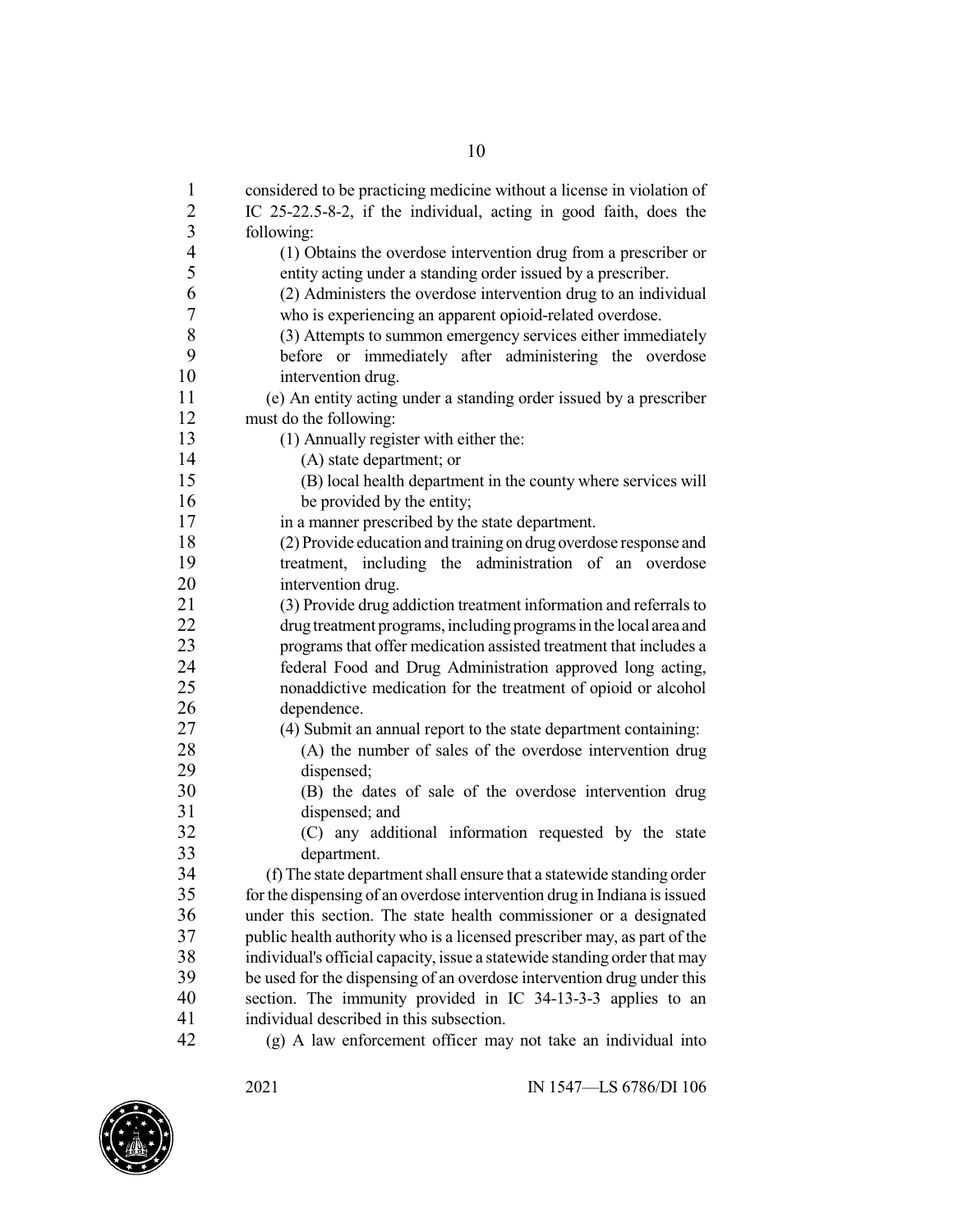| $\mathbf{1}$   | custody based solely on the commission of an offense described in      |
|----------------|------------------------------------------------------------------------|
| $\overline{2}$ | subsection (h), if the law enforcement officer, after making a         |
| $\mathfrak{Z}$ | reasonable determination and considering the facts and surrounding     |
| $\overline{4}$ | circumstances, reasonably believes that the individual:                |
| 5              | (1) obtained the overdose intervention drug as described in            |
| 6              | subsection $(a)(1)$ ;                                                  |
| 7              | $(2)$ complied with the provisions in subsection $(d)$ ;               |
| 8              | (3) administered an overdose intervention drug to an individual        |
| 9              | who appeared to be experiencing an opioid-related overdose;            |
| 10             | (4) provided:                                                          |
| 11             | (A) the individual's full name; and                                    |
| 12             | (B) any other relevant information requested by the law                |
| 13             | enforcement officer;                                                   |
| 14             | (5) remained at the scene with the individual who reasonably           |
| 15             | appeared to be in need of medical assistance until emergency           |
| 16             | medical assistance arrived;                                            |
| 17             | (6) cooperated with emergency medical assistance personnel and         |
| 18             | law enforcement officers at the scene; and                             |
| 19             | (7) came into contact with law enforcement because the                 |
| 20             | individual requested emergency medical assistance for another          |
| 21             | individual who appeared to be experiencing an opioid-related           |
| 22             | overdose.                                                              |
| 23             | (h) An individual who meets the criteria in subsection $(g)$ is immune |
| 24             | from criminal prosecution for the following:                           |
| 25             | $(1)$ IC 35-48-4-6 (possession of cocaine).                            |
| 26             | (2) IC 35-48-4-6.1 (possession of methamphetamine).                    |
| 27             | (3) IC 35-48-4-7 (possession of a controlled substance).               |
| 28             | (4) IC 35-48-4-8.3 (possession of paraphernalia).                      |
| 29             | $(5)$ IC 35-48-4-11 (possession of marijuana).                         |
| 30             | $(6)$ An offense under IC 35-48-4 involving possession of a            |
| 31             | synthetic drug (as defined in IC 35-31.5-2-321), possession of a       |
| 32             | controlled substance analog (as defined in IC 35-48-1-9.3), or         |
| 33             | possession of a substance represented to be a controlled substance     |
| 34             | (as described in IC 35-48-4-4.6).                                      |
| 35             | (i) An individual who meets the criteria in subsection (g) is          |
| 36             | immune from prosecution for an infraction for a violation of           |
| 37             | IC 35-48-4-11 (possession of marijuana).                               |
| 38             | SECTION 24. IC 16-51 IS ADDED TO THE INDIANA CODE AS                   |
| 39             | A NEW ARTICLE TO READ AS FOLLOWS [EFFECTIVE JULY 1,                    |
| 40             | 2021]:                                                                 |
| 41             | <b>ARTICLE 51. MEDICAL CANNABIS PROGRAM</b>                            |
| 42             | <b>Chapter 1. Definitions</b>                                          |

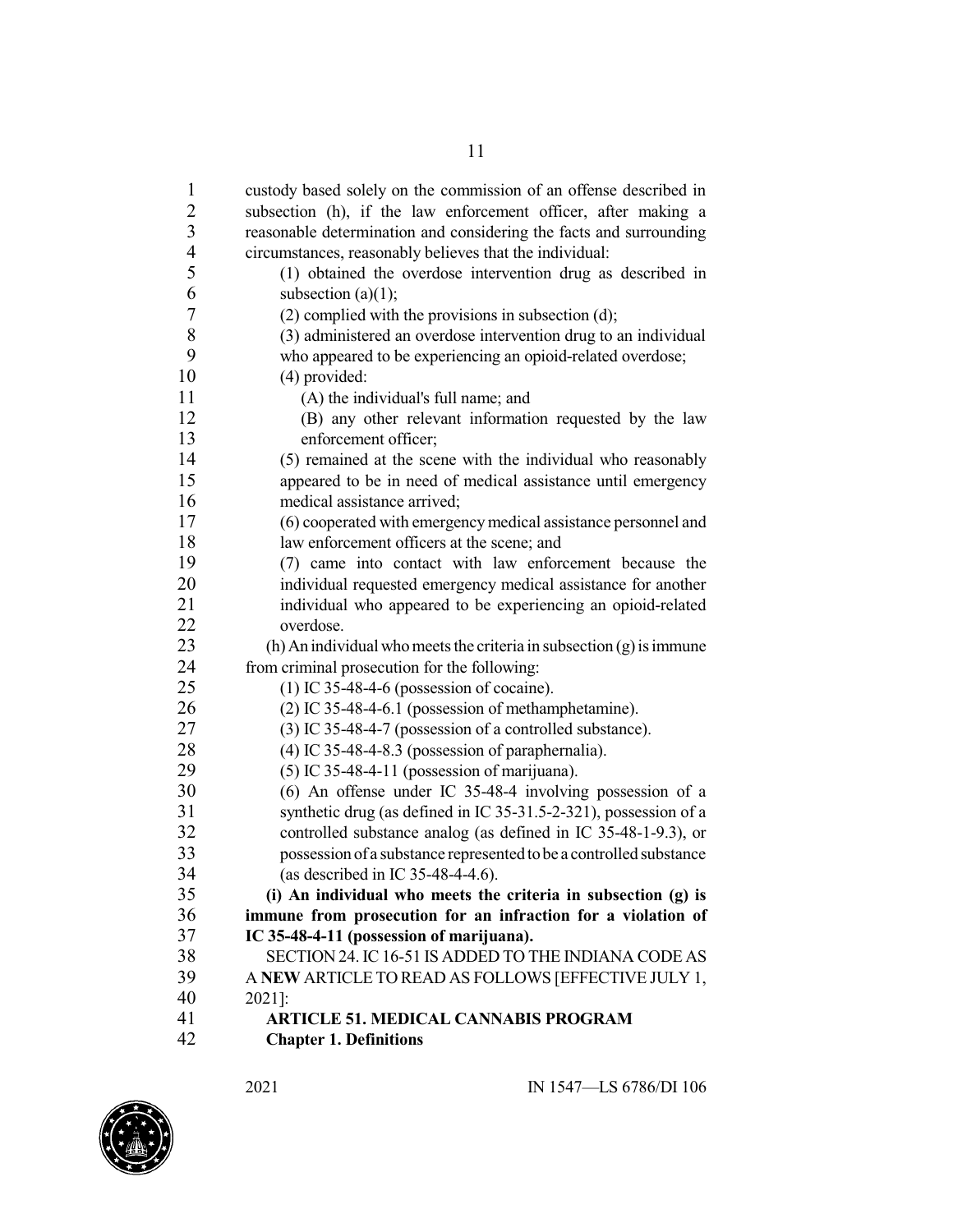| $\mathbf{1}$   | Sec. 1. The following definitions apply throughout this article:  |
|----------------|-------------------------------------------------------------------|
| $\overline{c}$ | (1) "Adequate supply" means two and one-half (2 1/2) ounces       |
| 3              | of usable cannabis, derived solely from an intrastate source,     |
| $\overline{4}$ | during a period of fourteen (14) days, unless a physician has     |
| 5              | authorized a larger amount in accordance with rules adopted       |
| 6              | by the state department. The term includes the premixed           |
| 7              | weight of medical cannabis used in making a cannabis infused      |
| 8              | product.                                                          |
| 9              | (2) "Bona fide medical physician-patient relationship" means      |
| 10             | a relationship between a physician and a patient that includes:   |
| 11             | (A) a physical examination and review of medical history,         |
| 12             | or a referral from a primary care practitioner;                   |
| 13             | (B) an explanation of the benefits and risks of medical use       |
| 14             | of cannabis; and                                                  |
| 15             | (C) an ongoing expectation of care.                               |
| 16             | (3) "Cannabis" means any part of the plant genus Cannabis,        |
| 17             | including the seeds, the resin extracted from any part of the     |
| 18             | plant, and any compound, manufacture, salt, derivative,           |
| 19             | mixture, or preparation of the plant, its seeds, or its resin.    |
| 20             | (4) "Cannabis plant monitoring system" means a system that        |
| 21             | includes testing and data collection established and              |
| 22             | maintained by a cultivation center and available to the state     |
| 23             | department for the purposes of documenting each cannabis          |
| 24             | plant and for monitoring plant development throughout the         |
| 25             | life cycle of a cannabis plant cultivated for the intended use by |
| 26             | a qualifying patient from seed planting to final packaging.       |
| 27             | (5) "Cardholder" means a qualifying patient or personal           |
| 28             | caregiver holding a valid registry identification card            |
| 29             | authorizing the purchase of medical cannabis.                     |
| 30             | (6) "Cultivation center" means a facility operated by a person    |
| 31             | that is registered with and authorized by the state department    |
| 32             | to perform necessary activities to provide usable medical         |
| 33             | cannabis to only medical cannabis dispensing organizations.       |
| 34             | (7) "Cultivation center agent" means a principal officer,         |
| 35             | board member, employee, or agent of a cultivation center.         |
| 36             | (8) "Cultivation center agent identification card" means a        |
| 37             | document issued by the state department that identifies a         |
| 38             | person as a cultivation center agent.                             |
| 39             | (9) "Debilitating medical condition" means:                       |
| 40             | (A) cancer;                                                       |
| 41             | (B) glaucoma;                                                     |
| $\Delta$       | (C) positive status for human immunodeficiency virus              |

**(C) positive status for human immunodeficiency virus**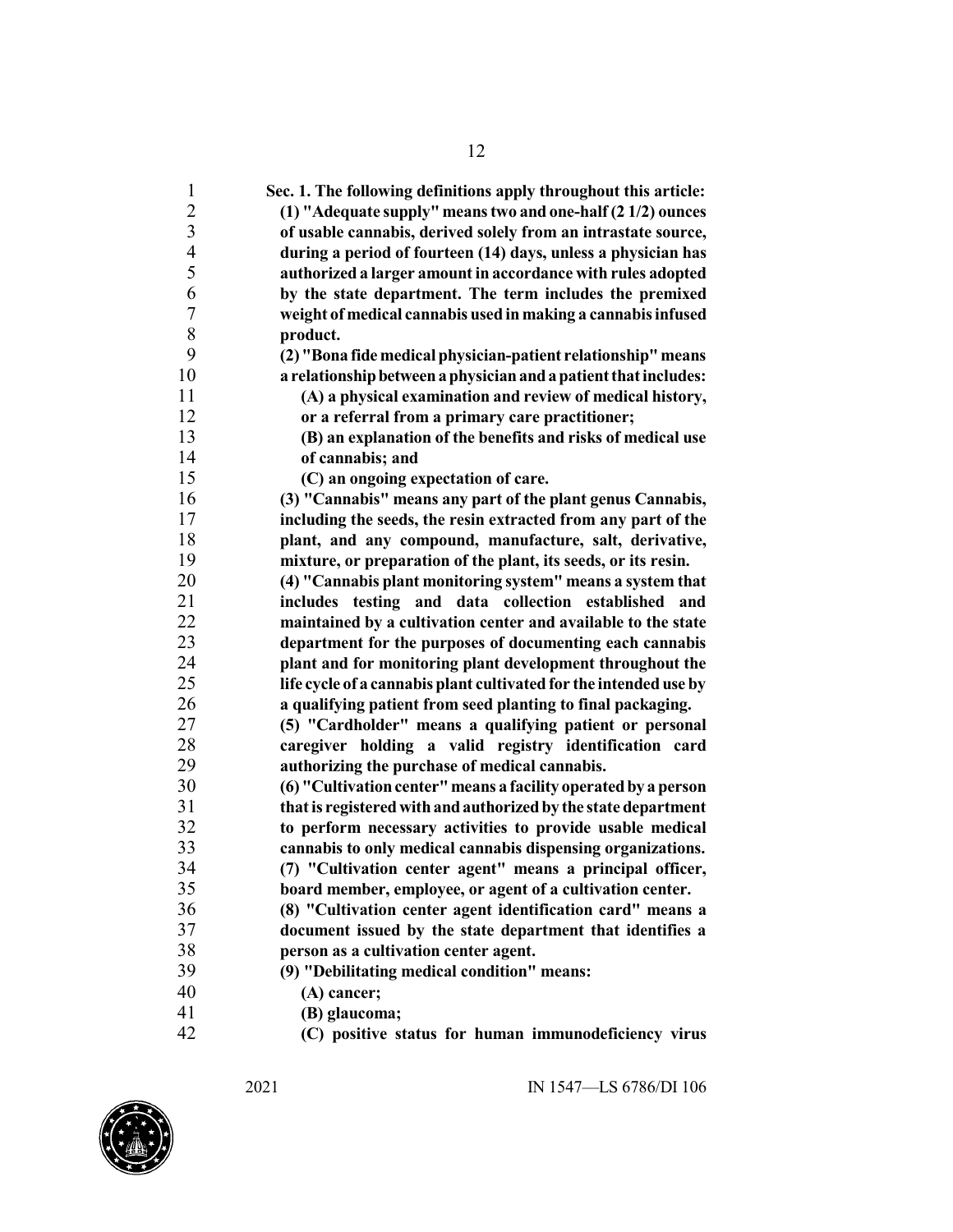| $\mathbf{1}$<br>(HIV);                                         |                                                             |
|----------------------------------------------------------------|-------------------------------------------------------------|
| $\overline{c}$                                                 | (D) acquired immune deficiency syndrome (AIDS);             |
| $\mathfrak{Z}$<br>(E) hepatitis C;                             |                                                             |
| $\overline{\mathcal{A}}$<br>(F) amyotrophic lateral sclerosis; |                                                             |
| 5<br>(G) Crohn's disease;                                      |                                                             |
| 6<br>(H) Alzheimer's disease;                                  |                                                             |
| 7<br>(I) nail patella syndrome;                                |                                                             |
| $8\,$<br>(J) multiple sclerosis;                               |                                                             |
| 9                                                              | (K) injury or disease to the spinal cord, spinal column, or |
| 10                                                             | vertebra, including arachnoiditis, Tarlov<br>cysts,         |
| 11                                                             | hydromyelia, rheumatoid arthritis, fibrous dysplasia,       |
| 12<br>cord<br>spinal                                           | injury, traumatic<br>brain<br>injury,<br>and                |
| 13<br>postconcussion syndrome;                                 |                                                             |
| 14<br>(L) myelomalacia;                                        |                                                             |
| 15<br>(M) celiac disease;                                      |                                                             |
| 16<br>(N) sickle cell disease;                                 |                                                             |
| 17<br>(O) muscular dystrophy;                                  |                                                             |
| 18<br>(P) severe fibromyalgia;                                 |                                                             |
| 19<br>(Q) Arnold-Chiari malformation;                          |                                                             |
| 20<br>(R) syringomyelia;                                       |                                                             |
| 21<br>(S) spinocerebellar ataxia (SCA);                        |                                                             |
| 22<br>(T) Parkinson's disease;                                 |                                                             |
| 23<br>(U) Tourette syndrome;                                   |                                                             |
| 24<br>(V) myoclonus;                                           |                                                             |
| 25<br>(W) dystonia;                                            |                                                             |
| 26<br>(X) reflex sympathetic dystrophy (RSD);                  |                                                             |
| 27                                                             | (Y) complex regional pain syndrome (CRPS) type I and II;    |
| 28<br>(Z) causalgia;                                           |                                                             |
| 29<br>(AA) neurofibromatosis;                                  |                                                             |
| 30                                                             | (BB) chronic inflammatory demyelinating polyneuropathy;     |
| 31<br>(CC) Sjogren's syndrome;                                 |                                                             |
| 32<br>(DD) lupus;                                              |                                                             |
| 33<br>(EE) interstitial cystitis;                              |                                                             |
| 34<br>(FF) myasthenia gravis;                                  |                                                             |
| 35<br>(GG) hydrocephalus;                                      |                                                             |
| 36<br>(HH) residual limb pain;                                 |                                                             |
| 37<br>(II) posttraumatic stress disorder (PTSD);               |                                                             |
| 38                                                             | (JJ) a chronic or debilitating disease or medical condition |
| 39                                                             | or the treatment for a chronic or debilitating disease or   |
| 40<br>medical condition that produces:                         |                                                             |
| 41<br>(i) cachexia or wasting syndrome;                        |                                                             |
|                                                                |                                                             |

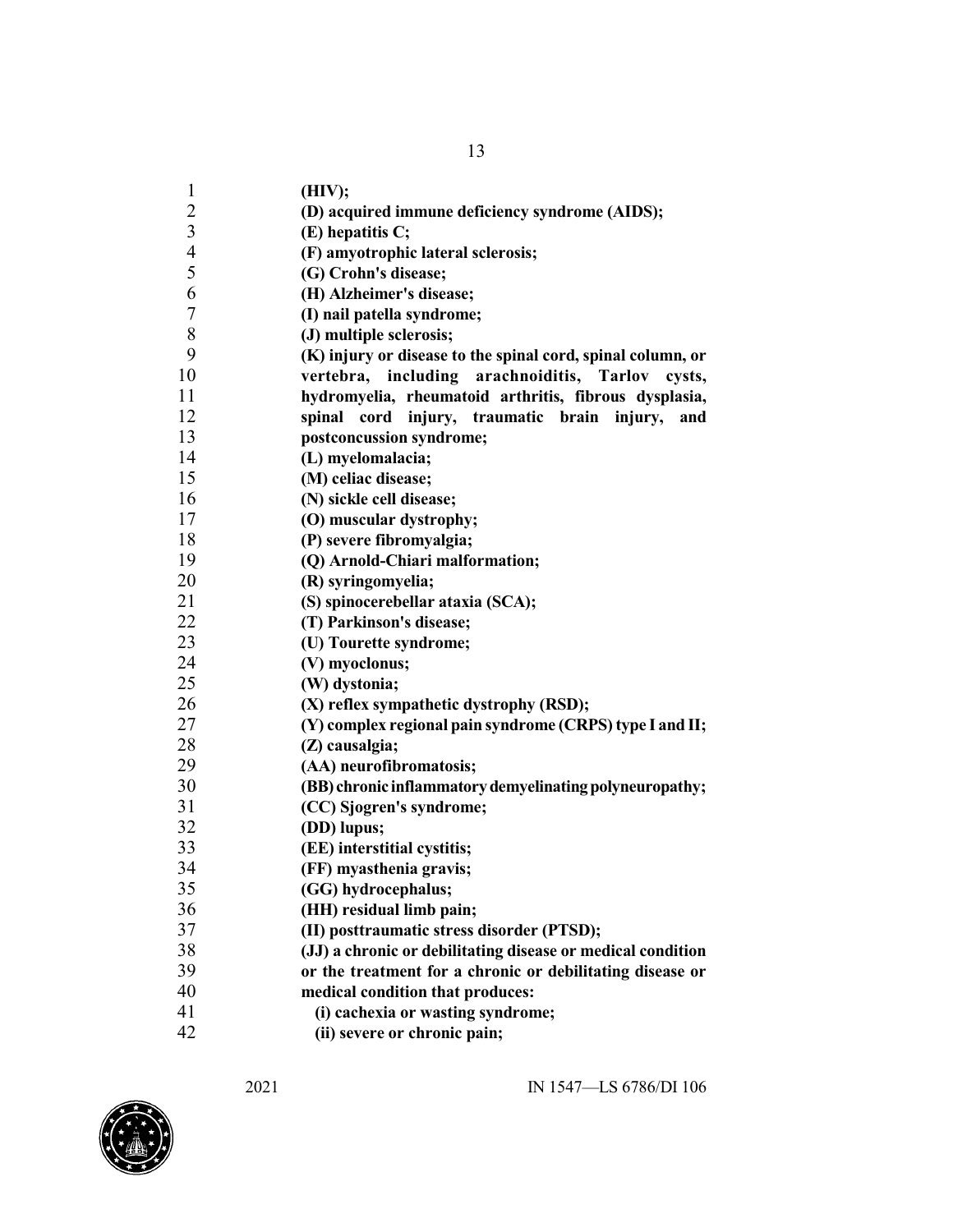| $\mathbf{1}$   | (iii) severe or chronic nausea;                                |
|----------------|----------------------------------------------------------------|
| $\overline{c}$ | (iv) seizures, including seizures that are characteristic of   |
| $\overline{3}$ | epilepsy; or                                                   |
| $\overline{4}$ | (v) severe or persistent muscle spasms;                        |
| 5              | (KK) a condition that is, or would otherwise be, treated by    |
| 6              | prescribing opioids for more than fourteen (14) days; and      |
| $\overline{7}$ | (LL) any other disease, condition, or symptom that the         |
| $\,8\,$        | state department determines by its rulemaking authority        |
| 9              | under IC 4-22-2 to be a debilitating medical condition.        |
| 10             | (10) "Dispensing organization" means a facility operated by    |
| 11             | a person that is registered by the state department to acquire |
| 12             | medical cannabis from a cultivation center for the purpose of  |
| 13             | dispensing cannabis, paraphernalia, or related supplies and    |
| 14             | educational materials to qualifying patients and personal      |
| 15             | caregivers.                                                    |
| 16             | (11) "Dispensing organization agent identification card"       |
| 17             | means a document issued by the state department that           |
| 18             | identifies a person as a medical cannabis dispensing           |
| 19             | organization agent.                                            |
| 20             | (12) "Enclosed, locked facility" means a room, greenhouse,     |
| 21             | building, or other enclosed area equipped with locks or other  |
| 22             | security devices that permit access only by a cultivation      |
| 23             | center's agents or a dispensing organization's agent working   |
| 24             | for the cultivation center or the registered dispensing        |
| 25             | organization to cultivate, store, and distribute cannabis for  |
| 26             | qualifying patients.                                           |
| 27             | (13) "Excluded offense" for cultivation center agents and      |
| 28             | dispensing organizations means:                                |
| 29             | (A) a crime of violence (as defined by IC 35-50-1-2) or a      |
| 30             | substantially similar offense in another jurisdiction;         |
| 31             | (B) a violation of IC 35-48 involving the possession or        |
| 32             | delivery of a controlled substance; or                         |
| 33             | (C) a violation of the controlled substances law of another    |
| 34             | state that is a felony, unless the state department finds that |
| 35             | the conviction was for the possession, cultivation, transfer,  |
| 36             | or delivery of a reasonable amount of cannabis intended        |
| 37             | for medical use.                                               |
| 38             | (14) "Medical cannabis infused product" means food, oils,      |
| 39             | ointments, or other products containing usable cannabis that   |
| 40             | are not smoked.                                                |
| 41             | (15) "Medical use of cannabis" means the acquisition,          |
| 42             | cultivation, possession, processing, manufacturing, transfer,  |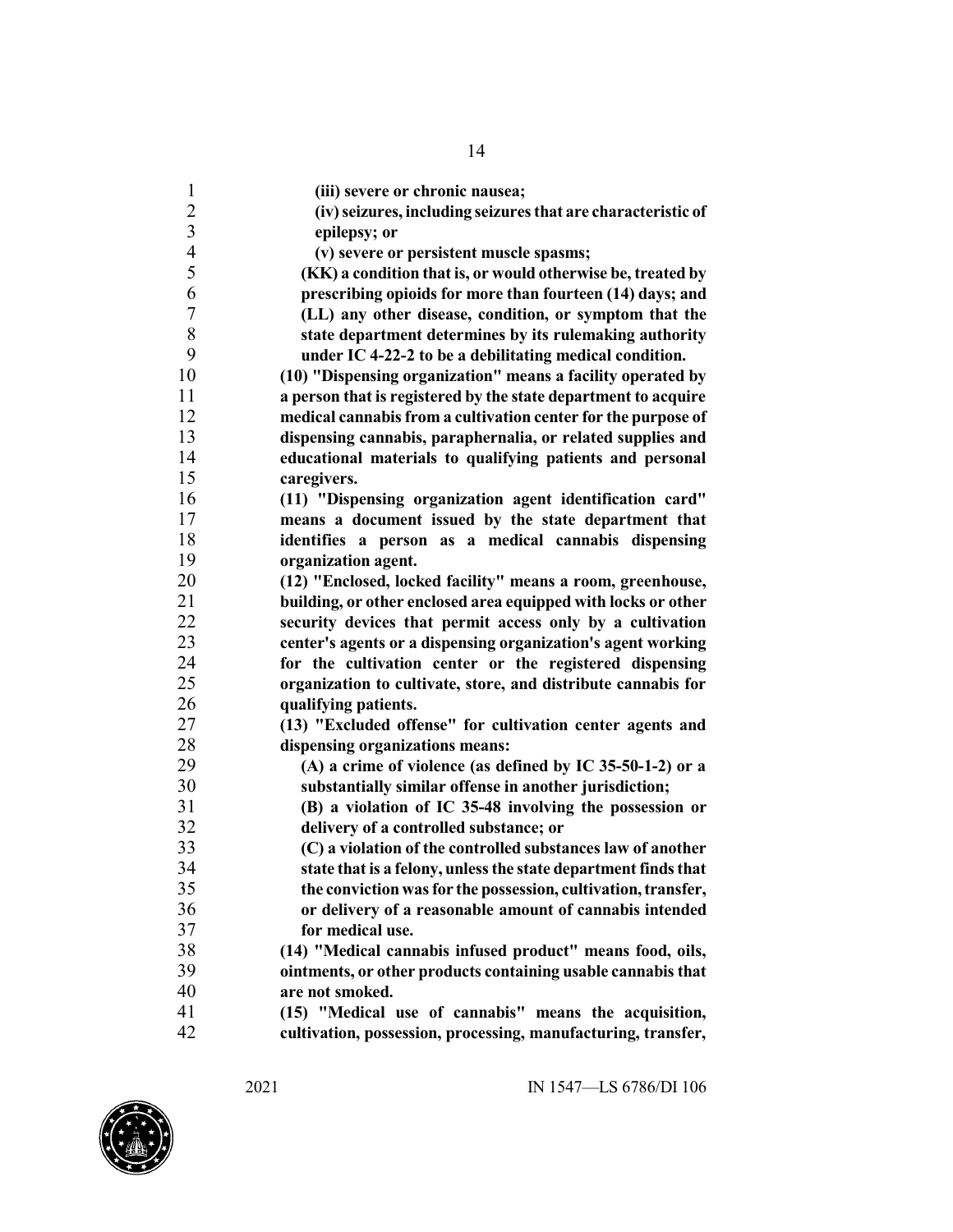**transportation, sale, distribution, dispensing, or administration of cannabis or cannabis infused products for the benefit of qualifying patients. (16) "Personal caregiver" means a person who has agreed to assist with a qualifying patient's medical use of cannabis. (17) "Physician" means a person having an unlimited license to practice medicine under IC 25-22.5. (18) "Qualifying patient" means a person who has a written recommendation from a physician for the medical use of cannabis. (19) "Usable cannabis" means the seeds, leaves, buds, and flowers ofthe cannabis plant and any mixture or preparation thereof, but does not include the stalks and roots of the plant. It does not include the weight of any noncannabisingredients combinedwithcannabis,suchasingredients addedtoprepare a topical administration, food, or drink. (20) "Verification system" means an Internet based system established and maintained by the state department that is available to the department of agriculture, law enforcement officers, and registered medical cannabis dispensing organization agents for the verification of registry identification cards, the tracking of delivery of medical cannabis to medical cannabis dispensing organizations, and the tracking of the date of sale, amount, and price of medical cannabis purchased by a qualifying patient. (21) "Written recommendation" means a document authorizing aqualifyingpatient'smedicaluse of cannabisthat is: (A) written on tamper resistant paper; (B) signed by a physician; and (C) made only in the course of a bona fide medical physician-patient relationship. The written recommendation must include a description of the debilitating medical condition. Chapter 2. Medical Cannabis Program Sec. 1. The medical cannabis program is established to permit the use of medical cannabisin Indiana. The state departmentshall administer and enforce the provisions of this article. Sec. 2. (a) A physician is immune from civil and criminal liability for: (1) advising a qualifying patient about the risks and benefits of the medical use of cannabis; or**

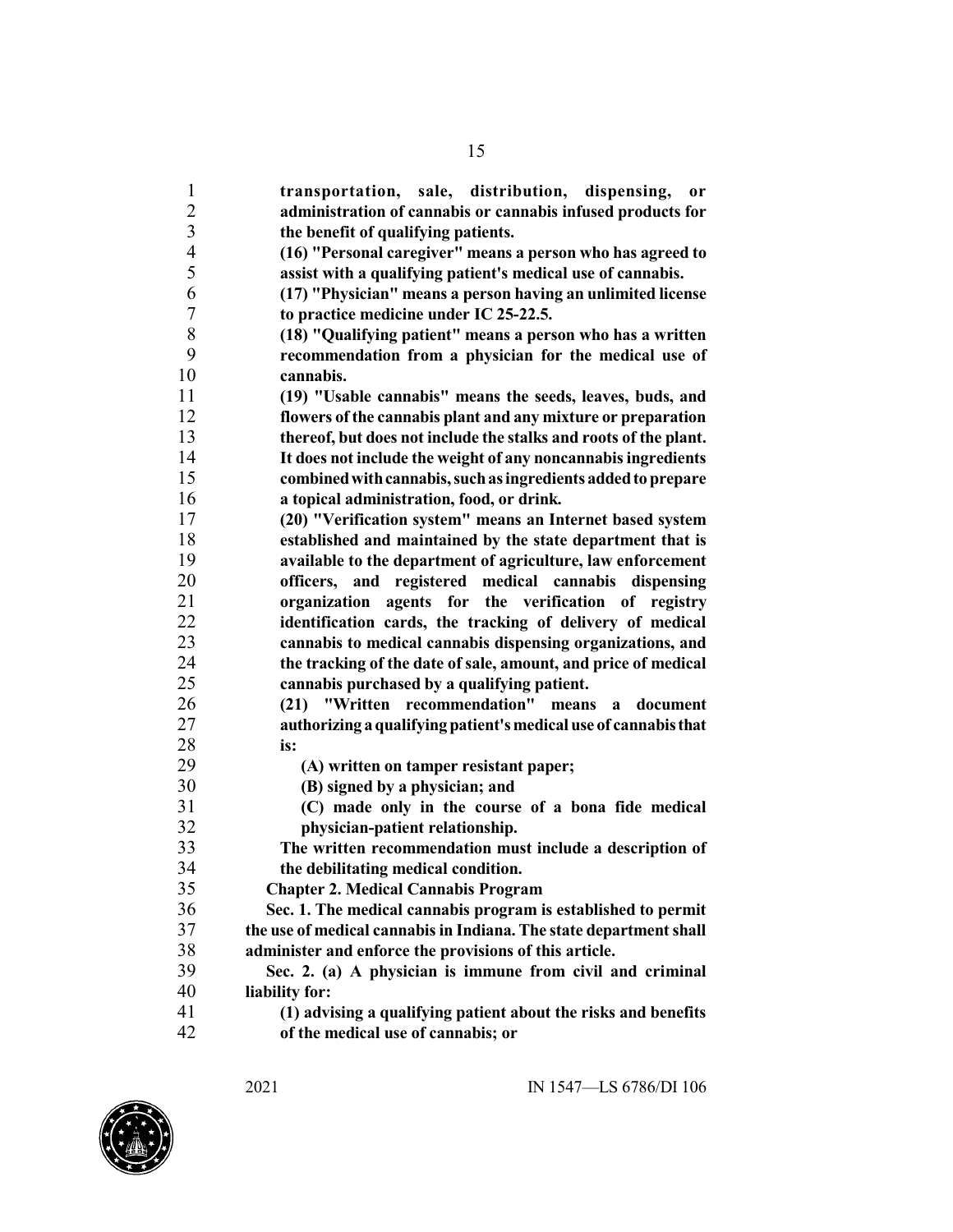**(2) providing a qualifying patient with a written recommendation based upon a full assessment of the qualifying patient's medical history and condition. However,the immunity described in thissubsectiondoes not apply to a physician who commits gross negligence or engages in willful or wanton misconduct. (b)The medical licensing boardmay nottake any action against a physician who isimmune under subsection (a) for performing an act described in subsection (a)(1) or (a)(2). (c) Unless required by federal law or to obtain federal funding, a person may not discriminate in employment or housing based solely on a person's: (1) status as a cardholder; or (2) positive test for use of cannabis if the person is a cardholder. However, this subsection does not prevent an employer from taking an adverse employment action against an employee who is impaired by the use of cannabis while on the employer's premises or while carrying out the employee's duties. Chapter 3. Medical Cannabis Fund Sec. 1. (a) The medical cannabis fund is established for the purpose of defraying the expenses of the medical cannabis program. The fund shall be administered by the state department. (b) The fund consists of fees collected under this article. (c) The expenses of administering the fund shall be paid from money in the fund. (d) The treasurer of state shall invest the money in the fund not currently needed to meet the obligations of the fund in the same manner as other public money may be invested. Interest that accrues from these investments shall be deposited in the fund. (e) Money in the fund at the end of a state fiscal year does not revert to the state general fund. Chapter 4. Immunities and Privileges Sec. 1. Except as otherwise provided in this article, a qualifying patient is not subject to arrest, prosecution, or denial of any right orprivilege,including impositionof a civilpenalty or adisciplinary action by an occupational or professional licensing board, for the medical use of cannabis in accordance with this article if: (1) the qualifying patient possesses an amount of cannabis that does not exceed an adequate supply; and (2) in the case of a qualifying patient who is a licensed professional, the use of cannabis does not impair the licensed**

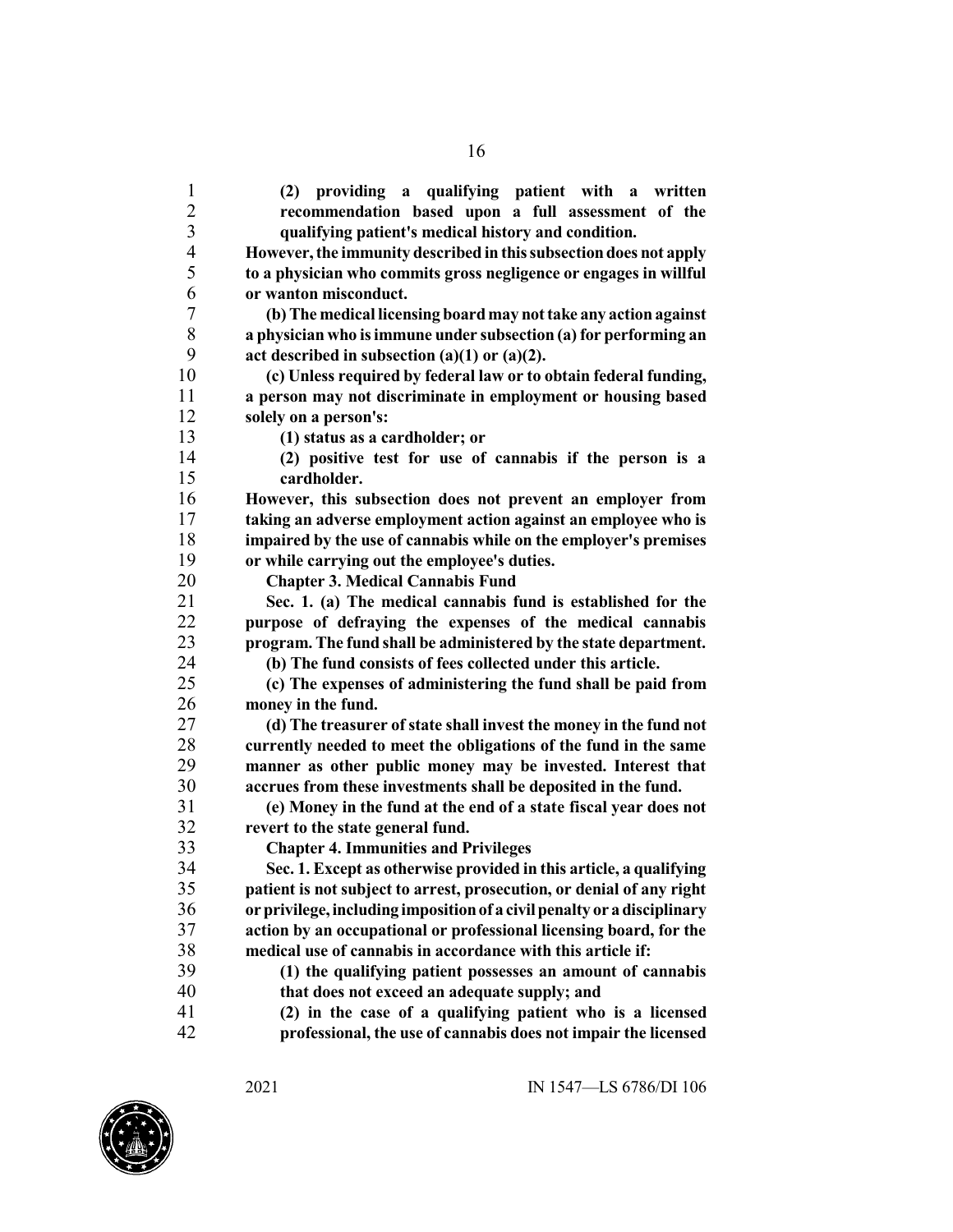**professional while the licensed professional is engaged in the practice of the licensed profession.**

 **Sec. 2. Except as otherwise provided in this article, a personal caregiver is not subject to arrest, prosecution, or denial of any right or privilege, including imposition of a civil penalty or a disciplinary action by an occupational or professional licensing board, for acting in accordance with this article to assist a qualifying patient to whom the personal caregiver is connected through the registration process with the medical use of cannabis, if the caregiver possesses an amount of cannabis that does not exceed an adequate supply. The total amount possessed between the qualifying patient and caregiver may not exceed the patient's adequate supply.**

 **Sec. 3. Except as otherwise provided in this article, a qualifying patient or personal caregiver is not subject to arrest, prosecution, or denial of any right or privilege, including imposition of a civil penalty or a disciplinary action by an occupational or professional licensing board, for possession of cannabis that is incidental to medical use, but is not usable cannabis.**

 **Sec. 4. (a) There is a rebuttable presumption that a qualifying patient is engaged in, or a personal caregiver is assisting with, the medical use of cannabis in accordance with this article if the qualifying patient or designated caregiver is in possession of:**

**(1) a valid registry identification card; and**

**(2) not more than an adequate supply of cannabis.**

 **(b) The presumption under subsection (a) may be rebutted by evidence that conduct related to cannabis was not for the purpose of treating or alleviating the qualifying patient's debilitating medical condition or symptoms associated with the debilitating medical condition in compliance with this article.**

 **Sec. 5. (a) Except as otherwise provided in this article, a physician is not subject to arrest, prosecution, or denial of any right or privilege, including imposition of a civil penalty or a disciplinary action by the medical licensing board, or by any other occupational or professional licensing board, solely for providing written certifications or for otherwise stating that, in the physician's professional opinion, a patient is likely to receive therapeutic or palliative benefit from the medical use of cannabis to treat or alleviate the patient's debilitating medical condition or symptoms associated with the debilitating medical condition.**

 **(b) Thissection does not prevent the medical licensing board or another disciplinary board from sanctioning a physician for:**

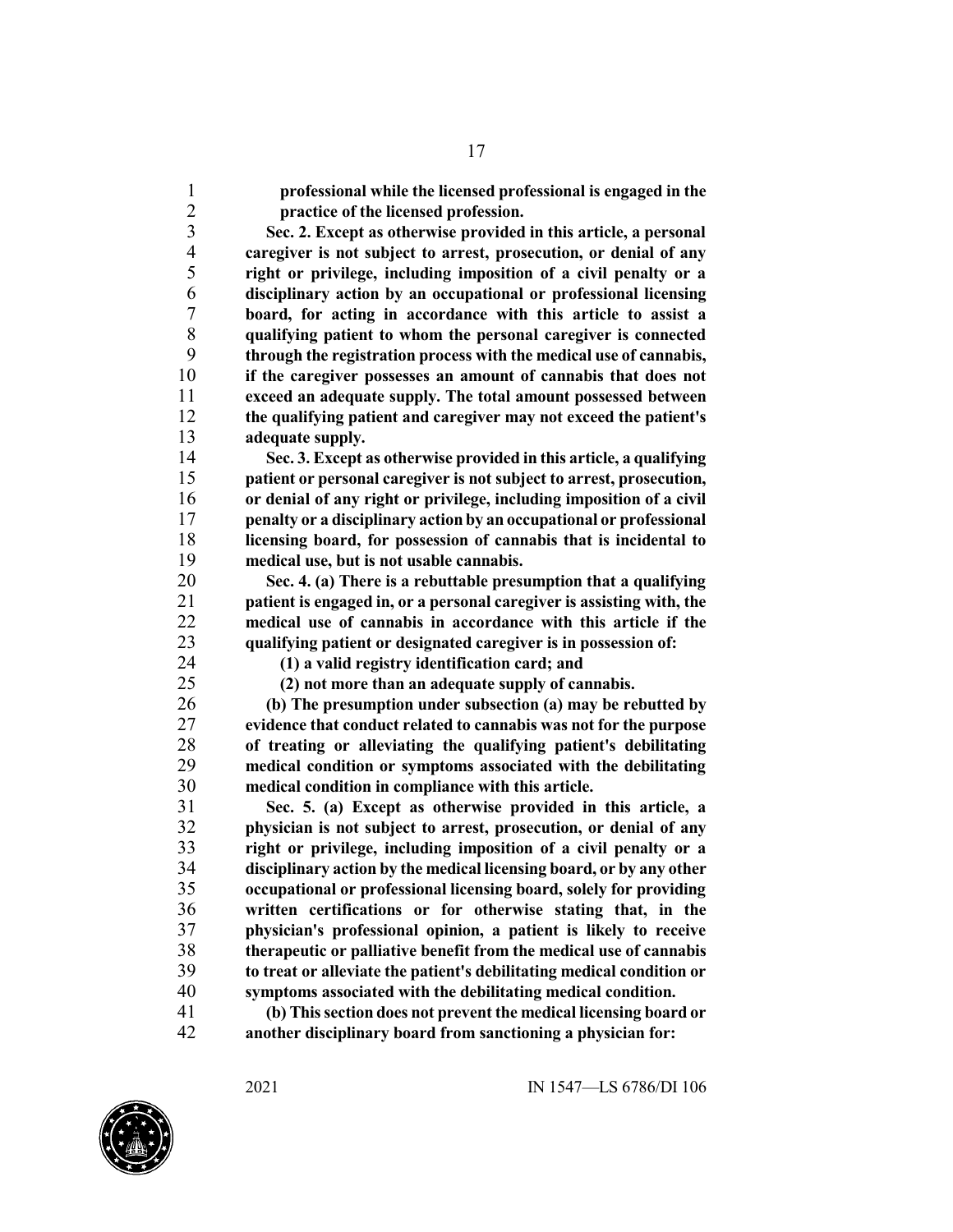| $\mathbf{1}$<br>$\overline{c}$ | (1) issuing a written certification to a patient who is not under                                         |
|--------------------------------|-----------------------------------------------------------------------------------------------------------|
| $\overline{\mathbf{3}}$        | the physician's care for a debilitating medical condition; or                                             |
| $\overline{4}$                 | (2) failing to properly evaluate a patient's medical condition                                            |
| 5                              | or otherwise violating the standard of care for evaluating                                                |
|                                | medical conditions.                                                                                       |
| 6                              | Sec. 6. Except as otherwise provided in this article, no person                                           |
| 7                              | may be subject to arrest, prosecution, or denial of any right or                                          |
| 8<br>9                         | privilege, including imposition of a civil penalty or a disciplinary                                      |
| 10                             | action by an occupational or professional licensing board, solely                                         |
| 11                             | for:                                                                                                      |
| 12                             | (1) selling cannabis paraphernalia to a cardholder upon                                                   |
| 13                             | presentation of an unexpired registry identification card in                                              |
| 14                             | the recipient's name, if employed and registered as a                                                     |
| 15                             | dispensing organization agent by a registered dispensing<br>organization;                                 |
| 16                             |                                                                                                           |
| 17                             | (2) being in the presence or vicinity of the medical use of<br>cannabis as allowed under this article; or |
| 18                             |                                                                                                           |
| 19                             | (3) assisting a qualifying patient with the act of administering<br>cannabis.                             |
| 20                             | Sec. 7. Except as otherwise provided by this article, a cultivation                                       |
| 21                             | center is not subject to:                                                                                 |
| 22                             | (1) prosecution;                                                                                          |
| 23                             | (2) search or inspection;                                                                                 |
| 24                             | $(3)$ seizure;                                                                                            |
| 25                             | (4) penalty in any manner; or                                                                             |
| 26                             | (5) denial of any right or privilege, including imposition of a                                           |
| 27                             | civil penalty or a disciplinary action, by a business licensing                                           |
| 28                             | board or entity;                                                                                          |
| 29                             | for acting under this article to acquire, possess, cultivate,                                             |
| 30                             | manufacture, deliver, transfer, transport, supply, or sell cannabis                                       |
| 31                             | to registered dispensing organizations.                                                                   |
| 32                             | Sec. 8. Except as otherwise provided by this article, a cultivation                                       |
| 33                             | center agent is not subject to:                                                                           |
| 34                             | (1) prosecution;                                                                                          |
| 35                             | (2) search or inspection;                                                                                 |
| 36                             | $(3)$ seizure;                                                                                            |
| 37                             | (4) penalty in any manner; or                                                                             |
| 38                             | (5) denial of any right or privilege, including imposition of a                                           |
| 39                             | civil penalty or a disciplinary action, by a business licensing                                           |
| 40                             | board or entity;                                                                                          |
| 41                             | for working or volunteering for a registered cannabis cultivation                                         |
| 42                             | center under this article, including for performing the actions                                           |
|                                |                                                                                                           |

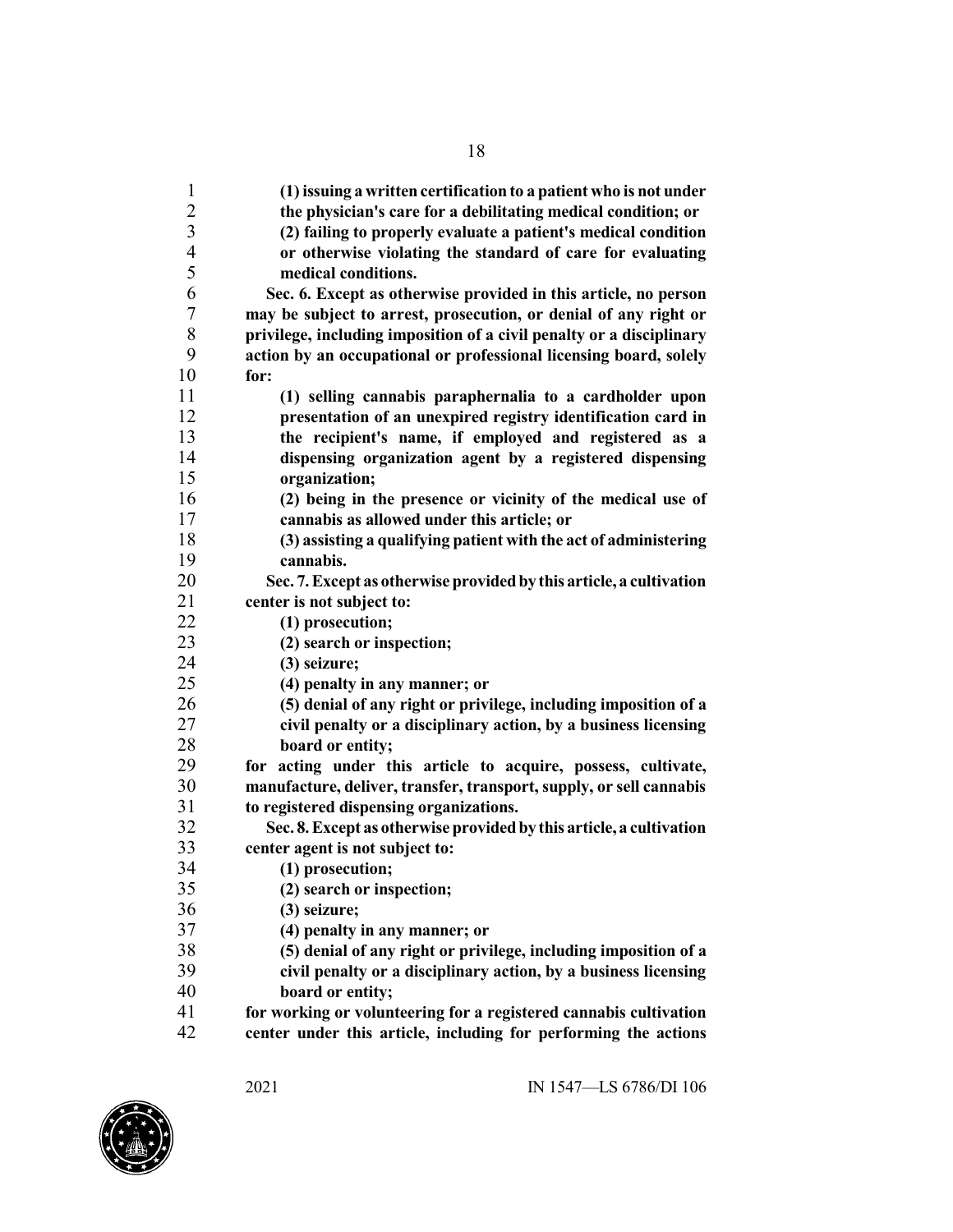| 1              | listed under section 7 of this chapter.                                                                                                                                                          |
|----------------|--------------------------------------------------------------------------------------------------------------------------------------------------------------------------------------------------|
| $\overline{c}$ | Sec. 9. Except as otherwise provided by this article, a dispensing                                                                                                                               |
| $\mathfrak{Z}$ | organization is not subject to:                                                                                                                                                                  |
| $\overline{4}$ | (1) prosecution;                                                                                                                                                                                 |
| 5              | (2) search or inspection;                                                                                                                                                                        |
| 6              | (3) seizure;                                                                                                                                                                                     |
| 7              | (4) penalty in any manner; or                                                                                                                                                                    |
| $8\,$          | (5) denial of any right or privilege, including imposition of a                                                                                                                                  |
| 9              | civil penalty or a disciplinary action, by a business licensing                                                                                                                                  |
| 10             | board or entity;                                                                                                                                                                                 |
| 11             | for acting under this article to acquire, possess, or dispense                                                                                                                                   |
| 12             | cannabis, or related supplies and educational materials, to or for                                                                                                                               |
| 13             | qualifying patients or personal caregivers on behalf of qualifying                                                                                                                               |
| 14             | patients.                                                                                                                                                                                        |
| 15             | Sec. 10. Except as otherwise provided by this article, a                                                                                                                                         |
| 16             | dispensing organization agent is not subject to:                                                                                                                                                 |
| 17             | (1) prosecution;                                                                                                                                                                                 |
| 18             | (2) search or inspection;                                                                                                                                                                        |
| 19             | $(3)$ seizure;                                                                                                                                                                                   |
| 20             | (4) penalty in any manner; or                                                                                                                                                                    |
| 21             | (5) denial of any right or privilege, including imposition of a                                                                                                                                  |
| 22             | civil penalty or a disciplinary action, by a business licensing                                                                                                                                  |
| 23             | board or entity;                                                                                                                                                                                 |
| 24             | for acting under this article to work or volunteer for a dispensing                                                                                                                              |
| 25             | organization under this article, including performing the actions                                                                                                                                |
| 26             | listed under section 9 of this chapter.                                                                                                                                                          |
| 27             | Sec. 11. Except as otherwise provided by this article, any                                                                                                                                       |
| 28             | cannabis, cannabis paraphernalia, legal property, or interest in                                                                                                                                 |
| 29             | legal property that is possessed, owned, or used in connection with                                                                                                                              |
| 30             | the medical use of cannabis as allowed under this article, or acts                                                                                                                               |
| 31             | incidental to that use, may not be seized or forfeited. This article                                                                                                                             |
| 32             | does not prevent the seizure or forfeiture of cannabis exceeding the                                                                                                                             |
| 33             | amounts allowed under this article, nor does it prevent seizure or                                                                                                                               |
| 34             | forfeiture if the basis for the action is unrelated to the cannabis                                                                                                                              |
| 35             | that is possessed, manufactured, transferred, or used under this                                                                                                                                 |
| 36             | article.                                                                                                                                                                                         |
| 37             | Sec. 12. Mere possession of, or application for, a registry                                                                                                                                      |
| 38             | identification card or registration certificate does not constitute                                                                                                                              |
| 39             | probable cause or reasonable suspicion, nor shall it be used as the                                                                                                                              |
| 40             | sole basis to support the search of the person, property, or home of                                                                                                                             |
| 41<br>$\Delta$ | the person possessing or applying for the registry identification<br>$\mathbf{J}$ TPL concerns the set of concerns $\mathbf{E}$ and $\mathbf{f}$ are $\mathbf{f}$ and $\mathbf{f}$ are constants |
|                |                                                                                                                                                                                                  |

**card.The possession of, or applicationfor, a registry identification**

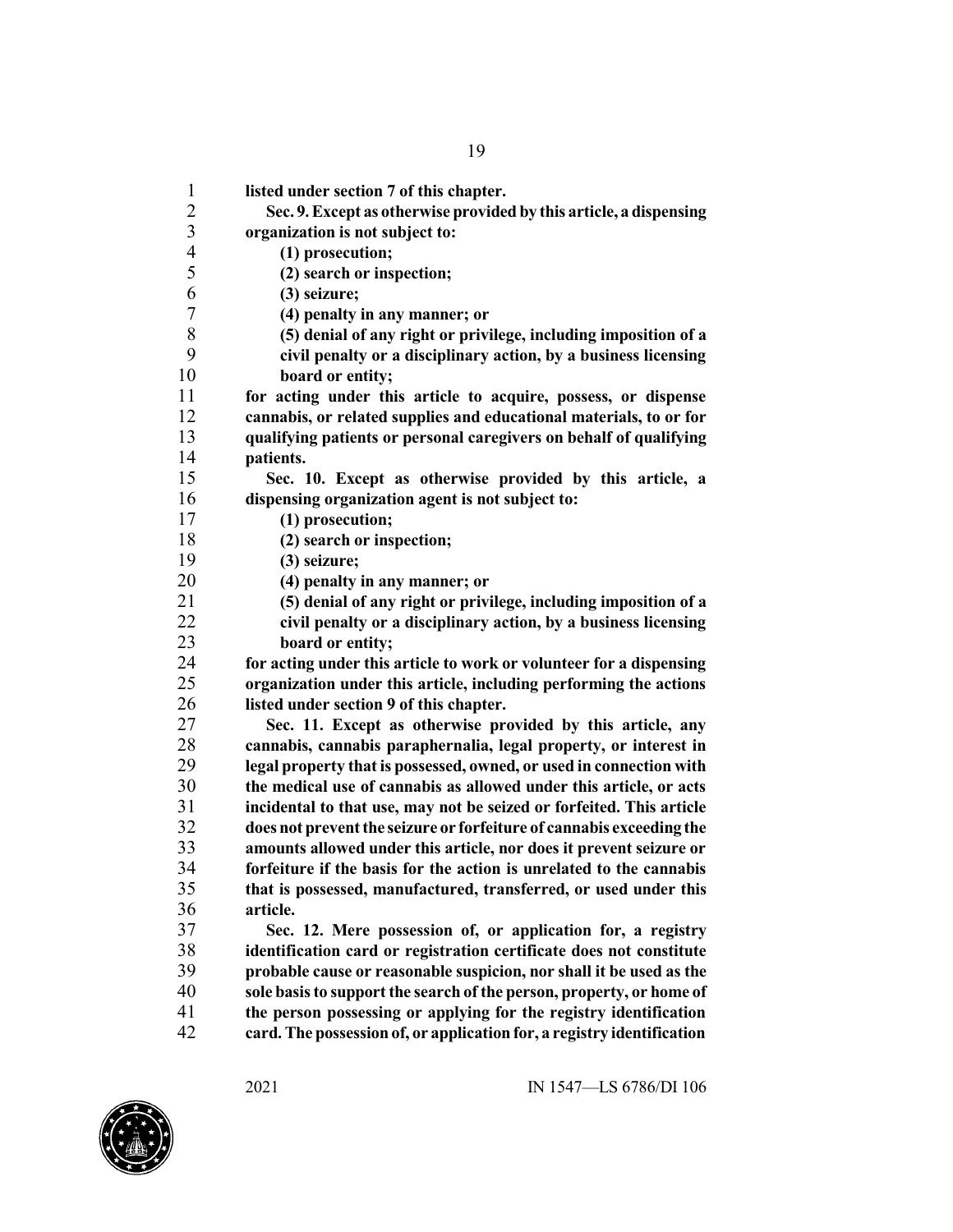| 1                       | card does not preclude the existence of probable cause if probable     |
|-------------------------|------------------------------------------------------------------------|
| $\overline{c}$          | cause exists on other grounds.                                         |
| $\overline{\mathbf{3}}$ | Sec. 13. Nothing in this article precludes a law enforcement           |
| $\overline{4}$          | agency from searching a cultivation center where there is probable     |
| 5                       | cause to believe that a criminal law has been violated.                |
| 6                       | Sec. 14. Nothing in this article precludes a law enforcement           |
| $\boldsymbol{7}$        | agency from searching a dispensing organization where there is         |
| $\,$ $\,$               | probable cause to believe that a criminal law has been violated.       |
| 9                       | Sec. 15. No individual employed by the state may be subject to         |
| 10                      | criminal or civil penalties for taking any action in accordance with   |
| 11                      | the provisions of this article if the action is within the scope of    |
| 12                      | employment.                                                            |
| 13                      | Sec. 16. No law enforcement or correctional agency and no              |
| 14                      | person employed by a law enforcement or correctional agency is         |
| 15                      | subject to criminal or civil liability, except for willful and wanton  |
| 16                      | misconduct, as a result of taking any action within the scope of the   |
| 17                      | official duties of the agency or individual to prohibit or prevent the |
| 18                      | possession or use of cannabis by a cardholder who is incarcerated      |
| 19                      | in a correctional facility or jail, on probation, on parole, or on     |
| 20                      | other supervised release, or otherwise under the lawful jurisdiction   |
| 21                      | of the agency or individual.                                           |
| 22                      | <b>Chapter 5. Prohibited Activities</b>                                |
| 23                      | Sec. 1. This article does not permit a person to engage in any one     |
| 24                      | (1) or more of the following activities:                               |
| 25                      | (1) Undertaking any task under the influence of cannabis,              |
| 26                      | when doing so would constitute negligence, professional                |
| 27                      | malpractice, operating while intoxicated, or professional              |
| 28                      | misconduct.                                                            |
| 29                      | (2) Possessing cannabis:                                               |
| 30                      | (A) in a school bus;                                                   |
| 31                      | (B) on school property;                                                |
| 32                      | (C) in a penal facility;                                               |
| 33                      | (D) in a motor vehicle, including a common carrier, unless             |
| 34                      | the medical cannabis is in a reasonably secured, sealed,               |
| 35                      | tamper evident container and reasonably inaccessible                   |
| 36                      | while the vehicle is moving; or                                        |
| 37                      | (E) in a private residence that is used at any time to                 |
| 38                      | provide licensed child care, foster care, or other similar             |
| 39<br>40                | social service care on the premises.                                   |
| 41                      | (3) Using cannabis in any place where an individual could              |
| 42                      | reasonably be expected to be observed by others, including all         |
|                         | parts of buildings owned in whole or in part, or leased, by the        |

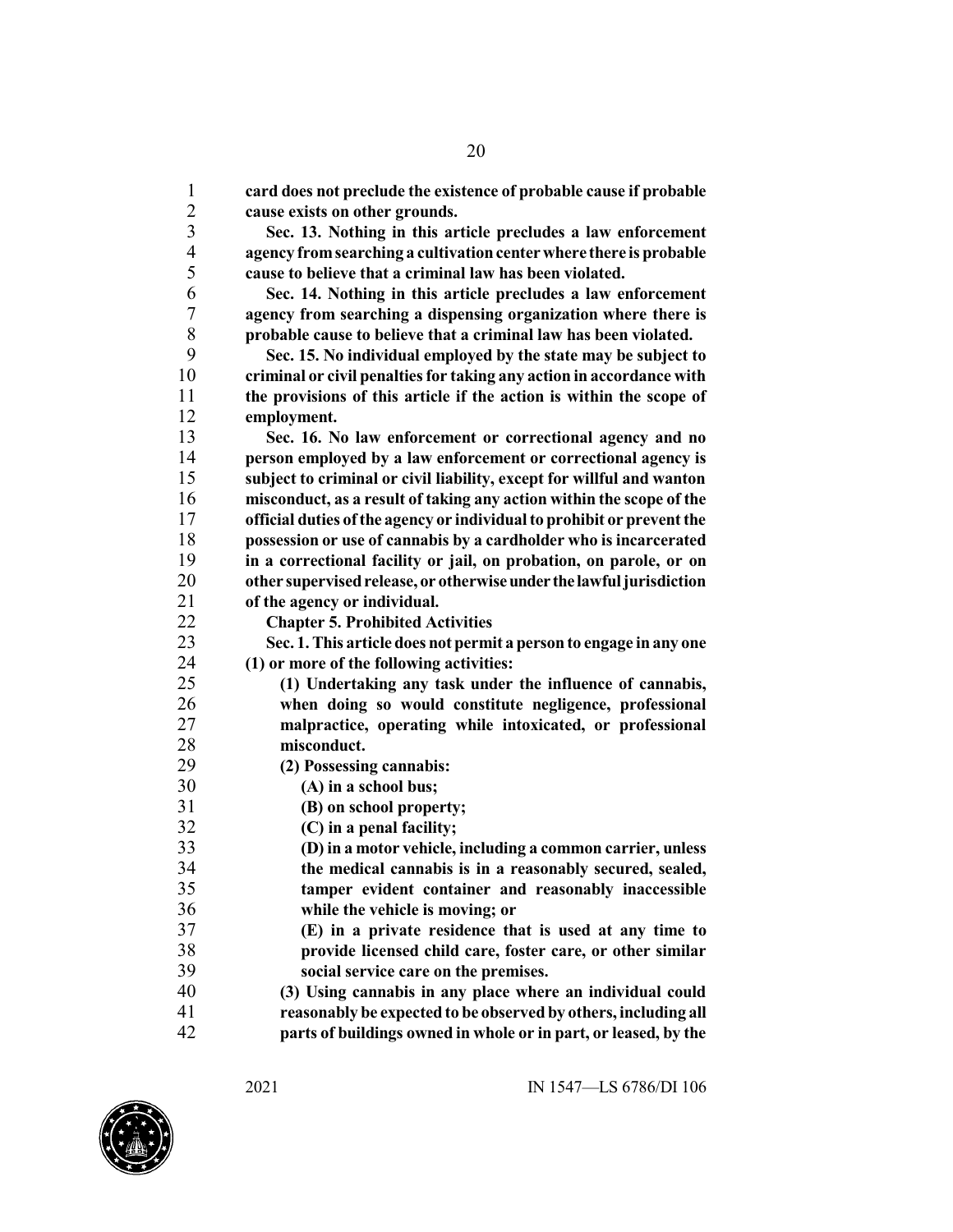| $\mathbf{1}$<br>state or a local unit of government. However, this subdivision<br>$\overline{c}$<br>does not apply to a:<br>$\overline{\mathbf{3}}$<br>(A) private residence unless the private residence is used to<br>$\overline{\mathcal{L}}$<br>provide licensed child care, foster care, or other similar<br>5<br>social service care on the premises; or<br>6<br>(B) health care facility, including a hospital, nursing home,<br>$\tau$<br>hospice care center, and long term care facility.<br>8<br>(4) Knowingly using cannabis in close physical proximity to a<br>9<br>child.<br>10<br>(5) Smoking medical cannabis in any place where smoking is<br>11<br>prohibited.<br>12<br>(6) Operating, navigating, or being in actual physical control<br>13<br>of any motor vehicle, aircraft, or motorboat while using or<br>14<br>under the influence of cannabis.<br>15<br>(7) Allowing any person who is not allowed to use cannabis<br>16<br>under this article to use cannabis that a cardholder is allowed<br>17<br>to possess under this article.<br>18<br>(8) The use of medical cannabis by an active duty law<br>19<br>enforcement officer, correctional officer, correctional<br>20<br>probation officer, or firefighter.<br>21<br>(9) The use of medical cannabis by a person who has a<br>22<br>commercial driver's license.<br>23<br>Sec. 2. A person who knowingly or intentionally makes a<br>24<br>material misrepresentation of a medical condition to a physician to<br>25<br>obtain a written certification commits a Class B misdemeanor.<br>26<br>Sec. 3. The state department shall revoke the registry<br>27<br>identification card of a cardholder or personal caregiver who<br>28<br>unlawfully sells cannabis.<br>29<br>Sec. 4. The state department shall revoke the registry<br>30<br>identification card of a qualifying patient who refuses a chemical<br>31<br>test under IC 9-30-6-2.<br>32<br>Sec. 5. No qualifying patient or personal caregiver may<br>33<br>knowingly obtain, seek to obtain, or possess, individually or<br>34<br>collectively, an amount of usable cannabis from a registered<br>35<br>medical cannabis dispensing organization that exceeds an adequate<br>36<br>supply.<br>37<br>Sec. 6. Nothing in this article prevents a private business from<br>38<br>restricting or prohibiting the medical use of cannabis on its<br>39<br>property.<br>40<br>Sec. 7. Nothing in this article prevents a postsecondary<br>41<br>educational institution from restricting or prohibiting the use of<br>42<br>medical cannabis on its property. |  |
|----------------------------------------------------------------------------------------------------------------------------------------------------------------------------------------------------------------------------------------------------------------------------------------------------------------------------------------------------------------------------------------------------------------------------------------------------------------------------------------------------------------------------------------------------------------------------------------------------------------------------------------------------------------------------------------------------------------------------------------------------------------------------------------------------------------------------------------------------------------------------------------------------------------------------------------------------------------------------------------------------------------------------------------------------------------------------------------------------------------------------------------------------------------------------------------------------------------------------------------------------------------------------------------------------------------------------------------------------------------------------------------------------------------------------------------------------------------------------------------------------------------------------------------------------------------------------------------------------------------------------------------------------------------------------------------------------------------------------------------------------------------------------------------------------------------------------------------------------------------------------------------------------------------------------------------------------------------------------------------------------------------------------------------------------------------------------------------------------------------------------------------------------------------------------------------------------------------------------------------------------------------------------------------------------------------------------------------------------------------------------------------------------------------------------------------------------------------------------------------------------------------------------------------------------------------------------------------------------|--|
|                                                                                                                                                                                                                                                                                                                                                                                                                                                                                                                                                                                                                                                                                                                                                                                                                                                                                                                                                                                                                                                                                                                                                                                                                                                                                                                                                                                                                                                                                                                                                                                                                                                                                                                                                                                                                                                                                                                                                                                                                                                                                                                                                                                                                                                                                                                                                                                                                                                                                                                                                                                                    |  |
|                                                                                                                                                                                                                                                                                                                                                                                                                                                                                                                                                                                                                                                                                                                                                                                                                                                                                                                                                                                                                                                                                                                                                                                                                                                                                                                                                                                                                                                                                                                                                                                                                                                                                                                                                                                                                                                                                                                                                                                                                                                                                                                                                                                                                                                                                                                                                                                                                                                                                                                                                                                                    |  |
|                                                                                                                                                                                                                                                                                                                                                                                                                                                                                                                                                                                                                                                                                                                                                                                                                                                                                                                                                                                                                                                                                                                                                                                                                                                                                                                                                                                                                                                                                                                                                                                                                                                                                                                                                                                                                                                                                                                                                                                                                                                                                                                                                                                                                                                                                                                                                                                                                                                                                                                                                                                                    |  |
|                                                                                                                                                                                                                                                                                                                                                                                                                                                                                                                                                                                                                                                                                                                                                                                                                                                                                                                                                                                                                                                                                                                                                                                                                                                                                                                                                                                                                                                                                                                                                                                                                                                                                                                                                                                                                                                                                                                                                                                                                                                                                                                                                                                                                                                                                                                                                                                                                                                                                                                                                                                                    |  |
|                                                                                                                                                                                                                                                                                                                                                                                                                                                                                                                                                                                                                                                                                                                                                                                                                                                                                                                                                                                                                                                                                                                                                                                                                                                                                                                                                                                                                                                                                                                                                                                                                                                                                                                                                                                                                                                                                                                                                                                                                                                                                                                                                                                                                                                                                                                                                                                                                                                                                                                                                                                                    |  |
|                                                                                                                                                                                                                                                                                                                                                                                                                                                                                                                                                                                                                                                                                                                                                                                                                                                                                                                                                                                                                                                                                                                                                                                                                                                                                                                                                                                                                                                                                                                                                                                                                                                                                                                                                                                                                                                                                                                                                                                                                                                                                                                                                                                                                                                                                                                                                                                                                                                                                                                                                                                                    |  |
|                                                                                                                                                                                                                                                                                                                                                                                                                                                                                                                                                                                                                                                                                                                                                                                                                                                                                                                                                                                                                                                                                                                                                                                                                                                                                                                                                                                                                                                                                                                                                                                                                                                                                                                                                                                                                                                                                                                                                                                                                                                                                                                                                                                                                                                                                                                                                                                                                                                                                                                                                                                                    |  |
|                                                                                                                                                                                                                                                                                                                                                                                                                                                                                                                                                                                                                                                                                                                                                                                                                                                                                                                                                                                                                                                                                                                                                                                                                                                                                                                                                                                                                                                                                                                                                                                                                                                                                                                                                                                                                                                                                                                                                                                                                                                                                                                                                                                                                                                                                                                                                                                                                                                                                                                                                                                                    |  |
|                                                                                                                                                                                                                                                                                                                                                                                                                                                                                                                                                                                                                                                                                                                                                                                                                                                                                                                                                                                                                                                                                                                                                                                                                                                                                                                                                                                                                                                                                                                                                                                                                                                                                                                                                                                                                                                                                                                                                                                                                                                                                                                                                                                                                                                                                                                                                                                                                                                                                                                                                                                                    |  |
|                                                                                                                                                                                                                                                                                                                                                                                                                                                                                                                                                                                                                                                                                                                                                                                                                                                                                                                                                                                                                                                                                                                                                                                                                                                                                                                                                                                                                                                                                                                                                                                                                                                                                                                                                                                                                                                                                                                                                                                                                                                                                                                                                                                                                                                                                                                                                                                                                                                                                                                                                                                                    |  |
|                                                                                                                                                                                                                                                                                                                                                                                                                                                                                                                                                                                                                                                                                                                                                                                                                                                                                                                                                                                                                                                                                                                                                                                                                                                                                                                                                                                                                                                                                                                                                                                                                                                                                                                                                                                                                                                                                                                                                                                                                                                                                                                                                                                                                                                                                                                                                                                                                                                                                                                                                                                                    |  |
|                                                                                                                                                                                                                                                                                                                                                                                                                                                                                                                                                                                                                                                                                                                                                                                                                                                                                                                                                                                                                                                                                                                                                                                                                                                                                                                                                                                                                                                                                                                                                                                                                                                                                                                                                                                                                                                                                                                                                                                                                                                                                                                                                                                                                                                                                                                                                                                                                                                                                                                                                                                                    |  |
|                                                                                                                                                                                                                                                                                                                                                                                                                                                                                                                                                                                                                                                                                                                                                                                                                                                                                                                                                                                                                                                                                                                                                                                                                                                                                                                                                                                                                                                                                                                                                                                                                                                                                                                                                                                                                                                                                                                                                                                                                                                                                                                                                                                                                                                                                                                                                                                                                                                                                                                                                                                                    |  |
|                                                                                                                                                                                                                                                                                                                                                                                                                                                                                                                                                                                                                                                                                                                                                                                                                                                                                                                                                                                                                                                                                                                                                                                                                                                                                                                                                                                                                                                                                                                                                                                                                                                                                                                                                                                                                                                                                                                                                                                                                                                                                                                                                                                                                                                                                                                                                                                                                                                                                                                                                                                                    |  |
|                                                                                                                                                                                                                                                                                                                                                                                                                                                                                                                                                                                                                                                                                                                                                                                                                                                                                                                                                                                                                                                                                                                                                                                                                                                                                                                                                                                                                                                                                                                                                                                                                                                                                                                                                                                                                                                                                                                                                                                                                                                                                                                                                                                                                                                                                                                                                                                                                                                                                                                                                                                                    |  |
|                                                                                                                                                                                                                                                                                                                                                                                                                                                                                                                                                                                                                                                                                                                                                                                                                                                                                                                                                                                                                                                                                                                                                                                                                                                                                                                                                                                                                                                                                                                                                                                                                                                                                                                                                                                                                                                                                                                                                                                                                                                                                                                                                                                                                                                                                                                                                                                                                                                                                                                                                                                                    |  |
|                                                                                                                                                                                                                                                                                                                                                                                                                                                                                                                                                                                                                                                                                                                                                                                                                                                                                                                                                                                                                                                                                                                                                                                                                                                                                                                                                                                                                                                                                                                                                                                                                                                                                                                                                                                                                                                                                                                                                                                                                                                                                                                                                                                                                                                                                                                                                                                                                                                                                                                                                                                                    |  |
|                                                                                                                                                                                                                                                                                                                                                                                                                                                                                                                                                                                                                                                                                                                                                                                                                                                                                                                                                                                                                                                                                                                                                                                                                                                                                                                                                                                                                                                                                                                                                                                                                                                                                                                                                                                                                                                                                                                                                                                                                                                                                                                                                                                                                                                                                                                                                                                                                                                                                                                                                                                                    |  |
|                                                                                                                                                                                                                                                                                                                                                                                                                                                                                                                                                                                                                                                                                                                                                                                                                                                                                                                                                                                                                                                                                                                                                                                                                                                                                                                                                                                                                                                                                                                                                                                                                                                                                                                                                                                                                                                                                                                                                                                                                                                                                                                                                                                                                                                                                                                                                                                                                                                                                                                                                                                                    |  |
|                                                                                                                                                                                                                                                                                                                                                                                                                                                                                                                                                                                                                                                                                                                                                                                                                                                                                                                                                                                                                                                                                                                                                                                                                                                                                                                                                                                                                                                                                                                                                                                                                                                                                                                                                                                                                                                                                                                                                                                                                                                                                                                                                                                                                                                                                                                                                                                                                                                                                                                                                                                                    |  |
|                                                                                                                                                                                                                                                                                                                                                                                                                                                                                                                                                                                                                                                                                                                                                                                                                                                                                                                                                                                                                                                                                                                                                                                                                                                                                                                                                                                                                                                                                                                                                                                                                                                                                                                                                                                                                                                                                                                                                                                                                                                                                                                                                                                                                                                                                                                                                                                                                                                                                                                                                                                                    |  |
|                                                                                                                                                                                                                                                                                                                                                                                                                                                                                                                                                                                                                                                                                                                                                                                                                                                                                                                                                                                                                                                                                                                                                                                                                                                                                                                                                                                                                                                                                                                                                                                                                                                                                                                                                                                                                                                                                                                                                                                                                                                                                                                                                                                                                                                                                                                                                                                                                                                                                                                                                                                                    |  |
|                                                                                                                                                                                                                                                                                                                                                                                                                                                                                                                                                                                                                                                                                                                                                                                                                                                                                                                                                                                                                                                                                                                                                                                                                                                                                                                                                                                                                                                                                                                                                                                                                                                                                                                                                                                                                                                                                                                                                                                                                                                                                                                                                                                                                                                                                                                                                                                                                                                                                                                                                                                                    |  |
|                                                                                                                                                                                                                                                                                                                                                                                                                                                                                                                                                                                                                                                                                                                                                                                                                                                                                                                                                                                                                                                                                                                                                                                                                                                                                                                                                                                                                                                                                                                                                                                                                                                                                                                                                                                                                                                                                                                                                                                                                                                                                                                                                                                                                                                                                                                                                                                                                                                                                                                                                                                                    |  |
|                                                                                                                                                                                                                                                                                                                                                                                                                                                                                                                                                                                                                                                                                                                                                                                                                                                                                                                                                                                                                                                                                                                                                                                                                                                                                                                                                                                                                                                                                                                                                                                                                                                                                                                                                                                                                                                                                                                                                                                                                                                                                                                                                                                                                                                                                                                                                                                                                                                                                                                                                                                                    |  |
|                                                                                                                                                                                                                                                                                                                                                                                                                                                                                                                                                                                                                                                                                                                                                                                                                                                                                                                                                                                                                                                                                                                                                                                                                                                                                                                                                                                                                                                                                                                                                                                                                                                                                                                                                                                                                                                                                                                                                                                                                                                                                                                                                                                                                                                                                                                                                                                                                                                                                                                                                                                                    |  |
|                                                                                                                                                                                                                                                                                                                                                                                                                                                                                                                                                                                                                                                                                                                                                                                                                                                                                                                                                                                                                                                                                                                                                                                                                                                                                                                                                                                                                                                                                                                                                                                                                                                                                                                                                                                                                                                                                                                                                                                                                                                                                                                                                                                                                                                                                                                                                                                                                                                                                                                                                                                                    |  |
|                                                                                                                                                                                                                                                                                                                                                                                                                                                                                                                                                                                                                                                                                                                                                                                                                                                                                                                                                                                                                                                                                                                                                                                                                                                                                                                                                                                                                                                                                                                                                                                                                                                                                                                                                                                                                                                                                                                                                                                                                                                                                                                                                                                                                                                                                                                                                                                                                                                                                                                                                                                                    |  |
|                                                                                                                                                                                                                                                                                                                                                                                                                                                                                                                                                                                                                                                                                                                                                                                                                                                                                                                                                                                                                                                                                                                                                                                                                                                                                                                                                                                                                                                                                                                                                                                                                                                                                                                                                                                                                                                                                                                                                                                                                                                                                                                                                                                                                                                                                                                                                                                                                                                                                                                                                                                                    |  |
|                                                                                                                                                                                                                                                                                                                                                                                                                                                                                                                                                                                                                                                                                                                                                                                                                                                                                                                                                                                                                                                                                                                                                                                                                                                                                                                                                                                                                                                                                                                                                                                                                                                                                                                                                                                                                                                                                                                                                                                                                                                                                                                                                                                                                                                                                                                                                                                                                                                                                                                                                                                                    |  |
|                                                                                                                                                                                                                                                                                                                                                                                                                                                                                                                                                                                                                                                                                                                                                                                                                                                                                                                                                                                                                                                                                                                                                                                                                                                                                                                                                                                                                                                                                                                                                                                                                                                                                                                                                                                                                                                                                                                                                                                                                                                                                                                                                                                                                                                                                                                                                                                                                                                                                                                                                                                                    |  |
|                                                                                                                                                                                                                                                                                                                                                                                                                                                                                                                                                                                                                                                                                                                                                                                                                                                                                                                                                                                                                                                                                                                                                                                                                                                                                                                                                                                                                                                                                                                                                                                                                                                                                                                                                                                                                                                                                                                                                                                                                                                                                                                                                                                                                                                                                                                                                                                                                                                                                                                                                                                                    |  |
|                                                                                                                                                                                                                                                                                                                                                                                                                                                                                                                                                                                                                                                                                                                                                                                                                                                                                                                                                                                                                                                                                                                                                                                                                                                                                                                                                                                                                                                                                                                                                                                                                                                                                                                                                                                                                                                                                                                                                                                                                                                                                                                                                                                                                                                                                                                                                                                                                                                                                                                                                                                                    |  |
|                                                                                                                                                                                                                                                                                                                                                                                                                                                                                                                                                                                                                                                                                                                                                                                                                                                                                                                                                                                                                                                                                                                                                                                                                                                                                                                                                                                                                                                                                                                                                                                                                                                                                                                                                                                                                                                                                                                                                                                                                                                                                                                                                                                                                                                                                                                                                                                                                                                                                                                                                                                                    |  |
|                                                                                                                                                                                                                                                                                                                                                                                                                                                                                                                                                                                                                                                                                                                                                                                                                                                                                                                                                                                                                                                                                                                                                                                                                                                                                                                                                                                                                                                                                                                                                                                                                                                                                                                                                                                                                                                                                                                                                                                                                                                                                                                                                                                                                                                                                                                                                                                                                                                                                                                                                                                                    |  |
|                                                                                                                                                                                                                                                                                                                                                                                                                                                                                                                                                                                                                                                                                                                                                                                                                                                                                                                                                                                                                                                                                                                                                                                                                                                                                                                                                                                                                                                                                                                                                                                                                                                                                                                                                                                                                                                                                                                                                                                                                                                                                                                                                                                                                                                                                                                                                                                                                                                                                                                                                                                                    |  |
|                                                                                                                                                                                                                                                                                                                                                                                                                                                                                                                                                                                                                                                                                                                                                                                                                                                                                                                                                                                                                                                                                                                                                                                                                                                                                                                                                                                                                                                                                                                                                                                                                                                                                                                                                                                                                                                                                                                                                                                                                                                                                                                                                                                                                                                                                                                                                                                                                                                                                                                                                                                                    |  |
|                                                                                                                                                                                                                                                                                                                                                                                                                                                                                                                                                                                                                                                                                                                                                                                                                                                                                                                                                                                                                                                                                                                                                                                                                                                                                                                                                                                                                                                                                                                                                                                                                                                                                                                                                                                                                                                                                                                                                                                                                                                                                                                                                                                                                                                                                                                                                                                                                                                                                                                                                                                                    |  |
|                                                                                                                                                                                                                                                                                                                                                                                                                                                                                                                                                                                                                                                                                                                                                                                                                                                                                                                                                                                                                                                                                                                                                                                                                                                                                                                                                                                                                                                                                                                                                                                                                                                                                                                                                                                                                                                                                                                                                                                                                                                                                                                                                                                                                                                                                                                                                                                                                                                                                                                                                                                                    |  |
|                                                                                                                                                                                                                                                                                                                                                                                                                                                                                                                                                                                                                                                                                                                                                                                                                                                                                                                                                                                                                                                                                                                                                                                                                                                                                                                                                                                                                                                                                                                                                                                                                                                                                                                                                                                                                                                                                                                                                                                                                                                                                                                                                                                                                                                                                                                                                                                                                                                                                                                                                                                                    |  |
|                                                                                                                                                                                                                                                                                                                                                                                                                                                                                                                                                                                                                                                                                                                                                                                                                                                                                                                                                                                                                                                                                                                                                                                                                                                                                                                                                                                                                                                                                                                                                                                                                                                                                                                                                                                                                                                                                                                                                                                                                                                                                                                                                                                                                                                                                                                                                                                                                                                                                                                                                                                                    |  |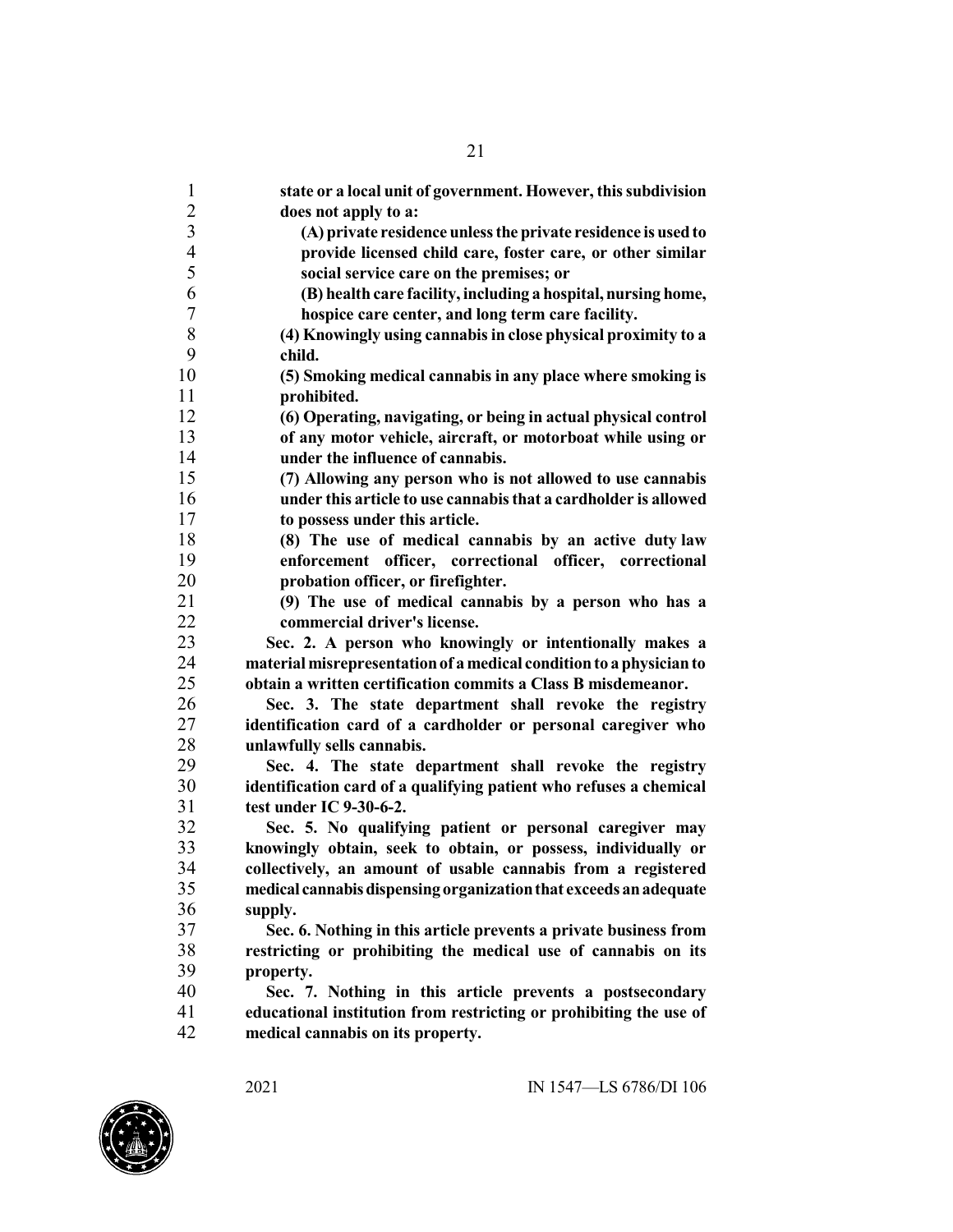| $\mathbf{1}$            | <b>Chapter 6. Physician Requirements</b>                           |
|-------------------------|--------------------------------------------------------------------|
| $\overline{2}$          | Sec. 1. A physician who certifies a debilitating medical condition |
| $\overline{\mathbf{3}}$ | for a qualifying patient shall comply with all of the following    |
| $\overline{4}$          | requirements:                                                      |
| 5                       | (1) The physician shall comply with generally accepted             |
| 6                       | standards of medical practice.                                     |
| $\boldsymbol{7}$        | (2) The physical examination required by this article may not      |
| $8\,$                   | be performed by remote means, including telemedicine.              |
| 9                       | (3) The physician shall maintain a record keeping system for       |
| 10                      | all patients for whom the physician has certified a patient's      |
| 11                      | medical condition. These records shall be accessible to and        |
| 12                      | subject to review by the state department.                         |
| 13                      | Sec. 2. A physician may not:                                       |
| 14                      | (1) accept, solicit, or offer any form of remuneration from or     |
| 15                      | to a qualifying patient, personal caregiver, cultivation center,   |
| 16                      | or dispensing organization, including each principal officer,      |
| 17                      | board member, agent, and employee, to certify a patient,           |
| 18                      | other than accepting payment from a patient for the fee            |
| 19                      | associated with the required examination;                          |
| 20                      | (2) offer a discount of any other item of value to a qualifying    |
| 21                      | patient who uses or agrees to use a particular primary             |
| 22                      | caregiver or dispensing organization to obtain medical             |
| 23                      | cannabis;                                                          |
| 24                      | (3) conduct a personal physical examination of a patient for       |
| 25                      | purposes of diagnosing a debilitating medical condition at a       |
| 26                      | location where medical cannabis is sold or distributed or at       |
| 27                      | the address of a principal officer, agent, or employee of a        |
| 28                      | medical cannabis organization;                                     |
| 29                      | (4) hold a direct or indirect economic interest in a cultivation   |
| 30                      | dispensing organization if the physician<br>center<br>or           |
| 31                      | recommends the use of medical cannabis to qualified patients       |
| 32                      | or is in a partnership or other fee or profit sharing              |
| 33                      | relationship with a physician who recommends medical               |
| 34                      | cannabis, except for the limited purpose of performing a           |
| 35                      | medical cannabis related research study;                           |
| 36                      | (5) serve on the board of directors or as an employee of a         |
| 37                      | cultivation center or dispensing organization;                     |
| 38                      | (6) refer patients to a cultivation center, a dispensing           |
| 39                      | organization, or a personal caregiver; or                          |
| 40                      | (7) advertise in a cultivation center or a dispensing              |
| 41                      | organization.                                                      |
| 42                      | Sec. 3. If the state department believes that a physician has      |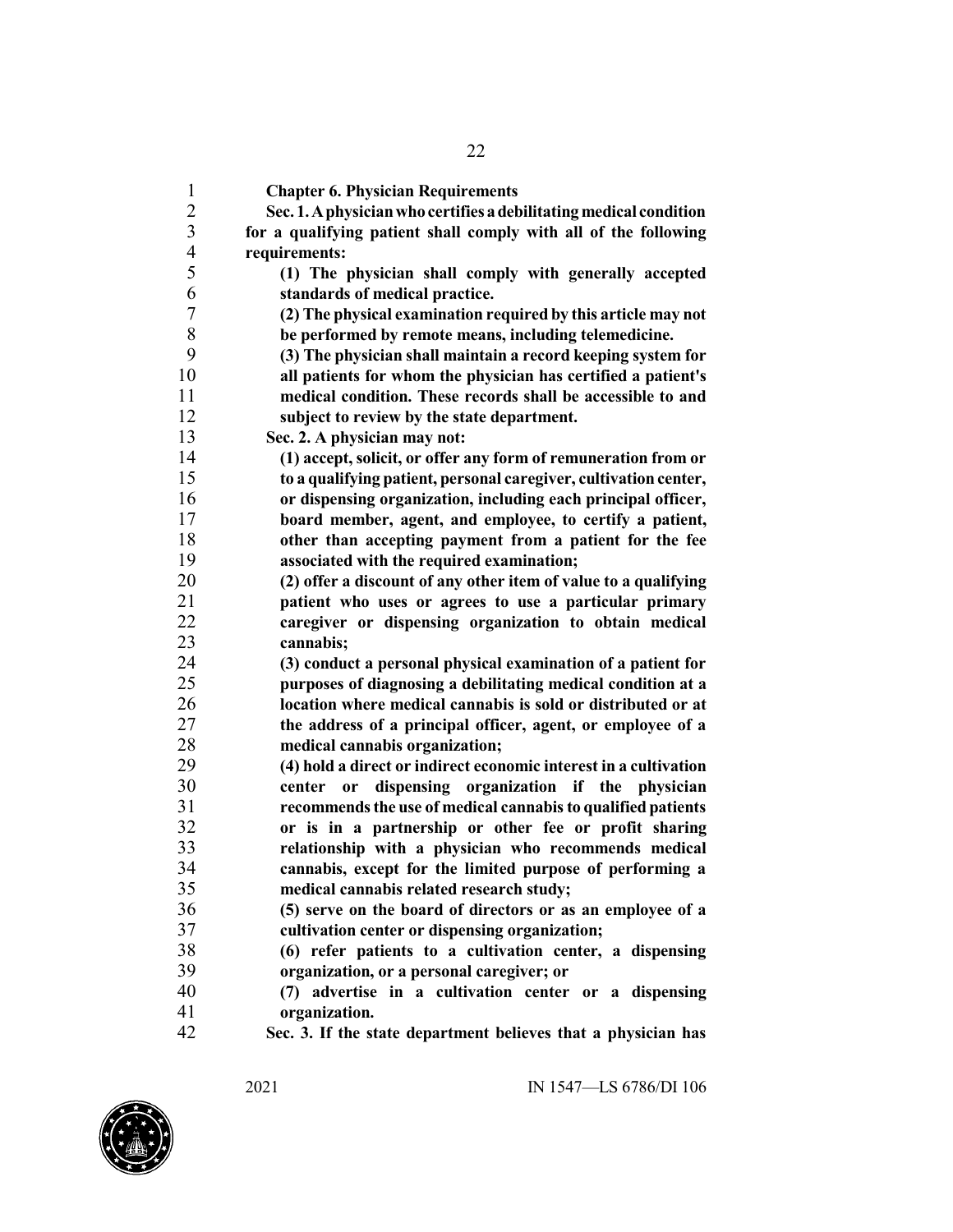| $\mathbf{1}$             | improperly certified a patient as having a debilitating condition,  |
|--------------------------|---------------------------------------------------------------------|
| $\overline{c}$           | the state department shall refer the physician to the medical       |
| $\overline{\mathbf{3}}$  | licensing board.                                                    |
| $\overline{\mathcal{A}}$ | Sec. 4. A physician who violates this article is subject to         |
| 5                        | disciplinary sanctions by the medical licensing board.              |
| 6                        | Sec. 5. A physician who certifies a debilitating medical condition  |
| 7                        | for a qualifying patient must notify the state department in        |
| 8                        | writing:                                                            |
| 9                        | (1) if the physician has reason to believe that the qualifying      |
| 10                       | patient has ceased to suffer from a debilitating medical            |
| 11                       | condition;                                                          |
| 12                       | (2) that the bona fide medical physician-patient relationship       |
| 13                       | has ended; or                                                       |
| 14                       | (3) that continued use of medical cannabis would result in          |
| 15                       | contraindication with the patient's other medication.               |
| 16                       | The state department shall revoke the qualifying patient's registry |
| 17                       | identification card upon receipt of the physician's notification.   |
| 18                       | <b>Chapter 7. Written Certification</b>                             |
| 19                       | Sec. 1. A certification confirming a patient's debilitating medical |
| 20                       | condition shall be written on a form provided by the state          |
| 21                       | department and shall include at least the following:                |
| 22                       | (1) The qualifying patient's name, date of birth, home address,     |
| 23                       | and primary telephone number.                                       |
| 24                       | (2) The physician's name, business address, business telephone      |
| 25                       | number, electronic mail address, medical license number, and        |
| 26                       | any other information required by the state department.             |
| 27                       | (3) A description of the qualifying patient's debilitating          |
| 28                       | medical condition.                                                  |
| 29                       | (4) A statement that the physician:                                 |
| 30                       | (A) has confirmed a diagnosis of a debilitating condition;          |
| 31                       | (B) is treating or managing treatment of the patient's              |
| 32                       | debilitating condition;                                             |
| 33                       | (C) has a bona fide medical physician-patient relationship          |
| 34                       | with the patient;                                                   |
| 35                       | (D) has conducted an in person physical examination; and            |
| 36                       | (E) has conducted a review of the patient's medical history,        |
| 37                       | including reviewing medical records from other treating             |
| 38                       | physicians, if any, from the previous twelve (12) months.           |
| 39                       | (5) The physician's signature and date of certification.            |
| 40                       | (6) A statement that a participant in possession of a written       |
| 41                       | certification indicating a debilitating medical condition is not    |
| 42                       | an unlawful user or addicted to narcotics solely as a result of     |

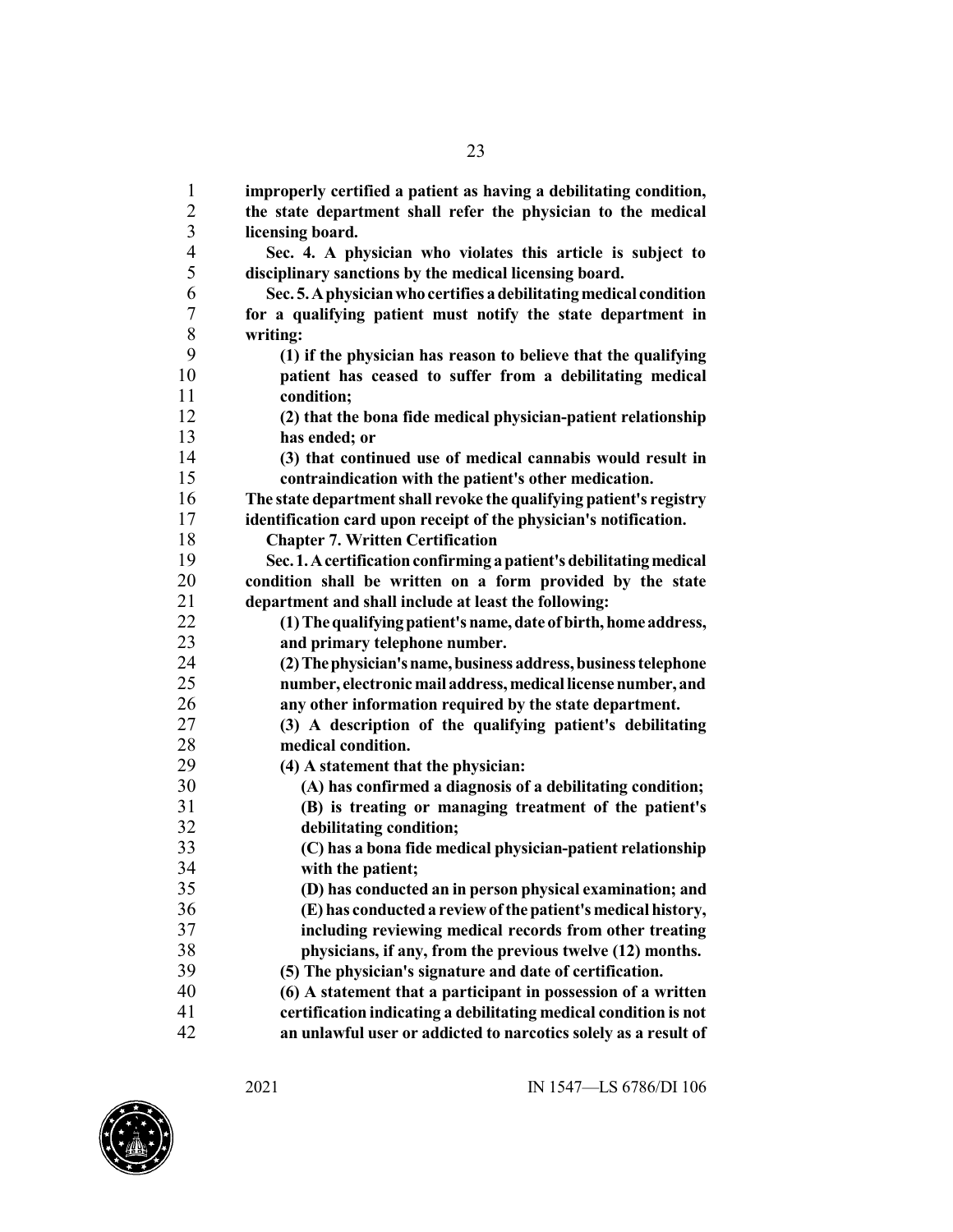| $\mathbf{1}$<br>$\overline{2}$ | the person's pending application to or participation in the                                                                          |
|--------------------------------|--------------------------------------------------------------------------------------------------------------------------------------|
| $\mathfrak{Z}$                 | medical cannabis program.                                                                                                            |
| $\overline{\mathcal{A}}$       | Sec. 2. A written certification does not constitute a prescription<br>for medical cannabis.                                          |
| 5                              |                                                                                                                                      |
|                                | Sec. 3. An application for a qualifying patient who is less than                                                                     |
| 6<br>7                         | eighteen (18) years of age requires a written certification from a                                                                   |
| 8                              | physician and a reviewing physician.                                                                                                 |
| 9                              | Sec. 4. A person who knowingly submits a false or fraudulent<br>certification to be a qualifying patient shall be permanently banned |
| 10                             | from participating in the medical cannabis program.                                                                                  |
| 11                             | <b>Chapter 8. Discrimination Prohibited</b>                                                                                          |
| 12                             | Sec. 1. A school, landlord, or employer may not refuse to enroll,                                                                    |
| 13                             | lease to, employ, or otherwise penalize a person solely for the                                                                      |
| 14                             | person's status as a qualifying patient or a personal caregiver,                                                                     |
| 15                             | unless it is necessary to avoid:                                                                                                     |
| 16                             | (1) violating federal law; or                                                                                                        |
| 17                             | (2) loss of a monetary or licensing related benefit under                                                                            |
| 18                             | federal law or federal regulations.                                                                                                  |
| 19                             | However, this section does not prevent a landlord from prohibiting                                                                   |
| 20                             | the smoking of cannabis on the premises.                                                                                             |
| 21                             | Sec. 2. For the purposes of medical care, including organ                                                                            |
| 22                             | transplants, a qualifying patient's authorized use of cannabis in                                                                    |
| 23                             | accordance with this article:                                                                                                        |
| 24                             | (1) is considered the equivalent of the authorized use of any                                                                        |
| 25                             | other medication used at the direction of a physician; and                                                                           |
| 26                             | (2) does not constitute the use of an illicit substance or                                                                           |
| 27                             | otherwise disqualify a qualifying patient from needed medical                                                                        |
| 28                             | care.                                                                                                                                |
| 29                             | Sec. 3. A person otherwise entitled to custody of or visitation or                                                                   |
| 30                             | parenting time with a minor may not be denied that right, and                                                                        |
| 31                             | there is no presumption of neglect or child endangerment for                                                                         |
| 32                             | conduct allowed under this article unless the person's actions in                                                                    |
| 33                             | relation to cannabis created an unreasonable danger to the safety                                                                    |
| 34                             | of the minor as established by clear and convincing evidence.                                                                        |
| 35                             | Sec. 4. No school, landlord, or employer may be penalized or                                                                         |
| 36                             | denied any benefit under state law for enrolling, leasing to, or                                                                     |
| 37                             | employing a cardholder.                                                                                                              |
| 38                             | Sec. 5. Nothing in this article may be construed to require a                                                                        |
| 39                             | government medical assistance program, employer, property and                                                                        |
| 40                             | casualty insurer, or private health insurer to reimburse a person                                                                    |
| 41                             | for costs associated with the medical use of cannabis.                                                                               |
| 42                             | Sec. 6. Nothing in this article may be construed to require any                                                                      |

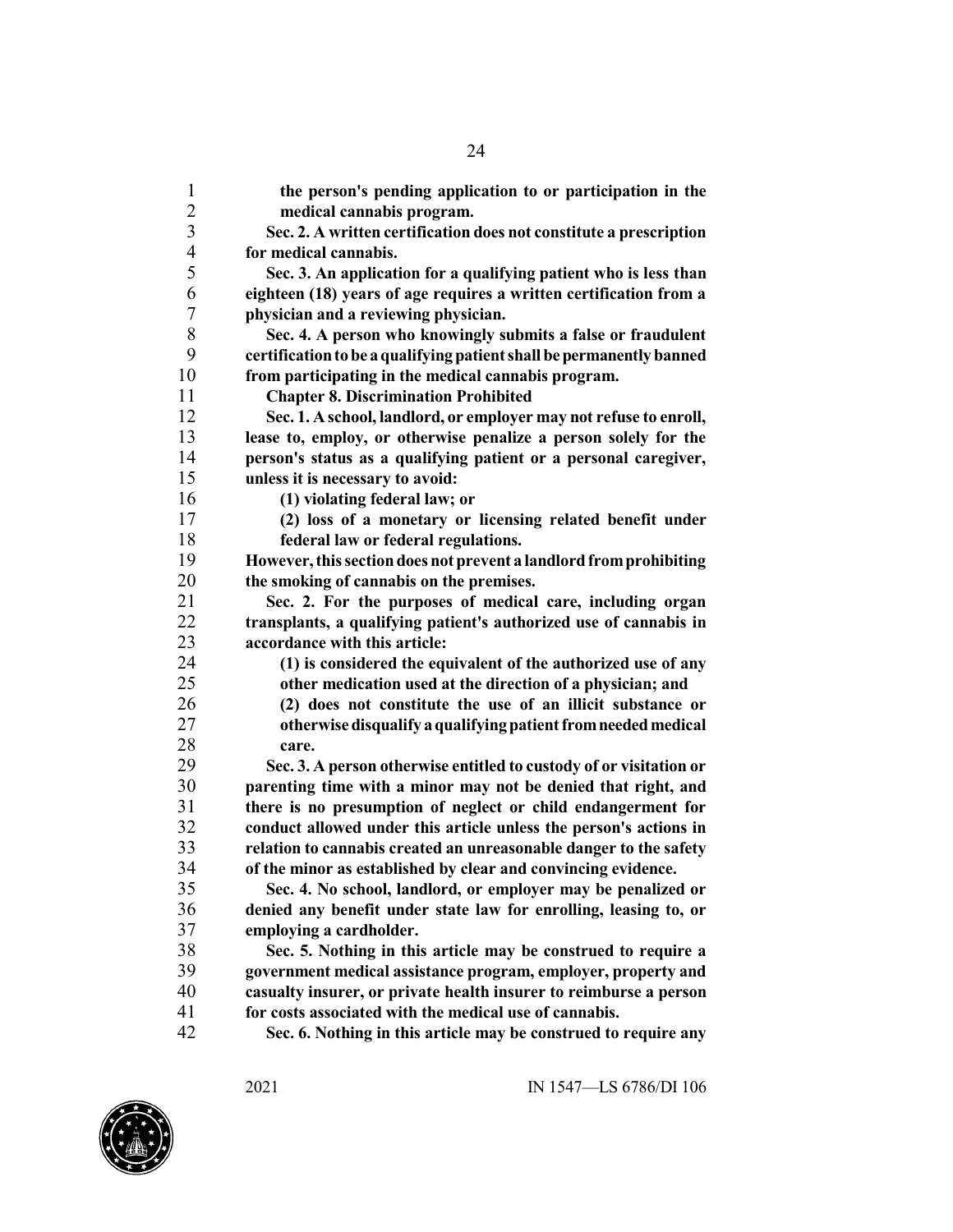**person or establishment in lawful possession of property to allow a guest, client, customer, or visitor who is a qualifying patient to use cannabis on or in that property.**

 **Sec. 7. Nothing in this article prohibits an employer from adopting reasonable regulations concerning the consumption, storage, or timekeeping requirements for qualifying patients related to the use of medical cannabis.**

 **Sec. 8. Nothing in this article prohibits an employer from enforcing a policy concerning drug testing, zero tolerance, or a drug free workplace, provided the policy is applied in a nondiscriminatory manner.**

 **Sec. 9. Nothing in this article limits an employer from disciplining a qualifying patient for violating a workplace drug policy.**

 **Sec. 10. Nothing in this article limits an employer's ability to discipline an employee for failing a drug test if failing to discipline the employee would put the employer in violation of federal law or cause the employer to lose a federal contract or funding.**

 **Sec. 11. Nothing in this article shall be construed to create a defense for a third party who fails a drug test.**

 **Sec. 12. An employer may consider a qualifying patient to be impairedwhenthepatientmanifestsspecific, articulable symptoms while working that decrease or lessen the patient's performance of the duties or tasks of the employee's job position, including symptoms of the employee's speech, physical dexterity, agility, coordination,demeanor,irrational orunusualbehavior,negligence or carelessnessinoperatingequipment ormachinery,disregardfor the safety of the employee or others, or involvement in an accident that resultsinseriousdamage toequipment orproperty,disruption of a production or manufacturing process, or carelessness that results in any injury to the employee or others. If an employer elects to discipline a qualifying patient under this section, the employer must afford the employee a reasonable opportunity to contest the basis of the determination.**

 **Sec. 13. Nothing in this article may be construed to create a cause of action for any person against an employer for:**

 **(1) an action based on the employer's good faith belief that a qualifying patient used or possessed cannabis while on the employer's premises or during the hours of employment; (2) an action based on the employer's good faith belief that a qualifying patient was impaired while working on the employer's premises during the hours of employment; or**

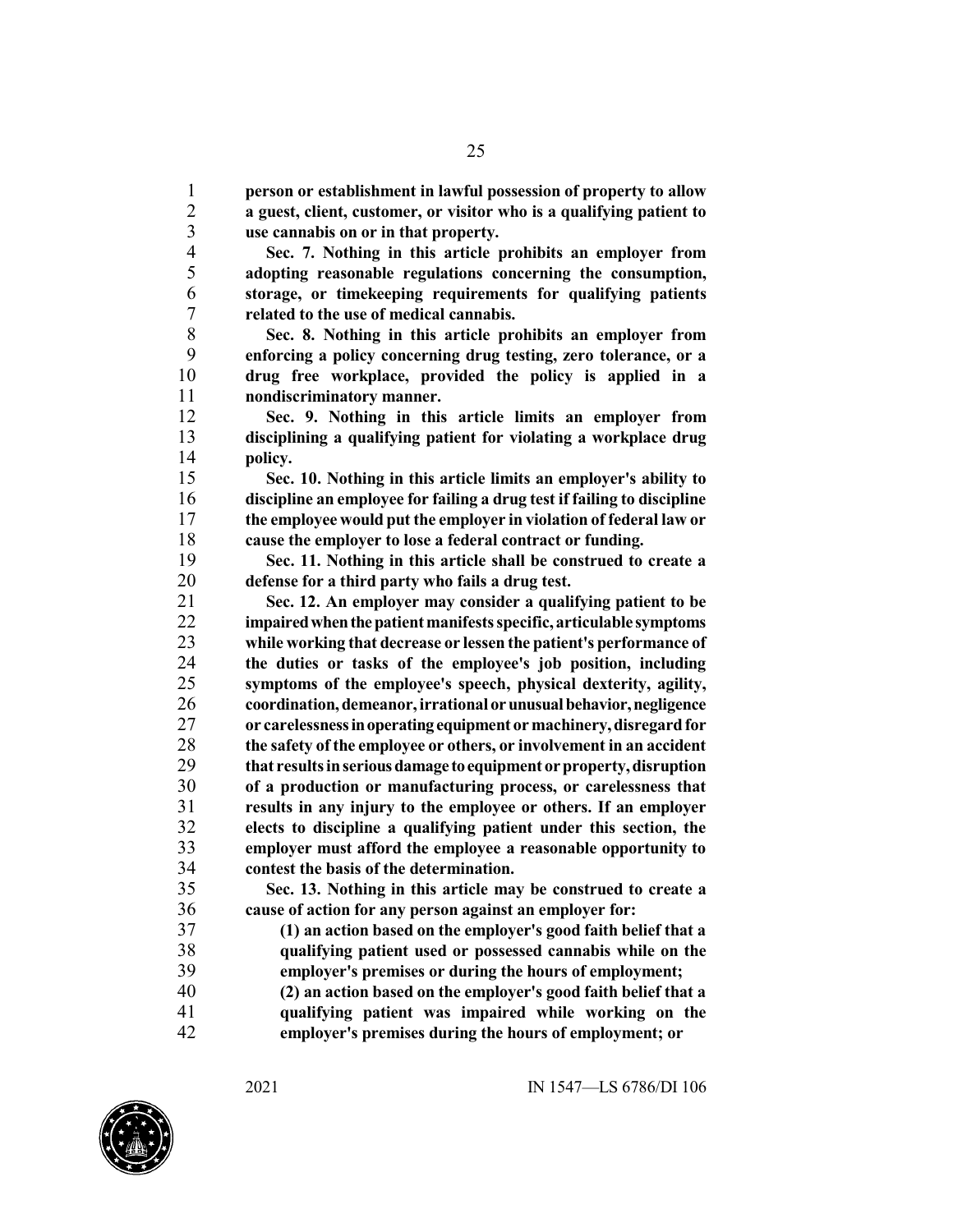**(3) injury or lossto a third party ifthe employer did not know or have reason to know that the employee was impaired.**

 **Sec. 14. Nothing in this article may be construed to interfere with any federal restrictions on employment, including United States Department of Transportation regulation 49 CFR 40.151(e). Chapter 9. Addition of Medical Conditions**

 **Sec. 1. Any resident of Indiana may petition the state department to add debilitating conditions, diseases, or treatments to the list of debilitating medical conditions under this article. The state department shall approve or deny a petition within one hundred eighty (180) days of its submission, and, upon approval, shall proceed to add that condition by rule. The approval or denial of any petition is a final order.**

 **Sec. 2.The statedepartmentshall acceptpetitions once annually during a one (1) monthperioddeterminedby the state department. Duringthis openperiod,the statedepartmentshall acceptpetitions from any resident of Indiana requesting the addition of a new debilitating medical condition, disease, or treatment to the list of approved debilitating medical conditions for which the use of cannabis has been shown to have a therapeutic or palliative effect. The state departmentshall provide public notice atleastthirty (30) days before the open period for accepting petitions, which shall describe the time period for submission,the required format ofthe submission, and the address to which the submission may be sent.**

 **Sec. 3. Each petition shall be limited to one (1) proposed debilitating medical condition, disease, or treatment.**

 **Sec. 4. A petitioner shall file one (1) original petition in the format provided by the state department and in the manner specified by the state department. For a petition to be processed and reviewed, all information required by the state department shall be included.**

 **Sec. 5. Upon receipt of a petition, the state department shall evaluate the petition for completeness and determine whether it meets the requirements established by the state department.**

 **Sec. 6. (a) If the petition is complete and compliant, the state department shall accept the petition for further review.**

 **(b)Ifthepetitiondoesnotmeetthe requiredstandards,the state department shall summarily deny the petition. A petition denied under this subsection may be resubmitted, with deficiencies corrected, during the next open period.**

 **Sec. 7. The state department shall review all accepted petitions and issue a determination on the merits.**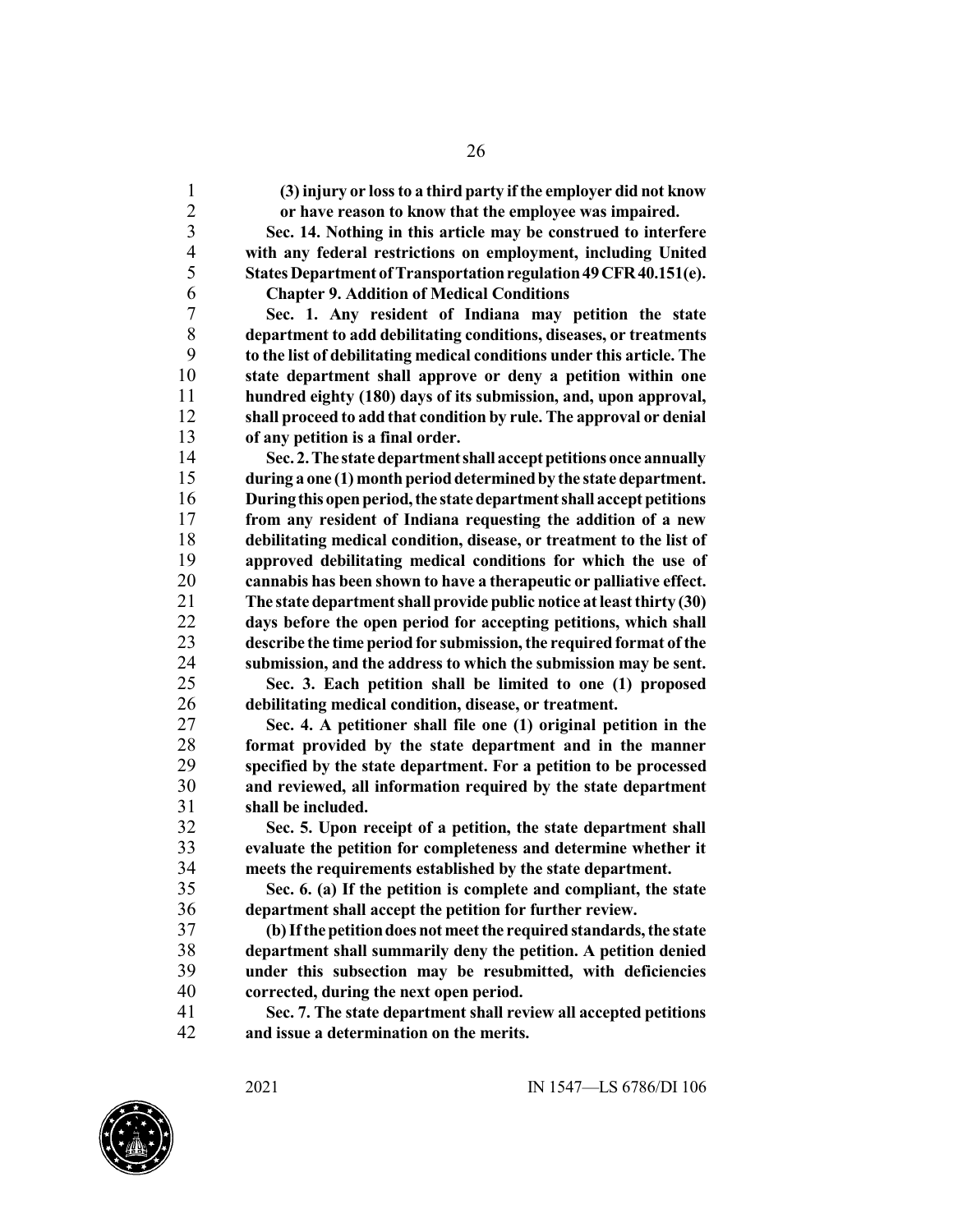| $\mathbf{1}$             | Sec. 8. (a) The state department shall convene a medical              |
|--------------------------|-----------------------------------------------------------------------|
| $\overline{2}$           | cannabis advisory board composed of the following sixteen (16)        |
| 3                        | members:                                                              |
| $\overline{\mathcal{A}}$ | (1) A medical cannabis patient advocate or personal                   |
| 5                        | caregiver.                                                            |
| 6                        | (2) A parent or personal caregiver of a child who is a qualified      |
| 7                        | medical cannabis patient.                                             |
| 8                        | (3) Two (2) registered nurses or nurse practitioners.                 |
| 9                        | (4) Three (3) qualifying patients, including one (1) veteran of       |
| 10                       | the armed forces of the United States.                                |
| 11                       | (5) Nine (9) physicians.                                              |
| 12                       | (b) To the extent possible, the health care providers appointed       |
| 13                       | to the advisory board shall practice in one (1) or more of the        |
| 14                       | following areas:                                                      |
| 15                       | (1) Neurology.                                                        |
| 16                       | (2) Pain management.                                                  |
| 17                       | (3) Medical oncology.                                                 |
| 18                       | (4) Psychiatry or mental health.                                      |
| 19                       | (5) Infectious disease.                                               |
| 20                       | (6) Family medicine.                                                  |
| 21                       | (7) General primary care.                                             |
| 22                       | (8) Medical ethics.                                                   |
| 23                       | (9) Pharmacy.                                                         |
| 24                       | (10) Pediatrics.                                                      |
| 25                       | (11) Psychiatry or mental health for children or adolescents.         |
| 26                       | At least one (1) appointed health care practitioner shall have direct |
| 27                       | experience related to the health care needs of veterans, and at least |
| 28                       | one (1) individual shall have pediatric experience.                   |
| 29                       | Sec. 9. (a) The governor shall appoint the members of the             |
| 30                       | advisory board.                                                       |
| 31                       | (b) A member shall serve a term of four (4) years, or until a         |
| 32                       | successor is appointed and qualified. A member serves at the          |
| 33                       | pleasure of the governor.                                             |
| 34                       | (c) If a vacancy occurs, the governor shall appoint a                 |
| 35                       | replacement to complete the original term created by the vacancy.     |
| 36                       | (d) The governor shall select a chairperson.                          |
| 37                       | (e) A member may serve multiple terms.                                |
| 38                       | (f) No member may be affiliated with, serve on the board of, or       |
| 39                       | have a business relationship with a cultivation center or a           |
| 40                       | registered medical cannabis dispensing organization.                  |
| 41                       | (g) A member shall disclose any real or apparent conflicts of         |
| 42                       | interest that may have a direct bearing on the subject matter, such   |
|                          |                                                                       |

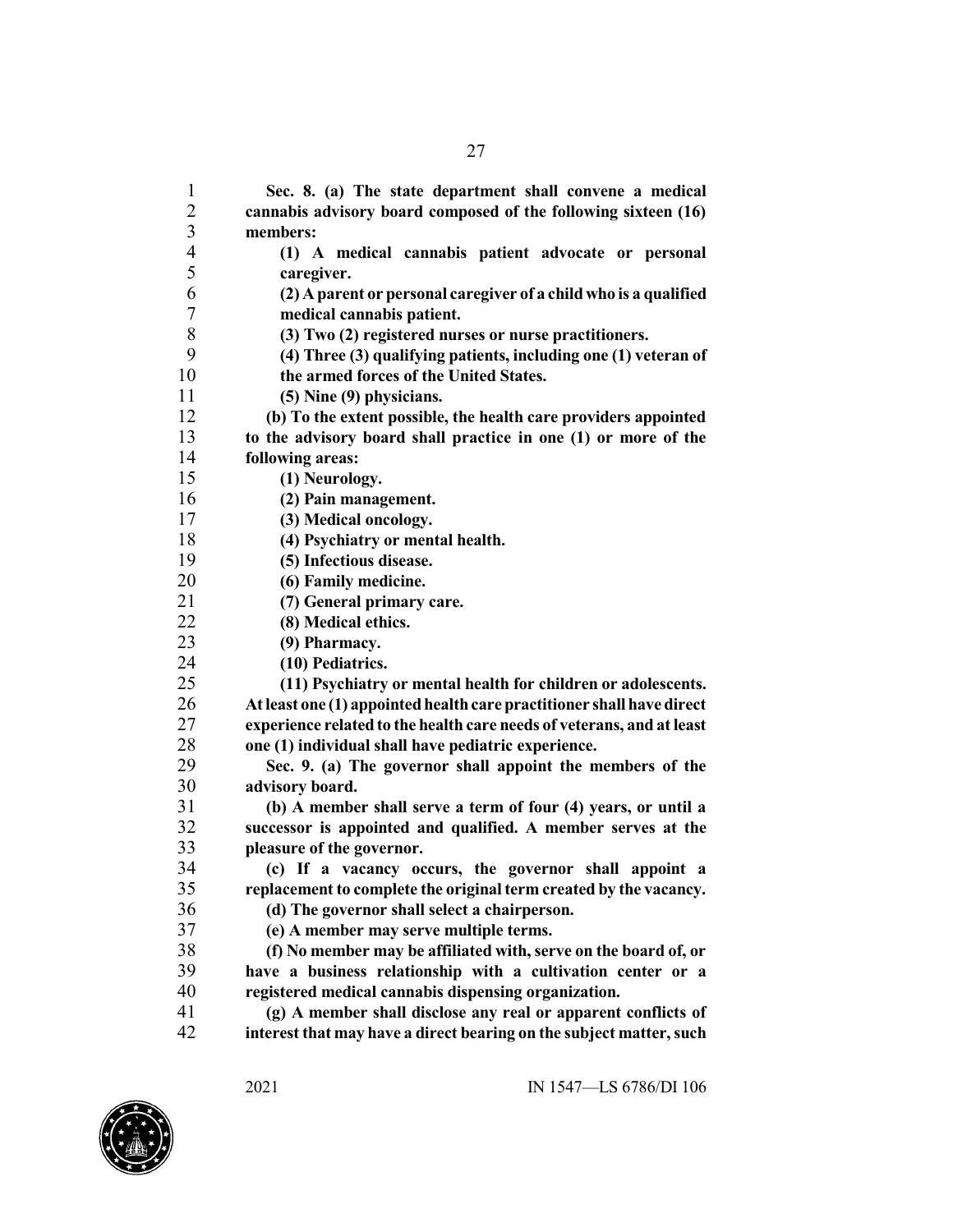**as relationshipswithpharmaceutical companies,biomedicaldevice manufacturers, or corporations whose products or services are related to the medical condition, disease, or treatment to be reviewed. (h) A member who is not a state employee is not entitled to a minimum salary per diem provided by IC 4-10-11-2.1(b). The member is, however, entitled to reimbursement for traveling expenses as provided under IC 4-13-1-4 and other expenses actually incurred in connection with the member's duties as provided in the state policies and procedures established by the Indiana department of administrationandapprovedby the budget agency. Sec. 10. The advisory board shall convene at the call of the chairperson: (1) to examine debilitating conditions or diseases that would benefit from the medical use of cannabis; and (2) to review new medical and scientific evidence related to currently approved conditions. Sec. 11. The advisory board shall issue an annual report of its activities before November 1 of each year. Sec. 12.The advisoryboardshall receive administrative support from the state department. Chapter 10. Registration of Qualifying Patients and Personal Caregivers Sec. 1. The state department shall issue registry identification cards to qualifying patients and personal caregivers who submit a completed application, and at minimum, the following, in accordance with state department rules: (1) A written certification from a physician, completed not more than ninety (90) days immediately preceding the application date. (2) Upon the execution of applicable privacy waivers, medical documentation related to the qualifying patient's debilitating condition, and any other information that may be reasonably required by the state department to confirm that the physician and patient have a bona fide medical physician-patient relationship,thatthequalifyingpatientisin the physician's care for the patient's debilitating medical condition, and to substantiate the patient's diagnosis. (3) The application or renewal fee asset by rule. The fee shall be deposited in the medical cannabis fund. (4) The name, address, date of birth, driver'slicense number,**

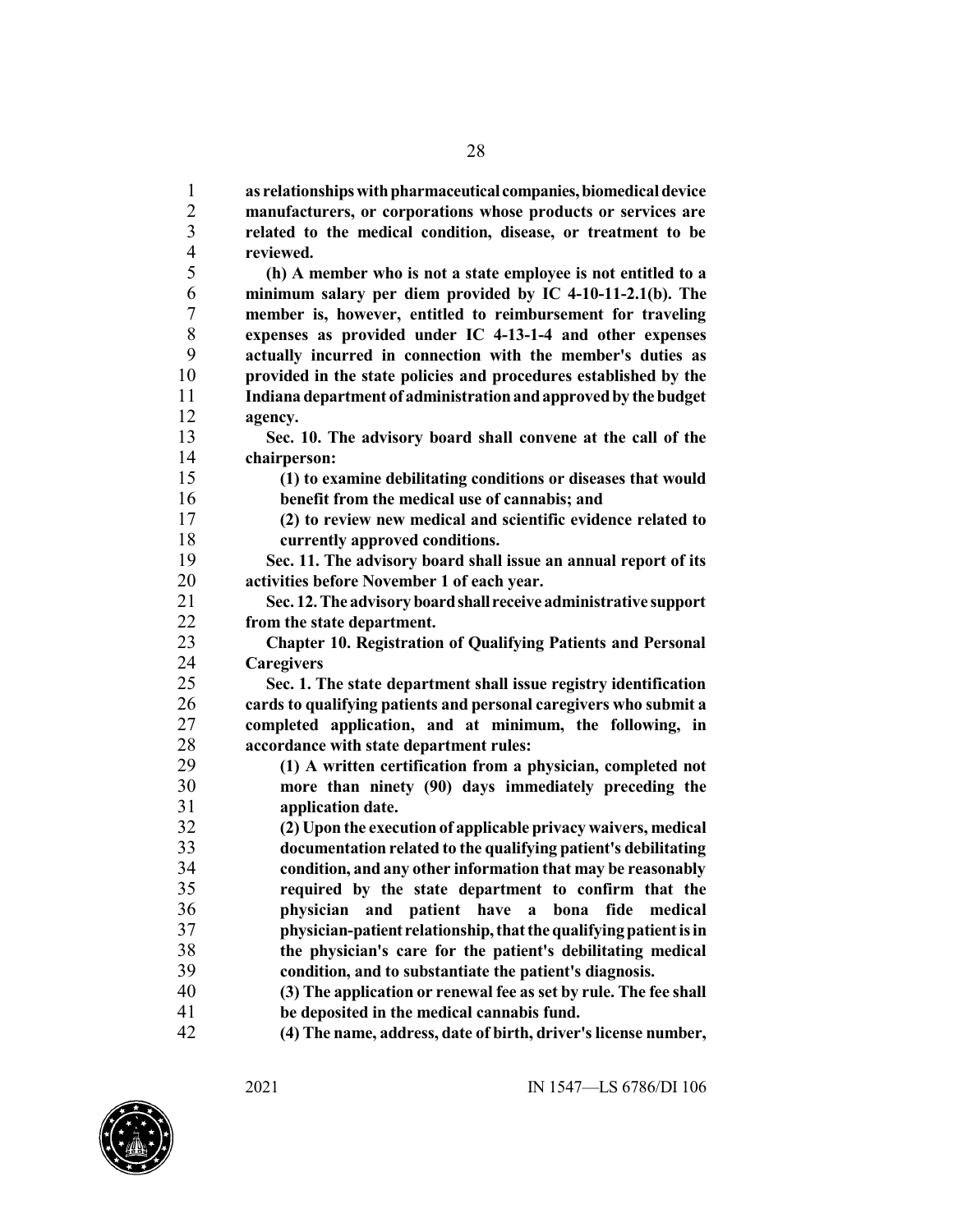| $\mathbf{1}$   | and Social Security number of the qualifying patient, except                                                                     |
|----------------|----------------------------------------------------------------------------------------------------------------------------------|
| $\overline{c}$ | that if the applicant is homeless, no address is required.                                                                       |
| $\overline{3}$ | (5) The name, business address, driver's license number, and                                                                     |
| $\overline{4}$ | business telephone number of the qualifying patient's                                                                            |
| 5              | physician.                                                                                                                       |
| 6              | (6) The name, address, and date of birth of the personal                                                                         |
| 7              | caregiver, if any, chosen by the qualifying patient.                                                                             |
| 8              | (7) The name of the registered medical cannabis dispensing                                                                       |
| 9              | organization the qualifying patient designates.                                                                                  |
| 10             | (8) Signed statements from the qualifying patient and                                                                            |
| 11             | designated personal caregiver affirming that they will not                                                                       |
| 12             | divert medical cannabis.                                                                                                         |
| 13             | Sec. 2. (a) Notwithstanding any other provision of this article, a                                                               |
| 14             | person provided a written certification for a debilitating medical                                                               |
| 15             | condition who has submitted a completed electronic application to                                                                |
| 16             | the state department shall receive a provisional registration and be                                                             |
| 17             | entitled to purchase medical cannabis from a specified licensed                                                                  |
| 18             | dispensing organization for a period of ninety (90) days, or until                                                               |
| 19             | the application has been denied or until the patient receives a                                                                  |
| 20             | registry identification card, whichever is earlier. However, a                                                                   |
| 21             | person may obtain an additional provisional registration after the                                                               |
| 22             | expiration of ninety (90) days from the date of application if the                                                               |
| 23             | state department does not provide the person with a registry                                                                     |
| 24             | identification card or deny the person's application within those                                                                |
| 25             | ninety (90) days.                                                                                                                |
| 26             | (b) The provisional registration may not be extended if the                                                                      |
| 27             | person does not respond to the state department's request for                                                                    |
| 28             | additional information or corrections to required application                                                                    |
| 29             | documentation.                                                                                                                   |
| 30             | (c) In order for a person to receive medical cannabis under this                                                                 |
| 31             | article, a person must present the person's provisional registration                                                             |
| 32             | along with a valid driver's license or state identification card to the                                                          |
| 33             | licensed dispensing organization specified in the application. The                                                               |
| 34             |                                                                                                                                  |
| 35             | dispensing organization shall verify the person's provisional<br>registration through the state department's online verification |
| 36             | system.                                                                                                                          |
| 37             |                                                                                                                                  |
| 38             | (d) Upon verification of the provided documents, the dispensing                                                                  |
| 39             | organization shall dispense not more than an adequate supply of                                                                  |
|                | medical cannabis during a fourteen (14) day period to the person                                                                 |
| 40             | for a period of ninety (90) days, until the application has been                                                                 |
| 41             | denied, or until the person receives a registry identification card                                                              |
| 42             | from the state department, whichever is earlier. A person with a                                                                 |

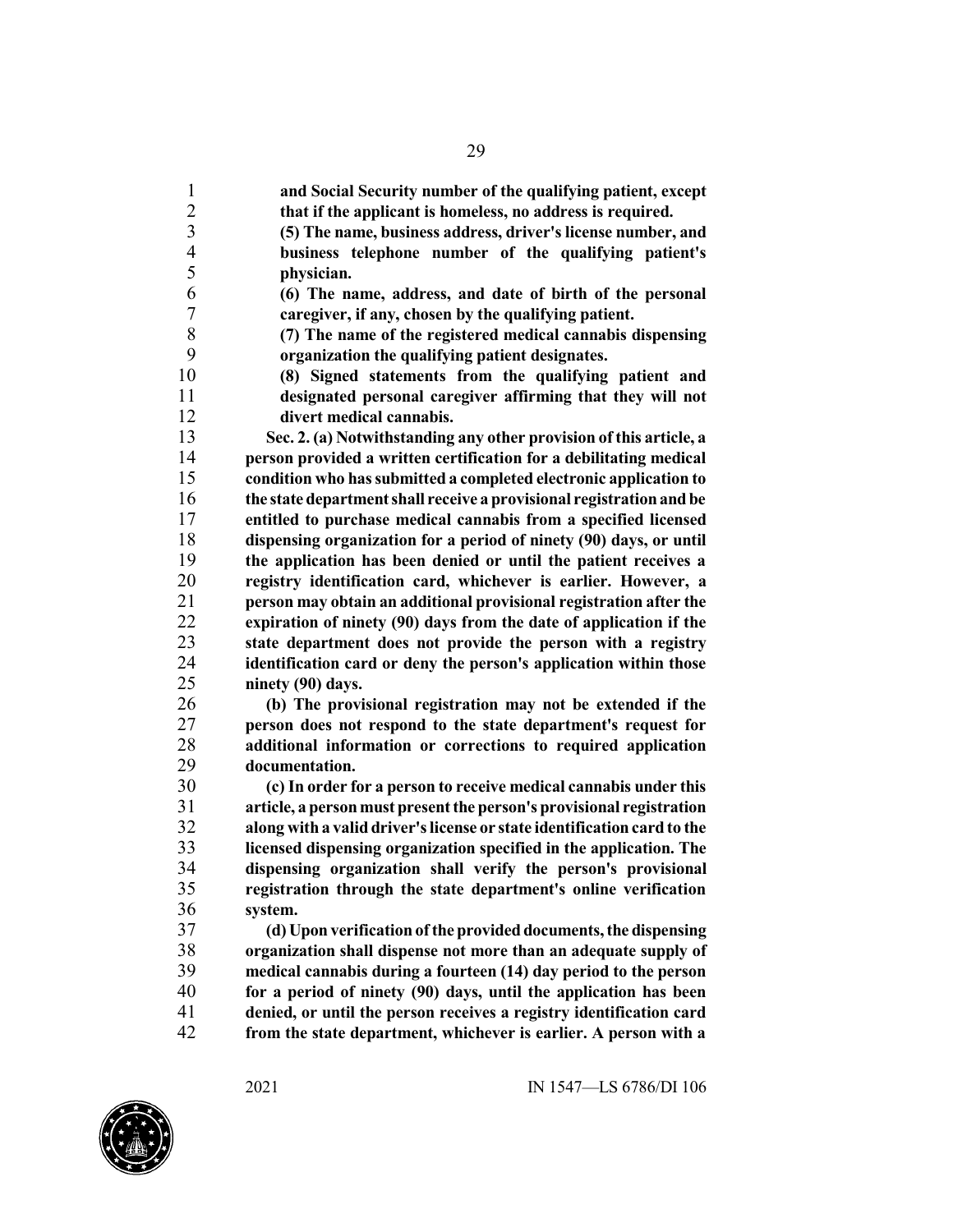**provisional registration must keep the provisional registration in the person's possession at all times when transporting or engaging in the medical use of cannabis. Sec. 3. (a) A person may not charge a fee for assistance in the preparation, compilation, or submission of an application to the medical cannabis program. (b)Apersonwhoknowingly or intentionally violatesthissection commits a Class C misdemeanor. (c) All application forms issued by the state department must state that no person or business may charge a fee for assistance in the preparation, compilation, or submission of an application. Sec. 4. (a) Thissection appliesto a qualifying patient who isless than eighteen (18) years of age. (b) A qualifying patient who is less than eighteen (18) years of age may have two (2) personal caregivers in accordance with this section. (c) If both parents or two (2) legal guardians of a qualifying patient who is less than eighteen (18) years of age each have significant decision making responsibilities over the qualifying patient, both may serve as a designated personal caregiver if they otherwise qualify under this article. (d) If only one (1) parent or legal guardian has significant decision making responsibilities for the qualifying patient who is less than eighteen (18) years of age, the parent or legal guardian may appoint a second personal caregiver who is qualified under this article. Chapter 11. Issuance of Registry Identification Cards Sec. 1. Except as provided in section 2 of this chapter, the state department shall: (1) verify the information contained in an application or renewalfor a registry identificationcardsubmittedunder this article, andapprove or deny anapplicationor renewal,within ninety (90) days of receiving a completed application or renewal application and all supporting documentation; (2) issue a registry identification card to a qualifying patient and the patient's personal caregiver, if any,within fifteen (15) business days of approving the application or renewal; (3) enter into the verificationsystemthe registryidentification number of the dispensing organization the qualifying patient designates; and (4) allow for an electronic application process, and provide a confirmation by electronic or other methods that an**

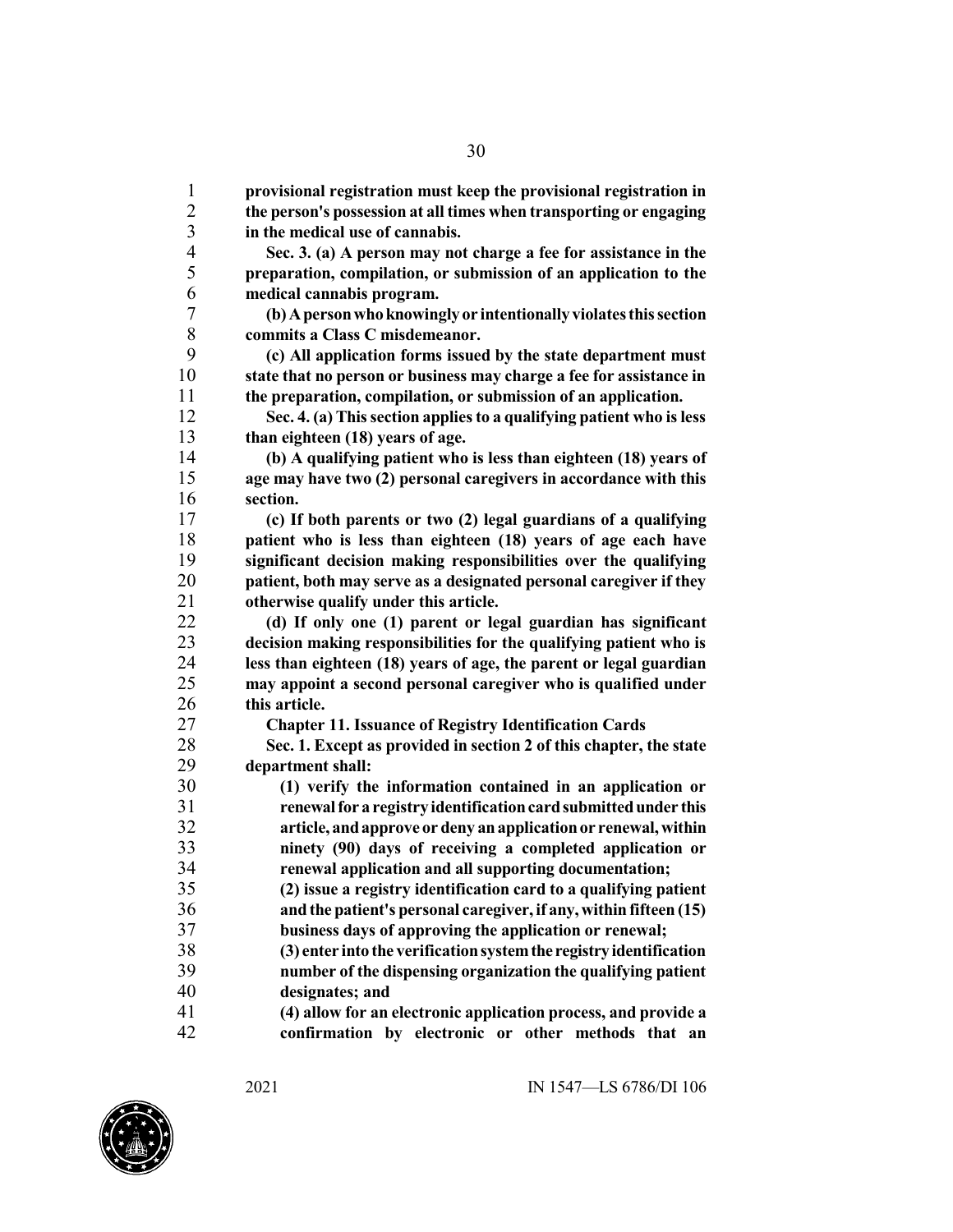**application has been submitted.**

 **Sec. 2. The state department may not issue a registry identification card to a qualifying patient who islessthan eighteen (18) years of ageunlessthatpatientsuffersfromseizures,including those characteristic of epilepsy, or unlessthe state department has adopted a rule expressly permitting the use of medical cannabis by a person lessthan eighteen (18) years of age. The state department shall adopt rules for the issuance of a registry identification card for qualifying patients who are lessthan eighteen (18) years of age andsuffering fromseizures.The state department may adopt rules to allow other individuals less than eighteen (18) years of age to become qualifying patients under this article with the consent of a parent or legal guardian. Qualifying patients less than eighteen (18) years of age may not consume any formof cannabis other than medical cannabis infused products or purchase usable cannabis.**

 **Sec. 3. For purposes of this article, a veteran who has received treatment at a Veterans Administration hospital has a bona fide medical physician-patient relationship with a Veterans Administration physician if the veteran has been examined for the veteran's debilitating medical condition at the Veterans Administration hospital in accordance with Veterans Administration hospital protocols. All reasonable inferences regarding the existence of a bona fide medical physician-patient relationship shall be drawn in favor of an applicant who is a veteran and has undergone treatment at a Veterans Administration hospital.**

 **Sec. 4. An individual who submits an application as someone who is terminally ill shall have all fees waived. The state department shall adopt emergency rules in the manner provided under IC 4-22-2-37.1 to expedite approval for terminally ill individuals. These rules shall require that an application by an individual with a terminal illness shall be approved or denied within fourteen (14) days of submission.**

 **Sec. 5. Upon the approval of the registration and issuance of a registry card, the state department shall forward the personal caregiver's and qualified patient's driver's license number to the bureau of motor vehicles and certify that the individual is permitted to engage in the medical use of cannabis. For the purposes of law enforcement, the bureau shall make a notation on the person's driving record stating the person is a qualifying patient or apersonal caregiverwho is entitledto the lawful medical use of cannabis.If the person no longer holds a valid registry card,**

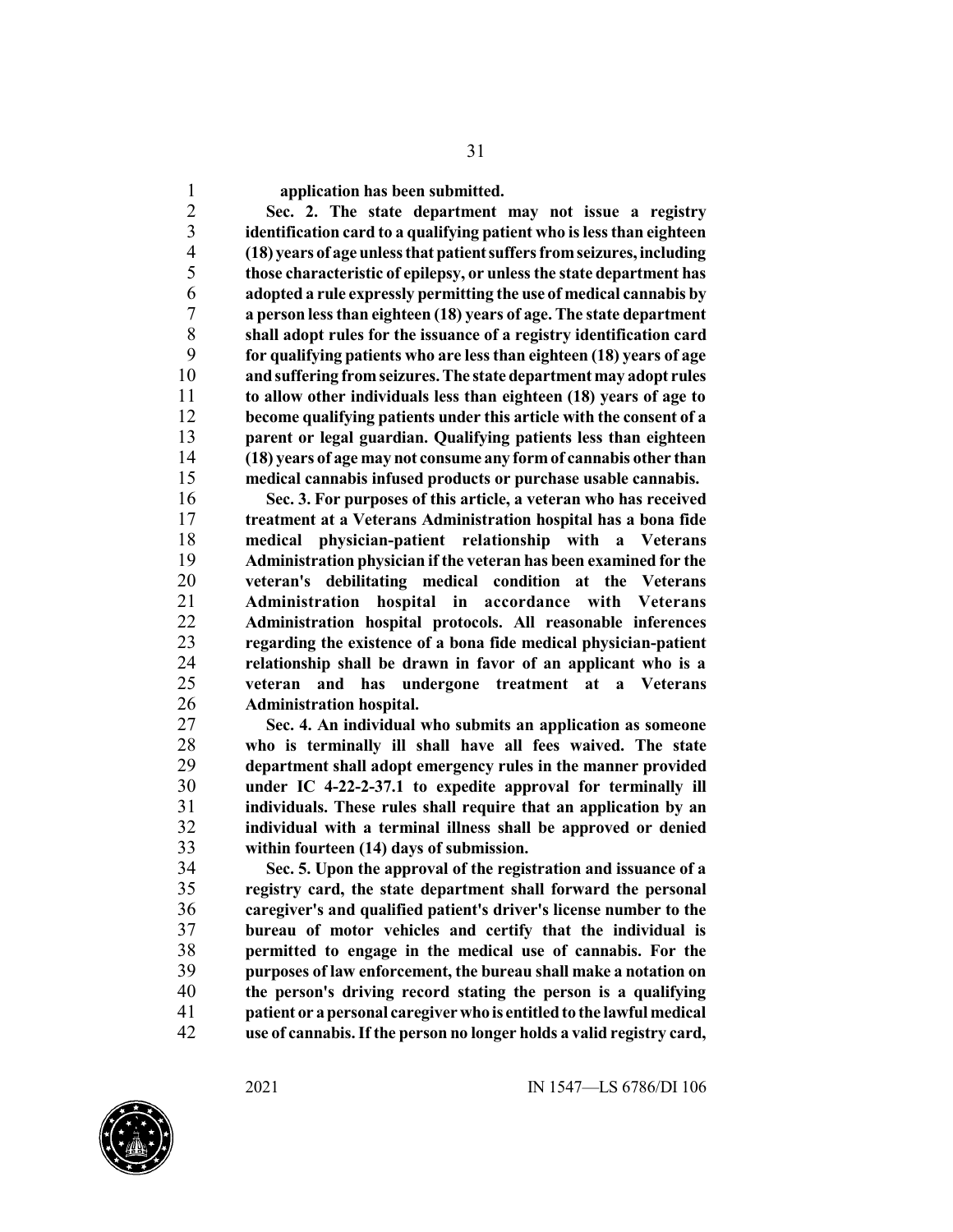**the state departmentshall notify the bureau of motor vehicles and the bureau shall remove the notation from the person's driving record. The state department and the bureau of motor vehicles may establish a system by which the information may be shared electronically. Sec. 6. Upon the approval of the registration and issuance of a registry card,the statedepartmentshall electronically forwardthe qualifying patient's and personal caregiver's identification card information to INSPECT (as defined in IC 25-1-13-3) and certify that the individual is permitted to engage in the medical use of cannabis. For the purposes of patient care, INSPECT shall make a notation on the person's prescription record stating that the person is a qualifying patient who is entitled to the lawful medical use of cannabis.If the person no longer holds a valid registry card, the state department shall notify INSPECT to remove the notation from the person's record. Chapter 12. Denial of a Registry Identification Card Sec. 1. The state department may deny an application or renewal of a qualifying patient's registry identification card only if the applicant: (1) does not provide the required information and materials; (2) previously had a registry identification card revoked; (3) does not meet the requirements of this article; (4) provided false or falsified information; or (5) violated any requirement of this article. Sec. 2. The state department may deny an application or renewal for a personal caregiver chosen by a qualifying patient whose registry identification card was granted only if: (1) the personal caregiver does not meet the requirements of this article; (2) the applicant did not provide the information required; (3) the prospective patient's application was denied; (4) the personal caregiver previously had a registry identification card revoked; (5) the applicant or the personal caregiver provided false or falsified information; or (6) the applicant or the personal caregiver violated any requirement of this article. Sec. 3. The state department shall notify the qualifying patient who has designateda personal caregiver if a registry identification card will not be issued to the personal caregiver. Sec. 4. Denial of an application or renewal is a final order.**

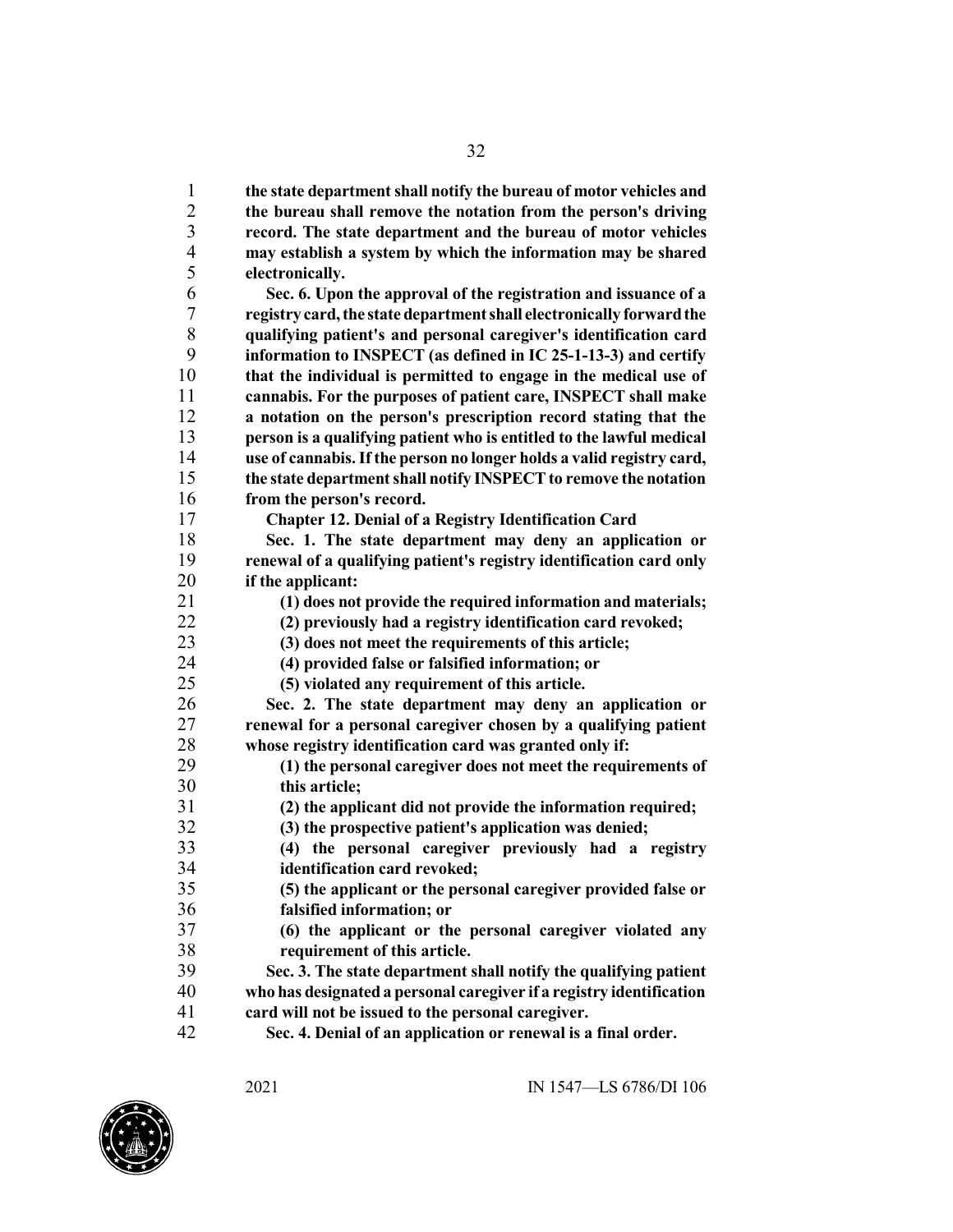**Chapter 13. Registry Identification Cards Sec. 1. A qualifying patient or personal caregiver shall keep the registry identification card in the patient's or caregiver's possession at all times when engaging in the medical use of cannabis. Sec. 2.Aregistry identification card shall contain the following: (1) The name of the cardholder. (2) A designation of whether the cardholder is a personal caregiver or qualifying patient. (3) The date of issuance and expiration date of the registry identification card. (4) A random alphanumeric identification number that is unique to the cardholder. (5) If the cardholder is a personal caregiver, the random alphanumeric identification number of the qualifying patient the personal caregiver is receiving the registry identification card to assist. (6) A photograph of the cardholder, if required by state department rules. Sec. 3. To maintain a valid registry identification card, a qualifying patient or personal caregiver must annually submit, at least forty-five (45) days before the expiration date stated on the registry identification card, a completed renewal application, renewal fee, and accompanying documentation as described in state department rules. The state department shall send a notification to a qualifying patient or personal caregiver ninety (90) days before the expiration of the registry identification card. If the state department failsto grant or deny a renewal application received in accordance with this chapter, the renewal shall be conditionally granted and the qualifying patient or personal caregiver may continue to use the expired registry identification card until the state department denies the renewal or issues a new registry identification card. Sec. 4. Except as otherwise provided in this chapter, the expiration date of a registry identification card is three (3) years from the date of issuance of the card. Sec. 5. The state department may electronically store on the card any or all of the information listed in this chapter, along with the address and date of birth of the cardholder and the qualifying patient's designated dispensing organization, to allow the information to be read by law enforcement agents.**

**Sec. 6. The renewal fee shall be deposited in the medical**

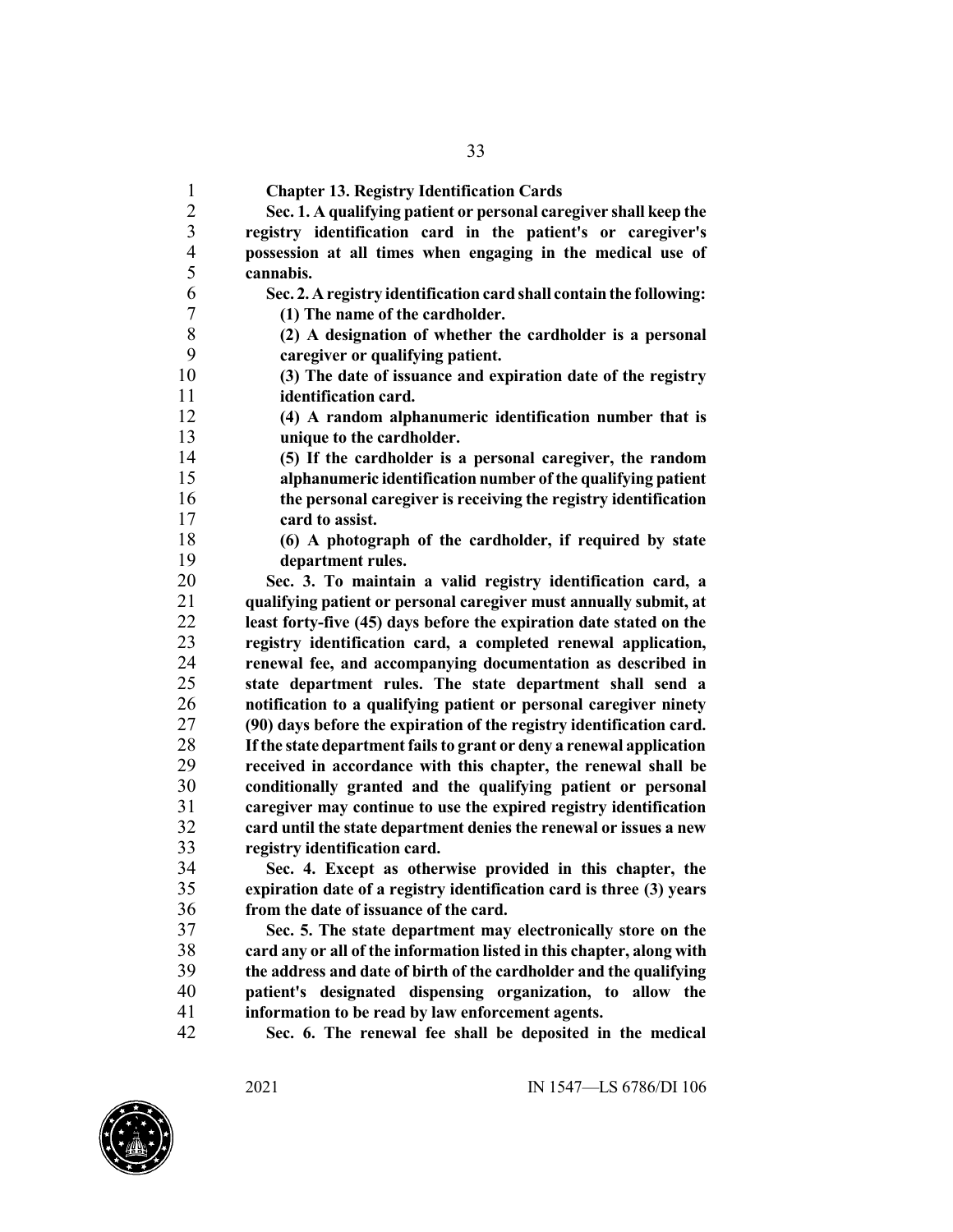**cannabis fund.**

 **Chapter 14. Notification to the Indiana State Department of Health**

 **Sec. 1. The following notifications and state department responses are required:**

 **(1) A qualifying patient shall notify the state department of any change in the patient's name or address, or if the qualifying patient ceases to have the debilitating medical condition, within ten (10) days of the change.**

 **(2) A personal caregiver shall notify the state department of any change in the personal caregiver's name or address, or if the caregiver becomes aware that the qualifying patient has died, within ten (10) days of the change.**

 **(3) Before a qualifying patient changes a personal caregiver, the qualifying patient must notify the state department.**

 **(4) If a cardholder loses the cardholder's registry identification card, the cardholder shall notify the state department within ten (10) days of becoming aware the card has been lost.**

 **Sec. 2. If a cardholder notifies the state department under this chapter, but remains eligible under this article, the state departmentshall issue the cardholder a newregistry identification card with a new random alphanumeric identification number within fifteen (15) business days of receiving the updated information and a fee as specified in state department rules. The fee shall be deposited in the medical cannabis fund. If the person notifying the state department is a qualifying patient, the state departmentshall also issue the patient's personal caregiver, if any, a new registry identification card within fifteen (15) business days of receiving the updated information.**

 **Sec. 3.If a qualifying patient ceasesto be a qualifying patient or changes the personal caregiver, the state department shall promptly notify the personal caregiver. The former personal caregiver's protections under this article as to that qualifying patient expire fifteen (15) days after notification by the state department.**

 **Sec. 4. A cardholder who fails to notify the state department as required by this chapter commits a Class C infraction.**

 **Sec. 5. A qualifying patient shall notify the state department of any change in the designated dispensing organization.**

 **Sec. 6. If a qualifying patient's certifying physician notifies the state department in writing that the qualifying patient has ceased**

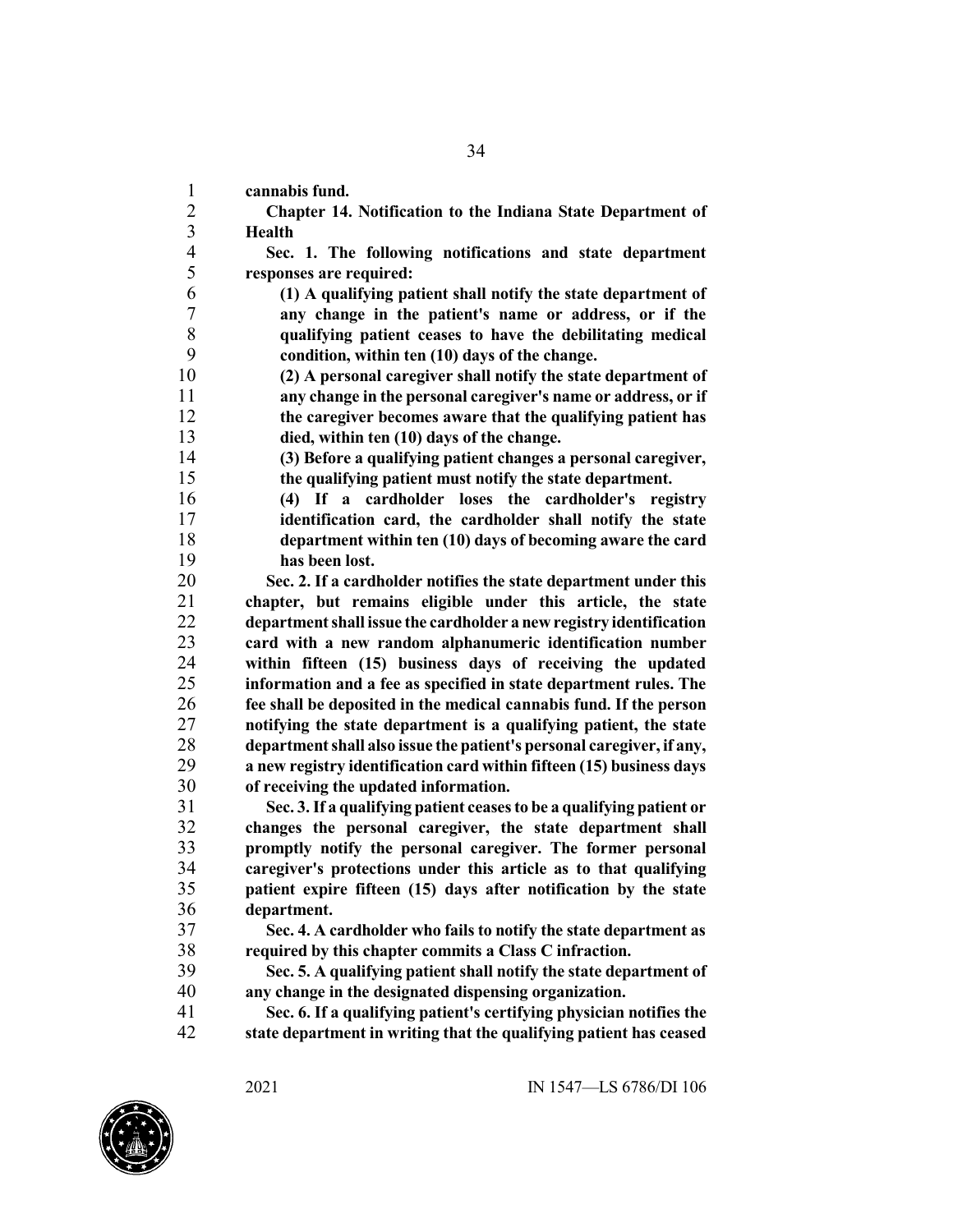**to suffer from a debilitating medical condition, the bona fide medical physician-patient relationshiphas ended, or the continued use of medical cannabis would result in contraindication with the patient's other medications, the qualifying patient's registry identification card shall become null and void. However, the qualifying patient has fifteen (15) days after the notice to destroy the patient's remaining medical cannabis and related paraphernalia. Chapter 15. Cannabis Infused Products Sec. 1. Notwithstanding any other provision of law, neither the state department nor a local health department may regulate the service of food by a cultivation center or dispensing organization if all of the following conditions are met: (1) No cannabis infused products requiring refrigeration or hot-holding are manufactured at a cultivation center for sale or distribution at a dispensing organization. (2) The products are allowable for sale only at dispensing organizations. (3) All items shall be individually wrapped at the original point of preparation. The packaging of the medical cannabis infused product must contain a label displaying all of the following: (A) The name and address of the cultivation center where the item was manufactured. (B) The common or usual name of the item. (C) All ingredients of the item, including any colors, artificial flavors, and preservatives, listed in descending order by predominance ofweight andshownwithcommon or usual names. (D) A notice stating "This product was produced in a medical cannabis cultivation center not subject to public health inspection that may also process common food allergens.". (E) Allergen labeling as required by federal law. (F) The total weight of usable cannabis in the package. (G) A warning that the item: (i) is a medical cannabis infused product and not a food; and (ii) contains medical cannabis and is intended for consumption by qualifying patients only. (H) The date of manufacture and the "use by" date.**

**(4) The dispensing organization that sells edible cannabis**

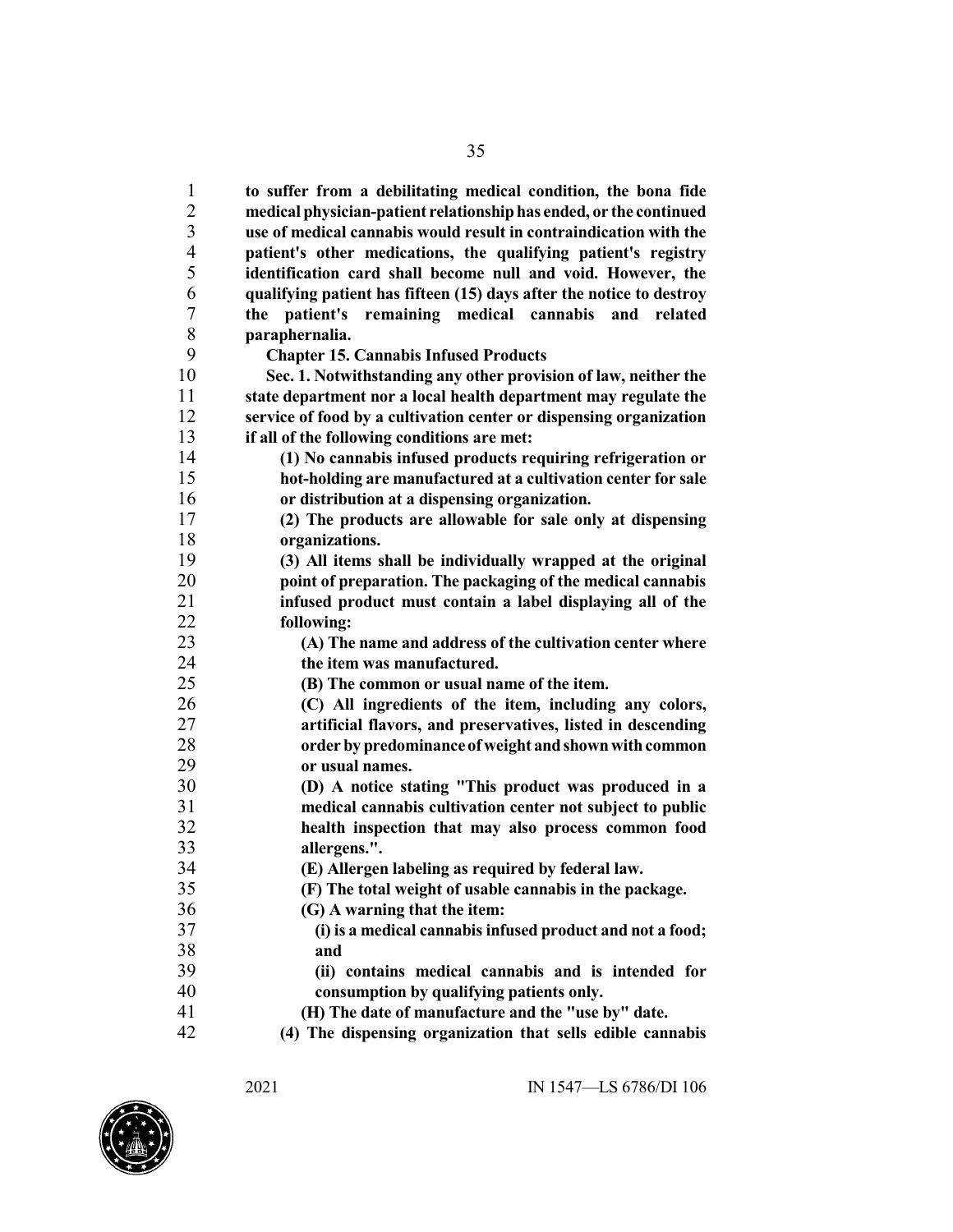**displays a placard stating "Edible cannabis infused products were produced in a kitchen not subject to public health inspections that may also process common food allergens.". The placard may not be smaller than twenty-four (24) inches tall by thirty-six (36) inches wide, with typed letters not smaller than two (2) inches. The placard must be clearly visible, readable by customers, and written in English.**

 **(5) Cannabis infused products for sale or distribution at a dispensing organization must be prepared by an approved staff member of a cultivation center.**

 **(6) A cultivation center that prepares cannabis infused products for sale or distribution at a dispensing organization shall be under the operational supervision of a state department certified food service sanitation manager.**

 **Sec. 2. The state department shall adopt rules for the manufacture of medical cannabis infused products and shall enforce these provisions, and for that purpose, the state department may at alltimes enter every building, room, basement, enclosure, or premises occupied or used or suspected of being occupiedor usedfor the production, preparation, manufacture for sale,storage,sale, distribution, or transportationof edible medical infused cannabis products, and to inspect the premises and all utensils, fixtures, furniture, and machinery used for the preparation of these products.**

 **Sec. 3. If a local health department has a reasonable belief that a cultivation center's cannabis infused product poses a public health hazard, it may refer the cultivation center to the state department. If the state department finds that a cannabis infused product poses a health hazard, it may bring an action for immediate injunctive relief.**

**Chapter 16. Cannabis Cultivation Permits**

 **Sec. 1. The state department may register up to thirteen (13) cultivation centers for operation. The state department may not issue more than one (1) registration per each Indiana state police district (as specified on July 1, 2021). The state department may not issue less than the thirteen (13) registrations if there are qualified applicants that have applied with the state department.**

 **Sec. 2. The registrations shall be issued and renewed annually as determined by rule.**

 **Sec. 3.The state departmentshall establish a registration fee by rule.The registrationfee shallbe depositedinthemedical cannabis fund.**

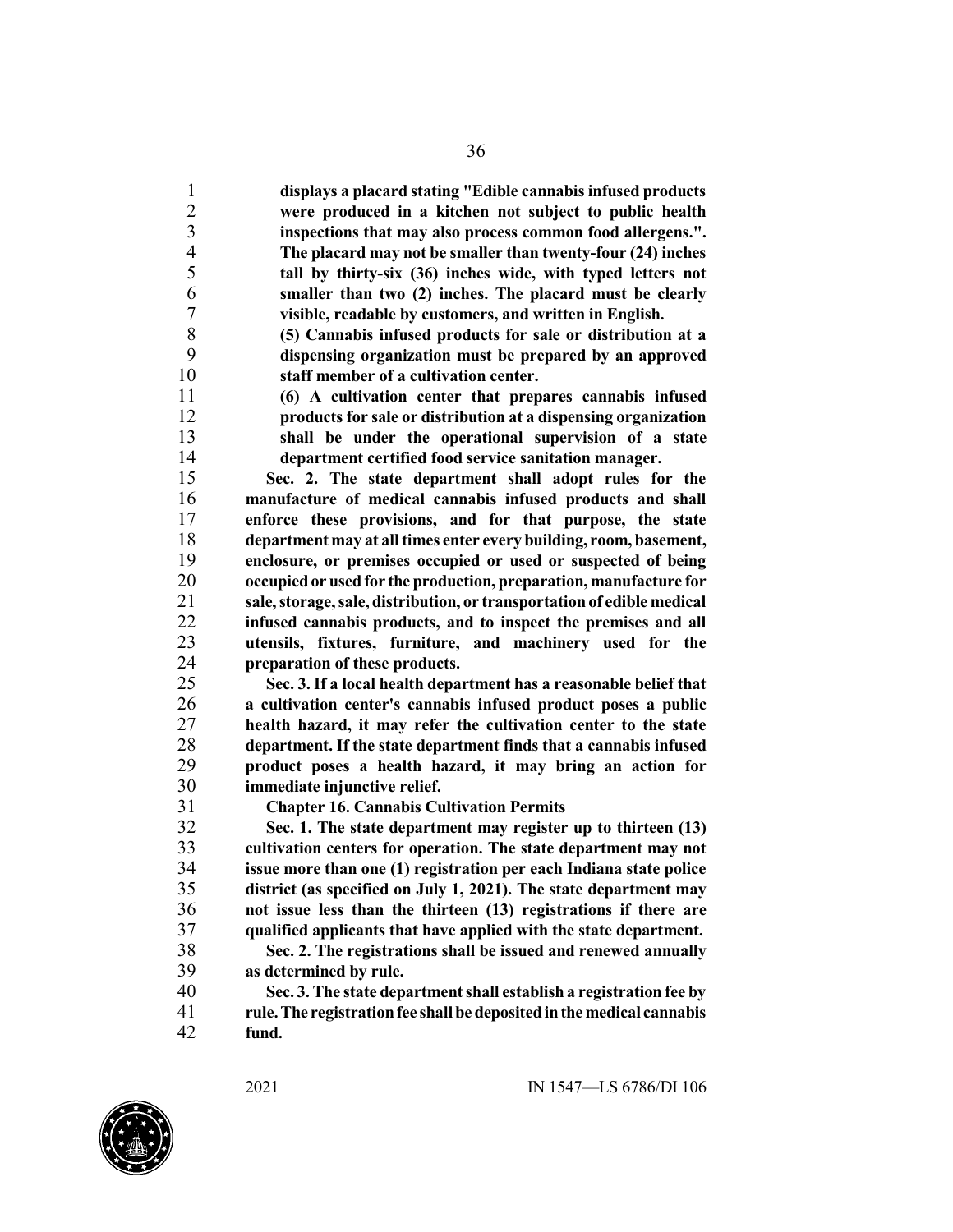**Sec. 4. A cultivation center may operate only if the cultivation center has been issued a valid registration from the state department. When applying for a cultivation center registration, the applicant shall submit the following in accordance with state department rules:**

**(1) The proposed legal name of the cultivation center.**

 **(2) The proposed physical address of the cultivation center and description of the enclosed, locked facility as it applies to cultivation centers where medical cannabis will be grown, harvested, manufactured, packaged, or otherwise prepared for distribution to a dispensing organization.**

 **(3) The name, address, and date of birth of each principal officer and board member of the cultivation center, each of whom must be at least twenty-one (21) years of age.**

 **(4) Any instance in which a business that any of the prospectiveboardmembersofthe cultivationcentermanaged or forwhicha prospective boardmember servedonthe board and was convicted, fined, censured, or had a registration or license suspendedor revokedinany administrative or judicial**

**proceeding.**

**(5) Cultivation, inventory, and packaging plans.**

 **(6)Proposedoperatingbylawsthatincludeproceduresfor the oversight of the cultivation center, development and implementation of a cannabis plant monitoring system, medical cannabis container tracking system, accurate record keeping,staffing plan, and security planreviewed by the state police department that are in accordance with the rules issued by the state department under this article. A physical inventory must be performed of all cannabis plants and**

 **medical cannabis containers on a weekly basis. (7) Experience with agricultural cultivation techniques and industry standards.**

 **(8) Any academic degrees, certifications, or relevant experience with related businesses.**

 **(9) The identity of every person, association, trust, or corporation having any direct or indirect pecuniary interest in the cultivation center operation with respect to which the registration is sought. If the disclosed entity is:**

 **(A) a trust, the application shall disclose the names and addresses of the beneficiaries;**

 **(B) a corporation, the names and addresses of all stockholders and directors; or**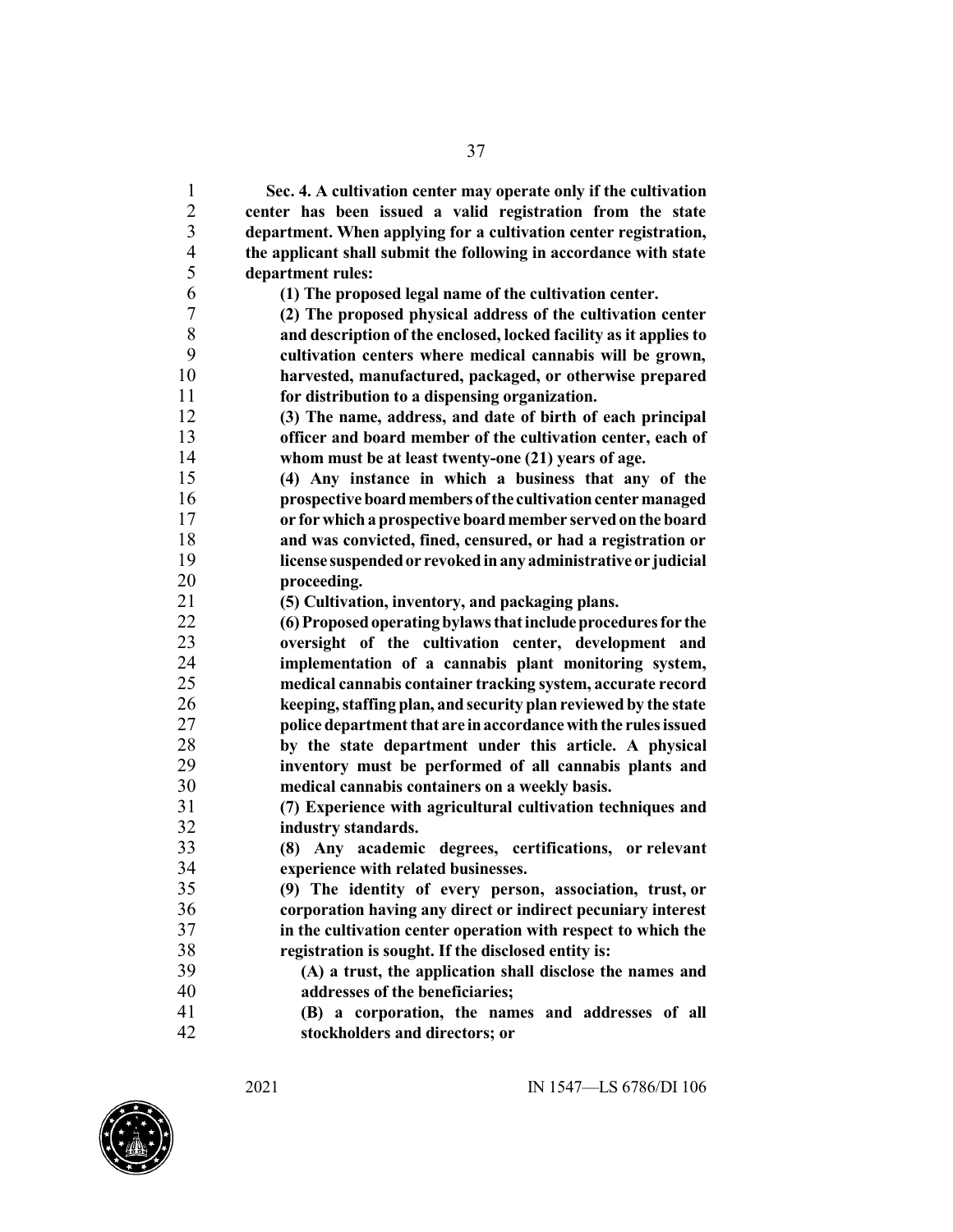| $\mathbf{1}$             | (C) a partnership, the names and addresses of all partners,                                                              |
|--------------------------|--------------------------------------------------------------------------------------------------------------------------|
| $\overline{c}$           | both general and limited.                                                                                                |
| $\overline{\mathbf{3}}$  | (10) Verification from the state police department that all                                                              |
| $\overline{\mathcal{A}}$ | background checks of the principal officer, board members,                                                               |
| 5                        | and registered agents have been conducted and those                                                                      |
| 6                        | individuals have not been convicted of an excluded offense.                                                              |
| 7                        | (11) A copy of any current local zoning ordinance to the state                                                           |
| 8                        | department and verification that the proposed cultivation                                                                |
| 9                        | center is in compliance with the local zoning rules.                                                                     |
| 10                       | (12) An application fee set by the state department by rule.                                                             |
| 11                       | The application fee shall be deposited in the medical cannabis                                                           |
| 12                       | fund.                                                                                                                    |
| 13                       | (13) Any other information required by state department                                                                  |
| 14                       | rules, including a cultivation center applicant's experience                                                             |
| 15                       | with the cultivation of agricultural or horticultural products,                                                          |
| 16                       | operating an agriculturally related business, or operating a                                                             |
| 17                       | horticultural business.                                                                                                  |
| 18                       | Sec. 5. The state department shall deny an application for a                                                             |
| 19                       | cultivation center permit if any of the following conditions are met:                                                    |
| 20                       | (1) The applicant failed to submit the materials required by                                                             |
| 21                       | this chapter, or the applicant's plans do not satisfy the                                                                |
| 22                       | security, oversight, inventory, or record keeping rules issued                                                           |
| 23                       | by the state department.                                                                                                 |
| 24                       | (2) The applicant would not be in compliance with local                                                                  |
| 25<br>26                 | zoning requirements.                                                                                                     |
| 27                       | (3) One (1) or more of the prospective principal officers or<br>board members has been convicted of an excluded offense. |
| 28                       | (4) One (1) or more of the prospective principal officers or                                                             |
| 29                       | board members has served as a principal officer or board                                                                 |
| 30                       | member for a dispensing organization or cultivation center                                                               |
| 31                       | that has had its registration revoked.                                                                                   |
| 32                       | (5) One (1) or more of the prospective principal officers or                                                             |
| 33                       | board members is less than twenty-one (21) years of age.                                                                 |
| 34                       | (6) A prospective principal officer or board member has been                                                             |
| 35                       | convicted of a felony under the laws of this state, the United                                                           |
| 36                       | States, or any other state.                                                                                              |
| 37                       | (7) The person has submitted an application for a certificate                                                            |
| 38                       | under this article that contains false information.                                                                      |
| 39                       | <b>Chapter 17. Renewal of Cultivation Center Permits</b>                                                                 |
| 40                       | Sec. 1. (a) A cultivation center permit must be renewed                                                                  |
| 41                       | annually.                                                                                                                |
| 42                       | (b) The state department shall notify the cultivation center in                                                          |
|                          |                                                                                                                          |

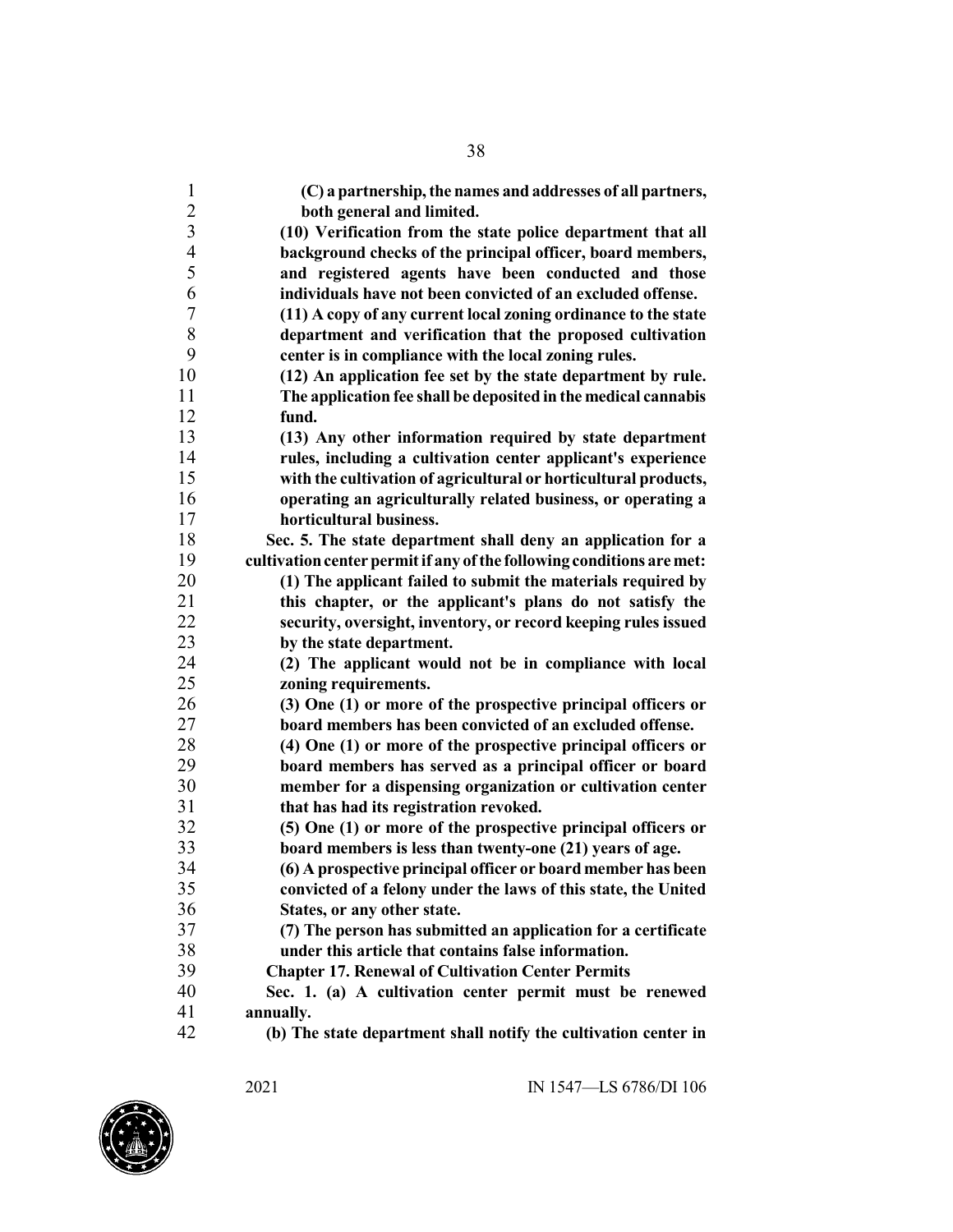| $\mathbf{1}$   | writing, at least ninety (90) days before the expiration of its current    |
|----------------|----------------------------------------------------------------------------|
| $\overline{2}$ | registration, that the current registration will expire.                   |
| $\overline{3}$ | Sec. 2. The state department shall grant a renewal application             |
| $\overline{4}$ | within forty-five (45) days of its submission if:                          |
| 5              | (1) the cultivation center submits a complete renewal                      |
| 6              |                                                                            |
| 7              | application and the required renewal fee established by the                |
| 8              | state department by rule; and                                              |
| 9              | (2) the state department has not suspended or revoked the                  |
| 10             | registration of the cultivation center for a violation of this<br>article. |
| 11             |                                                                            |
| 12             | The renewal fee shall be deposited in the medical cannabis fund.           |
|                | <b>Chapter 18. Background Checks</b>                                       |
| 13             | Sec. 1. Before granting the initial permit, the state department           |
| 14             | shall require each prospective:                                            |
| 15             | (1) principal officer;                                                     |
| 16             | (2) board member; and                                                      |
| 17             | (3) registered agent;                                                      |
| 18             | to submit the necessary information, forms, or consents for the            |
| 19             | state department to obtain a national criminal history background          |
| 20             | check or, as allowed by the state department, a fingerprint based          |
| 21             | criminal history check, through the state police department under          |
| 22             | IC 10-13-3-39.                                                             |
| 23             | Sec. 2. The state department shall require each person applying            |
| 24             | as a cultivation center agent to submit the necessary information,         |
| 25             | forms, or consents for the state department, to obtain a national          |
| 26             | criminal history background check or, as allowed by the state              |
| 27             | department, a fingerprint based criminal history check, through            |
| 28             | the state police department under IC 10-13-3-39.                           |
| 29             | Sec. 3. Each principal officer, board member, registered agent,            |
| 30             | and applicant is responsible for the cost of the national criminal         |
| 31             | history background check.                                                  |
| 32             | <b>Chapter 19. Cultivation Center Agent Identification Card</b>            |
| 33             | Sec. 1. The state department shall:                                        |
| 34             | (1) verify the information contained in an application or                  |
| 35             | renewal for a cultivation center agent identification card                 |
| 36             | submitted under this article, and approve or deny an                       |
| 37             | application or renewal, within thirty (30) days of receiving a             |
| 38             | completed application or renewal application and all                       |
| 39             | supporting documentation required by rule;                                 |
| 40             | (2) issue a cultivation center agent identification card to a              |
| 41             | qualifying agent within fifteen (15) business days of approving            |
| 42             | the application or renewal;                                                |

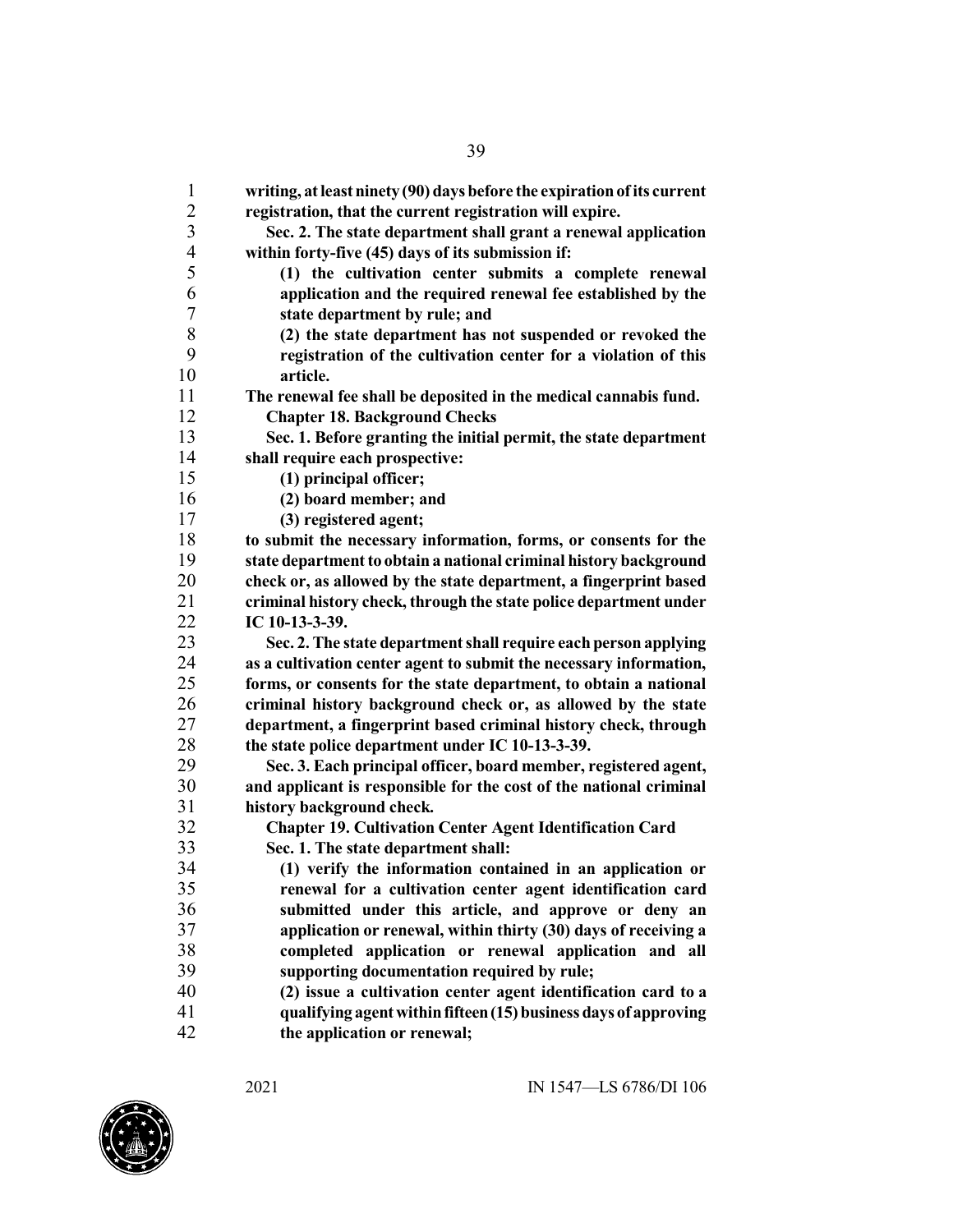**(3) enter the registry identification number of the cultivation center where the agent works; and (4) allow for an electronic application process, and provide a confirmation by electronic or other methods that an application has been submitted. Sec. 2. A cultivation center agent must keep the agent's identification card visible at all times when on the property of a cultivation center and during the transportation of medical cannabis to a dispensing organization. Sec. 3. A cultivation center agent identification card must contain: (1) the name of the cardholder; (2) the date of issuance and expiration date of the cultivation center agent identification card; (3) a random ten (10) digit alphanumeric identification number, unique to the cardholder, containing at leastfour (4) numbers and at least four (4) letters; and (4) a photograph of the cardholder. Sec. 4. A cultivation center agent must immediately return the identification card to the cultivation center upon termination of employment. Sec. 5. Any identification card lost by a cultivation center agent shall be reported to the state police department and the state department immediately upon discovery of the loss. Sec. 6. A cultivation center agent must be at least twenty-one (21) years of age. Sec. 7. The state department shall deny a cultivation center agent an identification card if the person has been convicted of an excluded offense. Chapter 20. Cultivation Center Operations Sec. 1. The operating documents of a cultivation center must include procedures for the oversight of the cultivation center, a cannabis plant monitoring system, including a physical inventory recordedweekly, a cannabis container system,including aphysical inventory recordedweekly, accurate recordkeeping, anda staffing plan. Sec. 2. A cultivation center shall implement a security plan reviewed by the state police department. The plan must include facility access controls, perimeter intrusion detection systems, personnel identification systems, and a twenty-four (24) hour surveillance system to monitor the interior and exterior of the cultivation center facility. The surveillance system must be**

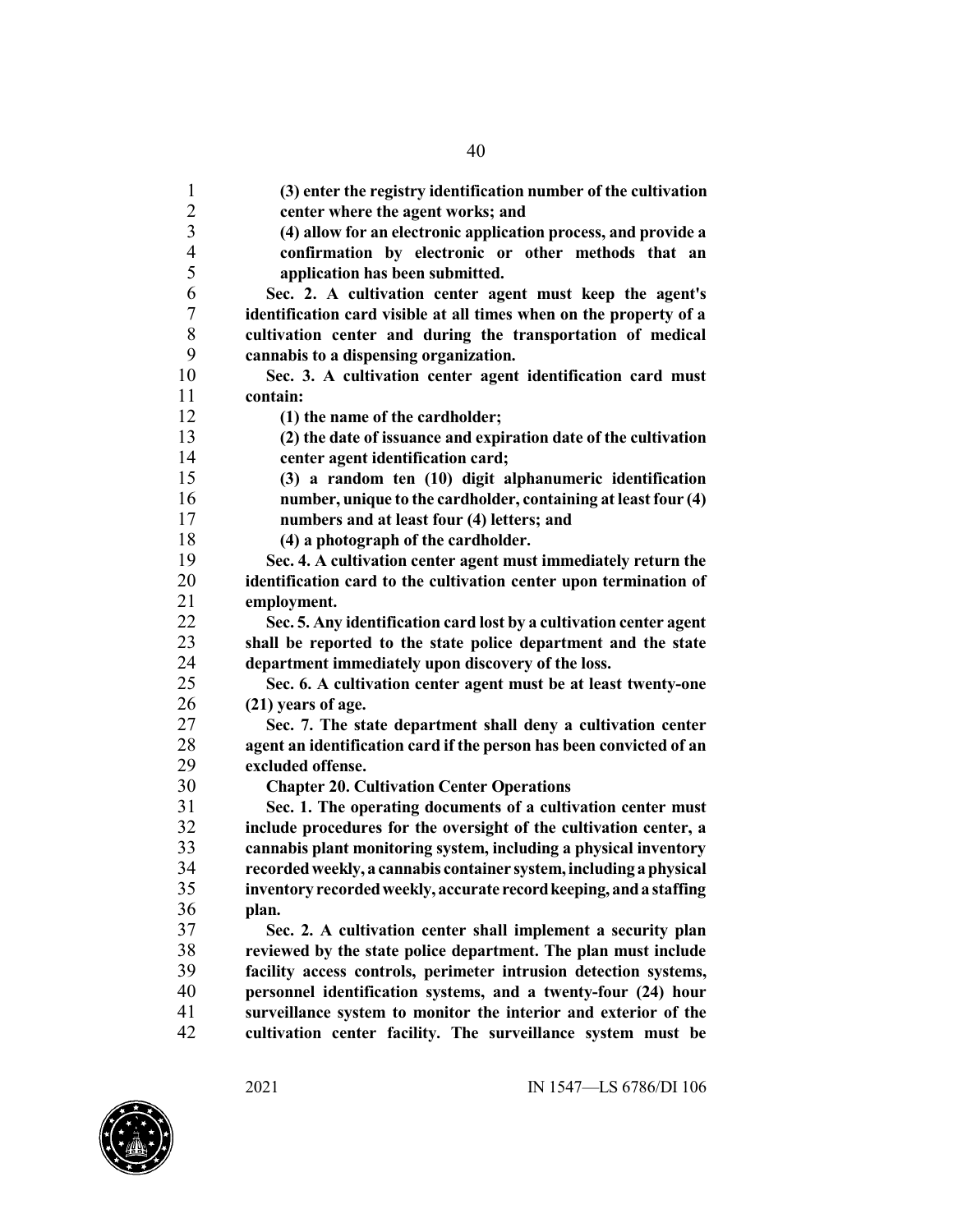**accessible to authorized law enforcement agencies and the state department in real time.**

 **Sec. 3. A cultivation center may not be located within two thousandfive hundred (2,500) feet ofschool property or be located in an area zoned for residential use.**

 **Sec. 4. All cultivation of cannabis for distribution to a dispensing organization must take place in an enclosed, locked facility as it applies to cultivation centers at the physical address provided to the state department during the registration process.** 10 The cultivation center location must be restricted to the cultivation **center agents working for the cultivation center,state department staff performing inspections, law enforcement or other emergency personnel, and contractors working on jobs unrelated to medical cannabis, such as installing or maintaining security devices or performing electrical wiring.**

 **Sec. 5. A cultivation center may not sell or distribute any cannabis to any individual or entity other than a dispensing organization registered under this article.**

 **Sec. 6. All harvested cannabis intended for distribution to a dispensing organization must be packaged in a labeled medical cannabis container and entered into a data collection system.**

 **Sec. 7. A person who has been convicted of an excluded offense may not be a cultivation center agent.**

 **Sec. 8. Cultivation centers are subject to random inspection by the state police department.**

 **Sec. 9. Cultivation centers are subject to random inspections by the state department.**

 **Sec. 10. A cultivation center agent shall notify local law enforcement, state law enforcement, and the state department within twenty-four (24) hours of the discovery of any loss or theft fromthe cultivationcenter.Notificationshallbemadeby telephone or in person, or by written or electronic communication.**

 **Sec. 11. A cultivation center must comply with all state and federal laws regarding the use of pesticides.**

**Chapter 21. Penalties for Cultivation Centers and Agents**

 **Sec. 1. Notwithstanding any other criminal penalties related to the unlawful possession of cannabis, the state department may revoke, suspend, place on probation, reprimand, issue cease and desist orders, refuse to issue or renew a registration, or take any other disciplinary or other action as the state department finds appropriate with regard to a cultivation center or cultivation center agent, including imposing a civil penalty not to exceed fifty**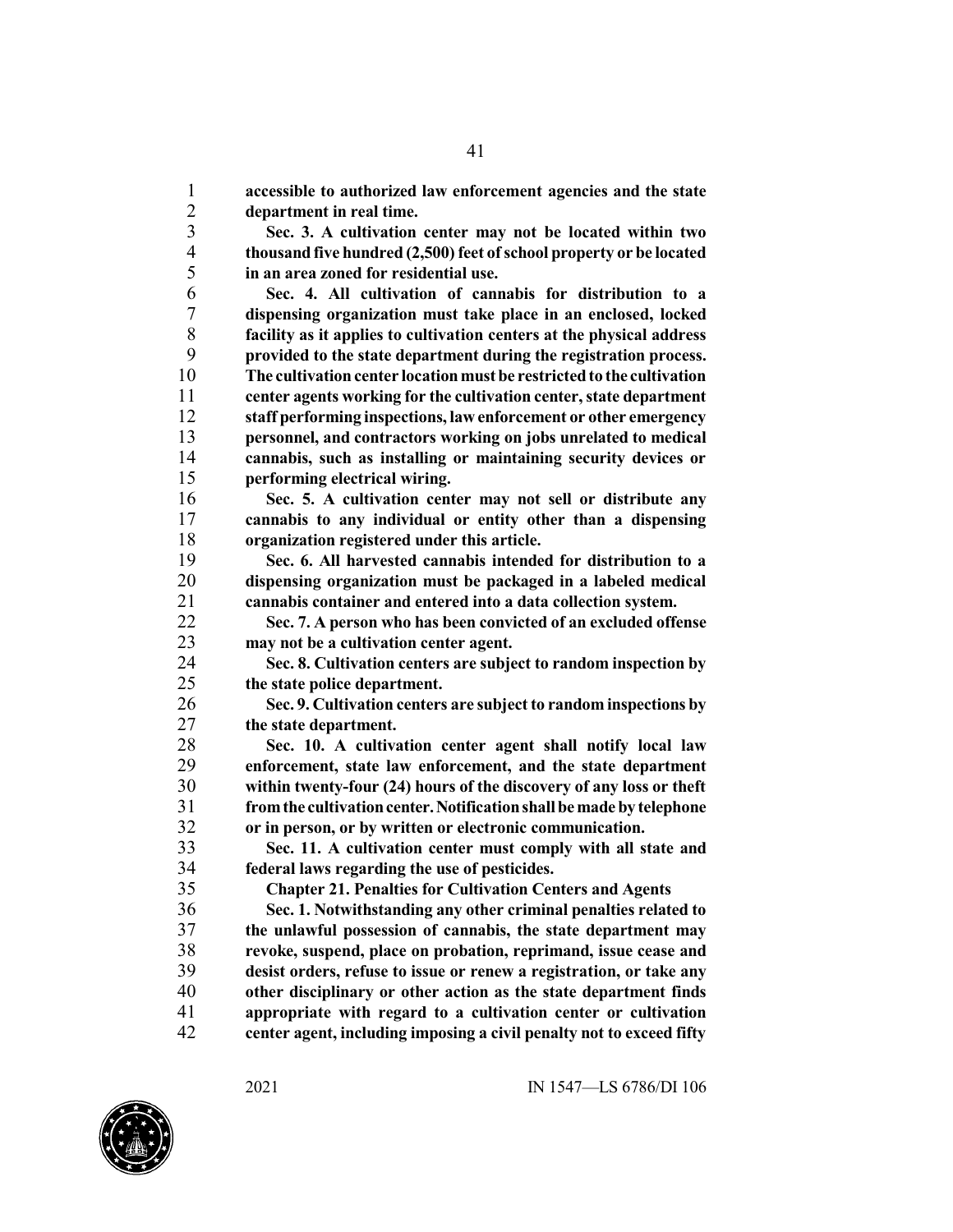**thousand dollars(\$50,000) for each violation, for any violations of this article and for a violation of rules adopted under this article. The procedures for disciplining a cultivation center or cultivation center agent and for administrative hearings shall be determined by rule.**

**Chapter 22. Registration of Dispensing Organizations**

 **Sec. 1. The state department may issue up to forty (40) dispensing organization registrations for operation. The state department may not issue less than the forty (40) registrations if there are qualified applicants that have applied with the state department. The organizations must be geographically dispersed throughout Indiana to allow all qualifying patients reasonable proximity and access to a dispensing organization.**

 **Sec. 2.Adispensing organization may operate only ifit has been issued a registration from the state department. The state department shall adopt rules establishing the procedures for applicants for dispensing organizations.**

 **Sec. 3. When applying for a dispensing organization registration, the applicant shall submit, in accordance with state department rules:**

 **(1) a nonrefundable application fee established by rule, which shall be deposited in the medical cannabis fund;**

**(2) the legal name of the dispensing organization;**

 **(3) the proposed physical address of the dispensing organization;**

 **(4) the name, address, and date of birth of each prospective principal officer and board member of the dispensing organization, all of whom must be at least twenty-one (21) years of age;**

 **(5) information, in writing, regarding any instances in which a business or nonprofit entity that any of the prospective board members managed or for which a prospective board member served on the board was convicted, fined, censured, or had a registration suspended or revoked in any administrative or judicial proceeding;**

 **(6)proposedoperatingbylawsthatincludeproceduresfor the oversight ofthemedical cannabisdispensing organizationand procedures to ensure accurate record keeping and security measuresthat are in accordance with the rules applied by the state department under this article and that include a description of the enclosed, locked facility where medical cannabis will be stored by the dispensing organization; and**

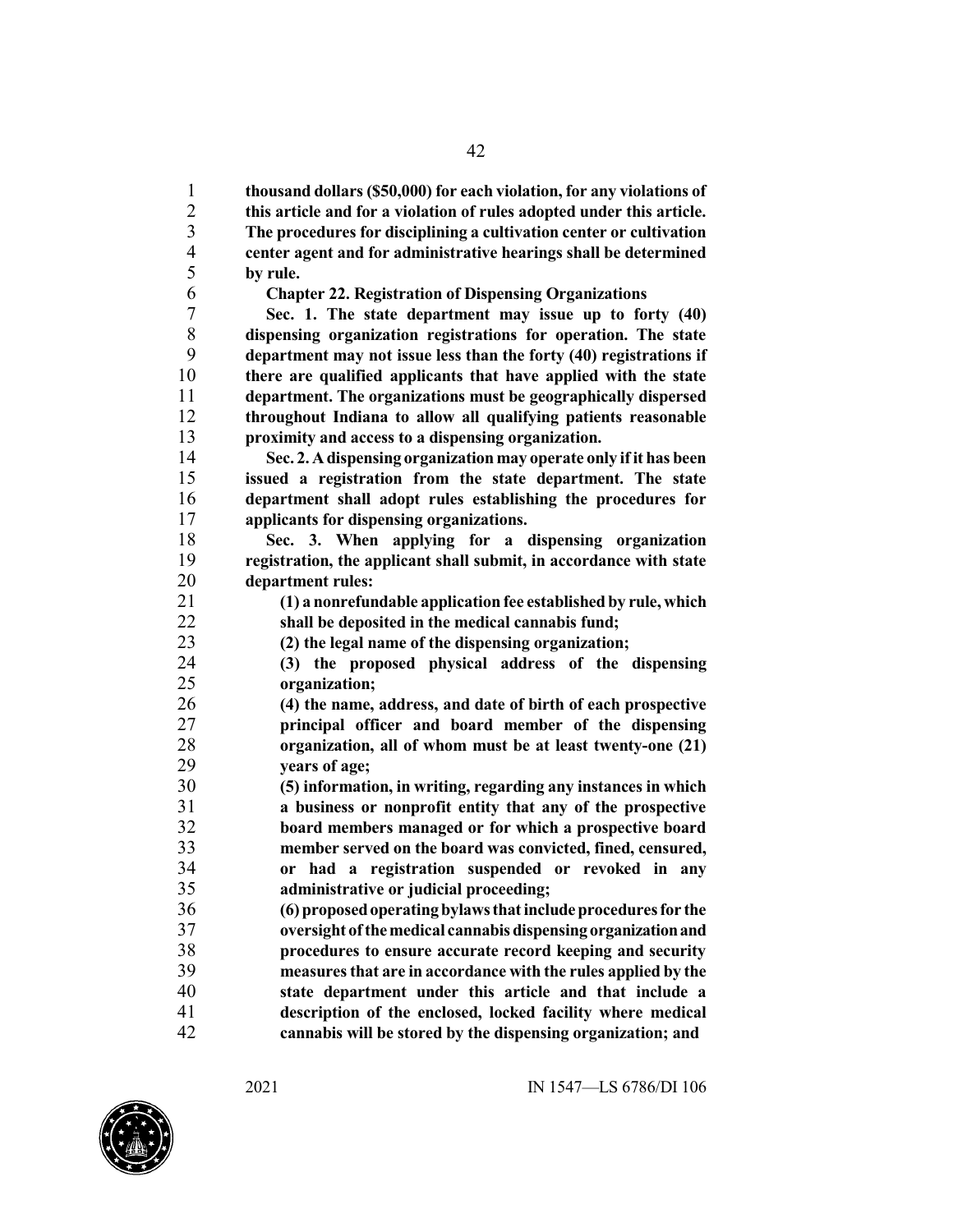| $\mathbf{1}$                              | (7) signed statements from each dispensing organization agent        |
|-------------------------------------------|----------------------------------------------------------------------|
| $\overline{c}$<br>$\overline{\mathbf{3}}$ | stating that the agent will not divert medical cannabis.             |
|                                           | Sec. 4. The state department shall require each person applying      |
| $\overline{\mathcal{L}}$                  | as a dispensing organization agent to submit the necessary           |
| 5                                         | information, forms, or consents for the state department to obtain   |
| 6                                         | a national criminal history background check or, as allowed by the   |
| 7                                         | state department, a fingerprint based criminal history check,        |
| 8                                         | through the state police department under IC 10-13-3-39.             |
| 9                                         | Sec. 5. A dispensing organization must pay a registration fee set    |
| 10                                        | by the state department. The fee shall be deposited in the medical   |
| 11                                        | cannabis fund.                                                       |
| 12                                        | Sec. 6. The state department shall deny an application for a         |
| 13                                        | medical cannabis dispensing organization registration if:            |
| 14                                        | (1) the applicant failed to submit the materials required by         |
| 15                                        | this chapter, or the applicant's plans do not satisfy the            |
| 16                                        | security, oversight, or record keeping rules issued by the state     |
| 17                                        | department;                                                          |
| 18                                        | (2) the applicant would not be in compliance with local zoning       |
| 19                                        | rules;                                                               |
| 20                                        | (3) the applicant does not meet other requirements of this           |
| 21                                        | article;                                                             |
| 22                                        | (4) one (1) or more of the prospective principal officers or         |
| 23                                        | board members has been convicted of an excluded offense;             |
| 24                                        | (5) one (1) or more of the prospective principal officers or         |
| 25                                        | board members has served as a principal officer or board             |
| 26                                        | member for a registered medical cannabis dispensing                  |
| 27                                        | organization that has had its registration revoked;                  |
| 28                                        | (6) one (1) or more of the prospective principal officers or         |
| 29                                        | board members is less than twenty-one (21) years of age; or          |
| 30                                        | (7) one (1) or more of the prospective principal officers or         |
| 31                                        | board members is a registered qualified patient or a personal        |
| 32                                        | caregiver.                                                           |
| 33                                        | <b>Chapter 23. Dispensing Organization Agent Identification Card</b> |
| 34                                        | Sec. 1. The state department shall:                                  |
| 35                                        | (1) verify the information contained in an application or            |
| 36                                        | renewal for a dispensing organization agent identification           |
| 37                                        | card submitted under this article, and approve or deny an            |
| 38                                        | application or renewal within thirty (30) days of receiving a        |
| 39                                        | completed application or renewal application and all                 |
| 40                                        | supporting documentation required by rule;                           |
| 41                                        | (2) issue a dispensing organization agent identification card to     |
| 42                                        | a qualifying agent within fifteen (15) business days of              |

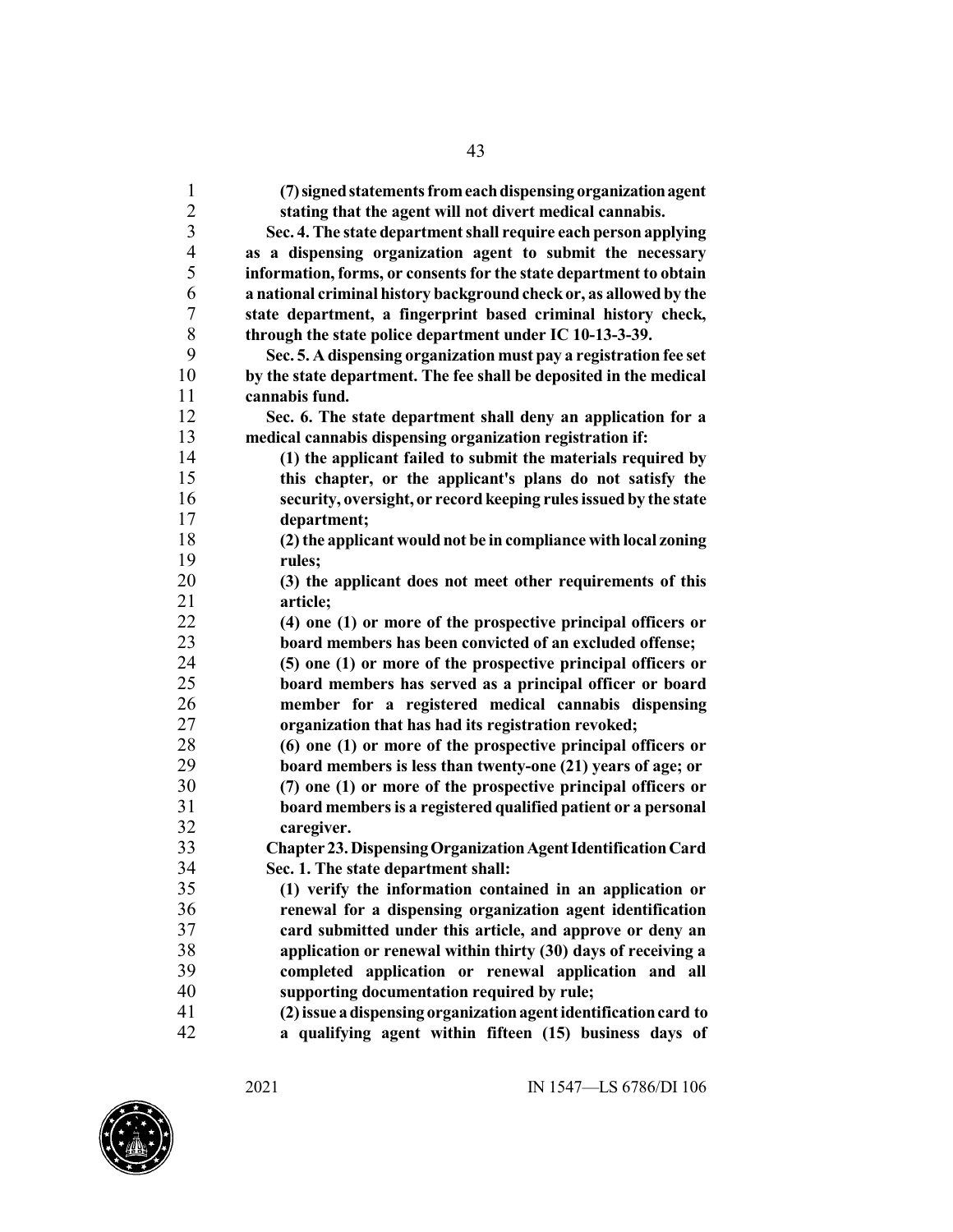**approving the application or renewal; (3) enter the registry identification number of the dispensing organization where the agent works; and (4) allow for an electronic application process and provide a confirmation by electronic or other methods that an application has been submitted. Sec. 2. A dispensing organization agent must keep the agent's identification card visible at all times when on the property of a dispensing organization. Sec. 3. Adispensing organizationagentidentification card must contain: (1) the name of the cardholder; (2) the date of issuance and expiration date of the dispensing organization agent identification card; (3) a random ten (10) digit alphanumeric identification number, unique to the cardholder, containing at leastfour (4) numbers and at least four (4) letters; and (4) a photograph of the cardholder. Sec. 4. A dispensing organization agent must immediately return the identification card to the dispensing organization upon termination of employment. Sec. 5. Any identification card lost by a dispensing organization agentshall be reported to the state police department and the state department immediately upon discovery of the loss. Sec. 6. The state department shall deny a dispensing organization agent an identification card if the person has been convicted of an excluded offense. Chapter 24. Renewal of Dispensing Organization Permits Sec. 1. (a) A dispensing organization permit must be renewed annually. (b) The state department shall notify the dispensing organization in writing, at least ninety (90) days before the expiration of its current registration, that the current registration will expire. Sec. 2. The state department shall grant a renewal application within forty-five (45) days of its submission if: (1)the dispensing organizationsubmits a renewal application and the required renewal fee established by the state department by rule; and (2) the state department has not suspended or revoked the registration of the dispensing organization for a violation of this article.**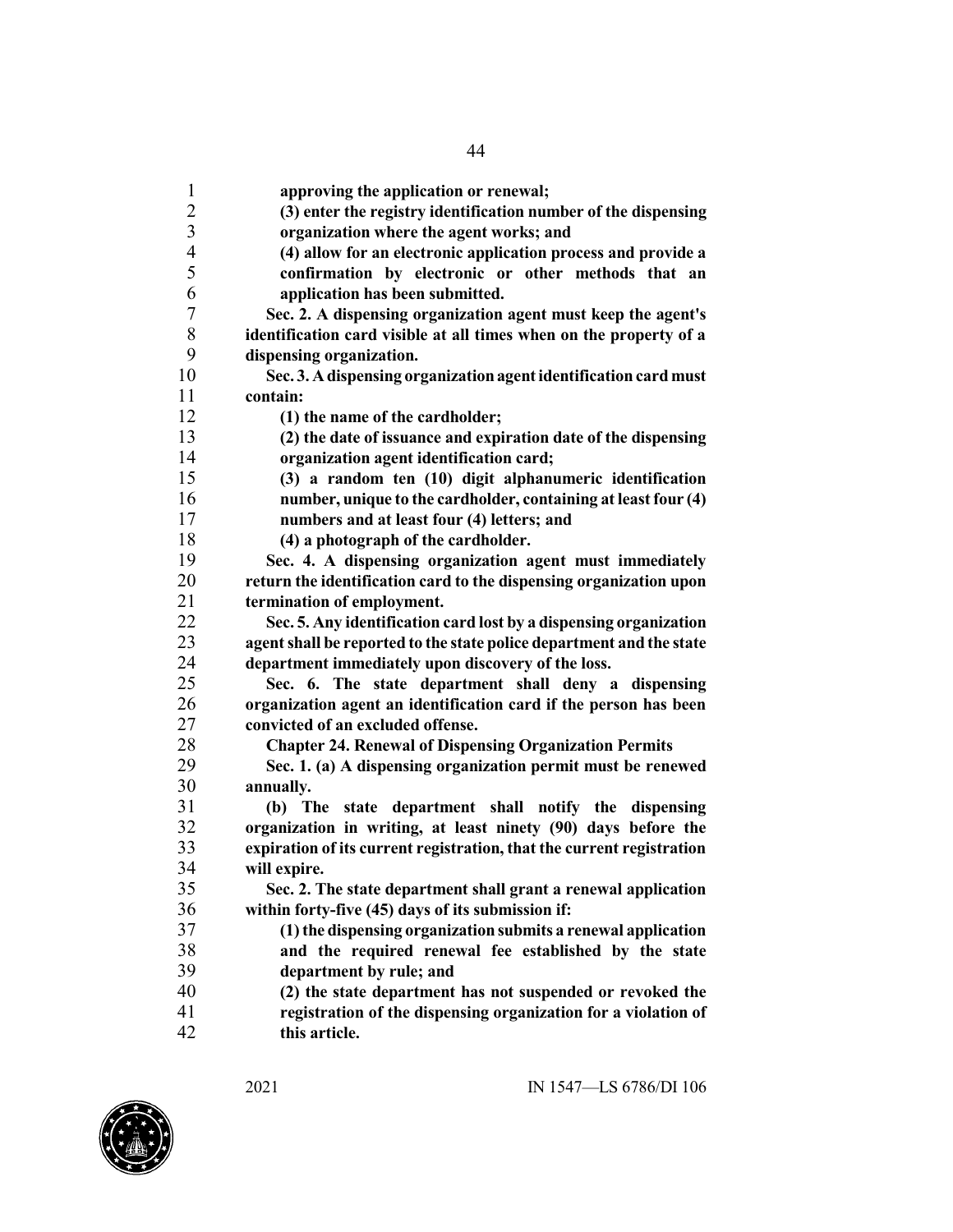**The fee shall be deposited in the medical cannabis fund.**

**Chapter 25. Dispensing Organization Operations**

 **Sec. 1. The operating documents of a dispensing organization must include procedures for the oversight of the dispensing organization, a cannabisinventory monitoring system, including a physical inventory recorded weekly, a cannabis container system, including a physical inventory recorded weekly, accurate record keeping, and a staffing plan.**

 **Sec. 2. A dispensing organization shall implement appropriate security measures.**

 **Sec. 3. A dispensing organization may not be located within one thousand (1,000) feet of school property or be located in an area zoned for residential use.**

 **Sec. 4. All cultivation of cannabis for distribution to a dispensing organization must take place in an enclosed, locked facility as it applies to cultivation centers at the physical address provided to the state department during the registration process. The cultivationcenter locationmust be restrictedto the cultivation center agents working for the cultivation center,state department staff performing inspections, law enforcement or other emergency personnel, and contractors working on jobs unrelated to medical cannabis, such as installing or maintaining security devices or performing electrical wiring.**

 **Sec. 5. A dispensing organization is prohibited from acquiring cannabisfromanyone other thana cultivationcenter.Adispensing organization is prohibited from obtaining cannabis from outside Indiana.**

 **Sec. 6. A dispensing organization is prohibited from dispensing cannabis for any purpose except to assist qualifying patients with the medical use of cannabis directly or through the qualifying patients' designated caregivers.**

 **Sec. 7. The dispensing organization must restrict access to the area where medical cannabis is stored to dispensing organization agents working for the dispensing organization, state department staff performing inspections, law enforcement or other emergency personnel, and contractors working on jobs unrelated to medical cannabis, such as installing or maintaining security devices or performing electrical wiring.**

 **Sec. 8. A dispensing organization may not dispense more than an adequate supply of cannabis to a qualifying patient.**

 **Sec. 9. Before medical cannabis may be dispensed to a personal caregiver or a qualifying patient, a dispensing organization agent**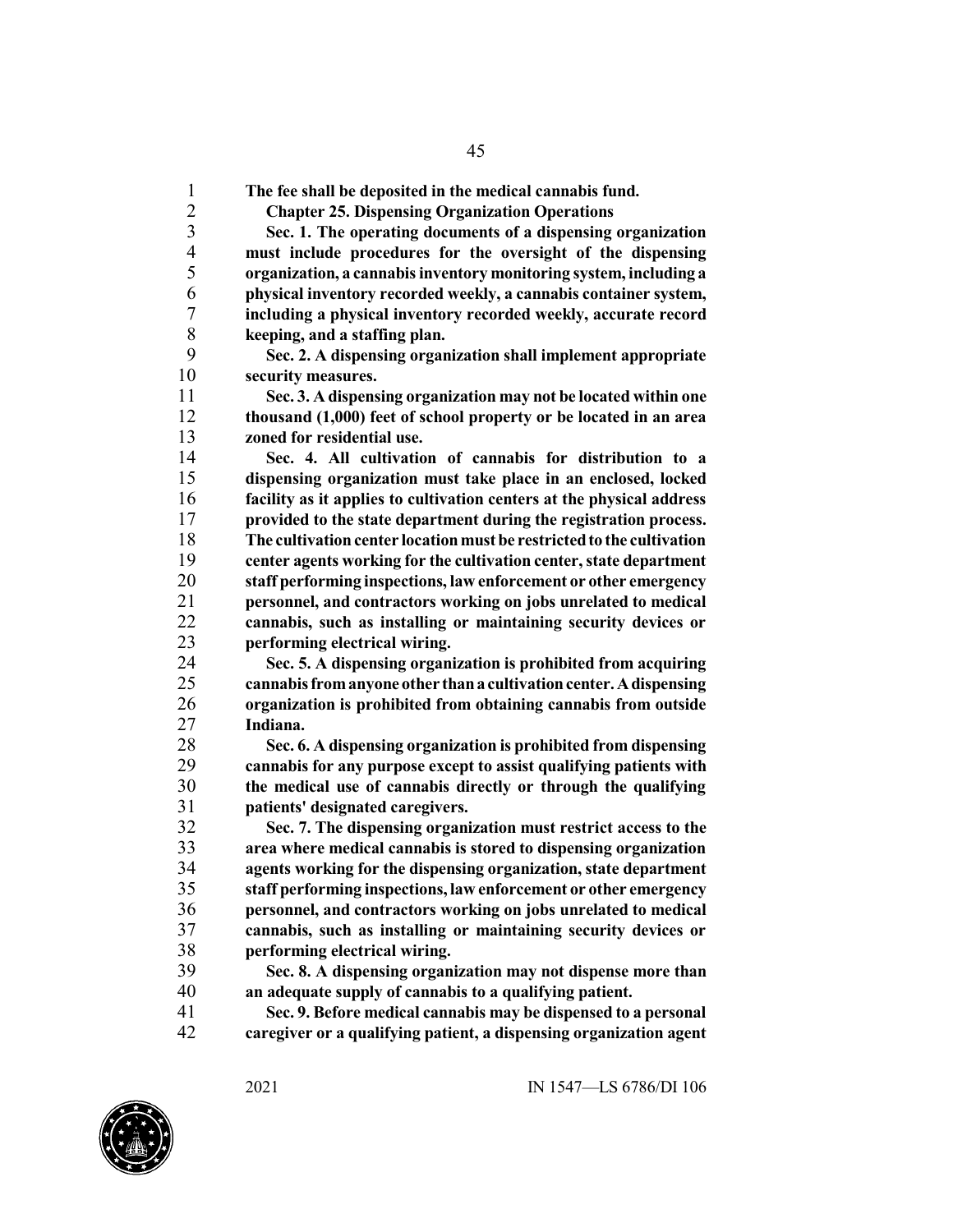**must determine that the individual is a current cardholder in the verification system and must verify: (1) that the registry identification card presented to the dispensing organization is valid; (2) that the person presenting the cardisthe person identified on the registry identification card presented to the dispensing organization agent; (3) that the dispensing organization is the designated dispensing organization for the qualifying patient who is obtaining the cannabis directly or via personal caregiver; and (4) that the qualifying patient has not exceeded the patient's adequate supply. Sec. 10. Dispensing organizations shall ensure compliance with dispensing limitsbymaintaining internal, confidential recordsthat include recordsspecifyinghowmuchmedical cannabisisdispensed to each qualifying patient and whether it was dispensed directly to the patient or to the personal caregiver. Each entry must include the date and time the medical cannabis was dispensed. Additional record keeping requirements may be set by rule. Sec. 11. A person may not consume cannabis on the property of the dispensing organization. Sec. 12. A dispensing organization may not share office space with or refer patients to a physician. Sec. 13.Notwithstanding any other criminal penalties related to the unlawful possession of cannabis, the state department may revoke, suspend, place on probation, reprimand, issue cease and desist orders, refuse to issue or renew a registration, or take any other disciplinary or other action as the state department finds appropriatewithregardto adispensingorganizationordispensing organizationagent,including imposing a civilpenaltynotto exceed tenthousanddollars(\$10,000)for eachviolation,for any violations of this article, and for a violation of rules adopted under this article. The procedures for disciplining a cultivation center or cultivation center agent and for administrative hearings shall be determined by rule. Sec. 14. A dispensing organization is subject to random inspection and cannabis testing by the state department and state police department as provided by rule. Chapter 26. Transfer of Designated Dispensing Organization Sec. 1. A qualifying patient may obtain medical cannabis only atthe dispensing organization designated by the qualifying patient during registration, unless the qualifying patient transfers the**

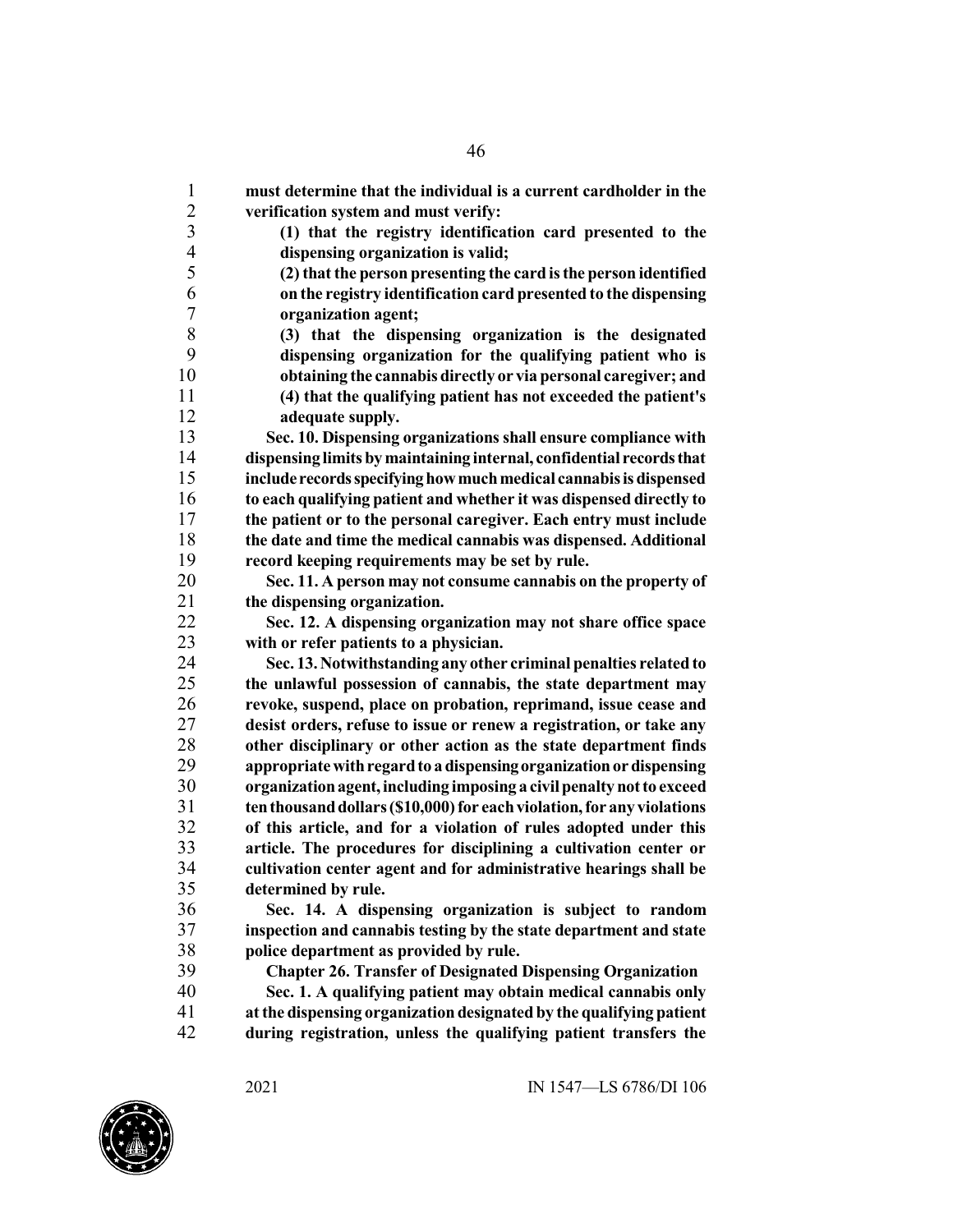| $\mathbf{1}$             | designation.                                                       |
|--------------------------|--------------------------------------------------------------------|
| $\frac{2}{3}$            | Sec. 2. A qualifying patient may transfer the designation to a     |
|                          | new dispensing organization electronically under rules adopted by  |
| $\overline{\mathcal{L}}$ | the state department.                                              |
| 5                        | <b>Chapter 27. Zoning</b>                                          |
| 6                        | Sec. 1. A unit of local government may adopt a reasonable          |
| $\tau$                   | zoning ordinance concerning medical cannabis cultivation centers   |
| $8\,$                    | and medical cannabis dispensing organizations. However, a unit     |
| 9                        | may not:                                                           |
| 10                       | (1) unreasonably prohibit the cultivation, dispensing, or use      |
| 11                       | of medical cannabis authorized by this article; or                 |
| 12                       | (2) otherwise regulate medical cannabis except as provided in      |
| 13                       | this article.                                                      |
| 14                       | <b>Chapter 28. Confidentiality</b>                                 |
| 15                       | Sec. 1. Except as otherwise provided in this article, or as        |
| 16                       | provided in section 2 of this chapter, for purposes of             |
| 17                       | IC 5-14-3-4(a)(1), the following information is confidential, may  |
| 18                       | not be published, and is not open to public inspection:            |
| 19                       | (1) Information submitted by a patient or caregiver to obtain      |
| 20                       | a registry identification card.                                    |
| 21                       | (2) Information obtained by a federal, state, or local             |
| 22                       | governmental entity in the course of an investigation              |
| 23                       | concerning a patient or caregiver who applies to obtain a          |
| 24                       | registry identification card.                                      |
| 25                       | (3) The name and address of the patient or caregiver, and any      |
| 26                       | other information that may be used to identify an individual       |
| 27                       | who holds a registry identification card.                          |
| 28                       | Sec. 2. Notwithstanding section 1 of this chapter:                 |
| 29                       | (1) any information concerning a patient or caregiver who          |
| 30                       | applies for, or a patient or caregiver who holds, a registry       |
| 31                       | identification card may be released to a federal, state, or local  |
| 32                       | governmental entity:                                               |
| 33                       | (A) for law enforcement purposes; or                               |
| 34                       | (B) to determine the validity of a registry identification         |
| 35                       | card; and                                                          |
| 36                       | (2) general information concerning the issuance of a registry      |
| 37                       | identification card in Indiana may be released to a person         |
| 38                       | conducting journalistic or academic research, but only if all      |
| 39                       | personal information that may be used to identify any patient      |
| 40                       | or caregiver has been removed from the general information.        |
| 41                       | Sec. 3. A person who knowingly or intentionally violates this      |
| 42                       | chapter by releasing confidential information commits a disclosure |

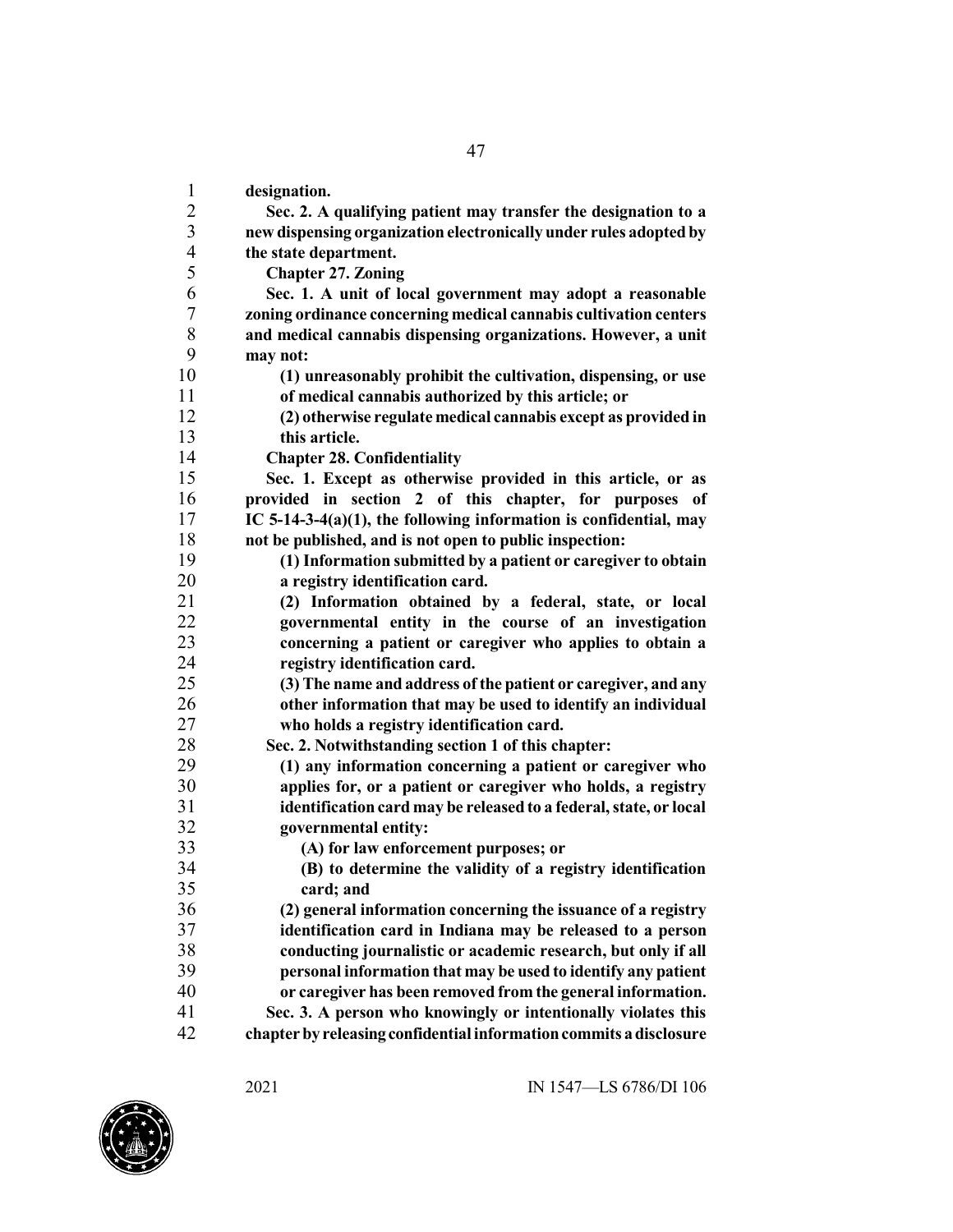**of confidential medical information, a Class B misdemeanor. Chapter 29.Registry IdentificationandRegistrationCertificate Verification Sec. 1.The state departmentshall maintain a confidential list of the persons to whom the state department has issued registry identification cards and their addresses, telephone numbers, and registry identification numbers. This confidential list may not be combined or linked in any manner with any other list or data base except as provided in this chapter. Sec. 2. Before January 1, 2022, the state department shall establisha computerizeddatabase or verificationsystem.Thedata base or verification system must allow law enforcement personnel and medical cannabis dispensing organization agentsto determine whether or not the identification number corresponds with a current, validregistry identificationcard.The systemmaydisclose only whether the identification card is valid, whether the cardholder is a qualifying patient or a personal caregiver, the registry identification number of the medical cannabis dispensing organization designated to serve the qualifying patient who holds the card, and the registry identification number of the patient who is assisted by a personal caregiver who holds the card. Sec. 3.The state department may issue registry cardsduring the period in which the data base is being established to: (1) qualifying patients and their designated personal caregivers; (2) medical cannabis dispensing organizations; and (3) medical cannabis cultivation organizations; that meet the requirements of this article. Chapter 30. Annual Reports Sec. 1. Before November 1, 2021, and November 1 of each year thereafter, the state department shall submit an annual report to the legislative council. The report must contain: (1) the number of applications and renewalsfiled for registry identification cards or registrations; (2) the number of qualifying patients and personal caregivers served by each dispensing organization during the report year; (3) the nature of the debilitating medical conditions of the qualifying patients; (4)thenumber of registry identificationcards or registrations revoked for misconduct;**

**(5) the number of physicians providing written certifications**

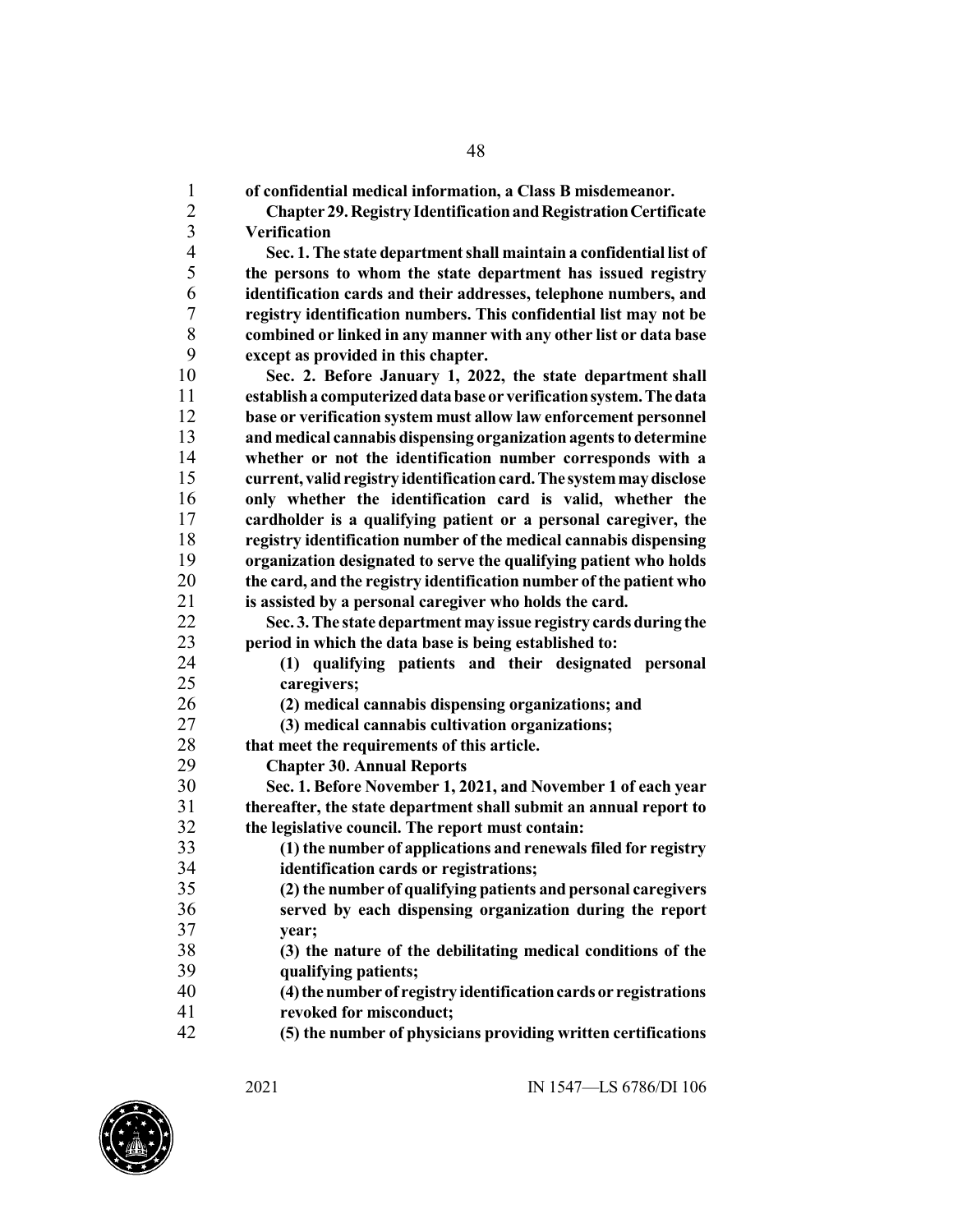**for qualifying patients; and (6) the number of registered medical cannabis cultivation centers or dispensing organizations. Sec. 2. The report required under this chapter must be in an electronic format under IC 5-14-6. Chapter 31. Rulemaking Sec. 1. As soon as practicable after June 30, 2021, the state departmentshall adopt rulesunder IC4-22-2,including emergency rules adopted in the manner provided under IC 4-22-2-37.1, to implement, administer, and enforce this article. Sec. 2.If the state department does not make a good faith effort to adopt rules as required by section 1 of this chapter, any person may bring an action, including an original action, to enforce section 1 of this chapter. Chapter 32. Destruction of Medical Cannabis Sec. 1. A cultivation center shall destroy and dispose of all cannabis byproduct, cannabis scrap, and harvested cannabis not intended for distribution to a medical cannabis organization. The cultivation center shall retain, at the cultivation center, documentation of the destruction and disposal for a period of not less than five (5) years, including the date of destruction and amount destroyed. Sec. 2.Acultivationcenter shall notify the state department and the state police department before destroying the cannabis. Sec. 3. A dispensing organization shall destroy all cannabis, including medical cannabis infused products, that is not sold to qualifying patients. Documentation of destruction and disposal shall be retained at the dispensing organization for a period of not less than five (5) years. Sec. 4. A dispensing organization shall notify the state department and the state police department before destroying the cannabis.** SECTION 25. IC 22-15-5-16, AS AMENDED BY P.L.142-2020, SECTION23,ISAMENDEDTOREADASFOLLOWS[EFFECTIVE JULY 1, 2021]: Sec. 16. (a) A practitioner shall comply with the standards established under this licensing program. A practitioner is subject to the exercise of the disciplinary sanctions under subsection (b) if the department finds that a practitioner has: (1) engaged in or knowingly cooperated in fraud or material deception in order to obtain a license to practice, including cheating on a licensing examination; (2) engaged in fraud or material deception in the course of

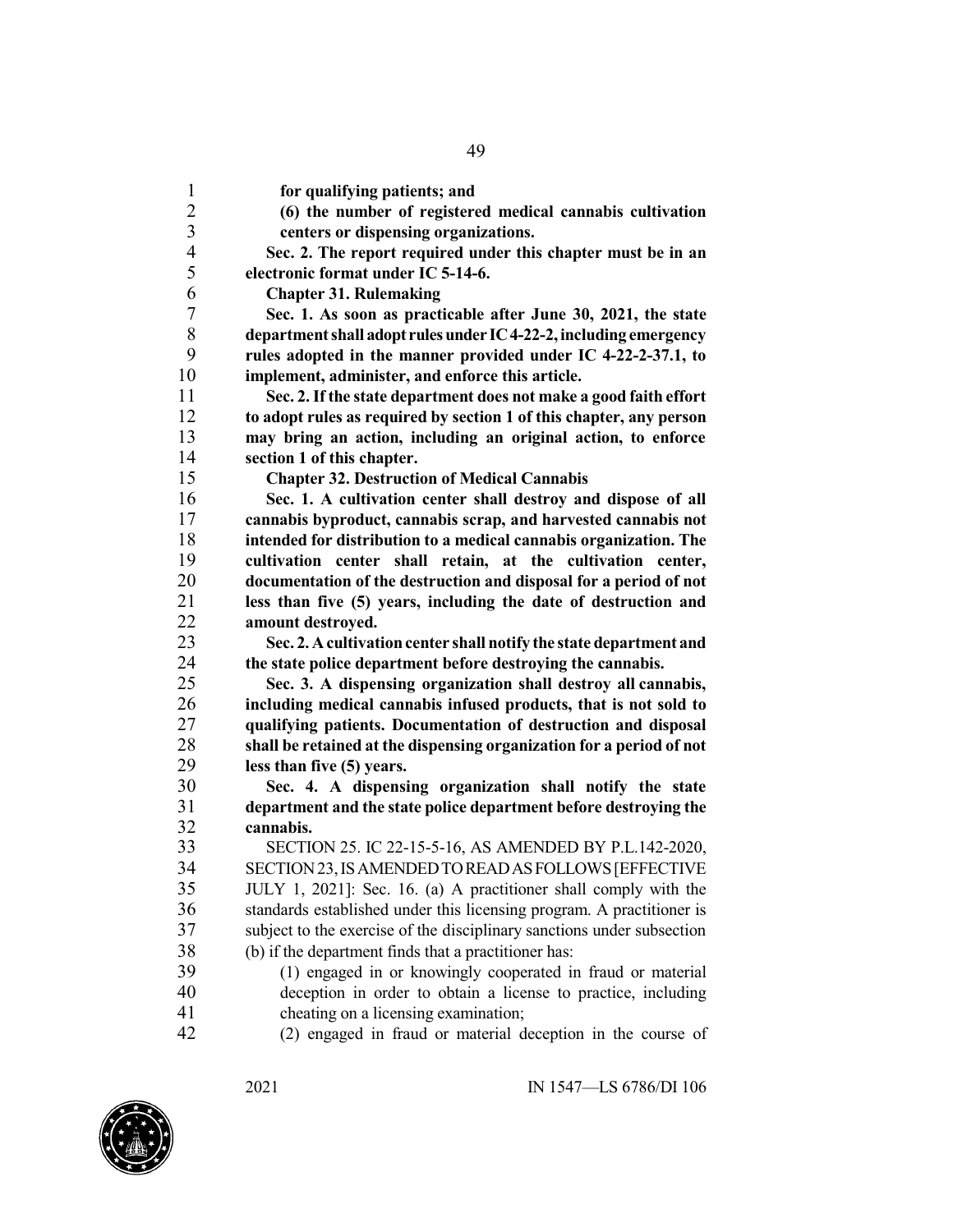|                         | 50                                                                                                |
|-------------------------|---------------------------------------------------------------------------------------------------|
| $\mathbf{1}$            | professional services or activities;                                                              |
| $\overline{c}$          | (3) advertised services or goods in a false or misleading manner;                                 |
| $\overline{\mathbf{3}}$ | (4) falsified or knowingly allowed another person to falsify                                      |
| $\overline{4}$          | attendance records or certificates of completion of continuing                                    |
| 5                       | education courses provided under this chapter;                                                    |
| 6                       | (5) been convicted of a crime that has a direct bearing on the                                    |
| $\sqrt{ }$              | practitioner's ability to continue to practice competently;                                       |
| $8\,$                   | (6) knowingly violated a state statute or rule or federal statute or                              |
| 9                       | regulation regulating the profession for which the practitioner is                                |
| 10                      | licensed;                                                                                         |
| 11                      | (7) continued to practice although the practitioner has become                                    |
| 12                      | unfit to practice due to:                                                                         |
| 13                      | (A) professional incompetence;                                                                    |
| 14                      | (B) failure to keep abreast of current professional theory or                                     |
| 15                      | practice;                                                                                         |
| 16                      | (C) physical or mental disability; or                                                             |
| 17                      | (D) addiction to, abuse of, or severe dependency on alcohol or                                    |
| 18                      | other drugs that endanger the public by impairing a                                               |
| 19                      | practitioner's ability to practice safely;                                                        |
| 20                      | (8) engaged in a course of lewd or immoral conduct in connection                                  |
| 21                      | with the delivery of services to the public;                                                      |
| 22                      | (9) allowed the practitioner's name or a license issued under this                                |
| 23                      | chapter to be used in connection with an individual or business                                   |
| 24                      | who renders services beyond the scope of that individual's or                                     |
| 25                      | business's training, experience, or competence;                                                   |
| 26                      | (10) had disciplinary action taken against the practitioner or the                                |
| 27                      | practitioner's license to practice in another state or jurisdiction on                            |
| 28                      | grounds similar to those under this chapter;                                                      |
| 29                      | (11) assisted another person in committing an act that would                                      |
| 30                      | constitute a ground for disciplinary sanction under this chapter;                                 |
| 31                      | <sub>or</sub>                                                                                     |
| 32                      | (12) allowed a license issued by the department to be:                                            |
| 33                      | (A) used by another person; or                                                                    |
| 34                      | (B) displayed to the public when the license has expired, is                                      |
| 35                      | inactive, is invalid, or has been revoked or suspended.                                           |
| 36<br>37                | For purposes of subdivision $(10)$ , a certified copy of a record of                              |
| 38                      | disciplinary action constitutes prima facie evidence of a disciplinary                            |
| 39                      | action in another jurisdiction.<br>(b) The department may impose one (1) or more of the following |
| 40                      | sanctions if the department finds that a practitioner is subject to                               |
| 41                      | disciplinary sanctions under subsection (a):                                                      |
| 42                      | (1) Permanent revocation of a practitioner's license.                                             |
|                         |                                                                                                   |

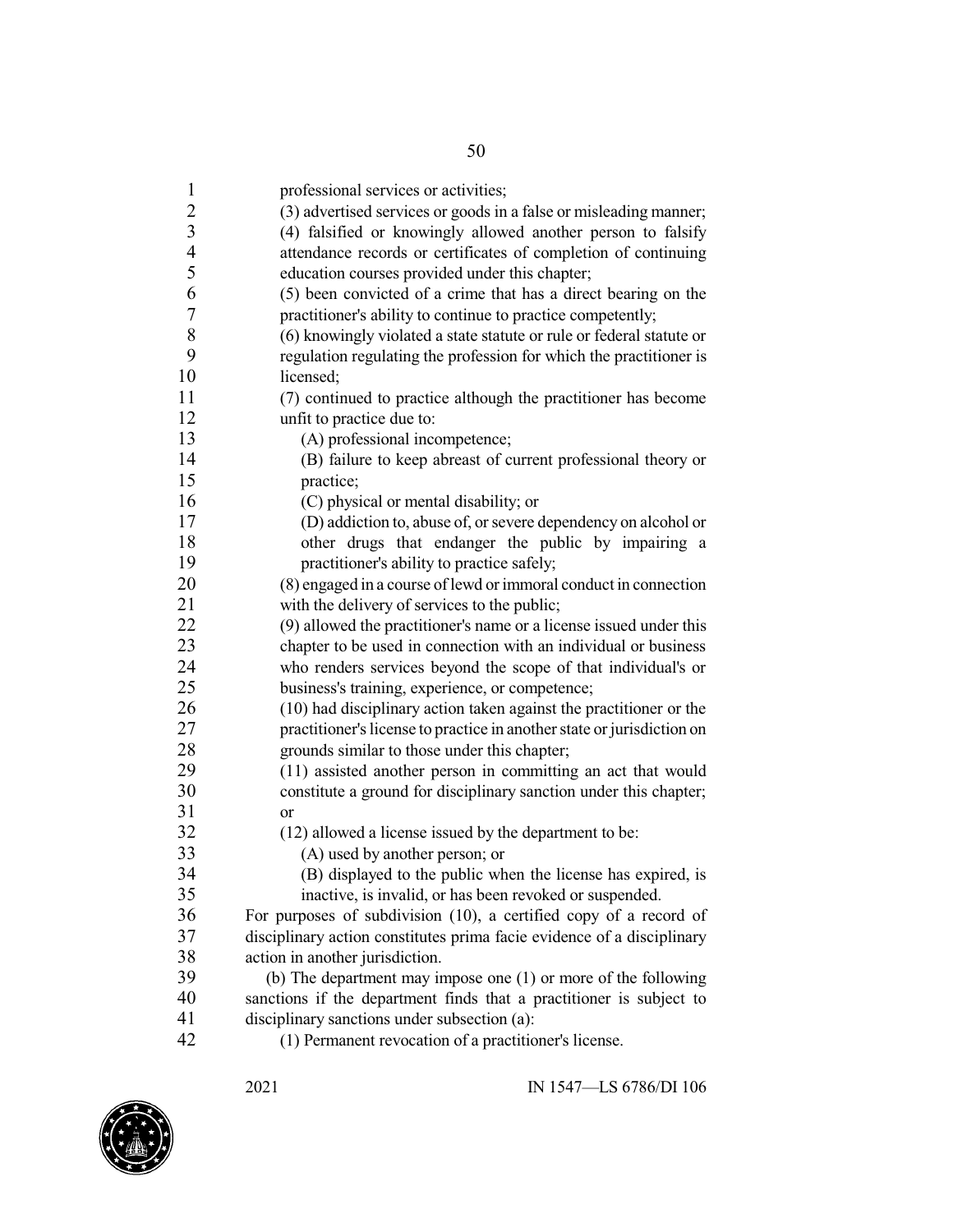| $\mathbf{1}$   | (2) Suspension of a practitioner's license.                                |
|----------------|----------------------------------------------------------------------------|
| $\overline{c}$ | (3) Censure of a practitioner.                                             |
| $\overline{3}$ | (4) Issuance of a letter of reprimand.                                     |
| $\overline{4}$ | (5) Assessment of a civil penalty against the practitioner in              |
| 5              | accordance with the following:                                             |
| 6              | (A) The civil penalty may not be more than one thousand                    |
| $\sqrt{ }$     | dollars $(\$1,000)$ for each violation listed in subsection $(a)$ ,        |
| $8\,$          | except for a finding of incompetency due to a physical or                  |
| 9              | mental disability.                                                         |
| 10             | (B) When imposing a civil penalty, the department shall                    |
| 11             | consider a practitioner's ability to pay the amount assessed. If           |
| 12             | the practitioner fails to pay the civil penalty within the time            |
| 13             | specified by the department, the department may suspend the                |
| 14             | practitioner's license without additional proceedings. However,            |
| 15             | a suspension may not be imposed if the sole basis for the                  |
| 16             | suspension is the practitioner's inability to pay a civil penalty.         |
| 17             | (6) Placement of a practitioner on probation status and                    |
| 18             | requirement of the practitioner to:                                        |
| 19             | (A) report regularly to the department upon the matters that               |
| 20             | are the basis of probation;                                                |
| 21             | (B) limit practice to those areas prescribed by the department;            |
| 22             | (C) continue or renew professional education approved by the               |
| 23             | department until a satisfactory degree of skill has been attained          |
| 24             | in those areas that are the basis of the probation; or                     |
| 25             | (D) perform or refrain from performing any acts, including                 |
| 26             | community restitution or service without compensation, that                |
| 27             | the department considers appropriate to the public interest or             |
| 28             | to the rehabilitation or treatment of the practitioner.                    |
| 29             | The department may withdraw or modify this probation if the                |
| 30             | department finds after a hearing that the deficiency that required         |
| 31             | disciplinary action has been remedied or that changed                      |
| 32             | circumstances warrant a modification of the order.                         |
| 33             | (c) If an applicant or a practitioner has engaged in or knowingly          |
| 34             | cooperated in fraud or material deception to obtain a license to           |
| 35             | practice, including cheating on the licensing examination, the             |
| 36             | department may rescind the license if it has been granted, void the        |
| 37             | examination or other fraudulent or deceptive material, and prohibit the    |
| 38             | applicant from reapplying for the license for a length of time             |
| 39             | established by the department.                                             |
| 40             | (d) The department may deny licensure to an applicant who has had          |
| 41             | disciplinary action taken against the applicant or the applicant's license |
| $\sim$         |                                                                            |

to practice in anotherstate or jurisdiction or who has practiced without

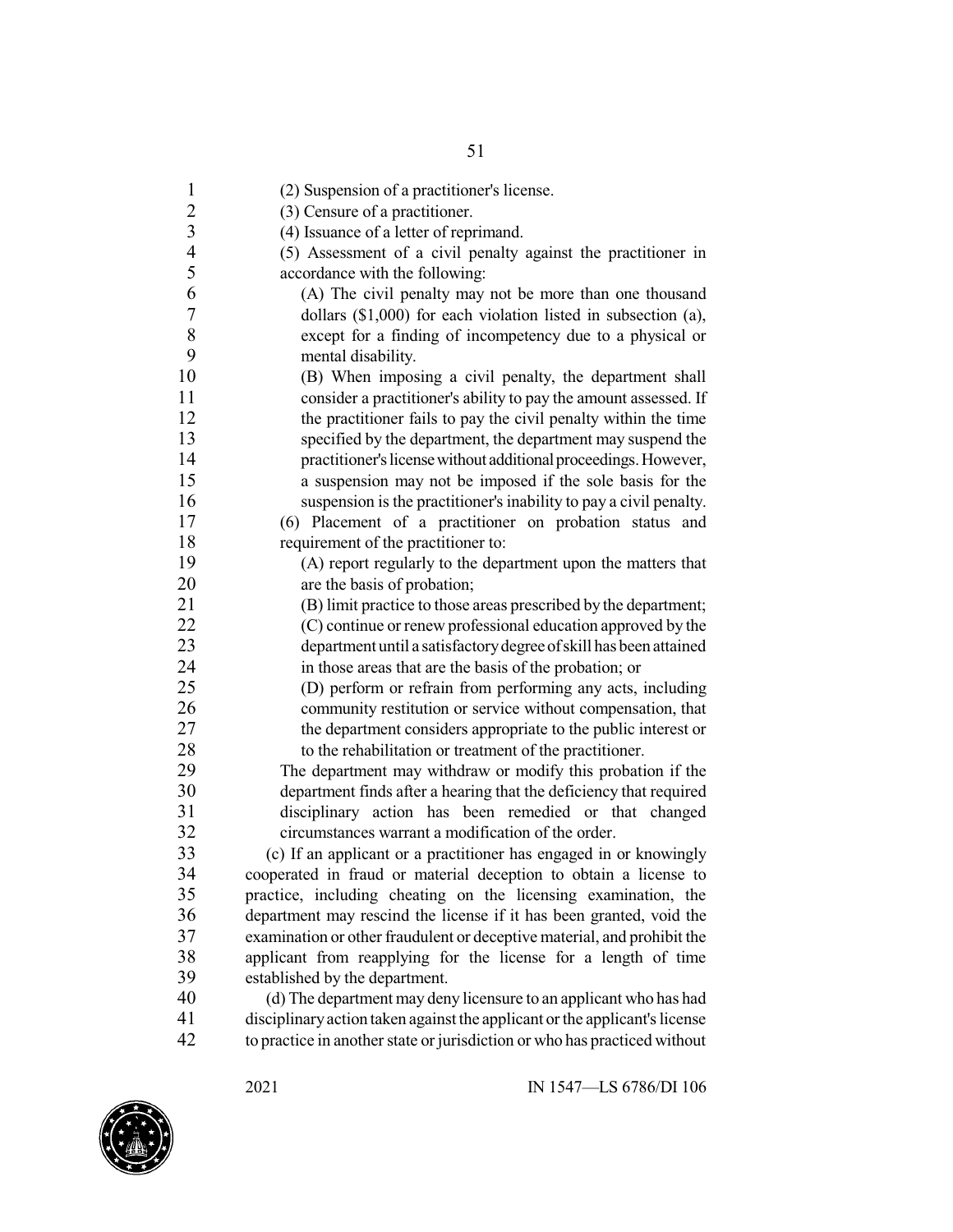a license in violation of the law. A certified copy of the record of disciplinary action is conclusive evidence of the other jurisdiction's disciplinary action. (e) The department may order a practitioner to submit to a reasonable physical ormental examination ifthe practitioner's physical or mental capacity to practice safely and competently is at issue in a 7 disciplinary proceeding. Failure to comply with a department order to<br>8 submit to a physical or mental examination makes a practitioner liable 8 submit to a physical or mental examination makes a practitioner liable<br>9 to temporary suspension under subsection  $(i)$ . to temporary suspension under subsection (j). 10 (f) Except as provided under subsection (g) or (h), a license may not be denied, revoked, or suspended because the applicant or holder has been convicted of an offense. The acts from which the applicant's or holder's conviction resultedmay, however, be considered astowhether 14 the applicant or holder should be entrusted to serve the public in a specific capacity. (g) The department may deny, suspend, or revoke a license issued under this chapter if the individual who holds the license is convicted of any of the following: (1) Possession of cocaine or a narcotic drug under IC 35-48-4-6. (2) Possession of methamphetamine under IC 35-48-4-6.1. (3) Possession of a controlled substance under IC 35-48-4-7(a). (4) Fraudulently obtaining a controlled substance under IC 35-48-4-7(b) (for a crime committed before July 1, 2014) or IC 35-48-4-7(c) (for a crime committed after June 30, 2014). (5) Manufacture of paraphernalia as a Class D felony (for a crime committed before July 1, 2014) or a Level 6 felony (for a crime committed after June 30, 2014) under IC 35-48-4-8.1(b). 28 (6) Dealing in paraphernalia as a Class D felony (for a crime<br>29 committed before July 1, 2014) or a Level 6 felony (for a crime committed before July 1, 2014) or a Level 6 felony (for a crime committed after June 30, 2014) under IC 35-48-4-8.5(b). (7) Possession of paraphernalia as a Class D felony (for a crime committed before July 1, 2014) or a Level 6 felony (for a crime committed after June 30, 2014) under IC 35-48-4-8.3(b) (before 34 its amendment on July 1, 2015).<br>35 (8) Possession of marijuana, hash (8) Possession of marijuana, hash oil, hashish, orsalvia as a Class D felony (for a crime committed before July 1, 2014) or a Level 6 felony (for a crime committed after June 30, 2014, **and before July 1, 2021)** under IC 35-48-4-11. (9) A felony offense under IC 35-48-4 involving possession of a synthetic drug (as defined in IC 35-31.5-2-321), possession of a controlled substance analog (as defined in IC 35-48-1-9.3), or

possession of a synthetic drug lookalike substance (as defined in

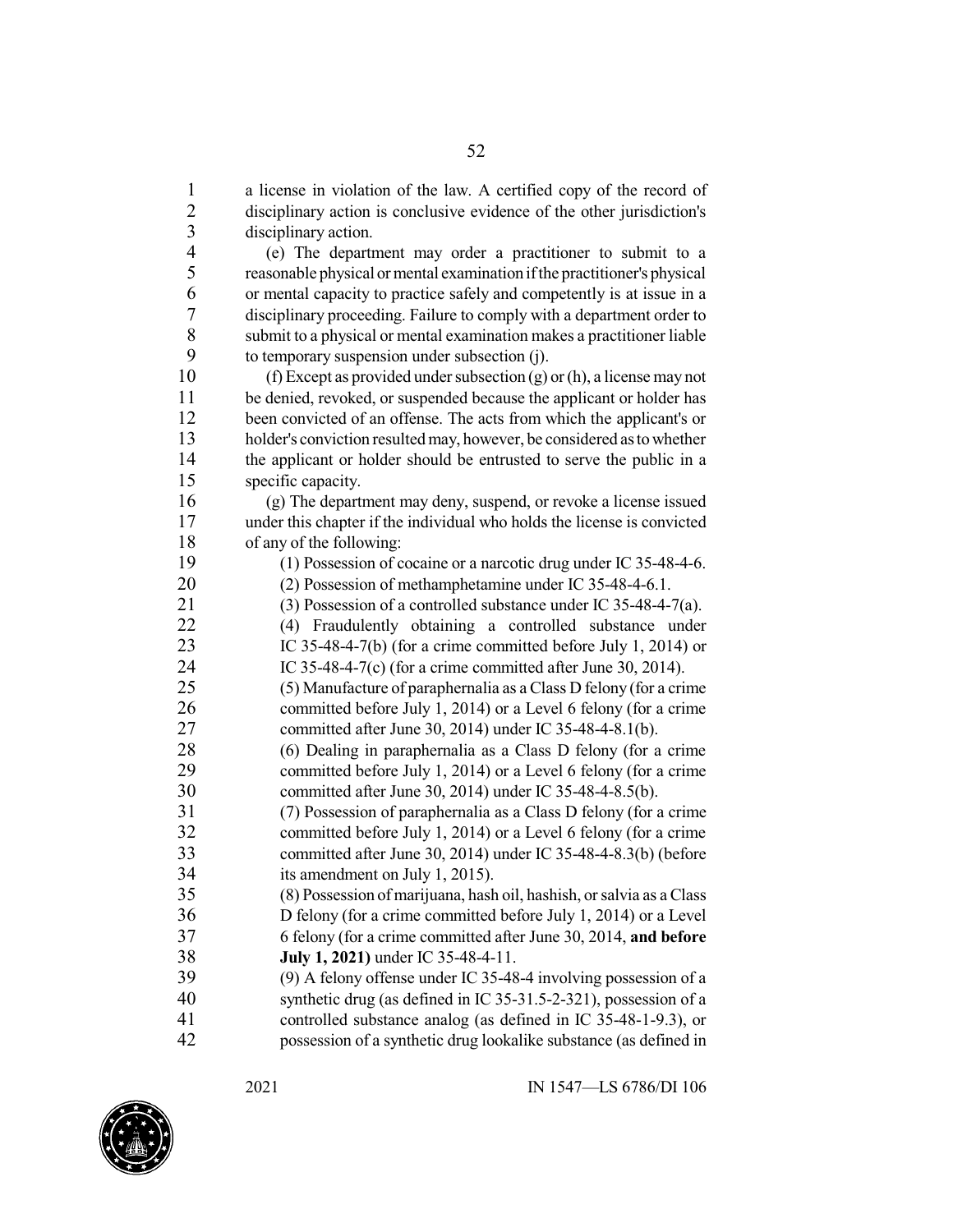| $\mathbf{1}$   | IC 35-31.5-2-321.5 (before its repeal on July 1, 2019)) as a:           |
|----------------|-------------------------------------------------------------------------|
| $\frac{2}{3}$  | (A) Class D felony for a crime committed before July 1, 2014;           |
|                | <sub>or</sub>                                                           |
| $\overline{4}$ | (B) Level 6 felony for a crime committed after June 30, 2014;           |
| 5              | under IC 35-48-4-11.5 (before its repeal on July 1, 2019).              |
| 6              | (10) Maintaining a common nuisance under IC 35-48-4-13                  |
| 7              | (repealed) or IC 35-45-1-5, if the common nuisance involves a           |
| $8\,$          | controlled substance.                                                   |
| 9              | (11) An offense relating to registration, labeling, and prescription    |
| 10             | forms under IC 35-48-4-14.                                              |
| 11             | (h) The department shall deny, revoke, or suspend a license issued      |
| 12             | under this chapter if the individual who holds the license is convicted |
| 13             | of any of the following:                                                |
| 14             | (1) Dealing in a controlled substance resulting in death under          |
| 15             | IC 35-42-1-1.5.                                                         |
| 16             | (2) Dealing in cocaine or a narcotic drug under IC 35-48-4-1.           |
| 17             | (3) Dealing in methamphetamine under IC 35-48-4-1.1.                    |
| 18             | (4) Manufacturing methamphetamine under IC 35-48-4-1.2.                 |
| 19             | (5) Dealing in a schedule I, II, or III controlled substance under      |
| 20             | IC 35-48-4-2.                                                           |
| 21             | (6) Dealing in a schedule IV controlled substance under                 |
| 22             | IC 35-48-4-3.                                                           |
| 23             | (7) Dealing in a schedule V controlled substance under                  |
| 24             | IC 35-48-4-4.                                                           |
| 25             | (8) Dealing in a substance represented to be a controlled               |
| 26             | substance under IC 35-48-4-4.5 (repealed).                              |
| 27             | (9) Knowingly or intentionally manufacturing, advertising,              |
| 28             | distributing, or possessing with intent to manufacture, advertise,      |
| 29             | or distribute a substance represented to be a controlled substance      |
| 30             | under IC 35-48-4-4.6.                                                   |
| 31             | (10) Dealing in a counterfeit substance under IC 35-48-4-5.             |
| 32             | (11) Dealing in marijuana, hash oil, hashish, or salvia as a felony     |
| 33             | under IC 35-48-4-10.                                                    |
| 34             | (12) An offense under IC 35-48-4 involving the manufacture or           |
| 35             | sale of a synthetic drug (as defined in IC 35-31.5-2-321), a            |
| 36             |                                                                         |
| 37             | lookalike substance (as defined<br>synthetic<br>drug<br>in              |
| 38             | IC 35-31.5-2-321.5 (before its repeal on July 1, 2019)) under           |
| 39             | IC 35-48-4-10.5 (before its repeal on July 1, 2019), a controlled       |
|                | substance analog (as defined in IC 35-48-1-9.3), or a substance         |
| 40             | represented to be a controlled substance (as described in               |
| 41             | IC 35-48-4-4.6).                                                        |
| 42             | (13) A violation of any federal or state drug law or rule related to    |

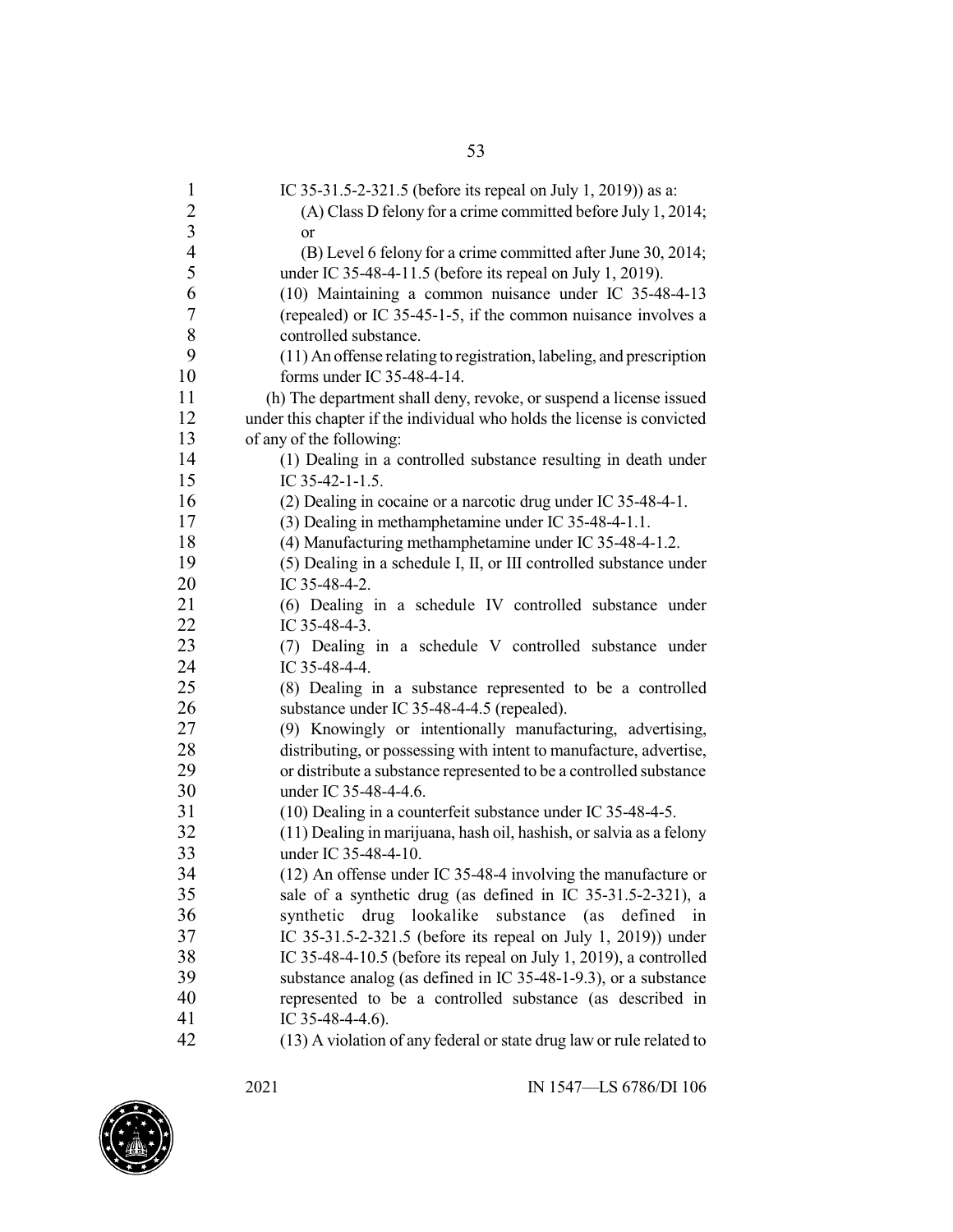7 immediate danger to the public's health, safety, or property if the practitioner is allowed to continue to practice. 8 practitioner is allowed to continue to practice.<br>9 (k) On receipt of a complaint or an information 9 (k) On receipt of a complaint or an information alleging that a person licensed under this chapter has engaged in or is engaging in a person licensed under this chapter has engaged in or is engaging in a practice that jeopardizes the public health, safety, or welfare, the department shall initiate an investigation against the person. (l) Any complaint filed with the office of the attorney general alleging a violation of this licensing program shall be referred to the 15 department for summary review and for its general information and any authorized action at the time of the filing. (m) The departmentshall conduct a fact finding investigation asthe department considers proper in relation to the complaint. (n) The department may reinstate a license that has been suspended

20 under this section if, after a hearing, the department is satisfied that the 21 applicant is able to practice with reasonable skill, safety, and competency to the public. As a condition of reinstatement, the competency to the public. As a condition of reinstatement, the 23 department may impose disciplinary or corrective measures authorized under this chapter.

 (o) The department may not reinstate a license that has been revoked under this chapter. An individual whose license has been revoked under this chapter may not apply for a new license untilseven 28 (7) years after the date of revocation.<br>29 (n) The denartment shall seek

29 (p) The department shall seek to achieve consistency in the<br>30 application of sanctions authorized in this chapter. Significant application of sanctions authorized in this chapter. Significant departures from prior decisions involving similar conduct must be explained in the department's findings or orders.

33 (q) A practitioner may petition the department to accept the surrender of the practitioner's license instead of having a hearing before 34 surrender of the practitioner's license instead of having a hearing before<br>35 the commission. The practitioner may not surrender the practitioner's the commission. The practitioner may not surrender the practitioner's license without the written approval of the department, and the department may impose any conditions appropriate to the surrender or 38 reinstatement of a surrendered license.<br>39 (r) A practitioner who has been subj

 (r) A practitioner who has been subjected to disciplinary sanctions may be required by the commission to pay the costs of the proceeding. The practitioner's ability to pay shall be considered when costs are assessed. If the practitioner failsto pay the costs, a suspension may not

 wholesale legend drug distributors licensed under IC 25-26-14. (i) A decision of the department under subsections (b) through (h)

 (j) The department maytemporarilysuspend a practitioner'slicense 5 under IC 4-21.5-4 before a final adjudication or during the appeals<br>6 occess if the department finds that a practitioner represents a clear and process if the department finds that a practitioner represents a clear and

may be appealed to the commission under IC 4-21.5-3-7.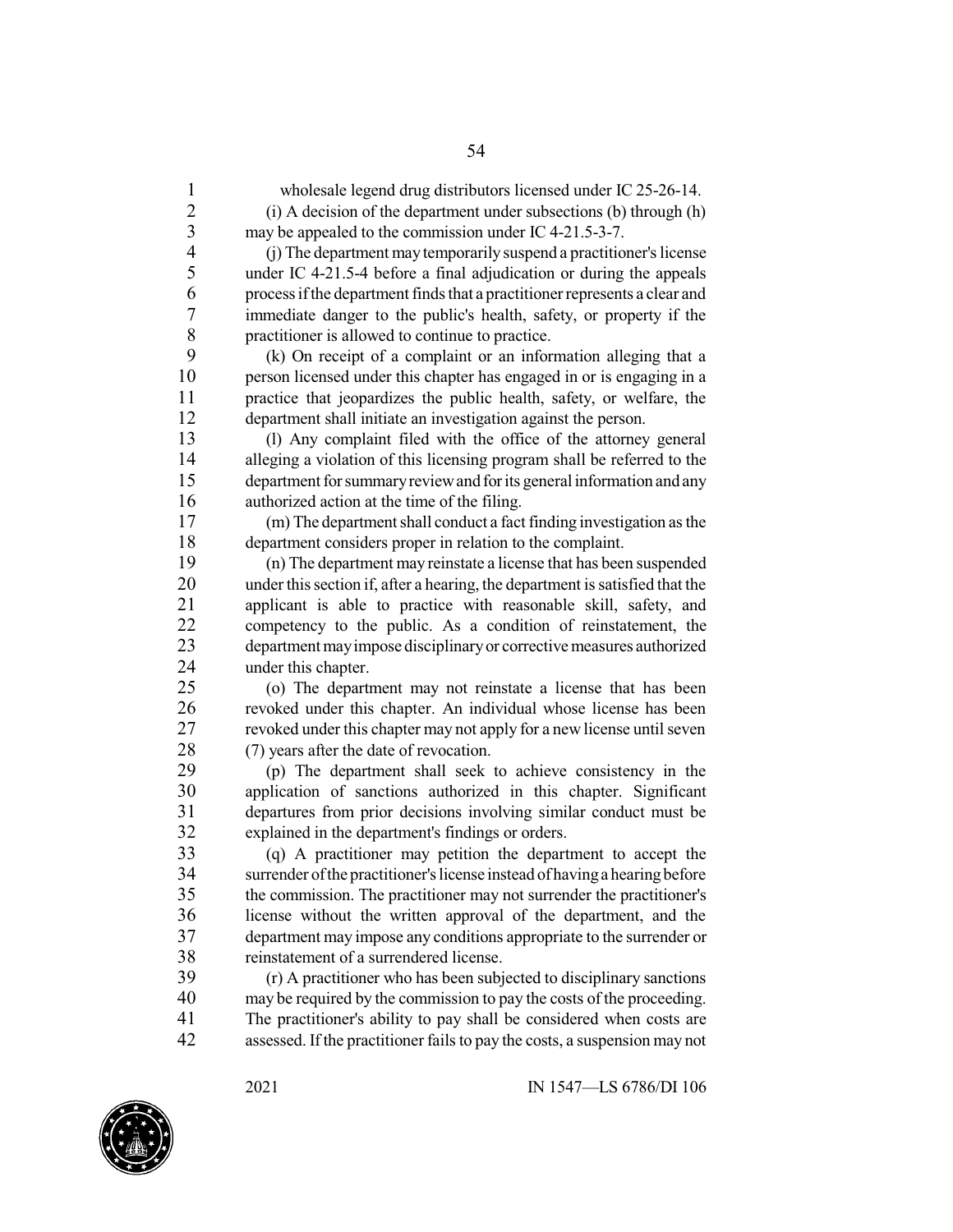| $\mathbf{1}$<br>be imposed solely upon the practitioner's inability to pay the amount<br>$\overline{c}$<br>assessed. The costs are limited to costs for the following:<br>$\mathfrak{Z}$<br>(1) Court reporters.<br>$\overline{\mathcal{L}}$<br>(2) Transcripts.<br>5<br>(3) Certification of documents.<br>6<br>(4) Photo duplication.<br>$\tau$<br>(5) Witness attendance and mileage fees.<br>8<br>$(6)$ Postage.<br>9<br>(7) Expert witnesses.<br>10<br>(8) Depositions.<br>11<br>(9) Notarizations.<br>12<br>SECTION 26. IC 25-1-1.1-2, AS AMENDED BY P.L.142-2020,<br>13<br>SECTION 25, IS AMENDED TO READ AS FOLLOWS [EFFECTIVE |    |                                                              |
|----------------------------------------------------------------------------------------------------------------------------------------------------------------------------------------------------------------------------------------------------------------------------------------------------------------------------------------------------------------------------------------------------------------------------------------------------------------------------------------------------------------------------------------------------------------------------------------------------------------------------------------|----|--------------------------------------------------------------|
|                                                                                                                                                                                                                                                                                                                                                                                                                                                                                                                                                                                                                                        |    |                                                              |
|                                                                                                                                                                                                                                                                                                                                                                                                                                                                                                                                                                                                                                        |    |                                                              |
|                                                                                                                                                                                                                                                                                                                                                                                                                                                                                                                                                                                                                                        |    |                                                              |
|                                                                                                                                                                                                                                                                                                                                                                                                                                                                                                                                                                                                                                        |    |                                                              |
|                                                                                                                                                                                                                                                                                                                                                                                                                                                                                                                                                                                                                                        |    |                                                              |
|                                                                                                                                                                                                                                                                                                                                                                                                                                                                                                                                                                                                                                        |    |                                                              |
|                                                                                                                                                                                                                                                                                                                                                                                                                                                                                                                                                                                                                                        |    |                                                              |
|                                                                                                                                                                                                                                                                                                                                                                                                                                                                                                                                                                                                                                        |    |                                                              |
|                                                                                                                                                                                                                                                                                                                                                                                                                                                                                                                                                                                                                                        |    |                                                              |
|                                                                                                                                                                                                                                                                                                                                                                                                                                                                                                                                                                                                                                        |    |                                                              |
|                                                                                                                                                                                                                                                                                                                                                                                                                                                                                                                                                                                                                                        |    |                                                              |
|                                                                                                                                                                                                                                                                                                                                                                                                                                                                                                                                                                                                                                        |    |                                                              |
|                                                                                                                                                                                                                                                                                                                                                                                                                                                                                                                                                                                                                                        |    |                                                              |
|                                                                                                                                                                                                                                                                                                                                                                                                                                                                                                                                                                                                                                        | 14 | JULY 1, 2021]: Sec. 2. Notwithstanding IC 25-1-7, a board, a |
| 15<br>commission, or a committee may suspend, deny, or revoke a license or                                                                                                                                                                                                                                                                                                                                                                                                                                                                                                                                                             |    |                                                              |
| 16<br>certificate issued under this title by the board, the commission, or the                                                                                                                                                                                                                                                                                                                                                                                                                                                                                                                                                         |    |                                                              |
| 17<br>committee without an investigation by the office of the attorney general                                                                                                                                                                                                                                                                                                                                                                                                                                                                                                                                                         |    |                                                              |
| 18<br>if the individual who holds the license or certificate is convicted of any                                                                                                                                                                                                                                                                                                                                                                                                                                                                                                                                                       |    |                                                              |
| 19<br>of the following and the board, commission, or committee determines,                                                                                                                                                                                                                                                                                                                                                                                                                                                                                                                                                             |    |                                                              |
| 20<br>after the individual has appeared in person, that the offense affects the                                                                                                                                                                                                                                                                                                                                                                                                                                                                                                                                                        |    |                                                              |
| 21<br>individual's ability to perform the duties of the profession:                                                                                                                                                                                                                                                                                                                                                                                                                                                                                                                                                                    |    |                                                              |
| 22<br>(1) Possession of cocaine or a narcotic drug under IC 35-48-4-6.                                                                                                                                                                                                                                                                                                                                                                                                                                                                                                                                                                 |    |                                                              |
| 23<br>(2) Possession of methamphetamine under IC 35-48-4-6.1.                                                                                                                                                                                                                                                                                                                                                                                                                                                                                                                                                                          |    |                                                              |
| 24<br>(3) Possession of a controlled substance under IC 35-48-4-7(a).                                                                                                                                                                                                                                                                                                                                                                                                                                                                                                                                                                  |    |                                                              |
| 25<br>(4) Fraudulently obtaining a controlled substance under                                                                                                                                                                                                                                                                                                                                                                                                                                                                                                                                                                          |    |                                                              |
| 26<br>IC 35-48-4-7(c).                                                                                                                                                                                                                                                                                                                                                                                                                                                                                                                                                                                                                 |    |                                                              |
| 27<br>(5) Manufacture of paraphernalia as a Class D felony (for a crime                                                                                                                                                                                                                                                                                                                                                                                                                                                                                                                                                                |    |                                                              |
| 28<br>committed before July 1, 2014) or a Level 6 felony (for a crime                                                                                                                                                                                                                                                                                                                                                                                                                                                                                                                                                                  |    |                                                              |
| 29<br>committed after June 30, 2014) under IC 35-48-4-8.1(b).                                                                                                                                                                                                                                                                                                                                                                                                                                                                                                                                                                          |    |                                                              |
| 30<br>(6) Dealing in paraphernalia as a Class D felony (for a crime                                                                                                                                                                                                                                                                                                                                                                                                                                                                                                                                                                    |    |                                                              |
| 31<br>committed before July 1, 2014) or a Level 6 felony (for a crime                                                                                                                                                                                                                                                                                                                                                                                                                                                                                                                                                                  |    |                                                              |
| 32<br>committed after June 30, 2014) under IC 35-48-4-8.5(b).                                                                                                                                                                                                                                                                                                                                                                                                                                                                                                                                                                          |    |                                                              |
| 33<br>(7) Possession of paraphernalia as a Class D felony (for a crime                                                                                                                                                                                                                                                                                                                                                                                                                                                                                                                                                                 |    |                                                              |
| 34<br>committed before July 1, 2014) or a Level 6 felony (for a crime                                                                                                                                                                                                                                                                                                                                                                                                                                                                                                                                                                  |    |                                                              |
| 35<br>committed after June 30, 2014) under IC 35-48-4-8.3(b) (before                                                                                                                                                                                                                                                                                                                                                                                                                                                                                                                                                                   |    |                                                              |
| 36<br>its amendment on July 1, 2015).                                                                                                                                                                                                                                                                                                                                                                                                                                                                                                                                                                                                  |    |                                                              |
| 37<br>(8) Possession of marijuana, hash oil, hashish, or salvia as a Class                                                                                                                                                                                                                                                                                                                                                                                                                                                                                                                                                             |    |                                                              |
| 38<br>D felony (for a crime committed before July 1, 2014) or a Level                                                                                                                                                                                                                                                                                                                                                                                                                                                                                                                                                                  |    |                                                              |
| 39<br>6 felony (for a crime committed after June 30, 2014, and before                                                                                                                                                                                                                                                                                                                                                                                                                                                                                                                                                                  |    |                                                              |
| 40<br>July 1, 2021) under IC 35-48-4-11.                                                                                                                                                                                                                                                                                                                                                                                                                                                                                                                                                                                               |    |                                                              |
| 41<br>(9) A felony offense under IC 35-48-4 involving possession of a                                                                                                                                                                                                                                                                                                                                                                                                                                                                                                                                                                  |    |                                                              |
| 42<br>synthetic drug (as defined in IC 35-31.5-2-321), possession of a                                                                                                                                                                                                                                                                                                                                                                                                                                                                                                                                                                 |    |                                                              |

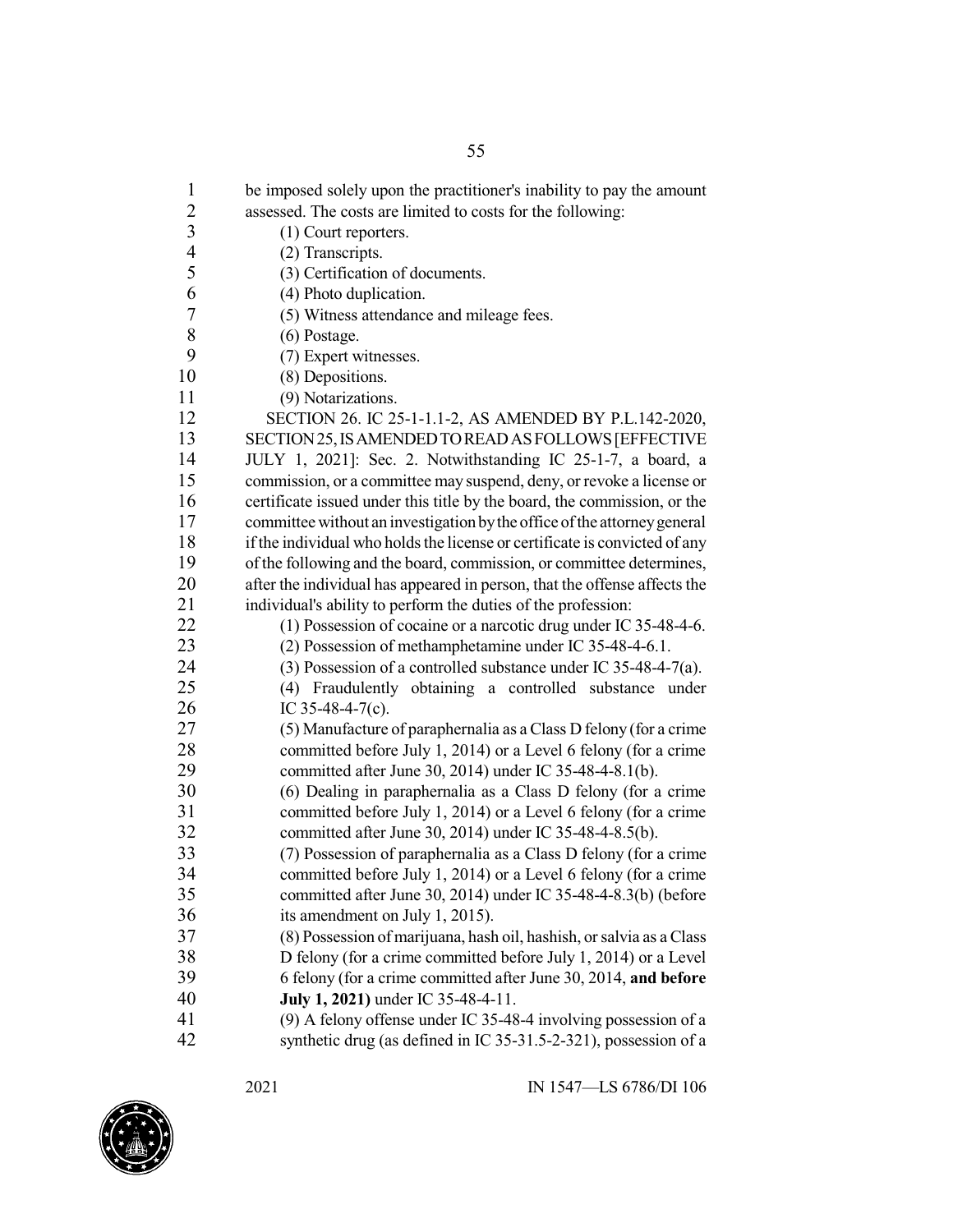| $\mathbf{1}$     | controlled substance analog (as defined in IC 35-48-1-9.3), or         |
|------------------|------------------------------------------------------------------------|
| $\overline{c}$   | possession of a synthetic drug lookalike substance (as defined in      |
| $\overline{3}$   | IC 35-31.5-2-321.5 (before its repeal on July 1, 2019)) as a:          |
| $\overline{4}$   | (A) Class D felony for a crime committed before July 1, 2014;          |
| 5                | or                                                                     |
| 6                | (B) Level 6 felony for a crime committed after June 30, 2014;          |
| $\boldsymbol{7}$ | under IC 35-48-4-11.5 (before its repeal on July 1, 2019).             |
| $8\,$            | (10) Maintaining a common nuisance under IC 35-48-4-13                 |
| 9                | (repealed) or IC 35-45-1-5, if the common nuisance involves a          |
| 10               | controlled substance.                                                  |
| 11               | (11) An offense relating to registration, labeling, and prescription   |
| 12               | forms under IC 35-48-4-14.                                             |
| 13               | $(12)$ A sex crime under IC 35-42-4.                                   |
| 14               | (13) A felony that reflects adversely on the individual's fitness to   |
| 15               | hold a professional license.                                           |
| 16               | SECTION 27. IC 34-30-2-60.5 IS ADDED TO THE INDIANA                    |
| 17               | CODE AS A NEW SECTION TO READ AS FOLLOWS                               |
| 18               | [EFFECTIVE JULY 1, 2021]: Sec. 60.5. IC 16-51-2-2 (Concerning          |
| 19               | a physician and medical cannabis).                                     |
| 20               | SECTION 28. IC 34-30-2-60.6 IS ADDED TO THE INDIANA                    |
| 21               | CODE AS A NEW SECTION TO READ AS FOLLOWS                               |
| 22               |                                                                        |
| 23               | [EFFECTIVE JULY 1, 2021]: Sec. 60.6. IC 16-51-4-16 (Concerning         |
| 24               | medical cannabis).                                                     |
| 25               | SECTION 29. IC 35-38-2-2.3, AS AMENDED BY P.L.161-2018,                |
| 26               | SECTION 123, IS AMENDED TO READ AS FOLLOWS                             |
| 27               | [EFFECTIVE JULY 1, 2021]: Sec. 2.3. (a) As a condition of probation,   |
| 28               | the court may require a person to do a combination of the following:   |
| 29               | (1) Work faithfully at suitable employment or faithfully pursue a      |
| 30               | course of study or career and technical education that will equip      |
| 31               | the person for suitable employment.                                    |
| 32               | (2) Undergo available medical or psychiatric treatment and             |
| 33               | remain in a specified institution if required for that purpose.        |
| 34               | (3) Attend or reside in a facility established for the instruction,    |
|                  | recreation, or residence of persons on probation.                      |
| 35               | (4) Participate in a treatment program, educational class, or          |
| 36               | rehabilitative service provided by a probation department or by        |
| 37               | referral to an agency.                                                 |
| 38               | (5) Support the person's dependents and meet other family              |
| 39               | responsibilities.                                                      |
| 40               | (6) Make restitution or reparation to the victim of the crime for      |
| 41               | damage or injury that was sustained by the victim. When                |
| 42               | restitution or reparation is a condition of probation, the court shall |

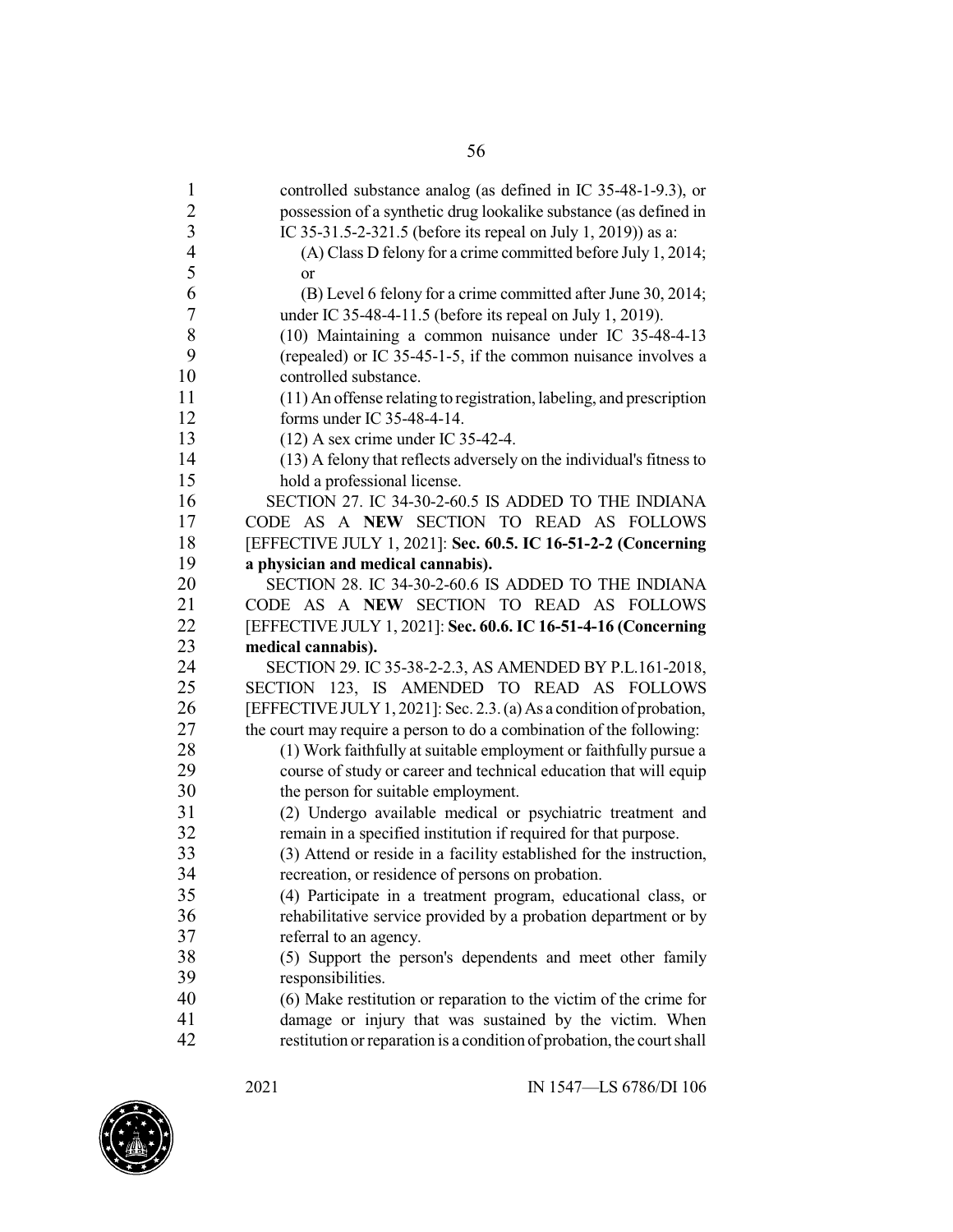|                          | ЭI                                                                                                                                |
|--------------------------|-----------------------------------------------------------------------------------------------------------------------------------|
| $\mathbf{1}$             | fix the amount, which may not exceed an amount the person can                                                                     |
| $\overline{c}$           | or will be able to pay, and shall fix the manner of performance.                                                                  |
| $\overline{3}$           | (7) Execute a repayment agreement with the appropriate                                                                            |
| $\overline{\mathcal{L}}$ | governmental entity to repay the full amount of public relief or                                                                  |
| 5                        | assistance wrongfully received, and make repayments according                                                                     |
| 6                        | to a repayment schedule set out in the agreement.                                                                                 |
| 7                        | (8) Pay a fine authorized by IC 35-50.                                                                                            |
| 8                        | (9) Refrain from possessing a firearm or other deadly weapon                                                                      |
| 9                        | unless granted written permission by the court or the person's                                                                    |
| 10                       | probation officer.                                                                                                                |
| 11                       | (10) Report to a probation officer at reasonable times as directed                                                                |
| 12                       | by the court or the probation officer.                                                                                            |
| 13                       | (11) Permit the person's probation officer to visit the person at                                                                 |
| 14                       | reasonable times at the person's home or elsewhere.                                                                               |
| 15                       | (12) Remain within the jurisdiction of the court, unless granted                                                                  |
| 16                       | permission to leave by the court or by the person's probation                                                                     |
| 17                       | officer.                                                                                                                          |
| 18                       | (13) Answer all reasonable inquiries by the court or the person's                                                                 |
| 19                       | probation officer and promptly notify the court or probation                                                                      |
| 20                       | officer of any change in address or employment.                                                                                   |
| 21                       | (14) Perform uncompensated work that benefits the community.                                                                      |
| 22                       | (15) Satisfy other conditions reasonably related to the person's                                                                  |
| 23                       | rehabilitation.                                                                                                                   |
| 24                       | (16) Undergo home detention under IC 35-38-2.5.                                                                                   |
| 25                       | (17) Undergo a laboratory test or series of tests approved by the                                                                 |
| 26                       | state department of health to detect and confirm the presence of                                                                  |
| 27                       | the human immunodeficiency virus (HIV) antigen or antibodies                                                                      |
| 28<br>29                 | to the human immunodeficiency virus (HIV), if:                                                                                    |
| 30                       | (A) the person had been convicted of an offense relating to a<br>criminal<br>sexual<br>offense<br>act<br>and the<br>created<br>an |
| 31                       | epidemiologically demonstrated risk of transmission of the                                                                        |
| 32                       | human immunodeficiency virus (HIV); or                                                                                            |
| 33                       | (B) the person had been convicted of an offense relating to a                                                                     |
| 34                       | controlled substance and the offense involved:                                                                                    |
| 35                       | (i) the delivery by any person to another person; or                                                                              |
| 36                       | (ii) the use by any person on another person;                                                                                     |
| 37                       | of a contaminated sharp (as defined in IC 16-41-16-2) or other                                                                    |
| 38                       | paraphernalia that creates an epidemiologically demonstrated                                                                      |
| 39                       | risk of transmission of HIV by involving percutaneous contact.                                                                    |
| 40                       | (18) Refrain from any direct or indirect contact with an individual                                                               |
| 41                       | and, if convicted of an offense under IC 35-46-3, any animal                                                                      |
| 42                       | belonging to the individual.                                                                                                      |

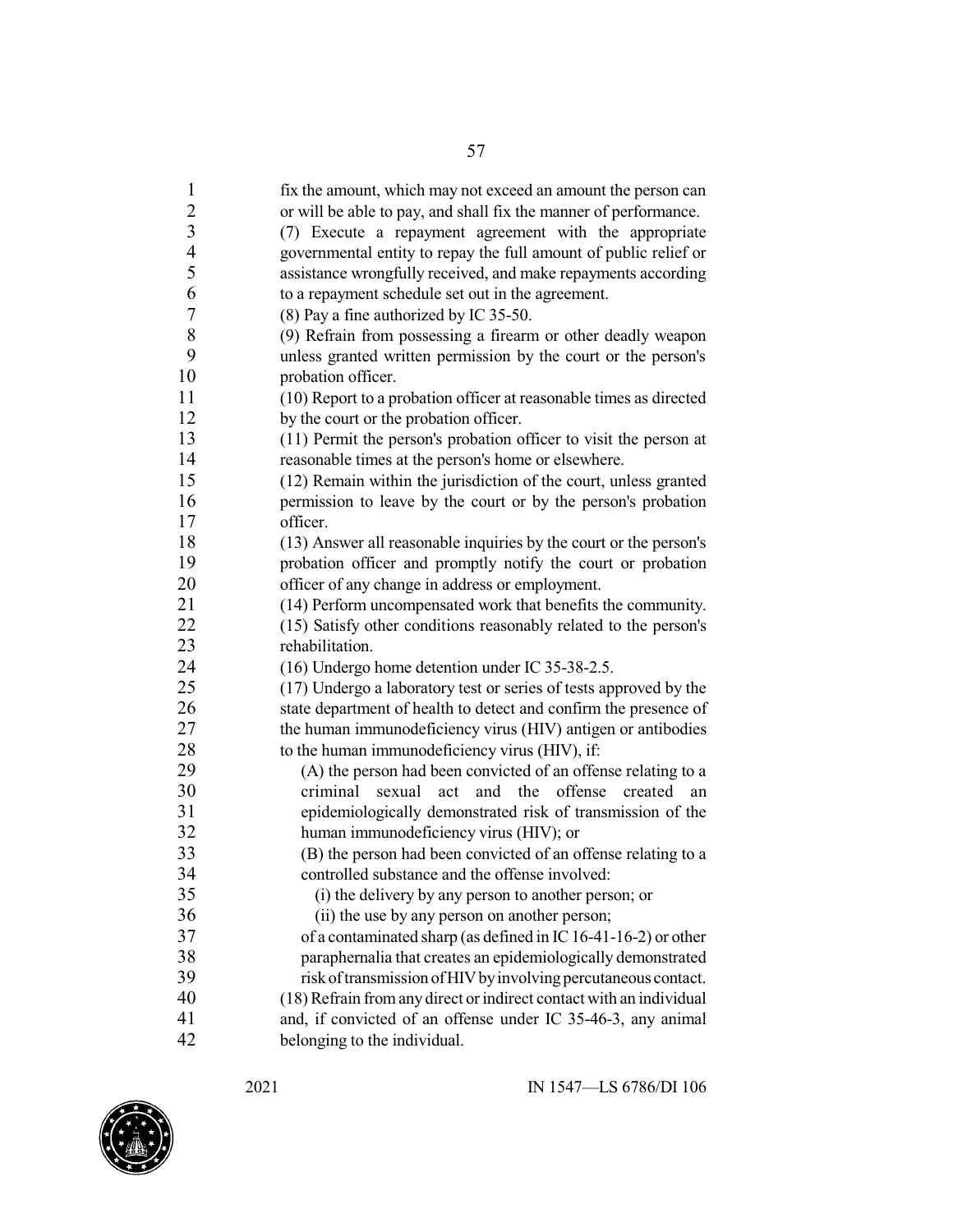| $\mathbf{1}$             | (19) Execute a repayment agreement with the appropriate              |
|--------------------------|----------------------------------------------------------------------|
|                          | governmental entity or with a person for reasonable costs incurred   |
| $\frac{2}{3}$            | because of the taking, detention, or return of a missing child (as   |
| $\overline{\mathcal{A}}$ | defined in IC 10-13-5-4).                                            |
| 5                        | (20) Periodically undergo a laboratory chemical test (as defined     |
| 6                        | in IC 9-13-2-22) or series of chemical tests as specified by the     |
| $\tau$                   | court to detect and confirm the presence of a controlled substance   |
| $8\,$                    | (as defined in IC 35-48-1-9). The person on probation is             |
| 9                        | responsible for any charges resulting from a test and shall have     |
| 10                       | the results of any test under this subdivision reported to the       |
| 11                       | person's probation officer by the laboratory.                        |
| 12                       | (21) If the person was confined in a penal facility, execute a       |
| 13                       | reimbursement plan as directed by the court and make repayments      |
| 14                       | under the plan to the authority that operates the penal facility for |
| 15                       | all or part of the costs of the person's confinement in the penal    |
| 16                       | facility. The court shall fix an amount that:                        |
| 17                       | (A) may not exceed an amount the person can or will be able          |
| 18                       | to pay;                                                              |
| 19                       | (B) does not harm the person's ability to reasonably be self         |
| 20                       | supporting or to reasonably support any dependent of the             |
| 21                       | person; and                                                          |
| 22                       | (C) takes into consideration and gives priority to any other         |
| 23                       | restitution, reparation, repayment, or fine the person is            |
| 24                       | required to pay under this section.                                  |
| 25                       | (22) Refrain from owning, harboring, or training an animal.          |
| 26                       | (23) Participate in a reentry court program.                         |
| 27                       | (24) Receive:                                                        |
| 28                       | (A) addiction counseling;                                            |
| 29                       | (B) mental health counseling;                                        |
| 30                       | (C) inpatient detoxification; and                                    |
| 31                       | (D) medication assisted treatment, including a federal Food          |
| 32                       | and Drug Administration approved long acting, nonaddictive           |
| 33                       | medication for the treatment of opioid or alcohol dependence.        |
| 34                       | (b) When a person is placed on probation, the person shall be given  |
| 35                       | a written statement specifying:                                      |
| 36                       | (1) the conditions of probation; and                                 |
| 37                       | (2) that if the person violates a condition of probation during the  |
| 38                       | probationary period, a petition to revoke probation may be filed     |
| 39                       | before the earlier of the following:                                 |
| 40                       | $(A)$ One $(1)$ year after the termination of probation.             |
| 41                       | (B) Forty-five (45) days after the state receives notice of the      |
| 42                       | violation.                                                           |

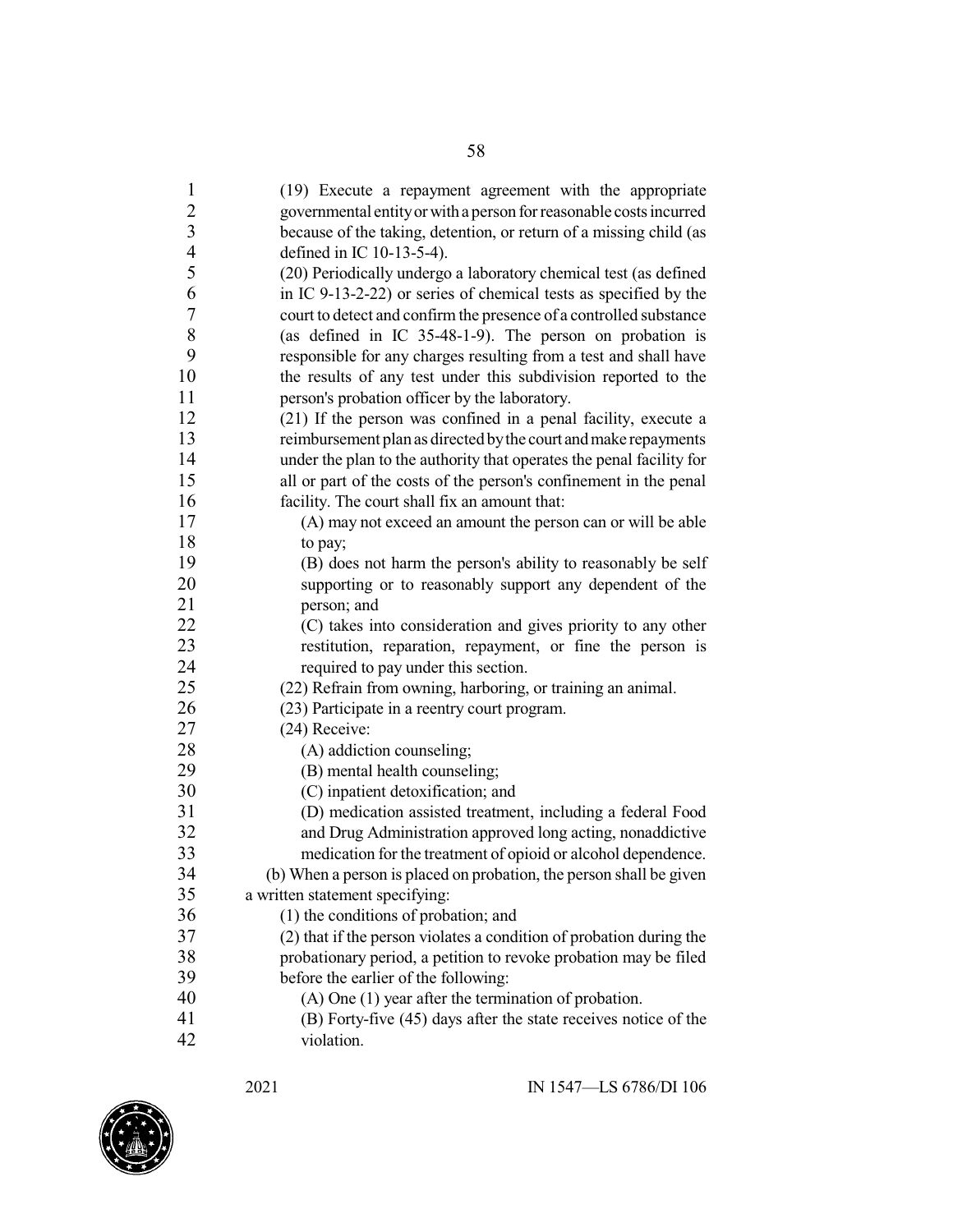(c) As a condition of probation, the court may require that the person serve a term of imprisonment in an appropriate facility at the time or intervals (consecutive or intermittent) within the period of probation the court determines. 5 (d) Intermittent service may be required only for a term of not more<br>6 than sixty (60) days and must be served in the county or local penal than sixty (60) days and must be served in the county or local penal 7 facility. The intermittent term is computed on the basis of the actual<br>8 days spent in confinement and shall be completed within one (1) year. 8 days spent in confinement and shall be completed within one (1) year.<br>9 A person does not earn good time credit while serving an intermittent 9 A person does not earn good time credit while serving an intermittent 10 term of imprisonment under this subsection. When the court orders term of imprisonment under this subsection. When the court orders intermittent service, the court shall state: 12 (1) the term of imprisonment; (2) the days or parts of days during which a person is to be confined; and (3) the conditions. (e) Supervision of a person may be transferred from the court that 17 placed the person on probation to a court of another jurisdiction, with the concurrence of both courts. Retransfers of supervision may occur in the same manner. This subsection does not apply to transfers made under IC 11-13-4 or IC 11-13-5. 21 (f) When a court imposes a condition of probation described in subsection  $(a)(18)$ : subsection  $(a)(18)$ : 23 (1) the clerk of the court shall comply with IC 5-2-9; and (2) the prosecuting attorney shall file a confidential form prescribed or approved by the office of judicial administration with the clerk. (g) As a condition of probation, a court shall require a person: 28 (1) who is described in IC 10-13-6-10(a);<br>29 (2) who has not previously provided a DNA (2) who has not previously provided a DNA sample in accordance with IC 10-13-6; and (3) whose sentence does not involve a commitment to the department of correction; 33 to provide a DNA sample as a condition of probation.<br>34 (h) If a court imposes a condition of probation 34 (h) If a court imposes a condition of probation described in subsection  $(a)(4)$ , the person on probation is responsible for any costs subsection (a)(4), the person on probation is responsible for any costs resulting from the participation in a program, class, or service. Any 37 costs collected for services provided by the probation department shall 38 be deposited in the county or local supplemental adult services fund.<br>39 (i) If a court imposes a condition of probation described in **(i) If a court imposes a condition of probation described in subsection(a)(20),the courtmaynot revoke theperson'sprobation solely on the basis that the person tested positive for marijuana or a metabolite of marijuana.**

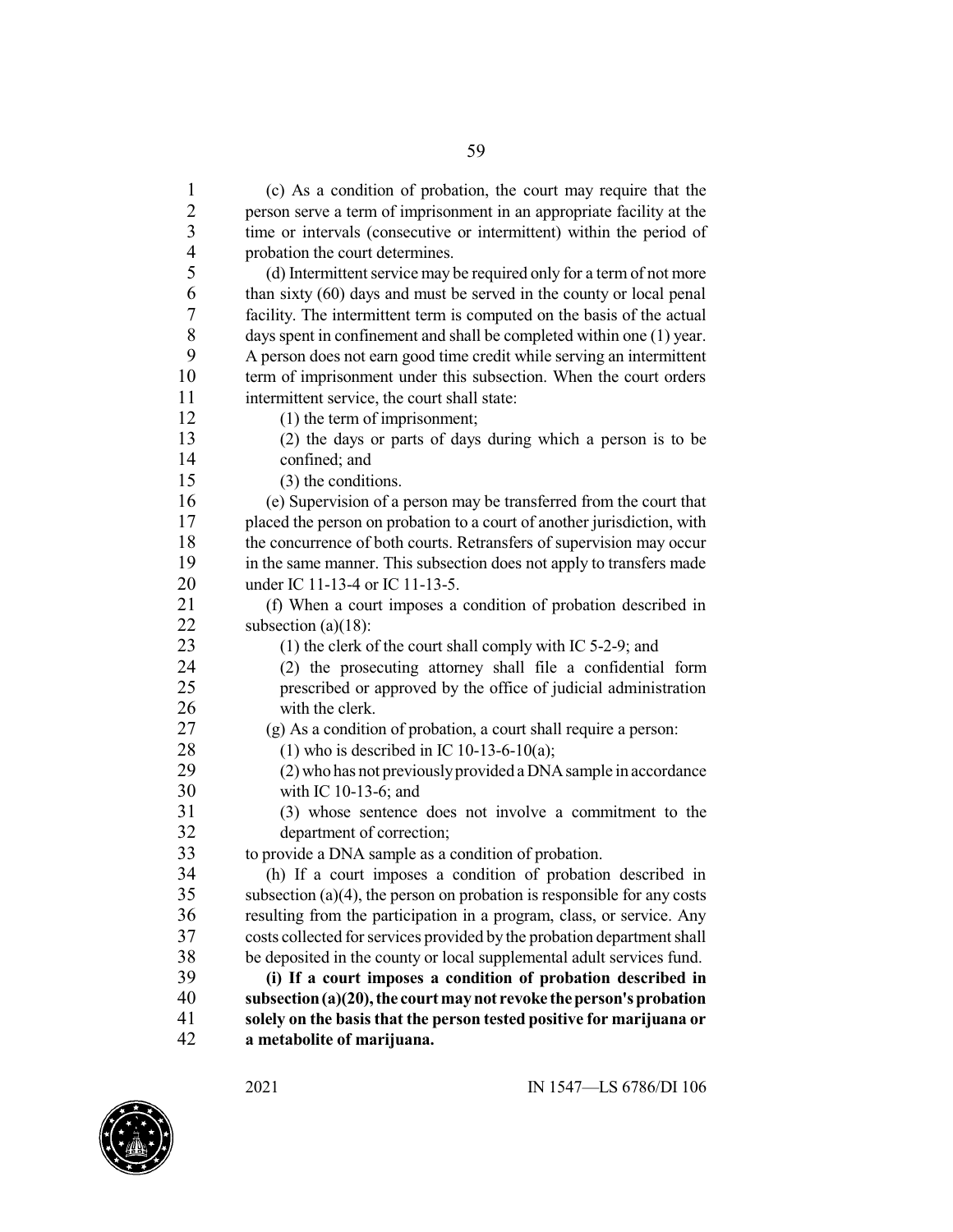| $\mathbf{1}$             | SECTION 30. IC 35-38-2-3, AS AMENDED BY P.L.74-2015,                       |
|--------------------------|----------------------------------------------------------------------------|
| $\overline{c}$           | SECTION 21, IS AMENDED TO READ AS FOLLOWS [EFFECTIVE                       |
| $\overline{\mathbf{3}}$  | JULY 1, 2021]: Sec. 3. (a) The court may revoke a person's probation       |
| $\overline{\mathcal{L}}$ | if:                                                                        |
| 5                        | (1) the person has violated a condition of probation during the            |
| 6                        | probationary period; and                                                   |
| $\sqrt{ }$               | (2) the petition to revoke probation is filed during the                   |
| $8\,$                    | probationary period or before the earlier of the following:                |
| 9                        | $(A)$ One $(1)$ year after the termination of probation.                   |
| 10                       | (B) Forty-five (45) days after the state receives notice of the            |
| 11                       | violation.                                                                 |
| 12                       | (b) When a petition is filed charging a violation of a condition of        |
| 13                       | probation, the court may:                                                  |
| 14                       | (1) order a summons to be issued to the person to appear; or               |
| 15                       | (2) order a warrant for the person's arrest if there is a risk of the      |
| 16                       | person's fleeing the jurisdiction or causing harm to others.               |
| 17                       | (c) The issuance of a summons or warrant tolls the period of               |
| 18                       | probation until the final determination of the charge.                     |
| 19                       | (d) Except as provided in subsection (e), the court shall conduct a        |
| 20                       | hearing concerning the alleged violation. The court may admit the          |
| 21                       | person to bail pending the hearing. A person who is not admitted to bail   |
| 22                       | pending the hearing may not be held in jail for more than fifteen (15)     |
| 23                       | days without a hearing on the alleged violation of probation.              |
| 24                       | (e) A person may admit to a violation of probation and waive the           |
| 25                       | right to a probation violation hearing after being offered the             |
| 26                       | opportunity to consult with an attorney. If the person admits to a         |
| 27                       | violation and requests to waive the probation violation hearing, the       |
| 28                       | probation officer shall advise the person that by waiving the right to a   |
| 29                       | probation violation hearing the person forfeits the rights provided in     |
| 30                       | subsection (f). The sanction administered must follow the schedule of      |
| 31                       | progressive probation violation sanctions adopted by the judicial          |
| 32                       | conference of Indiana under IC 11-13-1-8.                                  |
| 33                       | (f) Except as provided in subsection (e), the state must prove the         |
| 34                       | violation by a preponderance of the evidence. The evidence shall be        |
| 35                       | presented in open court. The person is entitled to confrontation,          |
| 36                       | cross-examination, and representation by counsel.                          |
| 37                       | (g) Probation may not be revoked for failure to comply with                |
| 38                       | conditions of a sentence that imposes financial obligations on the         |
| 39                       | person unless the person recklessly, knowingly, or intentionally fails to  |
| 40                       | pay.                                                                       |
| 41                       | (h) If the court finds that the person has violated a condition at any     |
| 42                       | time before termination of the period, and the petition to revoke is filed |

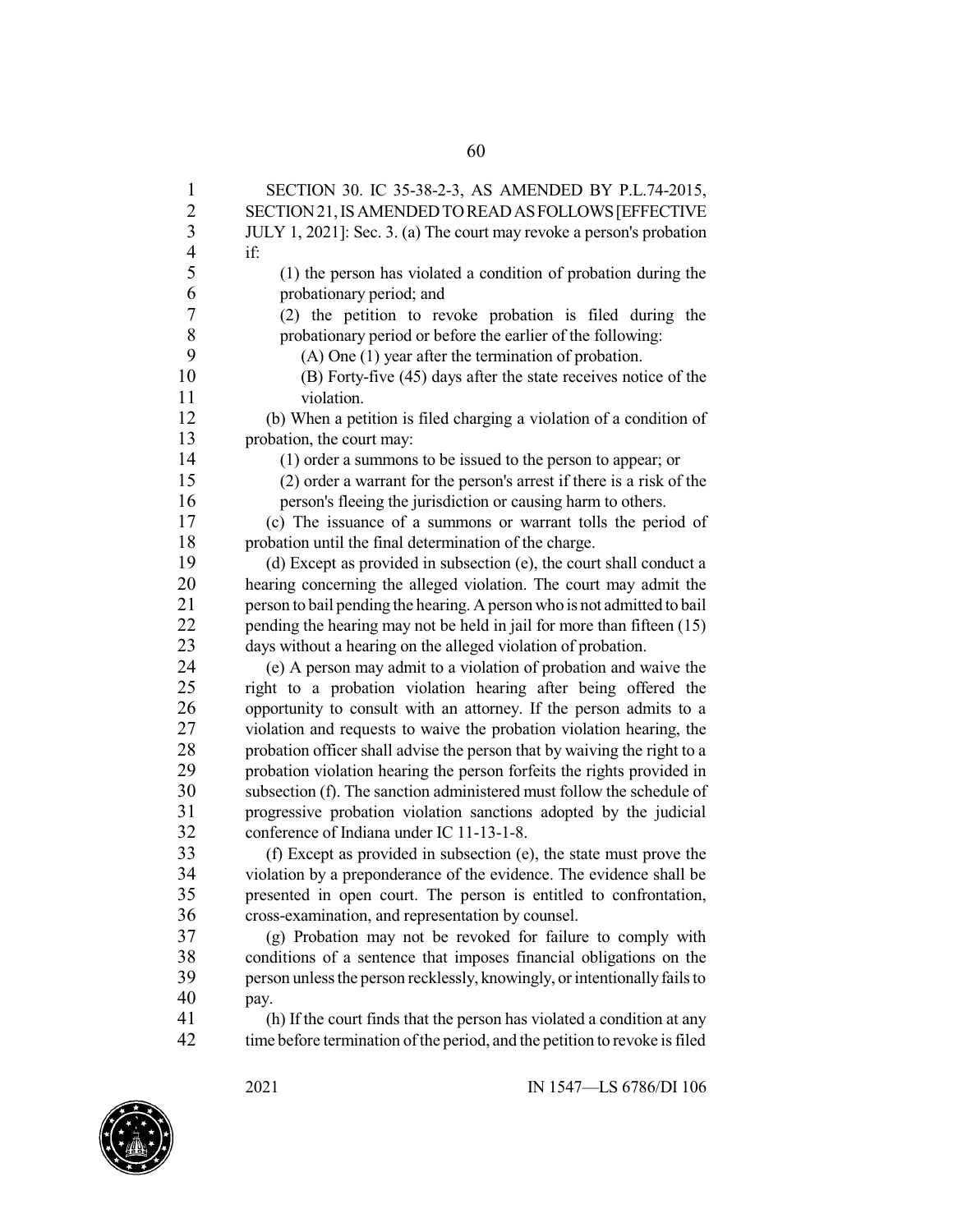| $\overline{c}$<br>of the following sanctions:<br>3<br>(1) Continue the person on probation, with or without modifying<br>$\overline{4}$<br>or enlarging the conditions.<br>5<br>(2) Extend the person's probationary period for not more than one<br>6<br>(1) year beyond the original probationary period.<br>7<br>(3) Order execution of all or part of the sentence that was<br>8<br>suspended at the time of initial sentencing.<br>9<br>(i) If the court finds that the person has violated a condition of home<br>10<br>detention at any time before termination of the period, and the petition<br>11<br>to revoke probation is filed within the probationary period, the court<br>12<br>shall:<br>13<br>$(1)$ order one $(1)$ or more sanctions as set forth in subsection $(h)$ ;<br>14<br>and<br>15<br>(2) provide accrued time and good time credit, if applicable, as set<br>16<br>forth under IC 35-38-2.5-5.<br>17<br>(i) If the court finds that the person has violated a condition during<br>18<br>any time before the termination of the period, and the petition is filed<br>19<br>under subsection (a) after the probationary period has expired, the court<br>20<br>may:<br>21<br>(1) reinstate the person's probationary period, with or without<br>22<br>enlarging the conditions, if the sum of the length of the original<br>23<br>probationary period and the reinstated probationary period does<br>24<br>not exceed the length of the maximum sentence allowable for the<br>25<br>offense that is the basis of the probation; or<br>26<br>(2) order execution of all or part of the sentence that was<br>27<br>suspended at the time of the initial sentencing.<br>28<br>(k) If the court finds that the person has violated a condition of<br>29<br>home detention during any time before termination of the period, and<br>30<br>the petition is filed under subsection (a) after the probation period has<br>31<br>expired, the court shall:<br>32<br>$(1)$ order a sanction as set forth in subsection $(i)$ ; and<br>33<br>(2) provide accrued time and good time credit, if applicable, as set<br>34<br>forth under IC 35-38-2.5-5.<br>35<br>(1) A judgment revoking probation is a final appealable order.<br>36<br>(m) Failure to pay fines or costs (including fees) required as a<br>37<br>condition of probation may not be the sole basis for commitment to the<br>38<br>department of correction.<br>39<br>(n) Failure to pay fees or costs assessed against a person under<br>40<br>IC 33-40-3-6, IC 33-37-2-3(e), or IC 35-33-7-6 is not grounds for<br>41<br>revocation of probation.<br>42<br>(o) A positive result on a chemical test showing the presence of | $\mathbf{1}$ | within the probationary period, the court may impose one $(1)$ or more |
|-------------------------------------------------------------------------------------------------------------------------------------------------------------------------------------------------------------------------------------------------------------------------------------------------------------------------------------------------------------------------------------------------------------------------------------------------------------------------------------------------------------------------------------------------------------------------------------------------------------------------------------------------------------------------------------------------------------------------------------------------------------------------------------------------------------------------------------------------------------------------------------------------------------------------------------------------------------------------------------------------------------------------------------------------------------------------------------------------------------------------------------------------------------------------------------------------------------------------------------------------------------------------------------------------------------------------------------------------------------------------------------------------------------------------------------------------------------------------------------------------------------------------------------------------------------------------------------------------------------------------------------------------------------------------------------------------------------------------------------------------------------------------------------------------------------------------------------------------------------------------------------------------------------------------------------------------------------------------------------------------------------------------------------------------------------------------------------------------------------------------------------------------------------------------------------------------------------------------------------------------------------------------------------------------------------------------------------------------------------------------------------------------------------------------------------------------------------------------------------------------------------------------------------------------------------------------------------------------------------------------------------------------------------------------------------------------------------|--------------|------------------------------------------------------------------------|
|                                                                                                                                                                                                                                                                                                                                                                                                                                                                                                                                                                                                                                                                                                                                                                                                                                                                                                                                                                                                                                                                                                                                                                                                                                                                                                                                                                                                                                                                                                                                                                                                                                                                                                                                                                                                                                                                                                                                                                                                                                                                                                                                                                                                                                                                                                                                                                                                                                                                                                                                                                                                                                                                                                             |              |                                                                        |
|                                                                                                                                                                                                                                                                                                                                                                                                                                                                                                                                                                                                                                                                                                                                                                                                                                                                                                                                                                                                                                                                                                                                                                                                                                                                                                                                                                                                                                                                                                                                                                                                                                                                                                                                                                                                                                                                                                                                                                                                                                                                                                                                                                                                                                                                                                                                                                                                                                                                                                                                                                                                                                                                                                             |              |                                                                        |
|                                                                                                                                                                                                                                                                                                                                                                                                                                                                                                                                                                                                                                                                                                                                                                                                                                                                                                                                                                                                                                                                                                                                                                                                                                                                                                                                                                                                                                                                                                                                                                                                                                                                                                                                                                                                                                                                                                                                                                                                                                                                                                                                                                                                                                                                                                                                                                                                                                                                                                                                                                                                                                                                                                             |              |                                                                        |
|                                                                                                                                                                                                                                                                                                                                                                                                                                                                                                                                                                                                                                                                                                                                                                                                                                                                                                                                                                                                                                                                                                                                                                                                                                                                                                                                                                                                                                                                                                                                                                                                                                                                                                                                                                                                                                                                                                                                                                                                                                                                                                                                                                                                                                                                                                                                                                                                                                                                                                                                                                                                                                                                                                             |              |                                                                        |
|                                                                                                                                                                                                                                                                                                                                                                                                                                                                                                                                                                                                                                                                                                                                                                                                                                                                                                                                                                                                                                                                                                                                                                                                                                                                                                                                                                                                                                                                                                                                                                                                                                                                                                                                                                                                                                                                                                                                                                                                                                                                                                                                                                                                                                                                                                                                                                                                                                                                                                                                                                                                                                                                                                             |              |                                                                        |
|                                                                                                                                                                                                                                                                                                                                                                                                                                                                                                                                                                                                                                                                                                                                                                                                                                                                                                                                                                                                                                                                                                                                                                                                                                                                                                                                                                                                                                                                                                                                                                                                                                                                                                                                                                                                                                                                                                                                                                                                                                                                                                                                                                                                                                                                                                                                                                                                                                                                                                                                                                                                                                                                                                             |              |                                                                        |
|                                                                                                                                                                                                                                                                                                                                                                                                                                                                                                                                                                                                                                                                                                                                                                                                                                                                                                                                                                                                                                                                                                                                                                                                                                                                                                                                                                                                                                                                                                                                                                                                                                                                                                                                                                                                                                                                                                                                                                                                                                                                                                                                                                                                                                                                                                                                                                                                                                                                                                                                                                                                                                                                                                             |              |                                                                        |
|                                                                                                                                                                                                                                                                                                                                                                                                                                                                                                                                                                                                                                                                                                                                                                                                                                                                                                                                                                                                                                                                                                                                                                                                                                                                                                                                                                                                                                                                                                                                                                                                                                                                                                                                                                                                                                                                                                                                                                                                                                                                                                                                                                                                                                                                                                                                                                                                                                                                                                                                                                                                                                                                                                             |              |                                                                        |
|                                                                                                                                                                                                                                                                                                                                                                                                                                                                                                                                                                                                                                                                                                                                                                                                                                                                                                                                                                                                                                                                                                                                                                                                                                                                                                                                                                                                                                                                                                                                                                                                                                                                                                                                                                                                                                                                                                                                                                                                                                                                                                                                                                                                                                                                                                                                                                                                                                                                                                                                                                                                                                                                                                             |              |                                                                        |
|                                                                                                                                                                                                                                                                                                                                                                                                                                                                                                                                                                                                                                                                                                                                                                                                                                                                                                                                                                                                                                                                                                                                                                                                                                                                                                                                                                                                                                                                                                                                                                                                                                                                                                                                                                                                                                                                                                                                                                                                                                                                                                                                                                                                                                                                                                                                                                                                                                                                                                                                                                                                                                                                                                             |              |                                                                        |
|                                                                                                                                                                                                                                                                                                                                                                                                                                                                                                                                                                                                                                                                                                                                                                                                                                                                                                                                                                                                                                                                                                                                                                                                                                                                                                                                                                                                                                                                                                                                                                                                                                                                                                                                                                                                                                                                                                                                                                                                                                                                                                                                                                                                                                                                                                                                                                                                                                                                                                                                                                                                                                                                                                             |              |                                                                        |
|                                                                                                                                                                                                                                                                                                                                                                                                                                                                                                                                                                                                                                                                                                                                                                                                                                                                                                                                                                                                                                                                                                                                                                                                                                                                                                                                                                                                                                                                                                                                                                                                                                                                                                                                                                                                                                                                                                                                                                                                                                                                                                                                                                                                                                                                                                                                                                                                                                                                                                                                                                                                                                                                                                             |              |                                                                        |
|                                                                                                                                                                                                                                                                                                                                                                                                                                                                                                                                                                                                                                                                                                                                                                                                                                                                                                                                                                                                                                                                                                                                                                                                                                                                                                                                                                                                                                                                                                                                                                                                                                                                                                                                                                                                                                                                                                                                                                                                                                                                                                                                                                                                                                                                                                                                                                                                                                                                                                                                                                                                                                                                                                             |              |                                                                        |
|                                                                                                                                                                                                                                                                                                                                                                                                                                                                                                                                                                                                                                                                                                                                                                                                                                                                                                                                                                                                                                                                                                                                                                                                                                                                                                                                                                                                                                                                                                                                                                                                                                                                                                                                                                                                                                                                                                                                                                                                                                                                                                                                                                                                                                                                                                                                                                                                                                                                                                                                                                                                                                                                                                             |              |                                                                        |
|                                                                                                                                                                                                                                                                                                                                                                                                                                                                                                                                                                                                                                                                                                                                                                                                                                                                                                                                                                                                                                                                                                                                                                                                                                                                                                                                                                                                                                                                                                                                                                                                                                                                                                                                                                                                                                                                                                                                                                                                                                                                                                                                                                                                                                                                                                                                                                                                                                                                                                                                                                                                                                                                                                             |              |                                                                        |
|                                                                                                                                                                                                                                                                                                                                                                                                                                                                                                                                                                                                                                                                                                                                                                                                                                                                                                                                                                                                                                                                                                                                                                                                                                                                                                                                                                                                                                                                                                                                                                                                                                                                                                                                                                                                                                                                                                                                                                                                                                                                                                                                                                                                                                                                                                                                                                                                                                                                                                                                                                                                                                                                                                             |              |                                                                        |
|                                                                                                                                                                                                                                                                                                                                                                                                                                                                                                                                                                                                                                                                                                                                                                                                                                                                                                                                                                                                                                                                                                                                                                                                                                                                                                                                                                                                                                                                                                                                                                                                                                                                                                                                                                                                                                                                                                                                                                                                                                                                                                                                                                                                                                                                                                                                                                                                                                                                                                                                                                                                                                                                                                             |              |                                                                        |
|                                                                                                                                                                                                                                                                                                                                                                                                                                                                                                                                                                                                                                                                                                                                                                                                                                                                                                                                                                                                                                                                                                                                                                                                                                                                                                                                                                                                                                                                                                                                                                                                                                                                                                                                                                                                                                                                                                                                                                                                                                                                                                                                                                                                                                                                                                                                                                                                                                                                                                                                                                                                                                                                                                             |              |                                                                        |
|                                                                                                                                                                                                                                                                                                                                                                                                                                                                                                                                                                                                                                                                                                                                                                                                                                                                                                                                                                                                                                                                                                                                                                                                                                                                                                                                                                                                                                                                                                                                                                                                                                                                                                                                                                                                                                                                                                                                                                                                                                                                                                                                                                                                                                                                                                                                                                                                                                                                                                                                                                                                                                                                                                             |              |                                                                        |
|                                                                                                                                                                                                                                                                                                                                                                                                                                                                                                                                                                                                                                                                                                                                                                                                                                                                                                                                                                                                                                                                                                                                                                                                                                                                                                                                                                                                                                                                                                                                                                                                                                                                                                                                                                                                                                                                                                                                                                                                                                                                                                                                                                                                                                                                                                                                                                                                                                                                                                                                                                                                                                                                                                             |              |                                                                        |
|                                                                                                                                                                                                                                                                                                                                                                                                                                                                                                                                                                                                                                                                                                                                                                                                                                                                                                                                                                                                                                                                                                                                                                                                                                                                                                                                                                                                                                                                                                                                                                                                                                                                                                                                                                                                                                                                                                                                                                                                                                                                                                                                                                                                                                                                                                                                                                                                                                                                                                                                                                                                                                                                                                             |              |                                                                        |
|                                                                                                                                                                                                                                                                                                                                                                                                                                                                                                                                                                                                                                                                                                                                                                                                                                                                                                                                                                                                                                                                                                                                                                                                                                                                                                                                                                                                                                                                                                                                                                                                                                                                                                                                                                                                                                                                                                                                                                                                                                                                                                                                                                                                                                                                                                                                                                                                                                                                                                                                                                                                                                                                                                             |              |                                                                        |
|                                                                                                                                                                                                                                                                                                                                                                                                                                                                                                                                                                                                                                                                                                                                                                                                                                                                                                                                                                                                                                                                                                                                                                                                                                                                                                                                                                                                                                                                                                                                                                                                                                                                                                                                                                                                                                                                                                                                                                                                                                                                                                                                                                                                                                                                                                                                                                                                                                                                                                                                                                                                                                                                                                             |              |                                                                        |
|                                                                                                                                                                                                                                                                                                                                                                                                                                                                                                                                                                                                                                                                                                                                                                                                                                                                                                                                                                                                                                                                                                                                                                                                                                                                                                                                                                                                                                                                                                                                                                                                                                                                                                                                                                                                                                                                                                                                                                                                                                                                                                                                                                                                                                                                                                                                                                                                                                                                                                                                                                                                                                                                                                             |              |                                                                        |
|                                                                                                                                                                                                                                                                                                                                                                                                                                                                                                                                                                                                                                                                                                                                                                                                                                                                                                                                                                                                                                                                                                                                                                                                                                                                                                                                                                                                                                                                                                                                                                                                                                                                                                                                                                                                                                                                                                                                                                                                                                                                                                                                                                                                                                                                                                                                                                                                                                                                                                                                                                                                                                                                                                             |              |                                                                        |
|                                                                                                                                                                                                                                                                                                                                                                                                                                                                                                                                                                                                                                                                                                                                                                                                                                                                                                                                                                                                                                                                                                                                                                                                                                                                                                                                                                                                                                                                                                                                                                                                                                                                                                                                                                                                                                                                                                                                                                                                                                                                                                                                                                                                                                                                                                                                                                                                                                                                                                                                                                                                                                                                                                             |              |                                                                        |
|                                                                                                                                                                                                                                                                                                                                                                                                                                                                                                                                                                                                                                                                                                                                                                                                                                                                                                                                                                                                                                                                                                                                                                                                                                                                                                                                                                                                                                                                                                                                                                                                                                                                                                                                                                                                                                                                                                                                                                                                                                                                                                                                                                                                                                                                                                                                                                                                                                                                                                                                                                                                                                                                                                             |              |                                                                        |
|                                                                                                                                                                                                                                                                                                                                                                                                                                                                                                                                                                                                                                                                                                                                                                                                                                                                                                                                                                                                                                                                                                                                                                                                                                                                                                                                                                                                                                                                                                                                                                                                                                                                                                                                                                                                                                                                                                                                                                                                                                                                                                                                                                                                                                                                                                                                                                                                                                                                                                                                                                                                                                                                                                             |              |                                                                        |
|                                                                                                                                                                                                                                                                                                                                                                                                                                                                                                                                                                                                                                                                                                                                                                                                                                                                                                                                                                                                                                                                                                                                                                                                                                                                                                                                                                                                                                                                                                                                                                                                                                                                                                                                                                                                                                                                                                                                                                                                                                                                                                                                                                                                                                                                                                                                                                                                                                                                                                                                                                                                                                                                                                             |              |                                                                        |
|                                                                                                                                                                                                                                                                                                                                                                                                                                                                                                                                                                                                                                                                                                                                                                                                                                                                                                                                                                                                                                                                                                                                                                                                                                                                                                                                                                                                                                                                                                                                                                                                                                                                                                                                                                                                                                                                                                                                                                                                                                                                                                                                                                                                                                                                                                                                                                                                                                                                                                                                                                                                                                                                                                             |              |                                                                        |
|                                                                                                                                                                                                                                                                                                                                                                                                                                                                                                                                                                                                                                                                                                                                                                                                                                                                                                                                                                                                                                                                                                                                                                                                                                                                                                                                                                                                                                                                                                                                                                                                                                                                                                                                                                                                                                                                                                                                                                                                                                                                                                                                                                                                                                                                                                                                                                                                                                                                                                                                                                                                                                                                                                             |              |                                                                        |
|                                                                                                                                                                                                                                                                                                                                                                                                                                                                                                                                                                                                                                                                                                                                                                                                                                                                                                                                                                                                                                                                                                                                                                                                                                                                                                                                                                                                                                                                                                                                                                                                                                                                                                                                                                                                                                                                                                                                                                                                                                                                                                                                                                                                                                                                                                                                                                                                                                                                                                                                                                                                                                                                                                             |              |                                                                        |
|                                                                                                                                                                                                                                                                                                                                                                                                                                                                                                                                                                                                                                                                                                                                                                                                                                                                                                                                                                                                                                                                                                                                                                                                                                                                                                                                                                                                                                                                                                                                                                                                                                                                                                                                                                                                                                                                                                                                                                                                                                                                                                                                                                                                                                                                                                                                                                                                                                                                                                                                                                                                                                                                                                             |              |                                                                        |
|                                                                                                                                                                                                                                                                                                                                                                                                                                                                                                                                                                                                                                                                                                                                                                                                                                                                                                                                                                                                                                                                                                                                                                                                                                                                                                                                                                                                                                                                                                                                                                                                                                                                                                                                                                                                                                                                                                                                                                                                                                                                                                                                                                                                                                                                                                                                                                                                                                                                                                                                                                                                                                                                                                             |              |                                                                        |
|                                                                                                                                                                                                                                                                                                                                                                                                                                                                                                                                                                                                                                                                                                                                                                                                                                                                                                                                                                                                                                                                                                                                                                                                                                                                                                                                                                                                                                                                                                                                                                                                                                                                                                                                                                                                                                                                                                                                                                                                                                                                                                                                                                                                                                                                                                                                                                                                                                                                                                                                                                                                                                                                                                             |              |                                                                        |
|                                                                                                                                                                                                                                                                                                                                                                                                                                                                                                                                                                                                                                                                                                                                                                                                                                                                                                                                                                                                                                                                                                                                                                                                                                                                                                                                                                                                                                                                                                                                                                                                                                                                                                                                                                                                                                                                                                                                                                                                                                                                                                                                                                                                                                                                                                                                                                                                                                                                                                                                                                                                                                                                                                             |              |                                                                        |
|                                                                                                                                                                                                                                                                                                                                                                                                                                                                                                                                                                                                                                                                                                                                                                                                                                                                                                                                                                                                                                                                                                                                                                                                                                                                                                                                                                                                                                                                                                                                                                                                                                                                                                                                                                                                                                                                                                                                                                                                                                                                                                                                                                                                                                                                                                                                                                                                                                                                                                                                                                                                                                                                                                             |              |                                                                        |
|                                                                                                                                                                                                                                                                                                                                                                                                                                                                                                                                                                                                                                                                                                                                                                                                                                                                                                                                                                                                                                                                                                                                                                                                                                                                                                                                                                                                                                                                                                                                                                                                                                                                                                                                                                                                                                                                                                                                                                                                                                                                                                                                                                                                                                                                                                                                                                                                                                                                                                                                                                                                                                                                                                             |              |                                                                        |
|                                                                                                                                                                                                                                                                                                                                                                                                                                                                                                                                                                                                                                                                                                                                                                                                                                                                                                                                                                                                                                                                                                                                                                                                                                                                                                                                                                                                                                                                                                                                                                                                                                                                                                                                                                                                                                                                                                                                                                                                                                                                                                                                                                                                                                                                                                                                                                                                                                                                                                                                                                                                                                                                                                             |              |                                                                        |
|                                                                                                                                                                                                                                                                                                                                                                                                                                                                                                                                                                                                                                                                                                                                                                                                                                                                                                                                                                                                                                                                                                                                                                                                                                                                                                                                                                                                                                                                                                                                                                                                                                                                                                                                                                                                                                                                                                                                                                                                                                                                                                                                                                                                                                                                                                                                                                                                                                                                                                                                                                                                                                                                                                             |              |                                                                        |
|                                                                                                                                                                                                                                                                                                                                                                                                                                                                                                                                                                                                                                                                                                                                                                                                                                                                                                                                                                                                                                                                                                                                                                                                                                                                                                                                                                                                                                                                                                                                                                                                                                                                                                                                                                                                                                                                                                                                                                                                                                                                                                                                                                                                                                                                                                                                                                                                                                                                                                                                                                                                                                                                                                             |              |                                                                        |

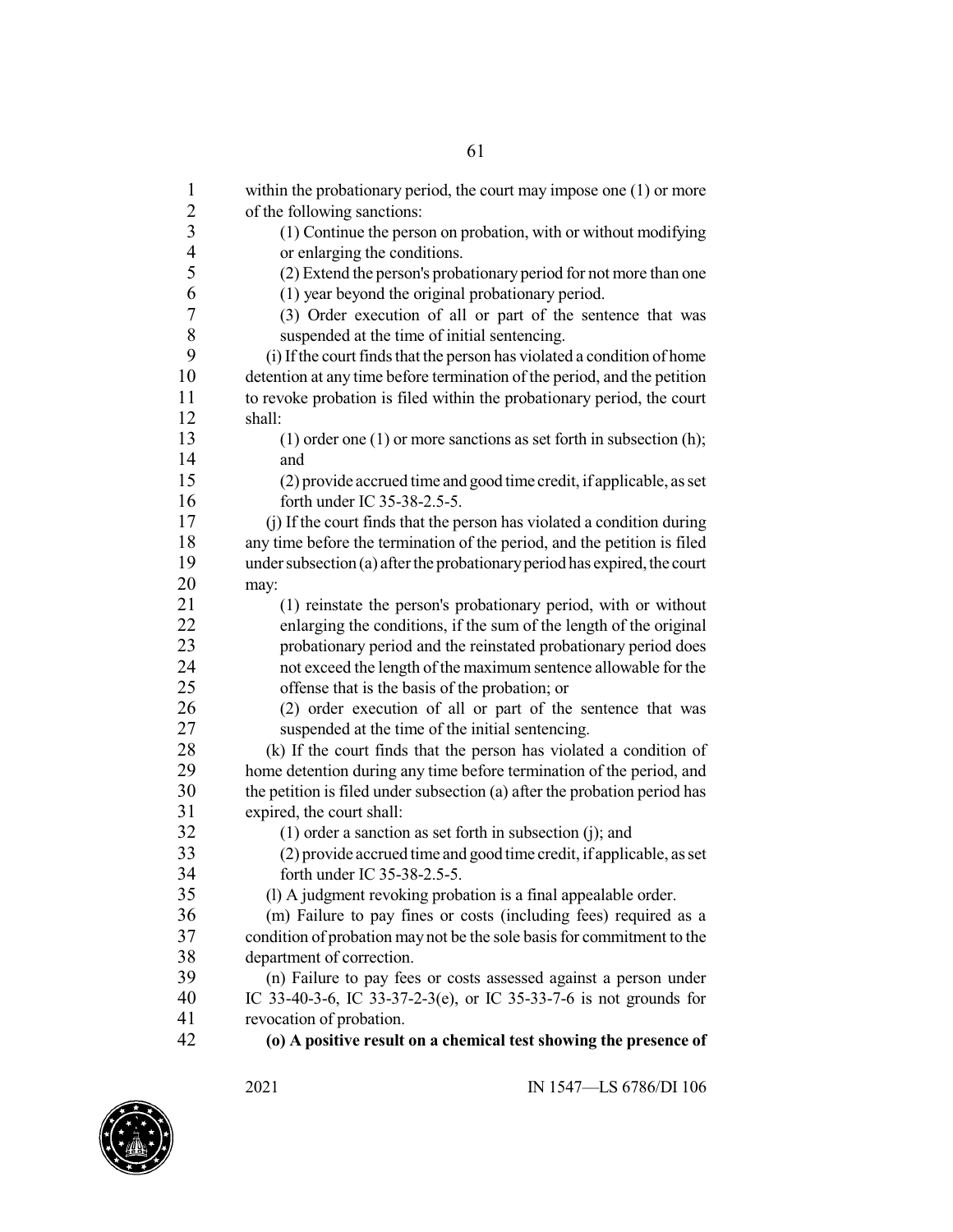| $\mathbf{1}$   | marijuana or a metabolite of marijuana in the person's body or                                 |
|----------------|------------------------------------------------------------------------------------------------|
| $\overline{c}$ | blood may not be the sole basis for revocation of probation.                                   |
| 3              | SECTION 31. IC 35-48-0.5 IS ADDED TO THE INDIANA CODE                                          |
| $\overline{4}$ | AS A NEW CHAPTER TO READ AS FOLLOWS [EFFECTIVE                                                 |
| 5              | JULY 1, 2021]:                                                                                 |
| 6              | <b>Chapter 0.5. Defense to a Prosecution</b>                                                   |
| 7              | Sec. 1. It is a defense to a prosecution for an offense under this                             |
| 8              | article that:                                                                                  |
| 9<br>10        | (1) the acts constituting the offense are authorized under<br>IC 16-51 (medical cannabis); and |
| 11             |                                                                                                |
| 12             | (2) the person substantially complied with the requirements<br>of IC 16-51 (medical cannabis). |
| 13             | SECTION 32. IC 35-48-4-11, AS AMENDED BY P.L.153-2018,                                         |
| 14             | SECTION 26, IS AMENDED TO READ AS FOLLOWS [EFFECTIVE                                           |
| 15             | JULY 1, 2021]: Sec. 11. (a) A person who:                                                      |
| 16             | (1) knowingly or intentionally possesses (pure or adulterated)                                 |
| 17             | marijuana, hash oil, hashish, or salvia;                                                       |
| 18             | (2) knowingly or intentionally grows or cultivates marijuana; or                               |
| 19             | (3) knowing that marijuana is growing on the person's premises,                                |
| 20             | fails to destroy the marijuana plants;                                                         |
| 21             | commits possession of marijuana, hash oil, hashish, or salvia, a Class                         |
| 22             | B misdemeanor, Class C infraction, except as provided in subsections                           |
| 23             | $(b)$ through $(c)$ .                                                                          |
| 24             | (b) The offense described in subsection (a) is a $Class A$                                     |
| 25             | misdemeanor Class C misdemeanor if:                                                            |
| 26             | (1) the person has a prior conviction for a drug offense; or                                   |
| 27             | $(2)$ the:                                                                                     |
| 28             | (A) marijuana, hash oil, hashish, or salvia is packaged in a                                   |
| 29             | manner that appears to be low THC hemp extract; and                                            |
| 30             | (B) person knew or reasonably should have known that the                                       |
| 31             | product was marijuana, hash oil, hashish, or salvia.                                           |
| 32             | (c) The offense described in subsection (a) is a Level 6 felony Class                          |
| 33             | A misdemeanor if:                                                                              |
| 34             | (1) the person has a prior conviction for a drug offense; and                                  |
| 35             | (2) the person possesses:                                                                      |
| 36             | $(A)$ at least thirty (30) grams of marijuana; or                                              |
| 37             | (B) at least five (5) grams of hash oil, hashish, or salvia.                                   |
| 38             | SECTION 33. IC 35-52-16-94 IS ADDED TO THE INDIANA                                             |
| 39             | CODE AS A NEW SECTION TO READ AS FOLLOWS                                                       |
| 40             | [EFFECTIVE JULY 1, 2021]: Sec. 94. IC 16-51-5-2 defines a crime                                |
| 41             | concerning medical cannabis.                                                                   |
| 42             | SECTION 34. IC 35-52-16-95 IS ADDED TO THE INDIANA                                             |